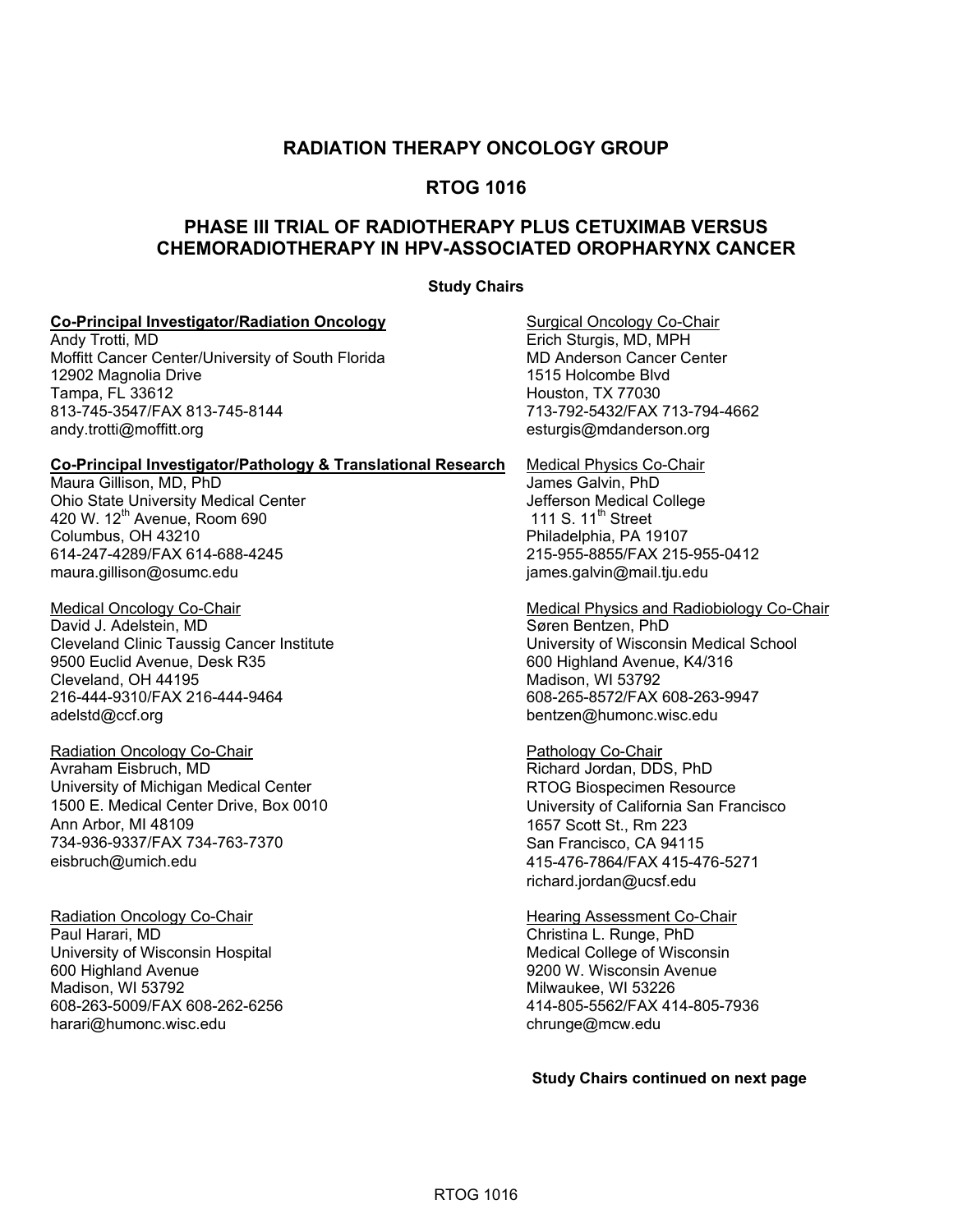#### **Study Chairs (Continued)**

Jolie Ringash, MD, MSc Barbara Burtness, MD The Princess Margaret Hospital Fox Chase Cancer Center 610 University Avenue<br>
Toronto, Ontario, Canada M5G 2M9<br>
Philadelphia, PA 19111 Toronto, Ontario, Canada M5G 2M9 416-946-4662/FAX 416-946-2111 215-728-3023/FAX 728-3639 jolie.[ringash@rmp.uhn.on.ca](mailto:ringash@rmp.uhn.on.ca) Barbara.[Burtness@fccc.edu](mailto:Burtness@fccc.edu) 

Ethan Basch, MD **John A. Ridge, MD** Memorial Sloan-Kettering Cancer Center Fox Chase Cancer Center 1275 York Avenue 333 Cottman Avenue New York, NY 10021 **Philadelphia, PA 19111** 646-422-4426/FAX 646-735-0011 215-728-3517/FAX 215-214-4222 [basche@MSKCC.ORG](mailto:basche@MSKCC.ORG) drew.ridge@fccc.edu

Cost Utility Co-Chair **Senior Statistician** Senior Statistician André Konski, MD Qiang Zhang, PhD Wayne State University School of Medicine **Radiation Therapy Oncology Group/ACR** 540 E. Canfield Road, 1212 Scott Hall 1818 Market Street, Suite 1600 Detroit, MI 48201 **Philadelphia, PA 19103** 313-966-2274/FAX 313-966-9400 215-574-3197/FAX 215-928-0153 [akonski@med.wayne.edu](mailto:akonski@med.wayne.edu) ezhang@acr.org

Employment Status Co-Chair Victoria Blinder, MD, MSc **Activation Date: June 9, 2011**  Memorial Sloan-Kettering Cancer Center **Version Date: March 8, 2011**  307 E. 63rd Street, Second Floor **Update Date: June 9, 2011**  New York, NY 10065 646-735-8078/FAX 646-735-0011 [blinderv@mskcc.org](mailto:blinderv@mskcc.org) 

#### Quality of Life Co-Chair ECOG Co-Chair/Medical Oncology

#### PRO-CTCAE Co-Chair **ECOG Co-Chair/Surgical Oncology**

### **Document History**

|            | <b>Version/Update Date</b> | <b>Broadcast Date</b> |
|------------|----------------------------|-----------------------|
| Jodate     | June 9, 2011               | June 9, 2011          |
| Activation | June 9, 2011               | June 9, 2011          |

#### **RTOG Headquarters 1-800-227-5463, ext. 4189**

**This protocol was designed and developed by the Radiation Therapy Oncology Group (RTOG) of the American College of Radiology (ACR). It is intended to be used only in conjunction with institution-specific IRB approval for study entry. No other use or reproduction is authorized by RTOG nor does RTOG assume any responsibility for unauthorized use of this protocol.**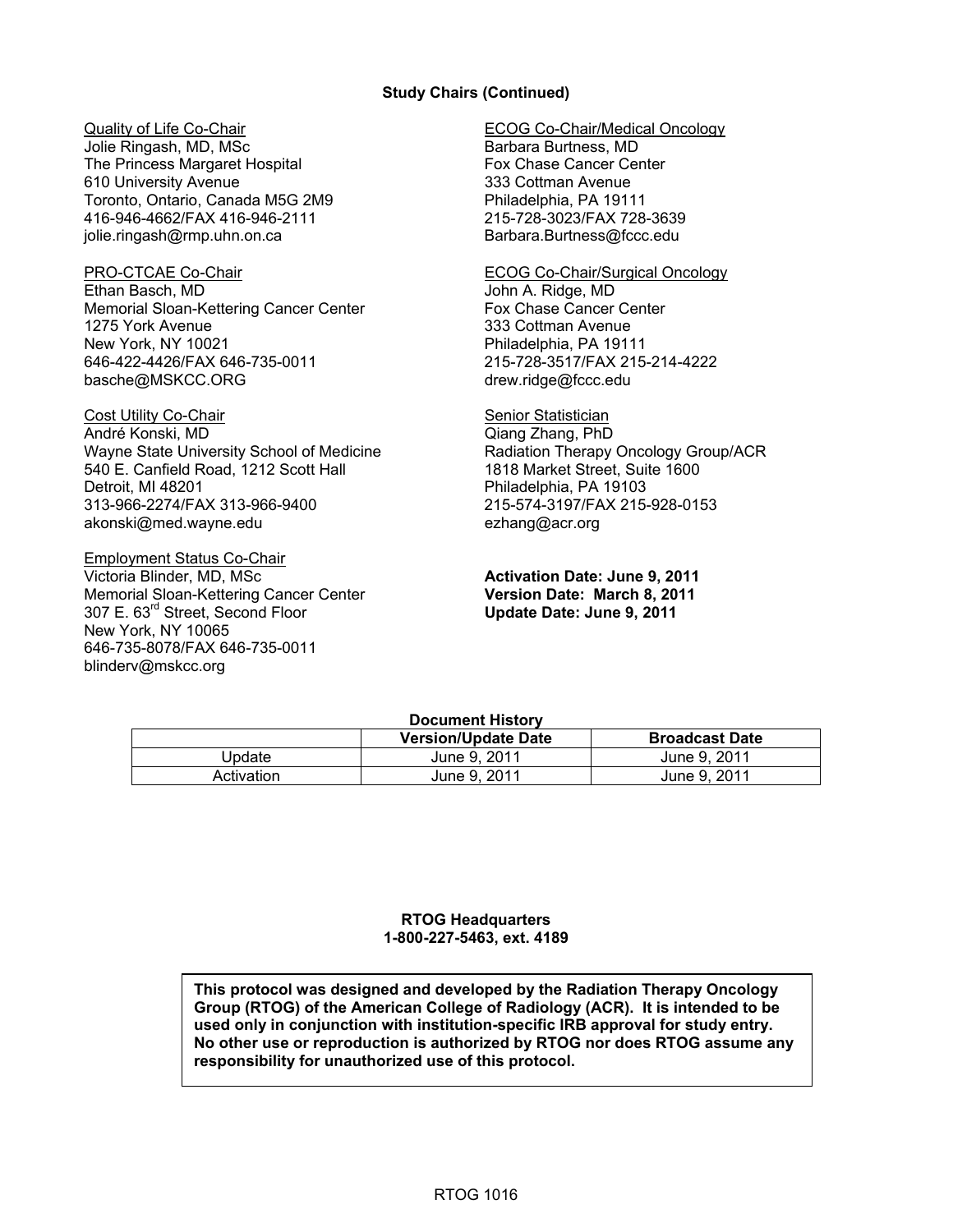# **This study is supported by the NCI Cancer Trials Support Unit (CTSU).**

# **Institutions not aligned with RTOG will participate through the CTSU mechanism as outlined below and detailed in the CTSU logistical appendix.**

- The **study protocol and all related forms and documents** must be downloaded from the protocol-specific Web page of the CTSU Members' side of the web site located at <https://www.ctsu.org>
- Send completed **site registration documents** to the CTSU Regulatory Office. Refer to the CTSU logistical appendix for specific instructions and documents to be submitted.
- **Patient enrollments** will be conducted by the CTSU. Refer to the CTSU logistical appendix for specific instructions and forms to be submitted.
- Data management will be performed by the RTOG. **Case report forms** (with the exception of patient enrollment forms)**, clinical reports, and transmittals** must be sent to RTOG unless otherwise directed by the protocol. Do not send study data or case report forms to the CTSU Data Operations.
- **Data query and delinquency reports** will be sent directly to the enrolling site by RTOG. Please send query responses and delinquent data to RTOG and do not copy the CTSU Data Operations. Each site should have a designated CTSU Administrator and Data Administrator and must keep their CTEP IAM account contact information current. This will ensure timely communication between the clinical site and the RTOG data center.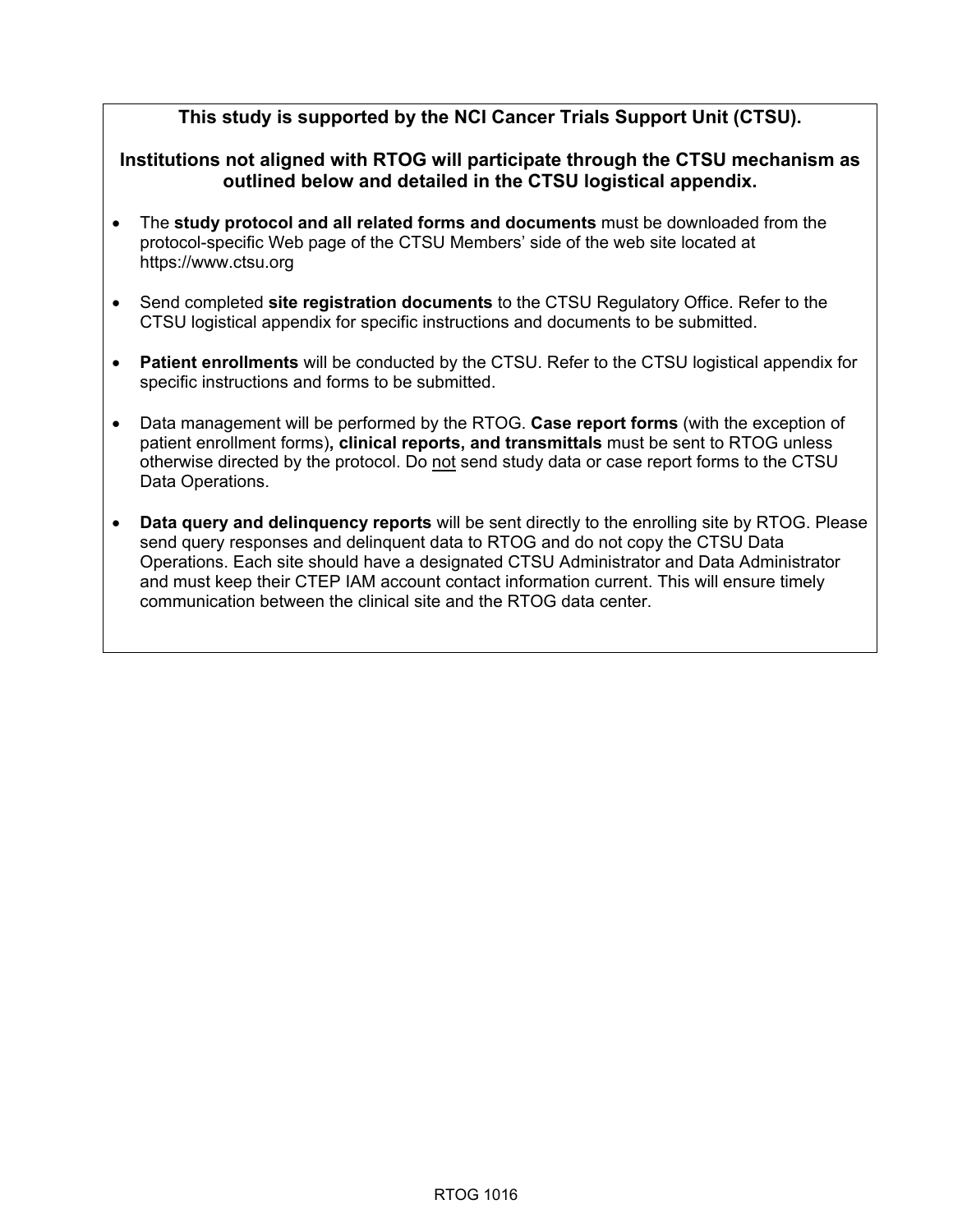Schema

Eligibility Checklist

- 1.0 Introduction
- 2.0 Objectives
- 3.0 Patient Selection
- 4.0 Pretreatment Evaluations/Management
- 5.0 Registration Procedures
- 6.0 Radiation Therapy
- 7.0 Drug Therapy
- 8.0 Surgery
- 9.0 Other Therapy
- 10.0 Tissue/Specimen Submission
- 11.0 Patient Assessments
- 12.0 Data Collection
- 13.0 Statistical Considerations

References

- Appendix I Sample Consent Form<br>Appendix II Study Parameters
- Appendix II Study Parameters<br>Appendix III Performance Statu
- Appendix III Performance Status Scoring<br>Appendix IV Staging System
- Staging System
- Appendix V Dental Management<br>Appendix VI Biospecimen Collecti
- Appendix VI Biospecimen Collection Instructions<br>Appendix VII CTSU Logistics
- CTSU Logistics
- Appendix VIII Dental Tooth Count Diagram
- Appendix IX Dental Effects Health Scale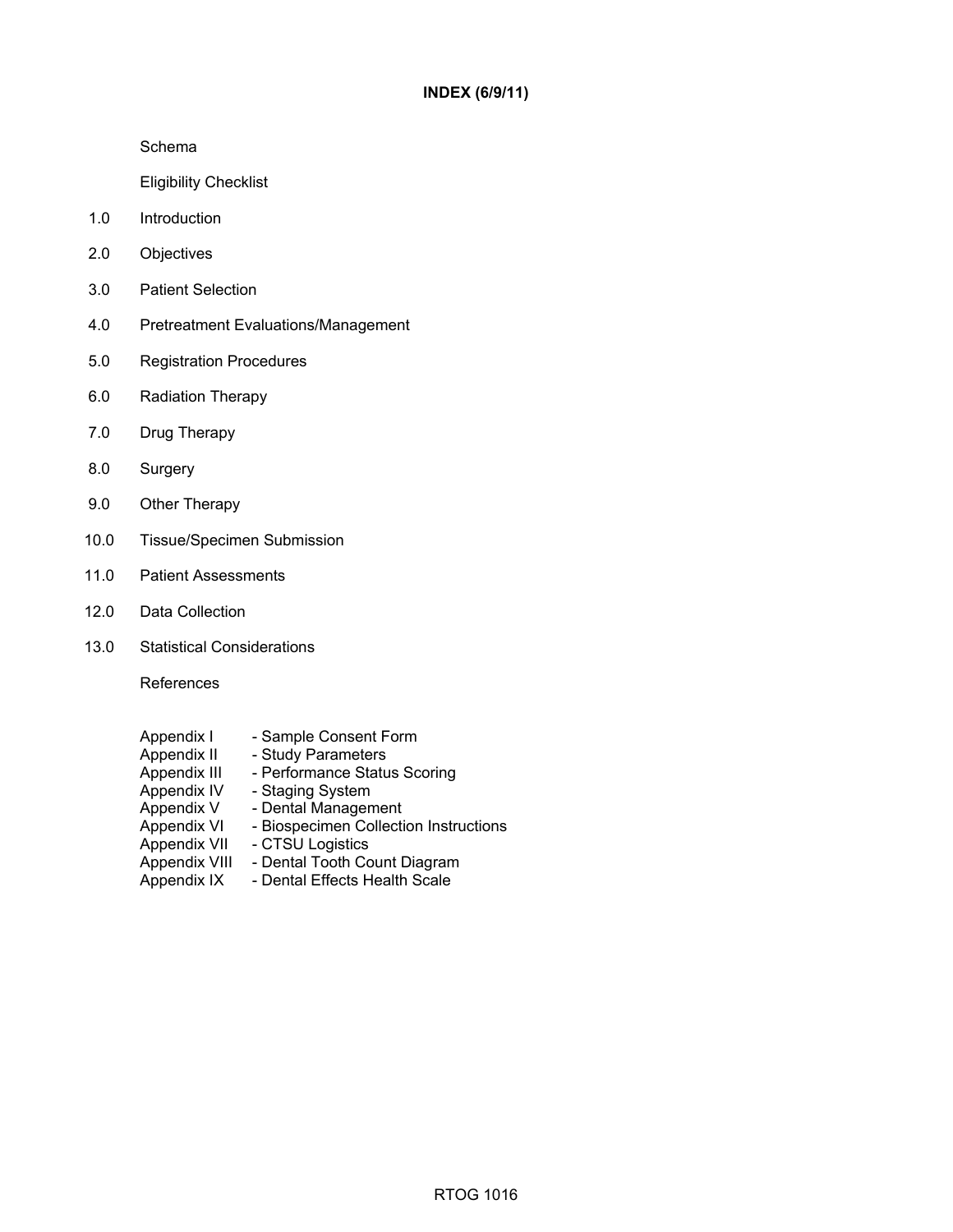#### **RADIATION THERAPY ONCOLOGY GROUP**

#### **RTOG 1016**

#### **Phase III Trial of Radiotherapy Plus Cetuximab versus Chemoradiotherapy in HPV-Associated Oropharynx Cancer**

#### **SCHEMA**

|                         |                      |              | <b>T</b> Stage            |   |                                                              |
|-------------------------|----------------------|--------------|---------------------------|---|--------------------------------------------------------------|
| R                       |                      | S            | $1. T1-2$                 | R |                                                              |
| Е                       |                      | Т            | $2. T3-4$                 | A | Arm 1 (Control):                                             |
| G                       | <b>Mandatory p16</b> | $\mathsf{R}$ | N Stage                   | N | Accelerated IMRT, 70 Gy for 6 weeks                          |
| $\mathbf{I}$            | analysis             | A            | 1. N <sub>0</sub> -2a     | D | + high dose DDP (100 mg/m <sup>2</sup> ) Days 1 and 22       |
| $\overline{\mathbf{s}}$ |                      | т            | 2. N <sub>2</sub> b-3     | O | (Total: 200 mg/m <sup>2</sup> )                              |
| Т                       |                      |              | <b>Zubrod</b>             | м |                                                              |
| Е                       |                      | F            | <b>Performance Status</b> |   | Arm 2: Accelerated IMRT, 70 Gy for 6 weeks                   |
| R                       |                      | Y            | 1.0                       | Z | + 8 doses of cetuximab (400 mg/m <sup>2</sup> ) loading dose |
|                         |                      |              | 2.1                       | E | pre-IMRT, 250 mg/m <sup>2</sup> weekly during IMRT,          |
|                         |                      |              | <b>Smoking History</b>    |   | and for 1 week after IMRT)                                   |
|                         |                      |              | $1. \leq 10$ pack-years   |   |                                                              |
|                         |                      |              | $2. > 10$ pack-years      |   |                                                              |

**Patients must be positive for p16, determined by the Innovation Center CLIA lab at The Ohio State University (OSU) prior to Step 2 registration (randomization); see 10.2 for details of tissue submission.** Patients must consent to submission of tissue for this analysis. Patients also must consent to provide their smoking history by completing that portion of the computer-assisted self interview (CASI) head and neck risk factor survey tool.

**For this study, IMRT is mandatory.** IGRT credentialing is mandatory when using PTV margins < 5 mm. See Section 5.0 for required pre-registration credentialing for IMRT (and for IGRT, if used for margin reduction).

#### **Patient Population:** (See Section 3.0 for Eligibility)

Squamous cell carcinoma of the oropharynx (tonsil, base of tongue, soft palate, or oropharyngeal walls); stage T1-2, N2a-3, or T3-4 any N; patient tumor must be p16 positive

**Required Sample Size**: **706**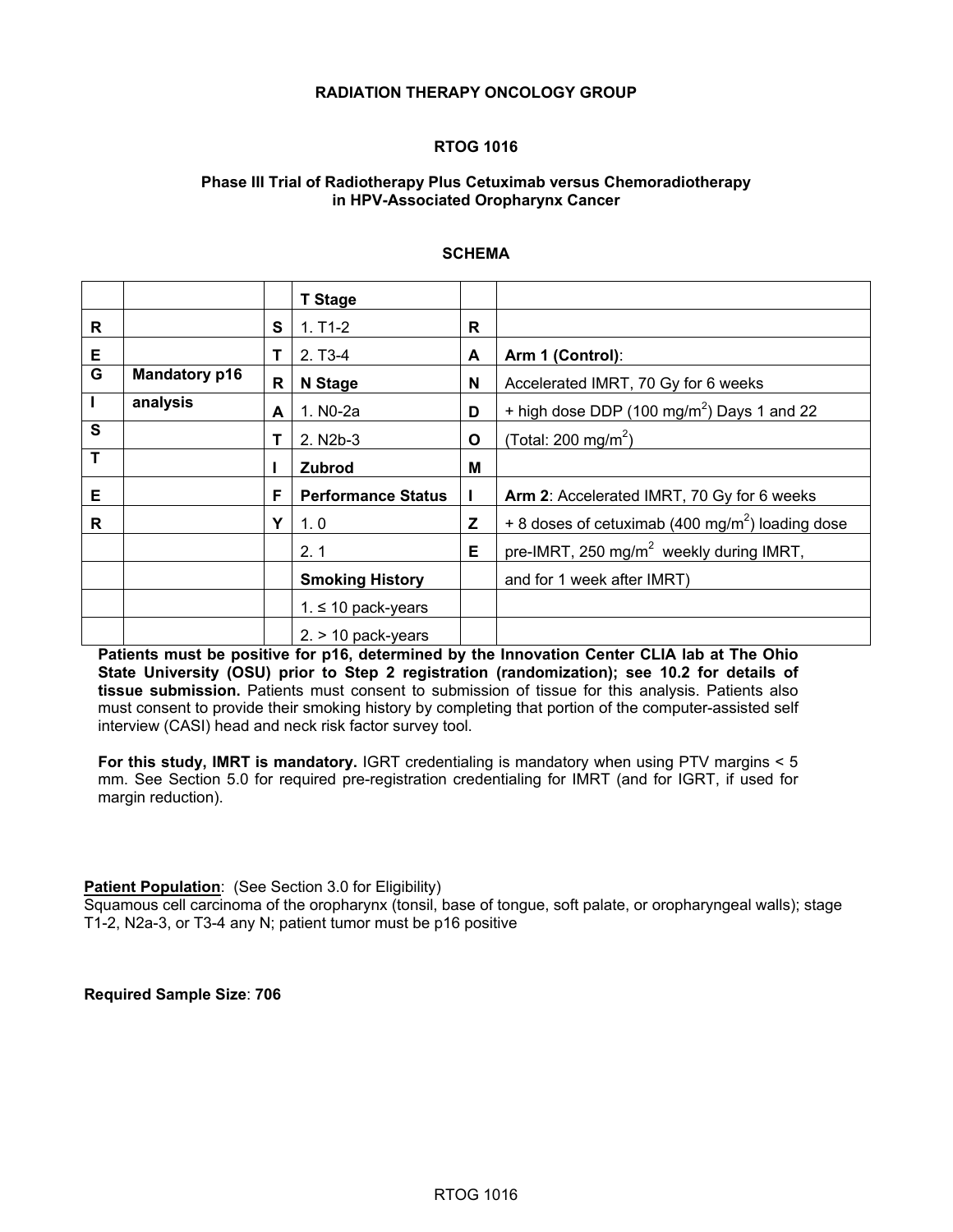#### **RTOG 1016 ELIGIBILITY CHECKLIST – STEP 1 (6/9/11) Case # (page 1 of 5)**

- \_\_\_\_ (Y) 1. Is there pathologically (histologically or cytologically) proven diagnosis of squamous cell carcinoma (including the histological variants papillary squamous cell carcinoma and basaloid squamous cell carcinoma) of the oropharynx (tonsil, base of tongue, soft palate, or oropharyngeal walls)?
	- \_\_\_\_\_\_(Y) 2. Does the patient have clinically or radiographically evident measurable disease at the primary site or at nodal stations? (Tonsillectomy or local excision of the primary without removal of nodal disease is permitted, as is excision removing gross nodal disease but with intact primary site. Limited neck dissections retrieving < 4 nodes are permitted and considered as non-therapeutic nodal excisions. Fine needle aspirations of the neck are insufficient due to limited tissue for central review. Biopsy specimens from the primary or nodes measuring at least 3mm-5mm are required).
- \_\_\_\_\_(Y) 3. Does the patient have clinical stage T1-2, N2a-N3 or T3-4, any N including no distant metastasis?
- \_\_\_\_\_(Y) 4. Was a general history and physical examination performed by a radiation oncologist and medical oncologist within 8 weeks prior to registration?
- \_\_\_\_\_(Y) 5. Was the patient examined by an ENT or head and neck surgeon, including laryngopharyngoscopy (mirror and/or fiberoptic and/or direct procedure) within 8 weeks prior to registration?
- \_\_\_\_\_(Y) 6. Was the imaging specified in Section 3.1.4.3 performed within 8 weeks prior to registration?
- \_\_\_\_\_(Y) 7. Was the patient's Zubrod Performance Status 0-1 within 2 weeks prior to registration?
- $(Y)$  8. Is the patient  $> 18$  years of age?
- \_\_\_\_\_(Y) 9. Does the patient have adequate bone marrow, hepatic, and renal function as specified in Section 3.1?
- \_\_\_\_\_(Y) 10. Did the patient provide their smoking history via the computer-assisted self interview (CASI) head and neck risk factor survey?
- \_\_\_\_\_(Y) 11. For women of childbearing potential, was a serum pregnancy test completed within 2 weeks of registration?
- \_\_\_\_\_(Y) If yes, was the serum pregnancy test negative?
- \_\_\_(Y/NA) 12. If a woman of child bearing potential or sexually active male, is the patient willing to use effective contraception throughout their participation in the treatment phase of the study and at least 60 days following the last study treatment?
- \_\_\_\_\_(Y) 13. If the patient is HIV positive, does the patient have no prior AIDS-defining illness and have CD4 cells of at least  $350/mm^3$ ?
- \_\_\_\_\_(Y) 14. Did the patient provide study specific informed consent prior to study entry, including consent for mandatory submission of tissue for required, central p16 review and consent to participate in the computer-assisted self interview (CASI) survey questions regarding smoking history.?
- \_\_\_\_\_(N) 15. Does the patient have cancer considered to be from an oral cavity site (oral tongue, floor mouth, alveolar ridge, buccal or lip) ?
- $(N)$  16. Does the patient have a carcinoma of the neck of unknown primary origin?

#### **Continued on next page**

#### RTOG 1016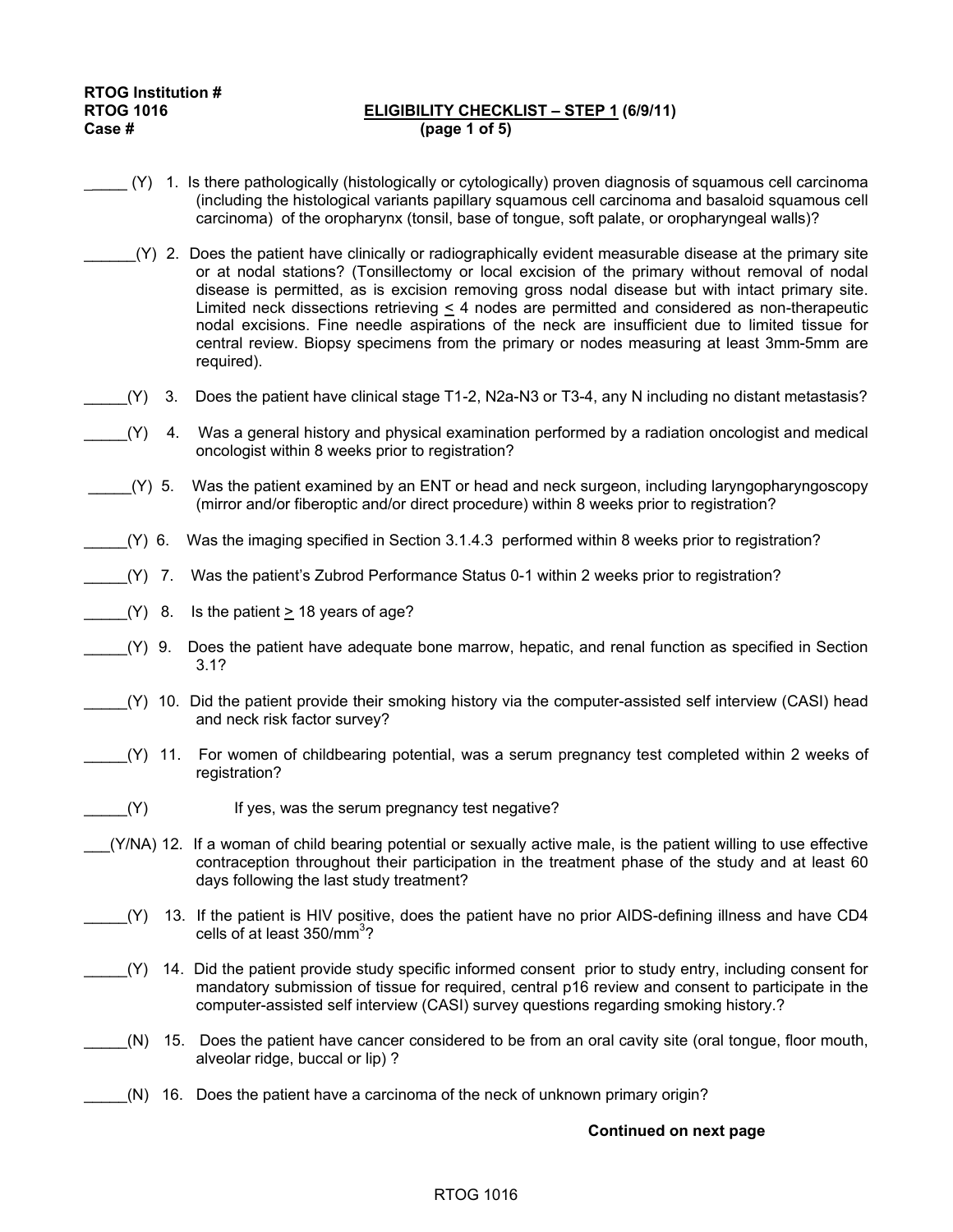#### RTOG 1016 **ELIGIBILITY CHECKLIST – STEP 1 (6/9/11)**<br>Case # (page 2 of 5) **Case # (page 2 of 5)**

- (N) 17. Does the patient have Stage T1-2, N0-1 cancer?
- \_\_\_\_\_(N) 18. Does the patient have distant metastasis or adenopathy below the clavicles?
- \_\_\_\_\_(N) 19. Was a gross total excision of both primary and nodal disease performed? (This includes tonsillectomy, local excision of primary site and nodal excision that remove all clinically and radiographically evident disease).
- \_\_\_\_\_(N) 20. Does the patient have prior invasive malignancy (except non-melanomatous skin cancer) unless disease free for a minimum of 3 years?
- \_\_\_\_\_(N) 21. Did the patient have prior systemic chemotherapy for the study cancer? (prior chemotherapy for a different cancer is allowable).
- \_\_\_\_\_(N) 22. Did the patient have prior radiotherapy to the region of the study cancer that would result in overlap of radiation therapy fields?
- \_\_\_\_\_(N) 24. Does the patient have any of the severe, active co-morbidities specified in Section 3.2?
- (N) 25. Does the patient have a prior allergic reaction to cisplatin or cetuximab?
	- $(N)$  26. Has the patient received prior cetuximab or other anti-EGFR therapy?

#### **The following questions will be asked at Study Registration**: **CREDENTIALING for IMRT (and IGRT, if used) IS REQUIRED BEFORE REGISTRATION.**

- 1. Institutional person randomizing case.
- (Y) 2. Has the Eligibility Checklist been completed?
- (Y) 3. In the opinion of the investigator, is the patient eligible?
- **4.** Date informed consent signed
- **EXECUTE:** 5. Patient's Initials (First Middle Last)
- **6.** Verifying Physician
- 7. Patient ID
- 8. Date of Birth
- 9. Race
- **10.** Ethnicity **Ethnicity**
- **11.** Gender
- 12. Country of Residence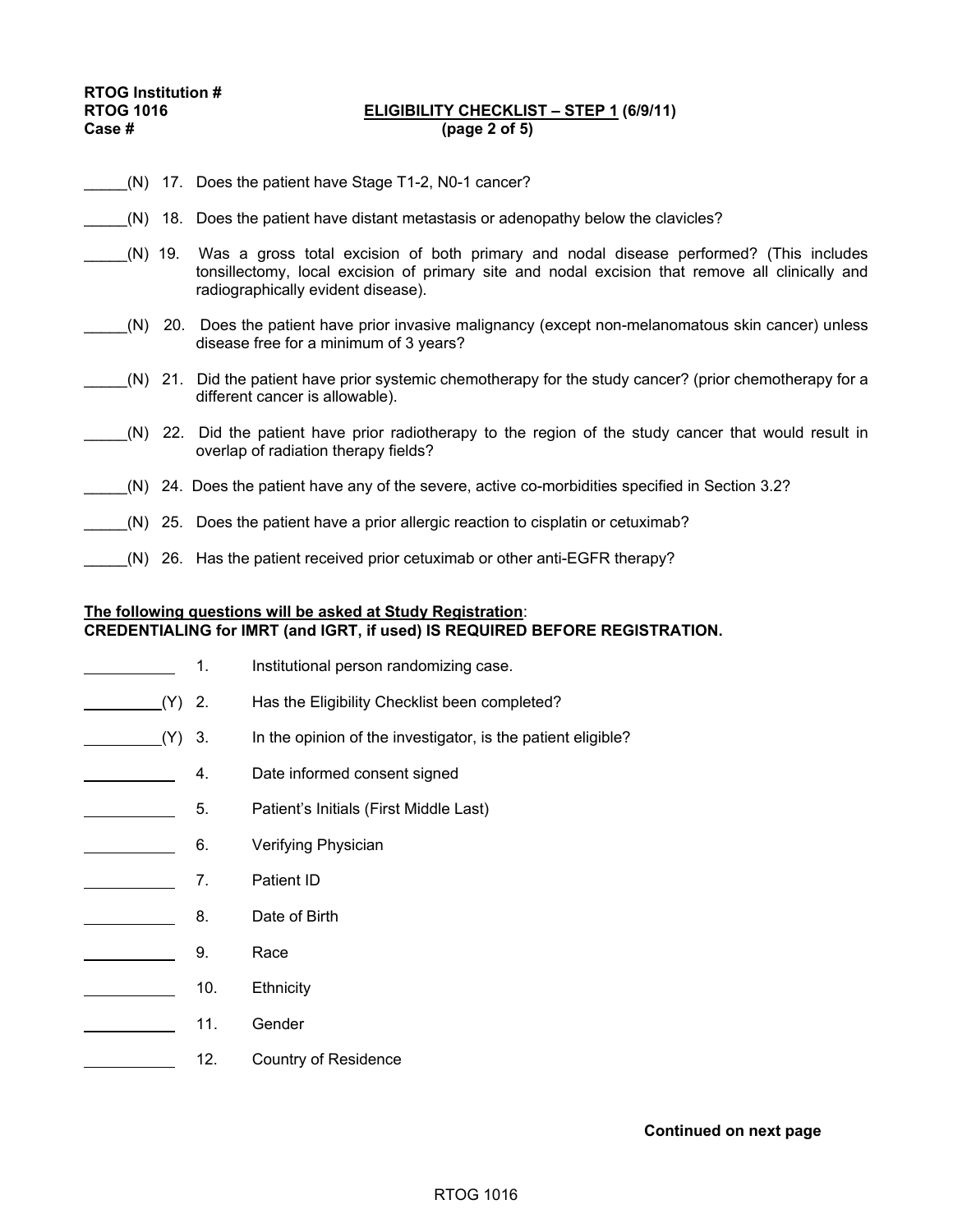#### **RTOG 1016 ELIGIBILITY CHECKLIST – STEP 1 (6/9/11) Case # (page 3 of 5)**

- 13. Zip Code (U.S. Residents)
	- **14.** Method of Payment
	- 15. Any care at a VA or Military Hospital?
- 16. Calendar Base Date
- 17. Randomization date
- 18. Medical Oncologist's name
- (Y/N) 19. Have you obtained the patient's consent for his or her tissue to be kept for use in research to learn about, prevent, treat, or cure cancer?
- (Y/N) 20. Have you obtained the patient's consent for his or her blood to be kept for use in research to learn about, prevent, treat, or cure cancer?
- (Y/N) 21. Have you obtained the patient's consent for his or her tissue to be kept for use in research about other health problems (for example: causes of diabetes, Alzheimer's disease, and heart disease)?
- $(Y/N)$  22. Have you obtained the patient's consent for his or her blood to be kept for use in research about other health problems (for example: diabetes, Alzheimer's disease, or heart disease).
- (Y/N) 23. Have you obtained the patient's consent to allow someone from this institution to contact him or her in the future to take part in more research?
- $(N/N)$  24. Did the patient agree to complete the entire computer-assisted self interview (CASI) survey (not just the required smoking history portion)?
- $(Y/N)$  25. Did the patient agree to participate in the quality of life component?
	- If no, please specify the reason from the following:
		- 1. Patient refused due to illness
		- 2. Patient refused for other reason: specify \_\_\_\_\_\_\_\_\_\_\_\_\_\_\_\_
		- 3. Not approved by institutional IRB
		- 4. Tool not available in patient's language
		- 5. Other reason: specify

26 Specify T stage (T1-2 vs. T3-4)

- 27. Specify N stage (N0-2a vs. N2b-3)
- **28.** Specify Zubrod performance status (0 vs. 1)

 The patient's smoking history for stratification will be provided to RTOG HQ by the required completion of the computer-assisted self interview (CASI) head and neck risk factor survey by the patient (see Section 3.1.10).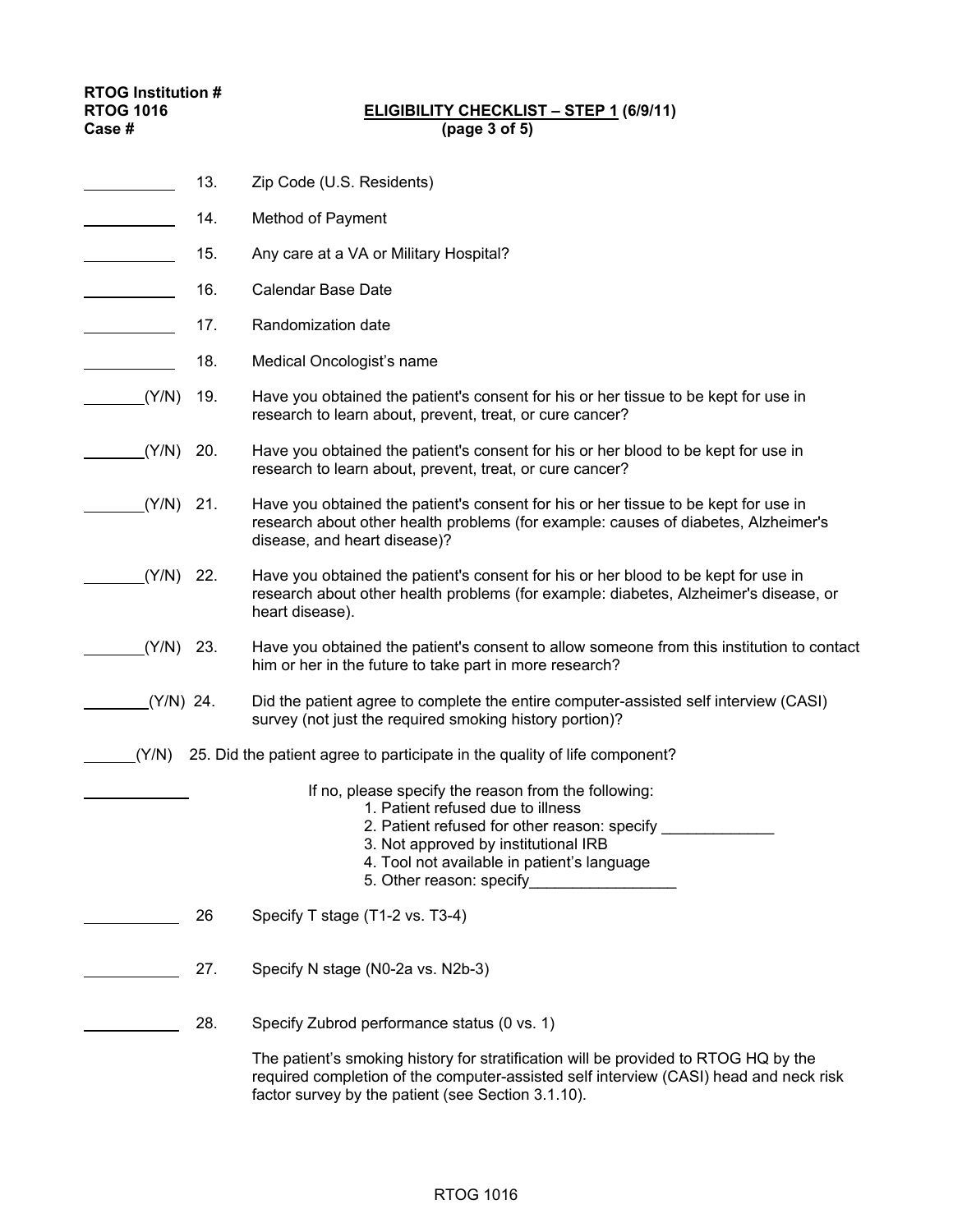| <b>RTOG Institution #</b><br><b>RTOG 1016</b><br>Case # | <b>ELIGIBILITY CHECKLIST -STEP 1 (6/9/11)</b><br>(page 4 of 5)                                                                                                       |
|---------------------------------------------------------|----------------------------------------------------------------------------------------------------------------------------------------------------------------------|
| (Y/N) 29.                                               | Will IGRT be used for patient positioning?                                                                                                                           |
| (Y/N) 30.                                               | Will IGRT be used for patient positioning and margin reduction?<br>(Y) If yes, have pre-registration credentialing requirements in Sections 5.1<br>and 5.2 been met? |

The Eligibility Checklist must be completed in its entirety prior to web registration. The completed, signed, and dated checklist used at study entry must be retained in the patient's study file and will be evaluated during an institutional NCI/RTOG audit.

| Completed by | Date |  |
|--------------|------|--|
|              |      |  |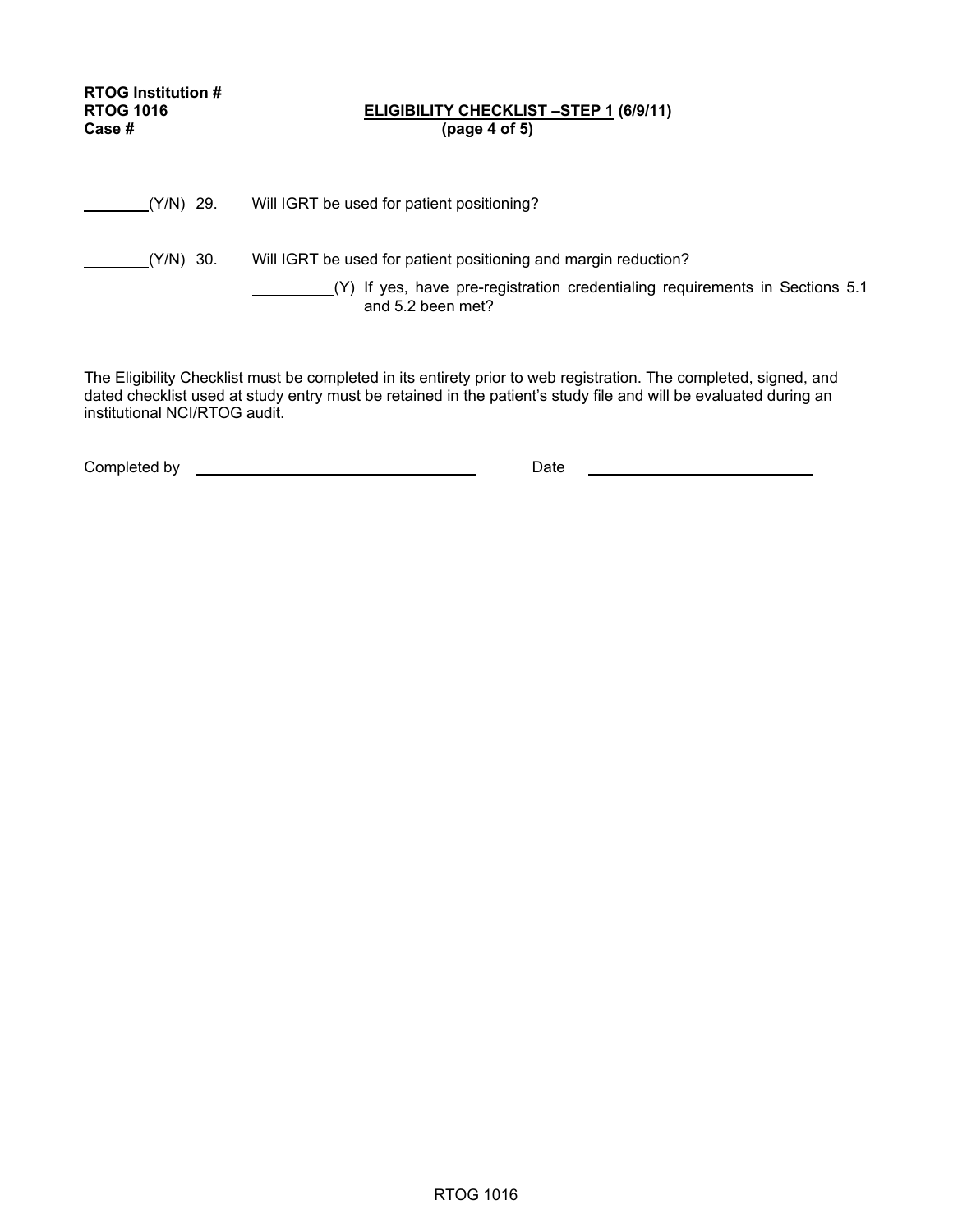| <b>RTOG Institution #</b><br><b>RTOG 1016</b><br>Case #<br>(assigned for Step 1) |       | <b>ELIGIBILITY CHECKLIST -STEP 2 (6/9/11)</b><br>(page 5 of 5)                                                                                                                                                                                              |  |  |  |  |  |
|----------------------------------------------------------------------------------|-------|-------------------------------------------------------------------------------------------------------------------------------------------------------------------------------------------------------------------------------------------------------------|--|--|--|--|--|
|                                                                                  |       | Name of institutional person randomizing this case<br>1.                                                                                                                                                                                                    |  |  |  |  |  |
|                                                                                  | (Y/N) | Is the patient able to continue protocol treatment?<br>2.                                                                                                                                                                                                   |  |  |  |  |  |
|                                                                                  |       | If no, specify the reason the patient cannot continue to Step 2:<br>3.<br>1) progression of disease;<br>patient is not p16 positive;<br>2)<br>patient refusal;<br>3)<br>physician preference;<br>4)<br>failure to submit tissue assay;<br>5)<br>other<br>6) |  |  |  |  |  |
|                                                                                  |       | If response is "6) Other", specify the reason the patient cannot continue to Step 2.                                                                                                                                                                        |  |  |  |  |  |
|                                                                                  |       | Patient's Initials<br>4.                                                                                                                                                                                                                                    |  |  |  |  |  |
|                                                                                  |       | Verifying Physician<br>5.                                                                                                                                                                                                                                   |  |  |  |  |  |
|                                                                                  |       | Patient's ID number<br>6.                                                                                                                                                                                                                                   |  |  |  |  |  |
|                                                                                  |       | Calendar Base Date (for Step 2)<br>7.                                                                                                                                                                                                                       |  |  |  |  |  |
|                                                                                  |       | Registration/randomization date: (for Step 2)<br>8.                                                                                                                                                                                                         |  |  |  |  |  |
|                                                                                  | (Y/N) | 9. Is the patient positive for p16 (determined by the OSU Innovative Center CLIA lab)?                                                                                                                                                                      |  |  |  |  |  |
| Completed by                                                                     |       | Date                                                                                                                                                                                                                                                        |  |  |  |  |  |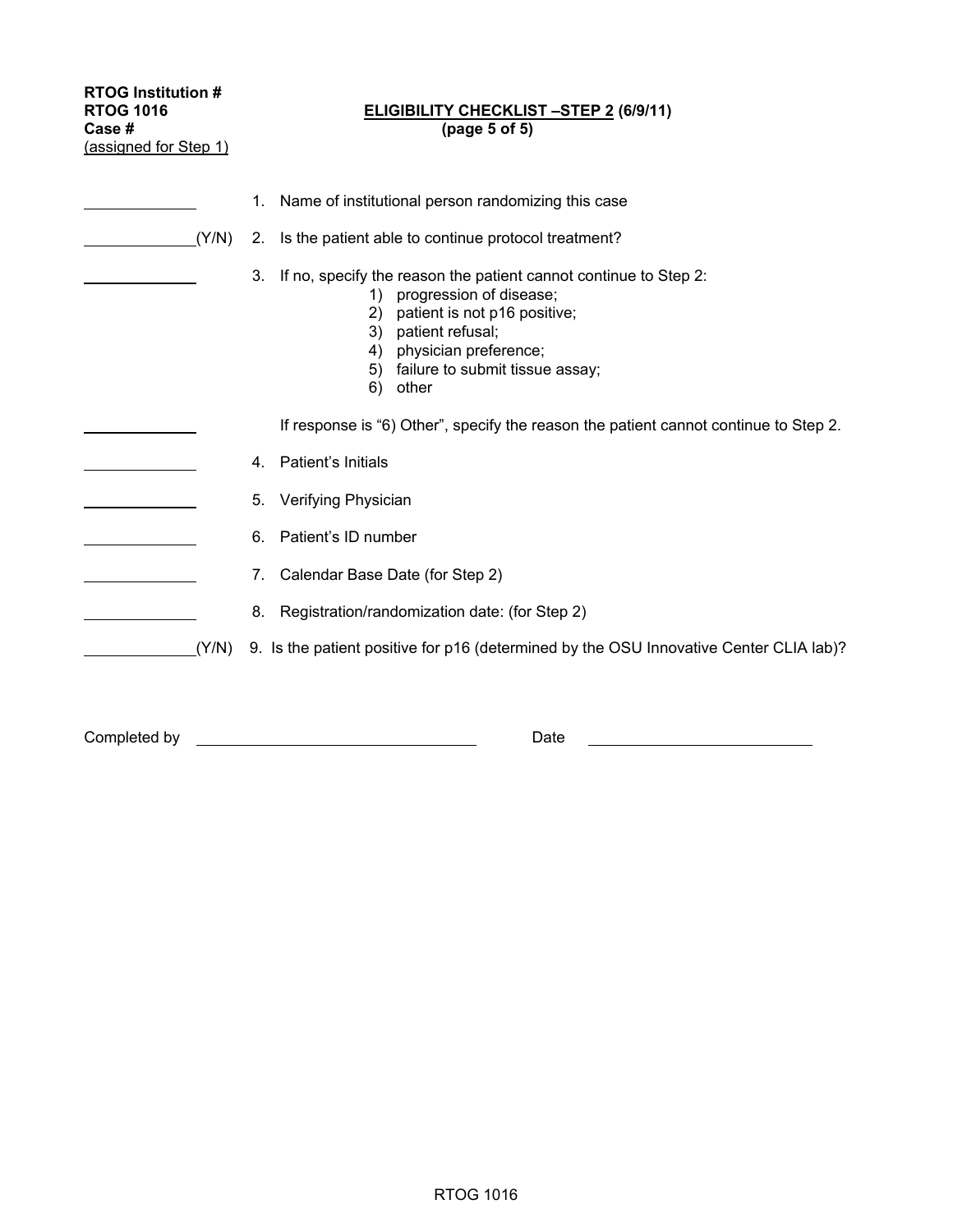#### **1.0 INTRODUCTION**

### **1.1 Background**

#### **1.1.1** Oropharynx Cancer: Current State of Practice and Purpose of This Trial

Non-operative management of oropharynx cancer has become the preferred approach over the last decade (NCCN). Advances in combining systemic therapy and radiation technology have been associated with improved survival and declining use of surgery, although at the cost of increased acute and late toxicity burden (GORTEC; TAME; RTOG 0129). The extent to which improved outcomes are attributable to advances in therapy or shifts in the biology and etiology of oropharynx carcinoma is now under intense scrutiny (Gillison 2010). The recent recognition and rapid rise in the incidence of human papilloma virus-associated carcinoma of the oropharynx has prompted a re-evaluation of past trial outcomes and a call for HPV-specific studies to rigorously evaluate new prognostic factors and new treatment approaches with less morbidity.

The overall goal of this trial is to identify a less toxic approach in HPV-associated cancer of the oropharynx with the high survival currently associated with aggressive chemoradiation approaches. We aim to show that targeted bioradiation will substantially reduce the burden of acute toxicity, result in faster recovery and return to function, carry lower rates of late effects, with similar rates of long-term survivorship, compared to conventional chemoradiation.

Acknowledgments: Clinical aspects of the present study design were informed by numerous investigators in the head and neck research community who participated in discussions conducted by the NCI Previously Untreated Locally-Advanced Task Force (PULA) (a subcommittee of the NCI H&N Steering Committee) led by Drs. David Adelstein and Drew Ridge, as well as contributions form the Quality of Life (QOL)/Toxicity Working Group led by Jolie Ringash under the direction of PULA. The translational objectives and biospecimen selections were informed by numerous investigators who participated in discussions conducted by the NCI Head and Neck Tumor Biology and Imaging Task Force lead by Drs. John Waldron and Thomas Carey.

#### **1.1.2** Lessons from Past Phase III Trials

Altered fractionation in radiation therapy (RT) alone has been shown to improve local-regional control (LRC) with small impact on survival. Concurrent chemoradiation became standard of care with larger gain in survival (meta-analysis). RTOG 0129 compared once a day RT with accelerated RT plus chemotherapy. There was not a difference in tumor control or survival outcomes. While the role of fractionation in the chemotherapy setting has not been fully settled, this trial suggests that accelerated RT can be traded for 1 dose of cisplatin to effectively offset tumor repopulation. When considering all head and neck cancer sites, randomized clinical trials investigating primary radiotherapy alone have demonstrated that hyperfractionation with either accelerated or concomitant boost primary radiation therapy improved local-regional control in comparison to standard fractionation radiotherapy (Fu 2000). Meta-analyses indicate that these altered fractionation schedules may translate into survival gains (Bourhis 2006). Six-fractions per week (weeks 2-6) is supported by the DAHANCA randomized trial (Overgaard 2003) and has become a common U.S. standard (NCCN H&N Guidelines 2010; [http://www.nccn.org/professionals/physician\\_gls/f\\_guidelines.asp\). Th](http://www.nccn.org/professionals/physician_gls/f_guidelines.asp)is schedule facilitates the application of IMRT using integrated boost planning (dose painting) and has become the most common technique among RTOG centers. This will also be the standard used in RTOG 1016.

With regards to chemoradiation, only a few randomized controlled trials have restricted enrollment to patients with a diagnosis of oropharyngeal cancer, and the majority have compared primary radiotherapy to chemoradiotherapy. A GORTEC trial (94-01) demonstrated improved 5-year overall survival, disease-free survival, and local-regional control with chemoradiotherapy with carboplatin/5-FU compared to standard fractionation radiotherapy (Denis 2004). An Italian 3-arm phase III trial restricted to oropharyngeal cancer patients demonstrated a similar, although non-significant, doubling of overall, relapse-free, and localregional control with standard fractionation radiotherapy and concomitant carboplatin/5-FU therapy when compared to radiotherapy alone (either standard or hyperfractionated radiotherapy) [Fallai 2006]. Meta-analyses also indicate superior survival for patients when treated with concurrent chemoradiotherapy when compared to standard fractionation radiotherapy alone, and subgroup analyses indicate patients with oropharyngeal cancer benefit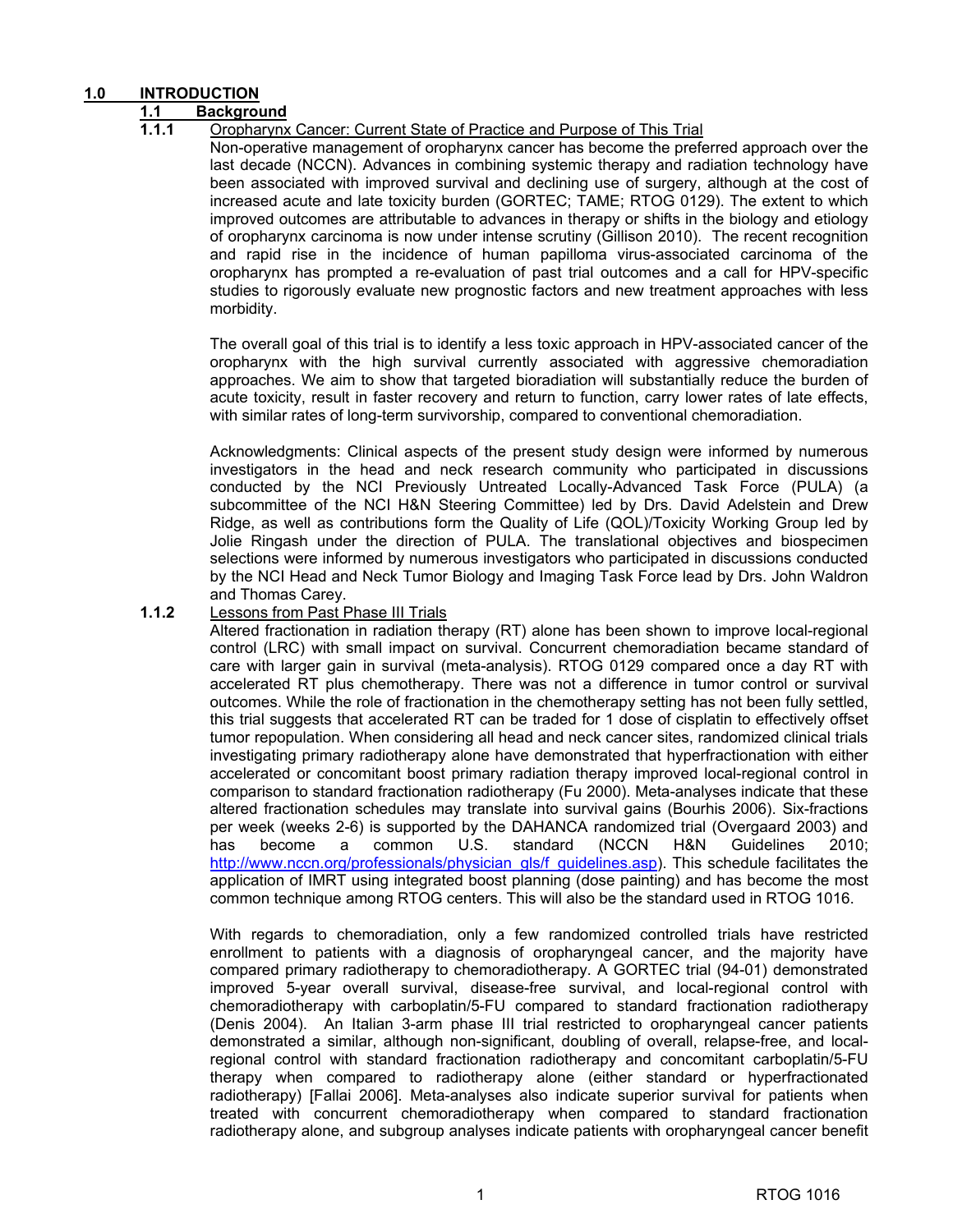(Pignon 2009). There is an estimated 6.5% absolute benefit in survival at 5-years with concomitant chemotherapy, and the benefit appears superior for platinum monotherapy when compared to other chemotherapy regimens.

**1.1.3** Epidermal Signaling, Head and Neck Cancer. and Radiation Response

 EGFR is expressed at very high levels in the majority of human head and neck squamous cell carcinoma (SCC). Furthermore, pre-clinical data indicate that it is not merely a 'bystander' but is intimately associated with the malignant phenotype of SCCHN. EGFR activation in response to a ligand (e.g., EGF or TGF-alpha) results in phosphorylation of its intracytoplasmic tyrosine kinase domain, leading to a cascade of signal transduction within the cell. This ultimately leads to DNA synthesis, cell proliferation, anti-apoptosis, and transcription of growth factors such as pro-angiogenic molecules. Blockade of this pathway is an effective anti-neoplastic strategy. Inhibition of EGFR signaling by means of either antibody blockage of EGF binding or small molecule inhibition of the cytoplasmic tyrosine kinase domain has been shown to increase radiation responsiveness in vitro. Extensive clinical data indicate that EGFR over expression is associated with poor overall survival and decreased local-regional control after radiotherapy. A recently completed correlative study in RTOG 90-03 confirmed that EGFR expression, as measured by immunohistochemistry, was higher than the median and was associated with a greater risk of death and local-regional recurrence when compared to tumors with expression at or lower than the median (Chung 2010).

#### **1.1.4** Clinical Trials of Cetuximab and Radiation Therapy

Cetuximab is a humanized monoclonal mouse antibody that binds to the extracellular ligand binding domain of the EGFR, thereby preventing activation and dimerization of the receptor. Cetuximab blockade disrupts EGFR signal transduction and results in inhibition of tumor growth and metastasis in animal models. Cetuximab is FDA approved for therapy of metastatic colon cancer and in combination with radiation therapy for the primary treatment of head and neck cancer.

The efficacy and safety of cetuximab were studied in combination with radiation therapy (RT) in a randomized, controlled trial of 424 patients with locally or regionally advanced squamous cell carcinoma of the head and neck versus radiation alone. In a multi-center controlled clinical trial, 424 patients with Stage III-IV SCC of the oropharynx, hypopharynx, or larynx with no prior therapy were randomized 1:1 to receive cetuximab plus radiation therapy (211 patients) or radiation therapy alone (213 patients). Stratification factors were Karnofsky Performance Status (60-80 versus 90-100); nodal stage (N0 versus N+); tumor stage (T1-3 versus T4 using AJCC 1998 staging criteria); and radiation therapy fractionation (concomitant boost versus once-daily versus twice daily). Radiation therapy was administered from 6-7 weeks as once daily, twice daily, or concomitant boost. The planned radiation therapy regimen was chosen by the investigator prior to enrollment. For patients with ≥ N1 neck disease, a post-radiation therapy neck dissection was recommended. Starting 1 week before radiation, cetuximab was administered as a 400 mg/m<sup>2</sup> initial dose, followed by 250 mg/m<sup>2</sup> weekly for the duration of radiation therapy (6-7 weeks). All cetuximab-treated patients received a 20-mg test dose on Day 1. Cetuximab was administered 1 hour prior to radiation therapy, beginning week 2.

 Of the 424 randomized patients, 80% were male and 83% were Caucasian. The median age was 57 years (range 34-83). There were 258 patients enrolled in U.S. sites (61%) and 166 patients (39%) in non-U.S. sites. Ninety percent of patients had baseline Karnofsky Performance Status ≥ 80; 60% had oropharyngeal, 25% laryngeal, and 15% hypopharyngeal primary tumors; 28% had AJCC T4 tumor stage. The patient characteristics were similar across the study arms. Fifty-six percent of the patients received radiation therapy with concomitant boost, 26% received once-daily regimen, and 18% twice-daily regimen.

The main outcome measure of this trial was duration of locoregional control. Overall survival was also assessed. Results are presented below: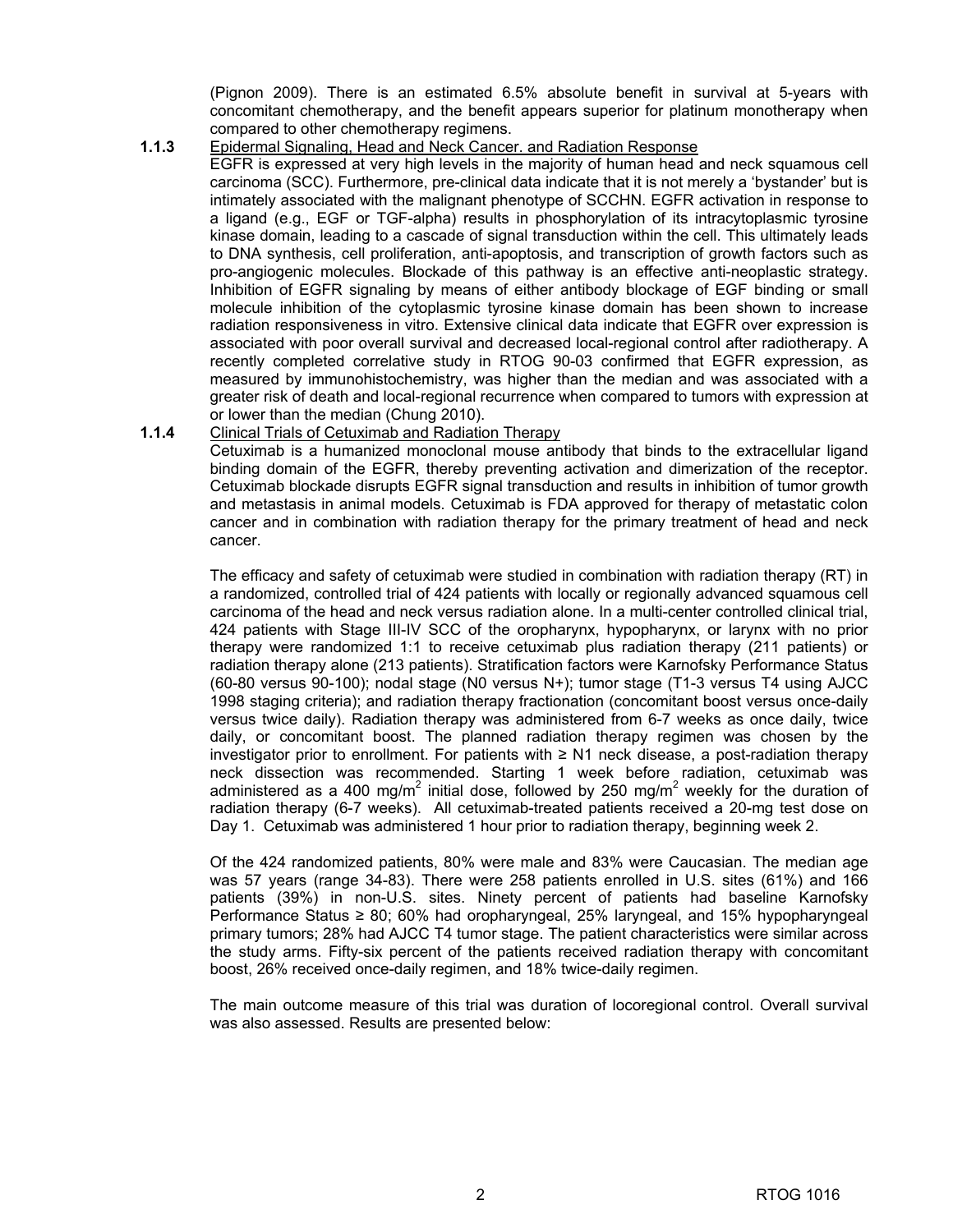|                                                       | Cetuximab +<br>Radiation<br>$(n = 211)$ | Radiation<br>Alone<br>$(n = 213)$ | <b>Hazard Ratio</b><br>$(95\% \text{ Cl}^3)$ | Stratified<br>Log-rank<br>p-value |
|-------------------------------------------------------|-----------------------------------------|-----------------------------------|----------------------------------------------|-----------------------------------|
| <b>Locoregional control</b><br><b>Median Duration</b> | 24.4 mo                                 | $14.0 \text{ mo}$                 | $0.68(0.52-0.89)$                            | 0.005                             |
| <b>Overall Survival</b>                               |                                         |                                   |                                              |                                   |
| Median duration                                       | 49.0 mo                                 | $29.3 \text{ mo}$                 | $0.74(0.57-0.97)$                            | 0.03                              |

**Table 1; Summary of Endpoints from the Phase III Trial of Radiation +/- Cetuximab** 

a Cl = confidence interval

These data lead to FDA approval of the combination of cetuximab and radiation therapy for initial therapy of patients with local-regionally advanced head and neck cancer (Bonner 2004).

Cetuximab appears to have less toxicity than high dose cisplatin. In the phase III study of cetuximab and radiotherapy for locally advanced non-operative SCCHN, 93% of patients received the prescribed cetuximab dose, which compares very favorably to the compliance rate of high dose cisplatin in RTOG 95-01 (61%) [Bonner 2006]. Furthermore, the Bonner study showed no evidence that cetuximab increased the rate of  $\geq$  Grade 3 mucositis or dysphagia, no evidence of an increased rate of late effects, and no evidence of a worsening of quality of life (QOL) relative to RT alone. This is in contrast to the literature with concurrent platinum-based chemoradiotherapy, which suggests that certain long-term side effects such as feeding tube dependence are greatly increased relative to RT alone.

Updated results with 5-year survival were recently reported and demonstrated 5-year survival of 45.6% in the cetuximab plus radiotherapy group versus 36.4% in the radiotherapy alone group (Bonner 2010). An analysis of associations between patient and tumor factors and overall survival was performed and offers some potential insight regarding patient selection. Patients with oropharyngeal primary tumors, early T stage, advanced N stage, high Karnofsky performance status, male gender, and young age demonstrated benefit from the addition of cetuximab to radiation. Concomitant boost radiotherapy also was associated with improved survival, whereas response appeared independent of EGFR expression. It has been noted that many of these patient and clinical factors also are associated with a diagnosis of an HPVassociated head and neck cancer, supporting a hypothesis that cetuximab may be preferentially beneficial to this group of patients. However, tumor specimens are not available for HPV determination in this trial, so a direct testing of this hypothesis is not possible. Furthermore, data indicate a paradoxical inverse association between HPV presence and EGFR expression and that EGFR expression may be associated with poor local-regional control only in the HPV-negative patient population (Hong 2010)

RTOG 0522, comparing accelerated RT and cisplatin with or without cetuximab, completed accrual in early 2009. Results expected in 2011 should clarify the role of cetuximab in the chemoradiation setting. Approximately 70% of the patients in this trial had cancers of oropharynx origin. Approximately 70% of those are anticipated to be HPV-associated (approximately 440 patients). RTOG 0522 did not include prospective HPV testing and is not expected to lead to a clear answer regarding best management in the HPV subset.

The Bonner study is not the only data in support of cetuximab as a valuable treatment against head and neck cancer. In platinum-refractory recurrent/metastatic SCCHN, cetuximab has a response rate of approximately 11% (Vermorken 2007), providing further clinical evidence that it is working via a pathway (or pathways) distinct from DNA damaging agents such as platins or RT. In first-line therapy for recurrent/metastatic SCCHN, the addition of cetuximab to 5- FU/platinum significantly improved overall survival (Vermorken 2008).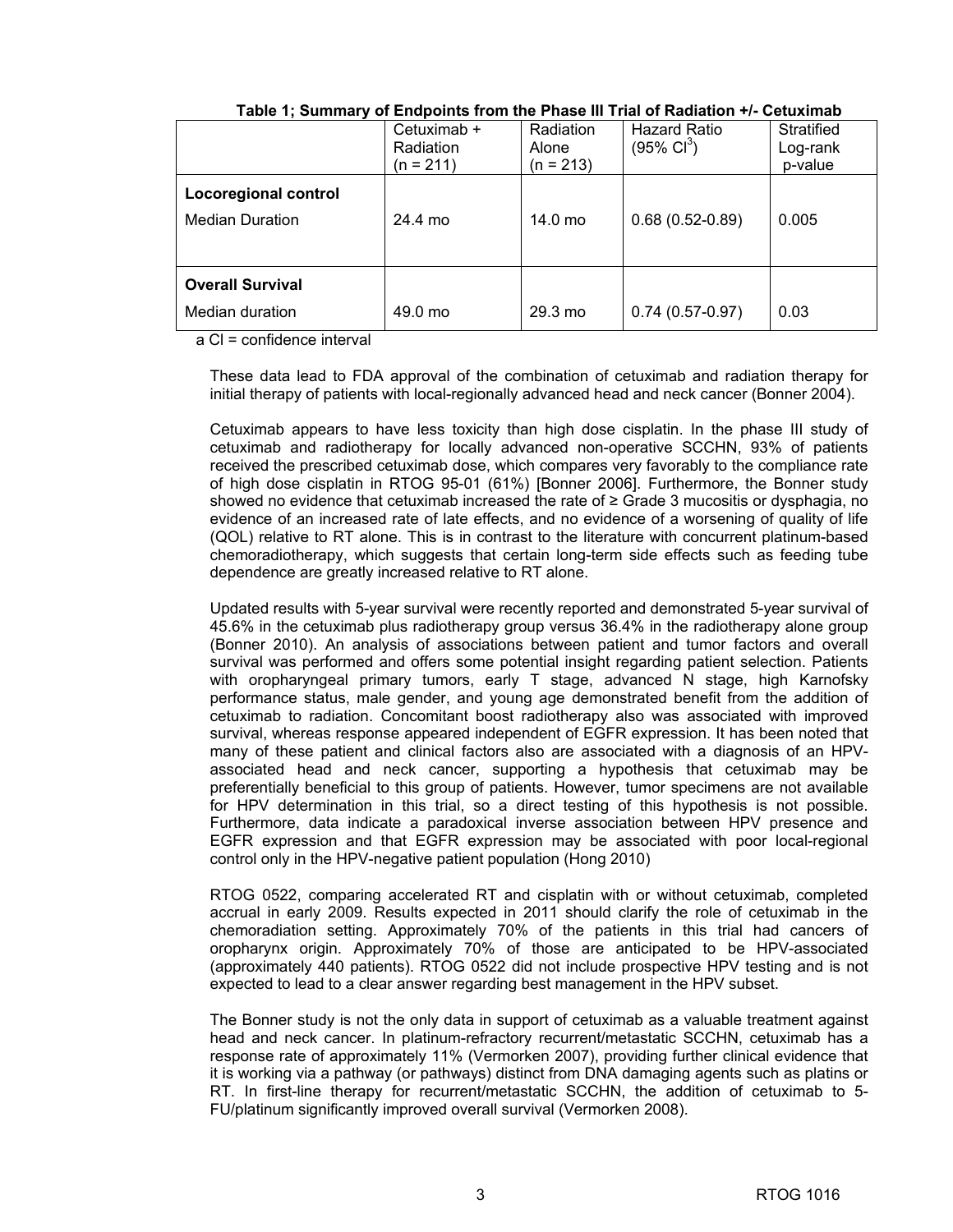The EXTREME study (Vermorken 2008) was the first randomized study to demonstrate a benefit in overall survival (10.1 vs. 7.4 months, HR=0.797, p=0.036) with a molecular-targeted therapy added to the classical platinum plus fluorouracil combination in the first-line treatment of recurrent and/or metastatic SCCHN. Two hundred twenty-two patients in the control arm received 6 cycles of cisplatin or carboplatin plus fluorouracil, while 220 patients in the experimental arm received platinum and fluorouracil at the same doses in combination with weekly cetuximab. In this latter arm, patients could receive maintenance cetuximab alone for 6 months after completion of the 6 treatment cycles with chemotherapy. Grade 3 or 4 adverse events were encountered in 76% of patients in the control arm versus 82% of patients of patients in the experimental arm (p=0.19). Bone marrow toxicity was more common in the control arm, whereas the addition of cetuximab to platinum and fluorouracil resulted in slightly more frequent hypomagnesemia, sepsis, vomiting, diarrhea, and acne-like rash. Ten deaths (3 in the cetuximab group and 7 in the chemotherapy-alone group) were considered by the investigators to be treatment related.

#### **1.1.5** Human Papillomavirus and Head and Neck Cancer

 In 2007, a panel of experts convened by the International Agency for Research on Cancer reviewed data on the relationship between HPV and head and neck cancer and concluded that HPV is a cause of oropharynx and possibly oral cavity cancer (IARC Monographs 2007). HPVassociated cancers have been shown to be distinct from HPV-negative cancers with regard to risk factor profiles (Gillison 2008), clinical and molecular characteristics (Gillison 2000), treatment response and prognosis (reviewed in Lassen 2010). HPV-associated cancers arise from the lingual and palatine tonsils within the oropharynx, are poorly differentiated and present with early T stage and advanced N stage. When compared to patients with HPV-negative tumors, patients with HPV-positive tumors are more frequently male, young, and with good performance status (Ang 2010). First reported by Gillison and colleagues to be associated with survival (Gillison 2000), a meta-analysis of retrospective studies reported that patients with HPV-positive status oropharynx cancers had an estimated 50% reduction in risk of death when compared to patients with HPV-negative tumors (Ragin 2007).

#### **1.1.6** Secondary Analysis of HPV in Clinical Trials

More recently, secondary analyses of several prospective multicenter clinical trials have confirmed tumor HPV status to be an important predictor of prognosis for patients with head and neck squamous cell carcinoma (Table 2).

In the only trial to date to prospectively evaluate the effect of tumor HPV status on survival outcomes, ECOG investigators reported that response rates to an induction regimen of paclitaxel and carboplatin were higher for HPV-positive than HPV-negative patients (Fahkry 2008). Chemoradiation with weekly paclitaxel and standard fractionation radiotherapy to 70 Gy was administered after induction. After a median follow up of approximately 40 months, both progression-free (PFS) and overall survival (OS) were superior for the HPV-positive patients. In the analysis restricted to the oropharynx patients, patients with HPV-positive tumors had less than half the risk of death when compared to HPV-negative patients; however, adjustment was made only for performance status due to small sample size. University of Michigan investigators so reported higher response rates to a single cycle of cisplatin and 5-FU among HPV-positive patients when compared to HPV-negative patients. After concurrent chemoradiation with high-dose cisplatin and standard fractionation radiotherapy to 70 Gy, patients with HPV-positive tumors had improved OS and disease-specific survival, but the sample size was insufficient for adjustment for other prognostic factors (Worden 2008). In a DAHANCA 5 trial in which patients with stage I-IV pharyngeal cancer were treated with standard fractionation radiation therapy to 66-68 GY, p16 positive tumors (as surrogate for tumor HPV status) had improved local-regional control (LRC) and disease-free survival after adjustment for tumor and nodal stage (Lassen 2009). A phase III trial in which patients were randomized to chemoradiation with cisplatin plus or minus tirapazamine observed improved 2 year overall and failure-free survival in oropharynx patients with p16 positive tumors. There was a trend toward improved local-regional control with the addition of tirapazamine for p16 negative patients (Rischin2010). A previously reported DAHANCA analysis similarly suggested a differential response to the hypoxic radiosensitizer nimorazole in favor of the p16 negative patient, but the sample size for the p16 positive subset was small and many p16 positive tumors were non-oropharyngeal primary tumors in this analysis (Lassen 2010). From these analyses it can be concluded that HPV-positive tumors have higher response rates to platinum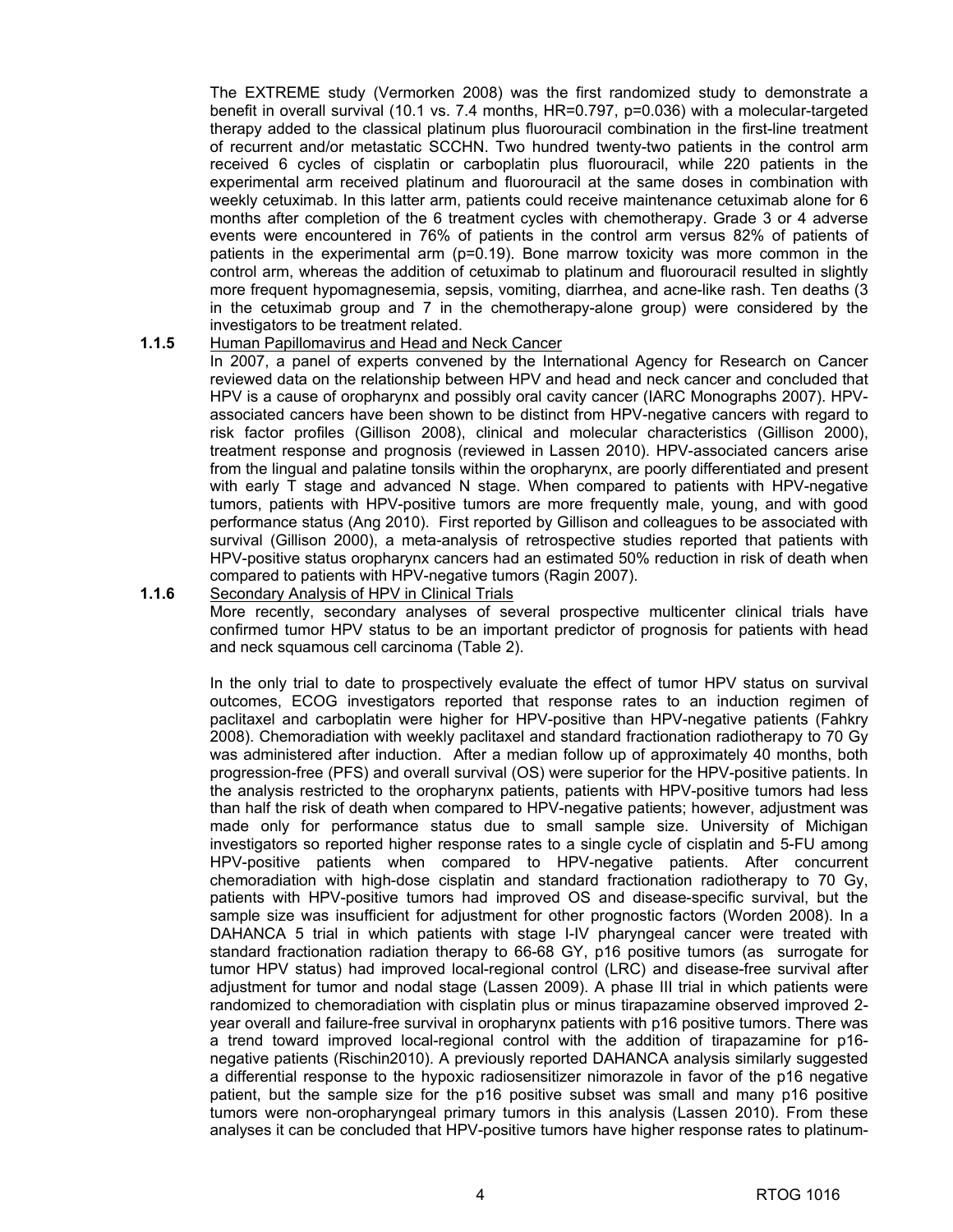based induction chemotherapy, radiation alone, or chemoradiation and that the survival difference between HPV-positive and negative patients observed in prospective analyses is similar to that observed in retrospective case series. Additionally, the improved survival among HPV-positive patients appears to be independent of the specific treatment approach, as long as the approach is within the standard of care. However, all of these trials were of insufficient size to demonstrate that the improved survival for the HPV-positive patient is independent of other important prognostic factors, including smoking.

| <b>Author</b> | Cooper<br>ative<br>Group       | N   | <b>XRT</b>    | <b>Induction</b>                                                                                    | <b>Concurrent</b>                       | <b>Median</b><br>F/U | HPV+ | <b>Time</b>   | $HPV+$ | HPV- | <b>P-</b><br>value    | <b>HAZARD</b><br><b>RATIO</b><br>HPV+ vs<br>$\blacksquare$ |
|---------------|--------------------------------|-----|---------------|-----------------------------------------------------------------------------------------------------|-----------------------------------------|----------------------|------|---------------|--------|------|-----------------------|------------------------------------------------------------|
| Fakhry        | <b>ECOG</b>                    | 96  | 70Gy          | $\overline{2}$<br>cycles<br>paclitaxel<br>175mg/m2<br>carbo AUC6                                    | weekly<br>paclitaxel<br>30mg/m2 x 7     | 39 mo                | 40%  | $2 -$<br>year | 95%    | 62%  | 0.005                 | 0.36                                                       |
| Rischin       | <b>TROG</b>                    | 195 | 70Gy          | none                                                                                                | cisplatin<br>$+/-$<br>tirapazamine      | 27 mo                | 28%  | $2 -$<br>vear | 94%    | 77%  | 0.007                 | 0.29                                                       |
| Gillison      | <b>RTOG</b><br>0129            | 323 | $70-$<br>72Gy | none                                                                                                | cisplatin<br>100mg/m2<br>x2 or 3        | $4.8$ yrs            | 64%  | $3-$<br>vear  | 79%    | 46%  | 0.002                 | 0.44                                                       |
| Settle        | <b>TAX32</b><br>4              | 119 | $70-$<br>74Gy | 3<br>cycles<br>taxotere<br>75mg/m2<br>cisplatin<br>100mg/m2<br>5-FU<br>1000mg/m2/d<br>$ay \times 4$ | weekly<br>carboplatin<br>AUC 1.5 x 7    | 67 mo                | 50%  | $5-$<br>year  | 93%    | 35%  | < 0.00<br>$\mathbf 1$ | 0.2                                                        |
| Lassen        | <b>DHANC</b><br>A <sub>5</sub> | 156 | $62-$<br>68Gy | none                                                                                                | nimorazale<br>1200mg/m2/<br>day<br>x 30 | >60 mo               | 22%  | $5-$<br>vear  | 62%    | 26%  | 0.003                 | 0.44                                                       |

**Table 2: Tumor HPV Status and Survival Outcomes in Reported Prospective Clinical Trials** 

RTOG investigators recently reported an analysis of the effect of tumor HPV status on survival outcomes in RTOG 0129 (Ang 2010) in which patients with advanced stage III-IV head and neck cancers (excluding T1, T2-N1 and M1) were randomized to receive accelerated radiation with 2 doses of high-dose cisplatin (100 mg/m2), or standard fractionation and 3 cycles of high dose cisplatin. In an analysis restricted to oropharynx patients, 64% were found to have HPVpositive tumors. Patients with HPV-positive tumors had significantly superior OS and PFS after a median follow up of 4.5 years (Figure 1). Patients with HPV- positive tumors had a 58% reduction in the risk of death and a 51% reduction in risk of progression or death after adjustment for other factors, including age, race, t stage, n stage, smoking, and treatment assignment. HPV-positive patients had significantly improved LRC and a reduced rate of second cancers, and although a slight reduction in risk of distant metastases (DM) was observed at 3 years (8.7 vs. 14.6,  $p= 0.23$ ), it was not statistically significant (Table 3). In this trial, there was very high agreement between tumor HPV status and p16 expression by immunohistochemistry, and stratification of results by p16 status in lieu of HPV status yielded similar findings. Lower rates of local-regional failure and deaths due to other causes among HPV-positive patients were subsequently reported in an analysis of oropharynx patients enrolled in a phase III trial in which patients with stage III-IV disease were randomized to receive concurrent high dose cisplatin with or without tirapazamine and standard fractionation (Rischin, 2010).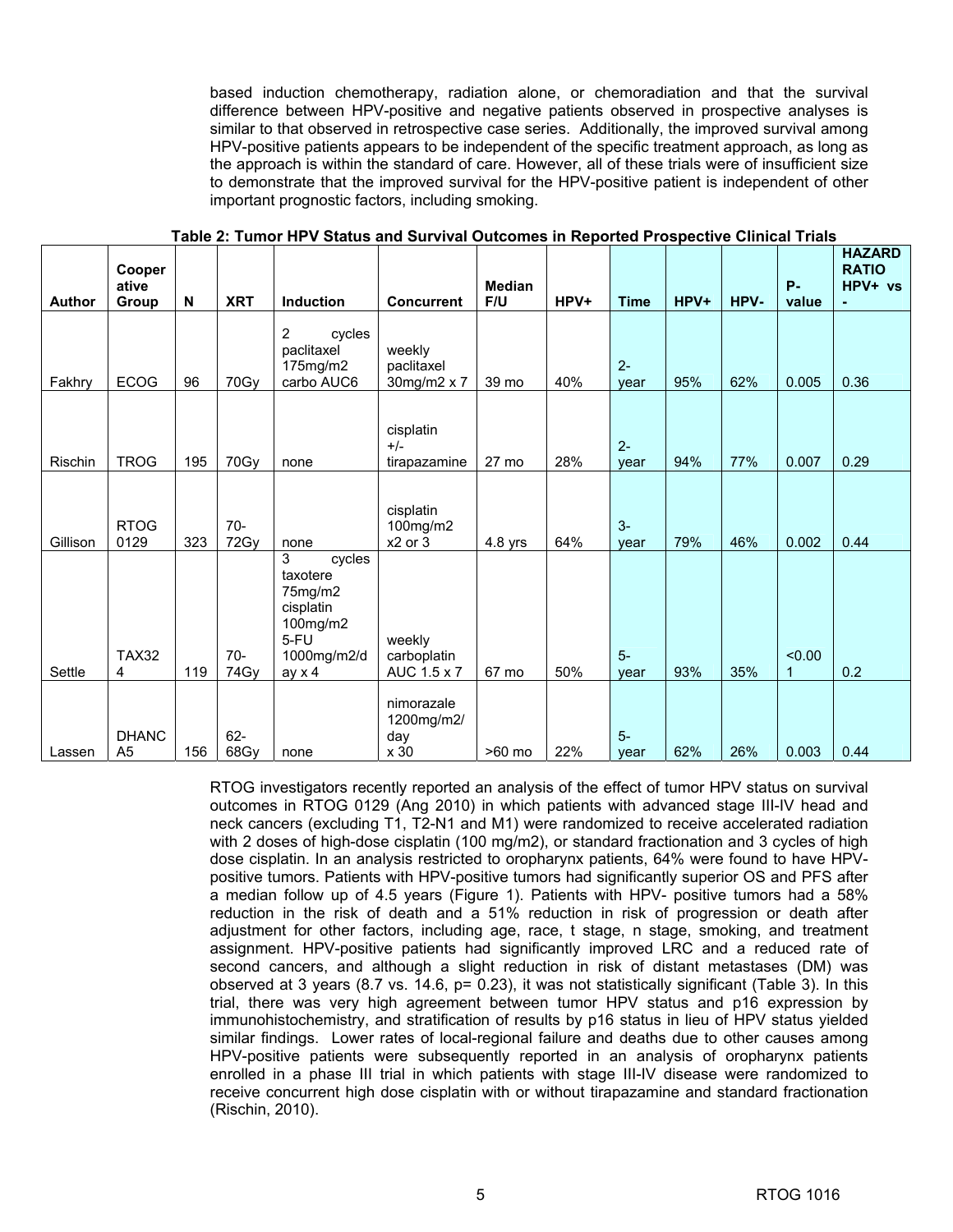

#### **Table 3: RTOG 0129 Pattern of Failure by HPV and p16 Status**  HPV Positive HPV Negative p16 Positive p16 Negative

|                              |             |   | .                           | $11.71$ $11.9$ | <b>PIVI VUILIVU</b> | piu nugawe       |
|------------------------------|-------------|---|-----------------------------|----------------|---------------------|------------------|
|                              |             |   |                             |                |                     |                  |
| First failure, all patients  |             |   | $(n=206)$                   | $(n=117)$      | $(n=215)$           | $(n=101)$        |
| Local-regional progression   |             |   | 25 ( 12.1%)                 | 31 (26.5%)     | 27 ( 12.6%)         | 29 (28.7%)       |
| Local-regional<br>metastases | progression | & | $0.5\%$ )<br>1 (<br>distant | 2 (<br>1.7%    | $0.5\%$ )<br>1 (    | $2.0\%$ )<br>2(  |
| Distant metastases           |             |   | 21 ( 10.2%)                 | 17 ( 14.5%)    | $9.8\%$<br>21(      | 15 ( 14.9%)      |
| Dead-study cancer NOS        |             |   | $1.0\%$ )<br>2(             | $6.0\%$<br>7 ( | $0.9\%$<br>2(       | $6.9\%$ )<br>7 ( |
| Dead-no progression          |             |   | $8.3\%$<br>17 (             | 15 ( 12.8%)    | $7.4\%$ )<br>16     | 15 ( 14.9%)      |
| Alive-no progression         |             |   | 140(<br>68.0%)              | 45 (38.5%)     | 68.8%)<br>148(      | 33 (32.7%)       |
| First failure, failures only |             |   | $(n=66)$                    | $(n=72)$       | $(n=67)$            | $(n=68)$         |
| Local-regional progression   |             |   | 25 (37.9%)                  | 31 (43.1%)     | 27 (40.3%)          | 29 (42.6%)       |
| Local-regional<br>metastases | progression | & | $1.5\%)$<br>distant 1 (     | 2.8%<br>2 (    | $1.5\%$ )<br>1 (    | $2.9\%$ )<br>2(  |
| Distant metastases           |             |   | $31.8\%$<br>21 (            | 17 (23.6%)     | 21 (31.3%)          | 15 (22.1%)       |
| Dead-study cancer NOS        |             |   | $3.0\%$<br>2(               | $9.7\%$<br>7 ( | $3.0\%$ )<br>2(     | $7(10.3\%)$      |
| Dead-no progression          |             |   | 25.8%)<br>17                | 15 (20.8%)     | 16 (23.9%)          | 15 (22.1%)       |
|                              |             |   |                             |                |                     |                  |

#### **1.2 RTOG 1016 Trial Design and Rationale**

This is a randomized phase III, 2 arm trial. The control arm is accelerated radiotherapy (RT), 70 Gy in 6 weeks (AFX-C) plus concurrent high dose CDDP for 2 cycles. This will be compared to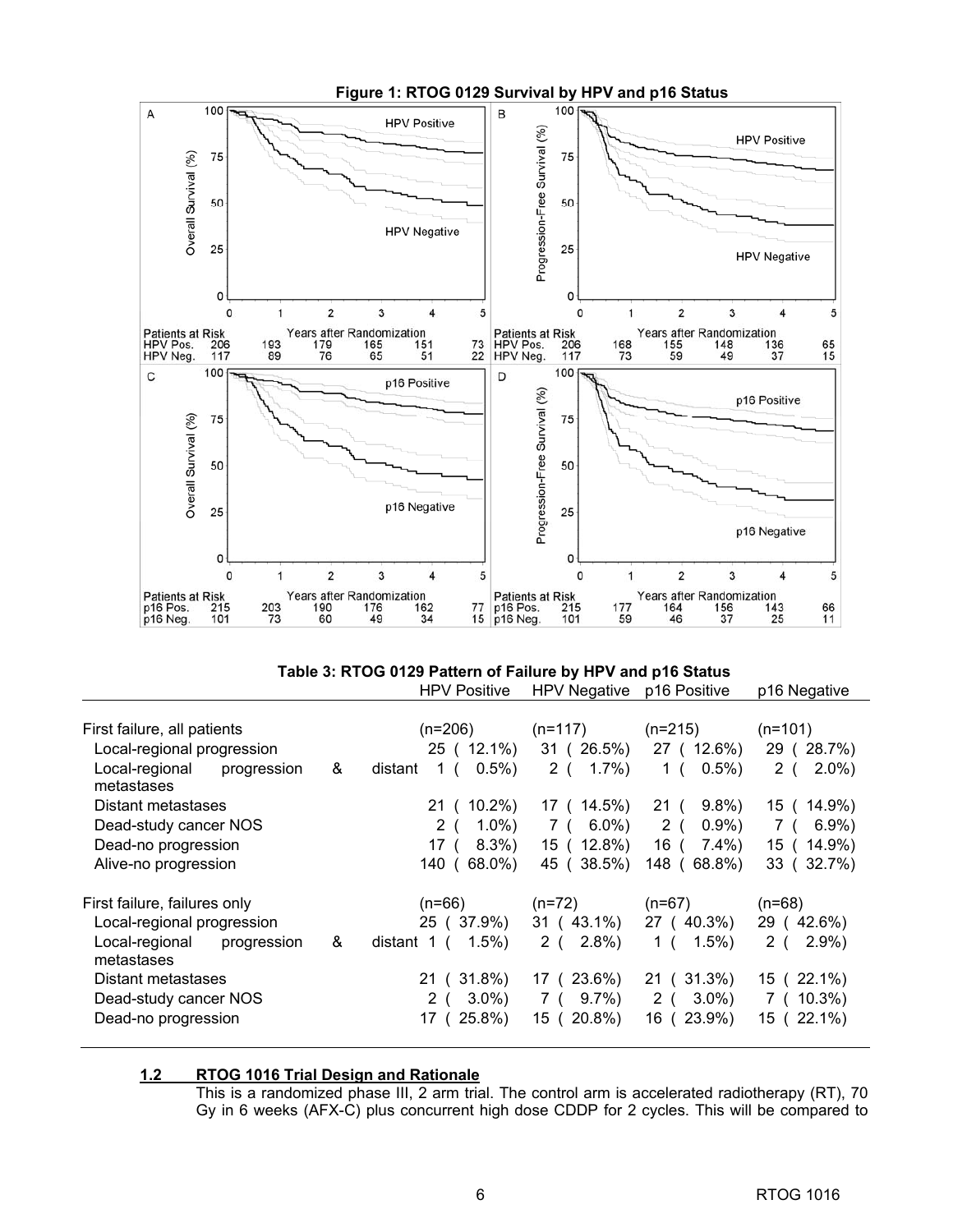accelerated RT (70 Gy in 6 weeks) plus weekly cetuximab, as used in the Bonner and RTOG 0522 trials, which included 8 doses of cetuximab.

This is a head-to-head comparison of concurrent chemoradiation (RT + CDDP) versus RT plus a molecular targeting agent (cetuximab) that has been approved by the FDA for frontline therapy in loco-regionally advanced head and neck cancer. The prevailing global practice (per NCCN and H&N investigators) is that radiation plus cetuximab is used as a less toxic alternative to chemoradiation for those patients not medically fit for cisplatin-based concurrent chemoradiation. This stems from the large body of clinical trial data supporting the use of concurrent chemoradiation versus only a single mature trial testing radiation plus cetuximab. It is possible, however, that the more favorable toxicity profile associated with cetuximab relative to CDDP could be utilized in the care of patients with a relatively good prognosis. Subsite and secondary analyses strongly suggest that the best outcomes with RT plus cetuximab were achieved in younger oropharynx patients treated with altered fractionation (Bonner 2010), without any detriment of quality of life (QOL), as compared to RT alone (Bonner 2006). The optimal indication for cetuximab has been a major question in head and neck cancer since approval by the FDA. This is a unique opportunity to formally compare outcomes for these 2 approaches in prognostically favorable oropharynx cancer patients medically fit for cisplatin-based chemoradiation using biomarker-directed (HPV) patient selection.

This trial is designed as a classical non-inferiority study, and a 9-percentage point lower boundary at 5 years was selected for the inferiority margin for the cetuximab arm. Given the relative survival benefit associated with the addition of platinum-based chemotherapy (HR 0.81, 95%CI 0.78-0.86; Pignon 2009) or cetuximab (HR 0.74, 95%CI 0.57-0.97; Bonner 2004) to radiotherapy, it is reasonable to consider it unlikely that accelerated radiation therapy with cetuximab will reach this level of non-inferiority. The primary outcome measure is the hazard ratio between the 2 trial arms. The selection of a threshold for inferiority is a safeguard against the unexpected possibility that there is a direct interaction between HPV status and the effect of cetuximab or CDDP in combination with radiation. Acute and late toxicity are important secondary domains that will be carefully recorded and may help in defining appropriate care for HPV-related head and neck squamous cell carcinoma (HNSCC) in the future. There also will be sufficient power to test the possibility that RT plus cetuximab may be superior to chemoradiation. The existing level I evidence endorsed by the FDA, strong preliminary data in the oropharynx population, and independent prognostic value of HPV status all support equipoise in this phase III comparison. While recent studies also have suggested smoking history as an independent determinant of outcome, the proposed trial provides an excellent opportunity to test this hypothesis.

In addition, other large phase III trials are in progress (NCIC-CTG) or in planning stages (TROG), which will compare radiation plus molecular targeting agents versus chemoradiation in oropharynx cancer (NCIC-CTG and TROG, personal communications, 2010). The NCIC-CTG and TROG trials will use a fully humanized antibody (panitumumab) thought to be similar in activity to cetuximab but with lesser dermatologic and allergic toxicity profiles. In the proposed trial, cetuximab was chosen, as currently there is level I evidence for the efficacy of this agent. The study chairs feel that changing the molecular targeted agent may introduce an unknown confounder in the interpretation of the trial if non-inferiority is rejected on the basis of trial outcome. The NCIC-CTG trial, opened approximately 18 months ago, stratifies by anatomic subsite, includes HPV testing, and compares accelerated RT, 70 Gy in 6 weeks, plus panitumumab to standard fractionation RT, 70 Gy in 7 weeks, with high dose cisplatin. TROG is developing a study for HPV-positive cancers comparing RT, 70 Gy, plus panitumumab to RT, 70 Gy, with weekly cisplatin. Thus, a large volume of data is anticipated testing the targeted bioradiation approach against chemoradiation in the HPV-associated population to be available in the future. A future inter-group meta-analysis, after completion of the individual studies, would have considerable statistical power to narrow the margin of non-inferiority assuming that these interventions are equally effective.

RTOG has a large experience with cetuximab in head and neck cancer (RTOG 0234 and 0522) in which safety and compliance has been demonstrated. The conduct of multiple EGFR-inhibitor confirmatory trials is desirable as it can potentially alleviate concern by NCCN head and neck panel members of having a single supporting trial. The application of cetuximab in HPV-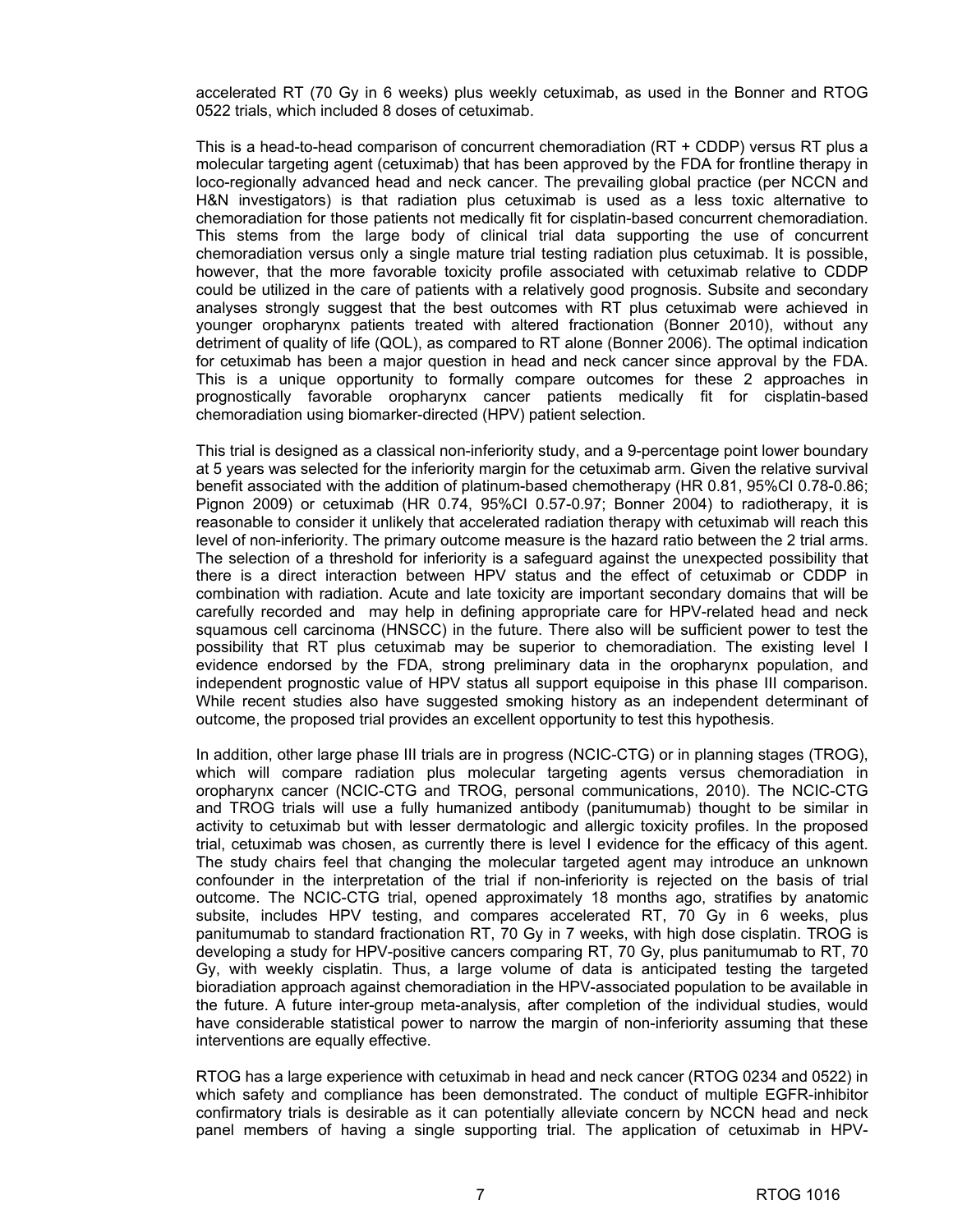associated cancers provides a rare opportunity to validate the activity of this agent, in a biomarker selected population when it is generally not possible to repeat a trial after an agent is approved by the FDA based on a single phase III trial.

#### **1.3 Rationale for Eligibility**

Eligibility will include all Stage III-IV HPV-positive patients (as determined by the surrogate, p16 expression), excluding T1-2, N0-1 or M1. The decision to include patients with more than a 10 pack-year smoking history was a difficult one. However, this trial design incorporates a comparison of 2 standard-of-care treatment options for patients with oropharynx cancer, independent of tumor HPV status or smoking status. Furthermore, while the recursive partitioning analysis of 0129 strongly suggests smoking is an independent prognostic factor, this is based on an unplanned analysis of trial data. This trial will provide the opportunity for prospective evaluation of these findings.

#### **1.4 Rationale for Study Arms**

- Retrospective comparison for outcomes of HPV-positive versus HPV-negative cancers using different treatment strategies (RT alone, surgery/post-op RT, induction chemoradiation followed by chemoradiation) have consistently reported improved outcomes and prognosis for the former group (Table 2).
- A recent update of the Bonner cetuximab trial has confirmed improved long term (5-year) survival and local regional control (Bonner 2010). Subgroup analyses (forest plots) have indicated improved hazard ratios for oropharynx (versus other sites), twice a day (versus once a day), N0 (vs. N1-3) , and T1-3 (vs. T4). A recent additional analysis comparing once a day versus twice a day fractionation demonstrated a strong advantage with altered fractionation (AF: either hyperfractionation or accelerated concomitant boost) over conventional fractionation (CF) [Bonner, personal communication. May 2010; manuscript in process). This argues for using AF in the cetuximab arm of RTOG 1016.
- Recent analysis of the DAHANCA trials 6 and 7 suggest accelerated RT is beneficial in both HPV-positive and HPV-negative cancers (Overgaard 2010).
- Analysis of RTOG 0129 revealed that patients randomized to receive either accelerated fractionation radiotherapy with concomitant boost with 2 cycles of high-dose cisplatin or standard fractionation radiotherapy with 3 cycles of high-dose cisplatin had similar overall and progression-free survival. The hazard ratios associated with treatment assignment were similar among HPV-positive and HPV-negative patients. Although there were no differences in high-grade acute or late toxic events, several toxicities known to be associated with cisplatin were significantly lower in the 2 versus 3 cycles, including hematologic and metabolic toxicities. However, late grade 3-4 mucous membrane toxicities were higher in the accelerated arm (4% vs. 1%, p=0.04). In addition, in RTOG 0129, only 69% of patients treated with SFX received all 3 planned cycles of cisplatin, while 88% of patients treated with AFX-C received both planned cycles. Thus, the accelerated arm had higher treatment compliance and fewer cisplatin-related hematologic and metabolic events. In a non-inferiority design, per-protocol analysis is usually considered as a sensitivity measure in addition to intent-to-treat analysis, so it is essential to have good compliance.
- Based on these aggregate data suggesting the benefit of acceleration in RT alone and acceleration in RT + cetuximab, the transmutability of time, and chemotherapy (acceleration~1 cycle of chemotherapy), and the need to control for time as a treatment variable impacting tumor repopulation, accelerated fractionation (with 2 cycles of cisplatin in arm 1) has been selected for both arms of this trial.

#### **1.5 Toxicity, Patient-Reported Outcomes (PROs) and Quality of Life (QOL)**

The overall goal of this trial is to identify a high-survival, less-toxic approach in HPV-associated cancer of the oropharynx. The aim is to show that targeted bioradiation will substantially reduce the burden of acute toxicity, improve swallowing function and recovery, and improve overall QOL, as compared to conventional chemoradiation. As such, this is the first U.S. phase III trial to formally address the tandem priorities of cure and recovery from HPV-associated H&N cancer.

Survival (the primary study endpoint) is expected to be high (> 80%) in both study arms. Understanding the magnitude of differences in toxicity and the patients' perspective in health-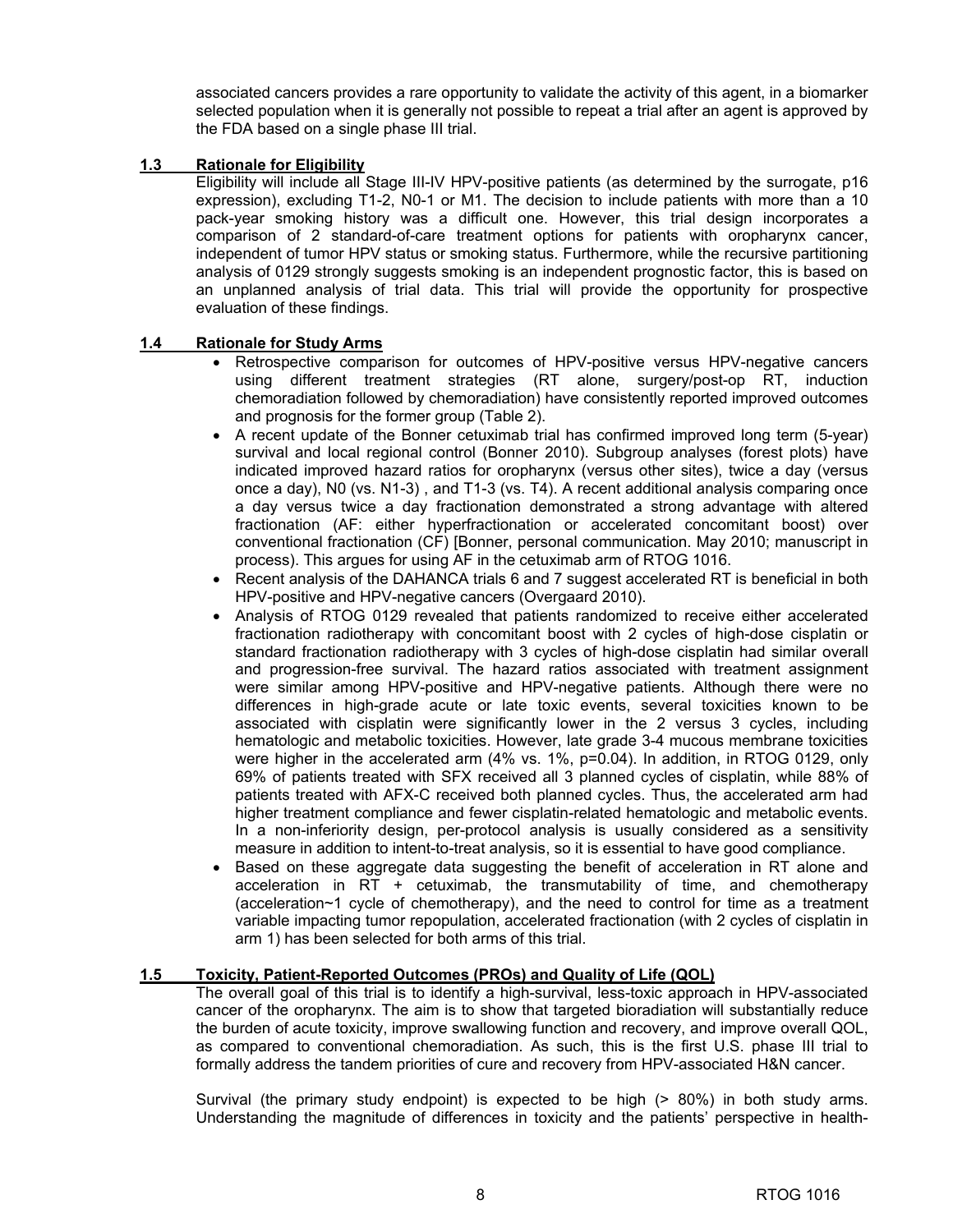related outcomes is vitally important to future decision-making and treatment selection for this patient population.

Protocol-specific Toxicity Assessments are defined as evaluations (critical to the primary trial analysis) performed by the clinical team (doctor, nurse and research associate) and will include clinician-reporting and grading of CTCAE (v. 4) symptoms, findings on physical examination, and laboratories.

Patient-Reported Outcome (PRO) assessments are reported directly by the patient, without assistance from health care providers or staff. PRO tools for this study include all quality of life (QOL) surveys, the behavior and risk factor survey (BRASS), work status survey (as affected by cancer diagnosis and treatment) and a new tool, the PRO-CTCAE, that permits direct patientreporting of side effects and health status from the patient perspective.

Six time points have been chosen for protocol-specific Toxicity and PRO assessments (see Sections 1.5.1 and 1.5.2). The tools and time points selected are designed to capture most of the short and longer term effects of modern combined modality therapies using IMRT. Short term assessments include baseline status, end of treatment (week 5 or 6 of radiation) where the maximum changes from acute toxicity will likely be seen, and 2 acute recovery assessments at 3 and 6 months, when swallowing function generally returns and some patients are able to begin to return to work. Most late phase changes will be evident between 6 months and 2 years when swallowing function may continue to improve and certain late effects will appear (e.g. dry mouth, pain syndromes, soft tissue necrosis, bone necrosis).

Protocol-specific Toxicity and PRO assessments will evaluate and compare (and hypothesize and project differences between) concurrent cisplatin-radiation versus cetuximab-radiation in the following areas:

Clinician Reported Toxicity Endpoints

- Reduction in 10 key acute toxicity rates by  $> 50\%$ ;
- \*Reduction in overall number of acute high-grade events (T-score) by > 50%;
- Reduction in acute high-grade  $(3-4)$  dysphagia by  $> 50\%$ ;
- Reduction in feeding tube usage by  $> 50\%$ ;
- Reduction in 4 key late effects by  $>$  50%;
- Comparison of rates of in- and out-of-field skin effects;
- Comparison of hearing by standardized audiometric testing for ototoxicity.

Quality of Life and Patient Reported Outcomes (PROs)

- Improved acute phase global QOL (baseline to 6 months);
- Improved acute phase swallowing QOL domain;
- Same or better late phase (2-year) swallowing QOL domain;
- Improved return to work status;
- Comparison of clinician and patient reporting of toxicity (CTCAE and PRO-CTCAE);
- Comparison of patient-reported hearing changes (HHIA-S)
- Explore cost utility analysis via the EuroQol (EQ-5D) and medicare cost sampling and modeling.

\*This study will focus on 2 hypothesis-defined Toxicity and PRO outcomes that are critical for decision making in future treatment selection decisions: Overall acute toxicity burden (T-score) and long-term swallowing function (QOL swallowing domain).

We hypothesize that:

- 1) overall acute toxicity burden (T-score) in the cetuximab arm will be significantly lower than the cisplatin arm, and
- 2) long-term (2-year) swallowing function (QOL swallowing domain) in the cetuximab arm will be better than or similar to the concurrent cisplatin arm.

Interpretation of combined primary (survival) and secondary (Toxicity-PRO) endpoints: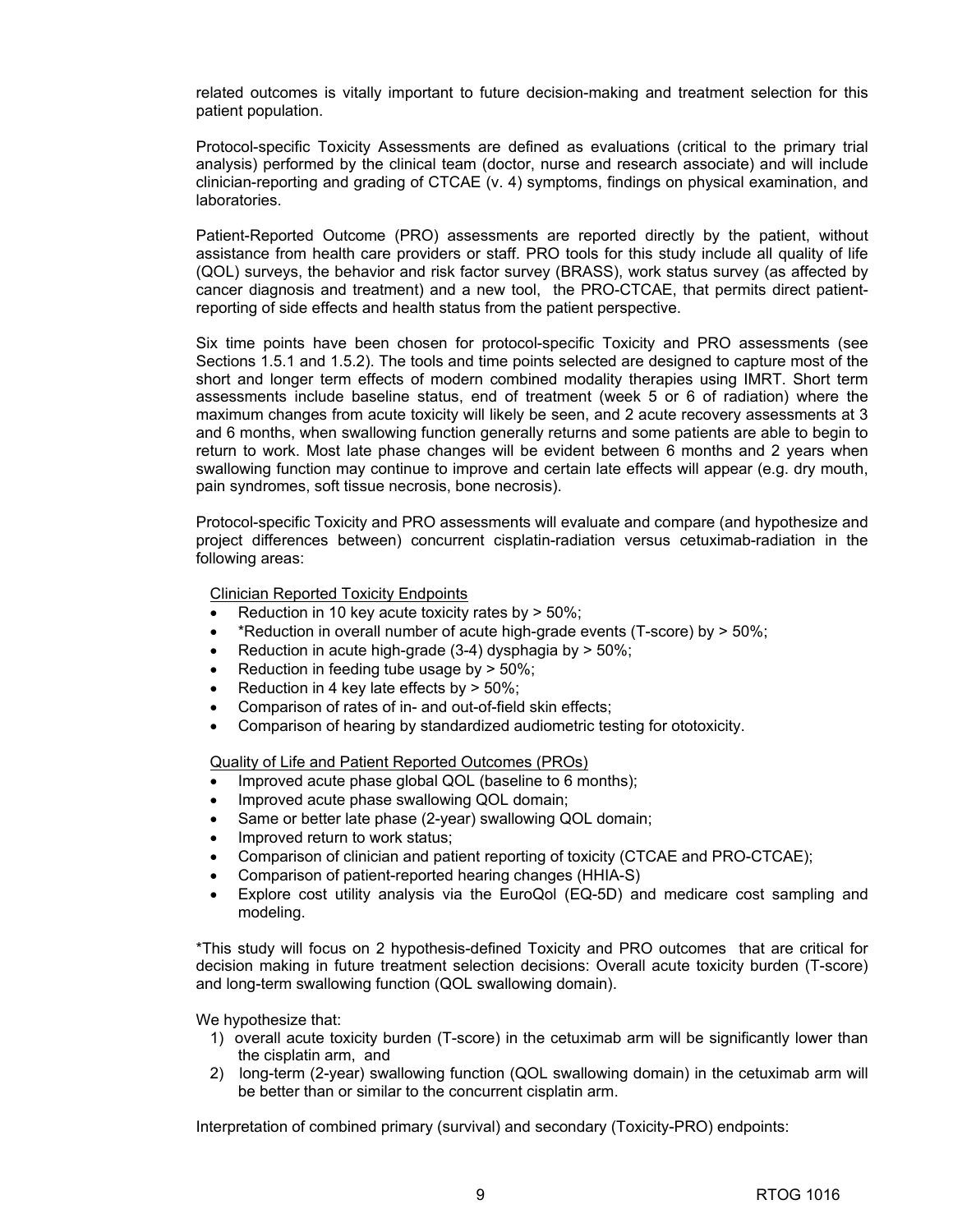Assuming the primary endpoint (non-inferior survival) is met and both of these toxicity outcome goals are met, then concurrent cetuximab and radiotherapy would be considered an effective and less toxic alternative to concurrent cisplatin, in locally advanced HPV-associated carcinoma of the oropharynx.

The principle endpoint that will power the QOL analysis is a significant difference in the QOL swallowing domain. While QOL reporting has been optional in previous RTOG H&N trials, more than 90% of patients have chosen to participate. Toxicity-PRO data collection will be monitored twice a year to ensure adequate participation. Once sufficient Toxicity-PRO data are collected (~400 patients), protocol-specific PRO assessments will be discontinued (for approximately the last 300 patients enrolled), in order to minimize resource and patient data collection burdens.

#### **1.5.1** Schedule of Toxicity-PRO Assessments

Protocol-specific Toxicity-PRO assessments will occur on a limited schedule over the first 2 years (see Sections 1.5.1.1 and 1.5.1.2 below). After 2 years, these protocol-specific Toxicity and PRO assessments will be discontinued. Routine follow up and cancer status evaluations will occur as per the RTOG traditional follow-up schedule during and after completion of the 2 year Toxicity and PRO outcomes evaluation phase. Beyond 2 years, hard coding of CTCAE late effects will revert to the RTOG standard collection method similar to RTOG 0522 (9 hardcoded items).

Although pre-determined analytic Toxicity and PRO assessments will be collected at only 6 time-points, all follow-up evaluations performed over the first 2 years (baseline, end treatment, 1, 3, 6, 9 12, 15, 18, 21, and 24 months) will include case report forms (CRFs) instructing sites regarding collection of hard coded CTCAE terms. This is to avoid the need for 2 separate forms at different assessment points over the first 2 years.

Note: Previous RTOG head and neck trials have collected data on a follow-up calendar based on time from the beginning of radiation therapy. For RTOG 1016, all assessments (including cancer status evaluations and Toxicity-PRO assessments) will be administered from the end of the 6-week course of radiation. In Arm 2, cetuximab will be given 1 week prior and 1 week after completion of radiation (this is not expected to substantially change the reported toxicity rates that identify the worst grade of events over the preceding interval).

- **1.5.1.1** *Protocol-Specific Toxicity Assessments* will take place at 11 assessment time points per routine RTOG follow-up schedule: baseline, end of treatment, and at 1, 3, 6, 9, 12, 15, 18, 21, and 24 months from the end of treatment.
- **1.5.1.2** *Protocol-Specific PRO Assessments* will occur at 6 of the 11 routine assessment time points: baseline, end of treatment, and at 3, 6, 12, and 24 months from the end of treatment.
- **1.5.1.3** *Importance and Feasibility of Toxicity and PRO Data Collection* Rigorous collection of Toxicity and PRO outcomes are equally as important as the collection of survival data for the comparative evaluation of the risks and benefits in this trial. The data collection plan for RTOG 1016 is overall very similar to data collection tools and work burdens of recent RTOG H&N trials. RTOG H&N trials (0129 and 0522) have had good compliance to QOL data capture in the first 2 years of follow-up (63% at 1 year 0522; 59% at 2 years 0129), indicating that the current study will have sufficient power to discern differences in 2 year QOL domains. Compliance with collecting functional outcomes on RTOG 0522 using the PSS-H&N also has been strong at the critical time points chosen for this trial: 81% at end of treatment, 65% at 1 year, 53% at 2 years (RTOG 0522).

The addition of a Work Status survey, the H&N PRO-CTCAE tool, and the Hearing Handicap Inventory for Adults (HHIA-S) are the new PRO tools included in this study, adding less than 10-15 min to each evaluation. Compared to the traditional alcohol/tobacco-related head and neck population, the HPV population has a higher education level, stronger social support, and is likely to be comfortable with web and tablet-based methods of information sharing. Patients choosing to enroll in this study, which focuses on the goals of cure and recovery, should be capable and motivated to report their outcomes directly using computer-assisted self interview (CASI). Electronic survey methods, now widely used in health outcomes research, have been shown to reduce burden for patients, improve data quality and staff work efficiency, and to enhance data privacy.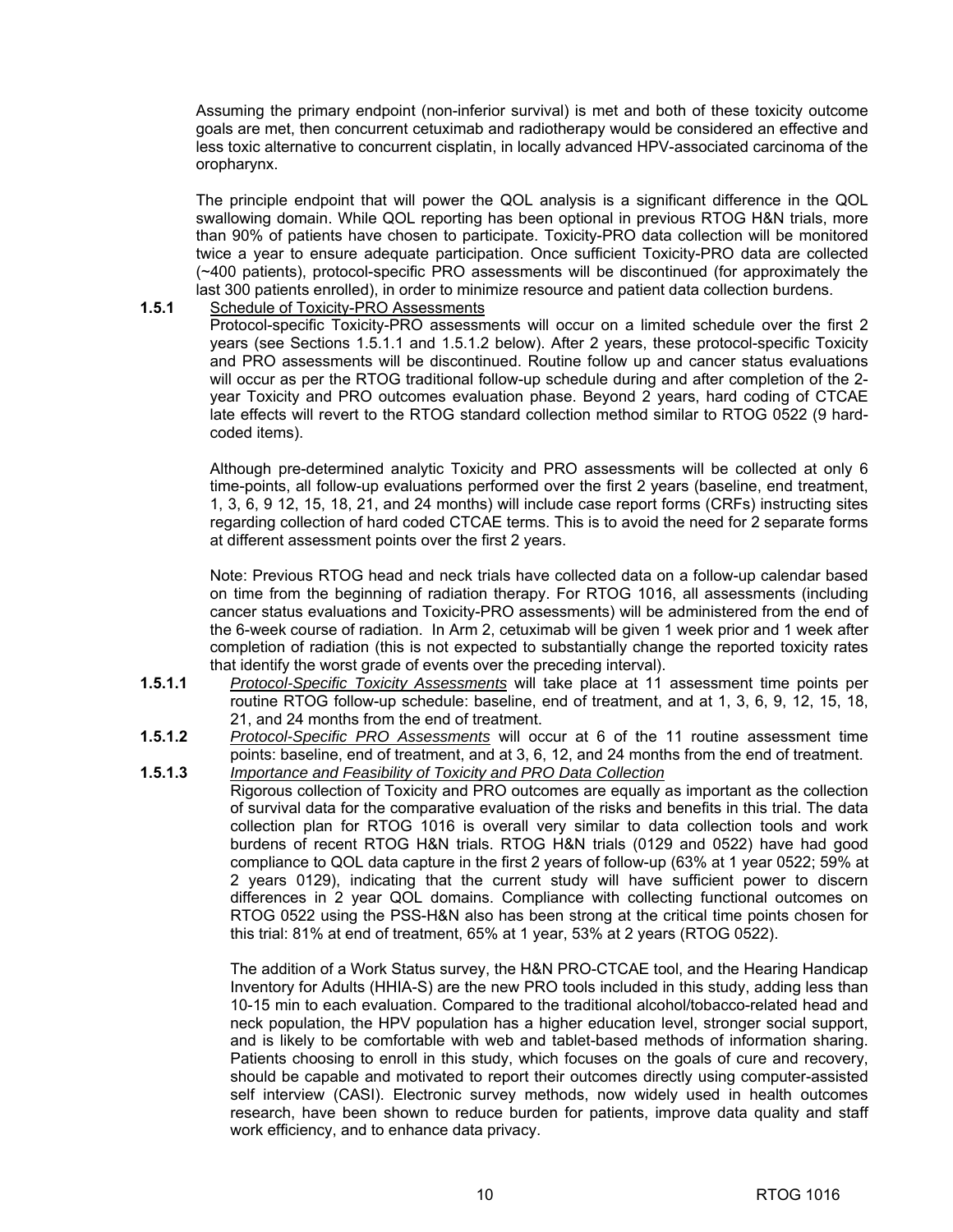#### **1.5.2** Clinician-reported Toxicity Assessment Tools

Toxicity-related tools will be collected and reported by clinical staff at 11 assessments on the standard RTOG schedule: baseline, end of treatment, and at 1, 3, 6, 12, 15, 18, 21, and 24 months from the end of treatment.

Traditional clinician-reported endpoints will be captured by "hard-coding" data capture on case report forms. Collectively, completion of these forms requires < 30 minutes for the patientclinician-research associate interaction.

- Hard-coded CTCAE events (10-15 minutes);
- Nutrition/feeding tube (5 minutes);
- Dental status (< 5 minutes).

As discussed below in Section 1.5.3, these clinician-reported data should be obtained after the patient has completed the QOL PRO tools. This order of patient reporting first, followed by clinician reporting is important to follow as much as possible, both for research purposes and to help the patients get their needs and any toxicity clarifications addressed.

#### **1.5.3** PRO and QOL Assessment Tools

Six PRO tools will be completed by the patient at 6 assessment time points: baseline, end of treatment, and at 3, 6, 12, and 24 months from the end of treatment.

- EORTC QLQ-C30 (7 minutes);
- EORTC QLQ H&N35 (7 minutes);
- EuroQol (EQ-5D) [1 minute];
- PRO-CTCAE (< 5 minutes);
- Work Status Questionnaire (< 2 minutes);
- The Hearing Handicap Inventory for Adults (HHIA-S) [< 2 minutes].

See Section 11.7 for a description and source for each tool. As demonstrated in other recent RTOG head and neck trials, we anticipate over 90% participation (by separate consent) in the QOL component of this trial (defined as the package of PRO tools listed above). Some of the questions in this QOL package will seem redundant, including repetition of the same areas by the clinical team. This repetition is a key aim of the study (patients to report some information directly and reduce a portion of the clinical interview in future trials). It is anticipated that this will facilitate efficiency of the clinical encounter in this trial (shorter interviews), since the patient will have recently thought about these side effects and their quality of life issues. In addition to the tablet-based application, as a back up, the surveys will be available through an web-based internet application.

As discussed above in Section 1.5.2, patients will complete electronic surveys in clinic (on tablet PCs or online) prior to the clinical encounter. Every attempt to collect the QOL PROs prior to clinician visit should be made, but if not possible, very soon thereafter.

### **1.5.4** CTCAE Clinical versus Patient-Reported CTCAE (PRO-CTCAE) Assessments

Approximately 25 protocol-specific adverse event (AE) items will be assessed and reported by the clinical team (using CTCAE, v. 4) and separately reported by the patient (see Section 1.5.8.7) at each of the 6 protocol-specific Toxicity and PRO assessment time points. PRO-CTCAE endpoints were selected for comparison that can be primarily (and some preferentially) reported by the patient.

#### **1.5.5** Quality of Life

In comparing the use of concurrent cisplatin and radiation versus concurrent cetuximab and radiation, the main differences in toxicity and QOL are expected to be short term (up to 6 months). Currently, there are only limited data documenting the short-term effects of concurrent treatment on QOL in head and neck cancer. RTOG has significant experience with using the FACT-H&N tool to measure long-term QOL (RTOG 90-03 and 0522); however, these studies have collected data at only baseline, 1 year, and beyond. Thus, the paired EORTC QOL tools, the QLQ-C30 and QLQ-H&N35, will be used in this trial, as these assessments have been documented to be more comprehensive and sensitive to short-term changes in several head and neck studies, as described below.

Curran reported QOL in the randomized phase III trial comparing radiation alone to radiation plus cetuximab using the EORTC tools at 4 weeks and 4, 8, and 12 months post- treatment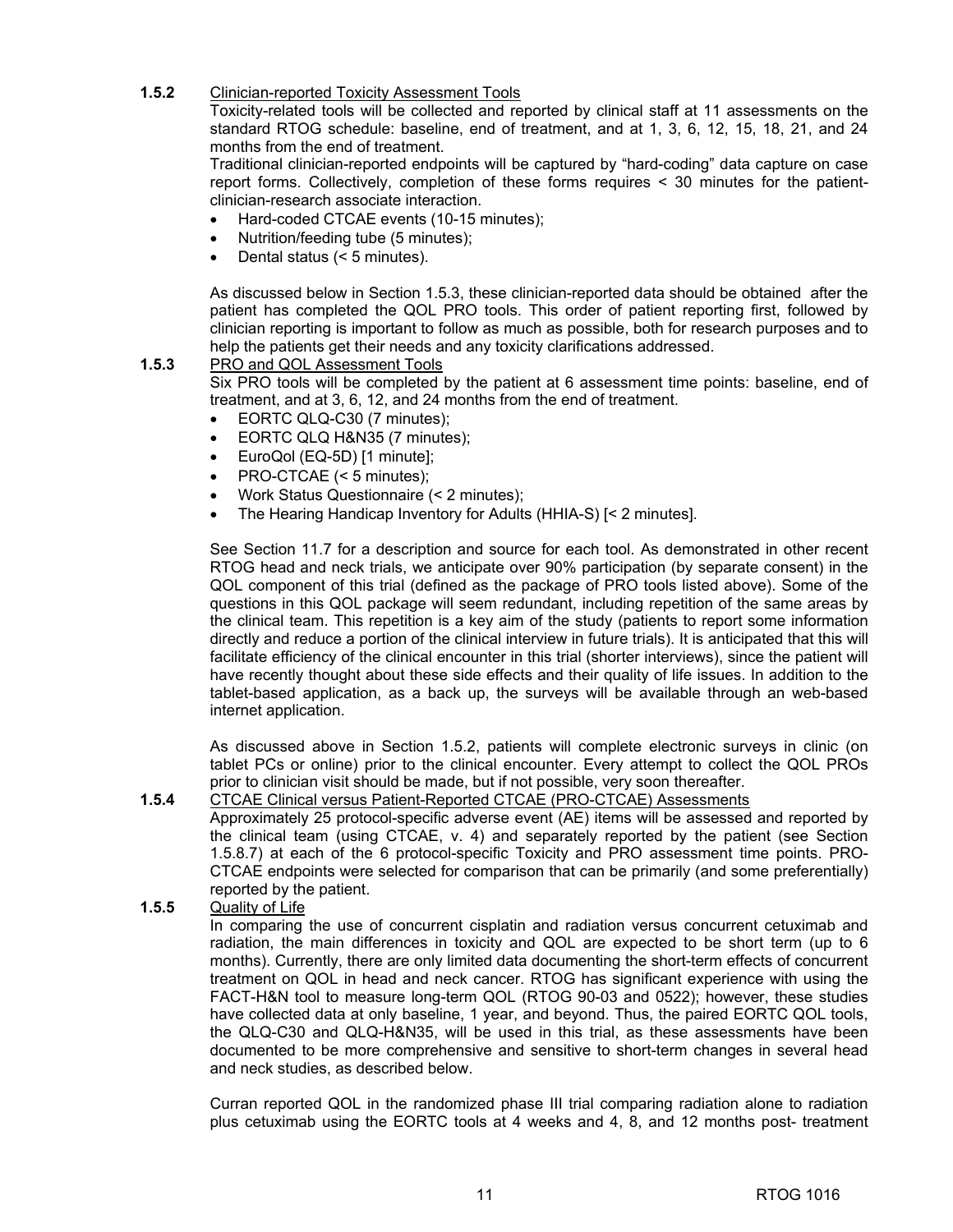(Curran 2007). Data compliance was high in both arms (80-89% at 4 months and 65-73% at 1 year). There were no significant differences between the arms over time, arguing that the addition of cetuximab to radiation had no impact on QOL measures. In particular, skin effects did not appear to impact social or role functioning.

Most relevant to the current trial, the Curran (2007) study detected large post-baseline decreases (at 4 weeks post-RT) for worst post-baseline scores for all QLQ-C30 and QLQ-H&N35 multi-item symptom scales particularly for swallowing (34.2), sensory problems (41.2) and social eating scales (34.4). This is in contrast to only 6% change in short-term (at 2-month follow up) global and domain-specific values using the FACT-H&N tool in the Trans-Tasmanian Radiation Oncology Group (TROG) QOL study reported by Ringash, in which 3 cycles of cisplatin was used, with or without tirapazamine (Ringash 2009). In the Curran cetuximab study, significant declines also were noted for all multi-item sub-scales of the QLQ-H&N35, particularly for the swallowing, sensory, and social eating sub-scales. All QLQ-H&N35 single item scales showed a worsening of symptoms from baseline, including: teeth, trismus, dry mouth, cough, feeling ill, pain medications, supplements, and feeding tube use. All QOL measures improved during a several month recovery period and returned to baseline by 1 year, as noted in several H&N QOL studies (Curran 1998; Abdel-Wahab 2005; Ringash 2009).

Similar sizable short-term decreases in QOL measures have been noted using the EORTC tools in a large nasopharynx IMRT cohort (Fang 2008) and the Tax 324 trial (van Herpen 2010), supporting the choice of the EORTC tools as particularly sensitive to short-term change. In addition, the EORTC tools represent one of the most comprehensive measures of global and head and neck-specific QOL. The QLQ-H&N35 includes several areas (trismus, sticky saliva, cough, and teeth) not covered by the FACT-H&N. The FACT-H&N single item question about swallowing and eating functions is vague, whereas the EORTC tools contain more relevant phrasing and multi-item scales for both swallowing and senses. The items in the EORTC tools will complement the limited item set selected for the PRO-CTCAE evaluation (see PRO-CTCAE section below).

Based on our comparative analysis of QOL data from trials evaluating chemoradiation or cetuximab and radiation, the EORTC paired tools are the most likely to detect differences in short-term QOL as a consequence of differences in the toxicity profiles associated with each agent. Due to the higher acute toxicity burden associated with cisplatin, larger declines in shortterm QOL are anticipated in the cisplatin arm.

#### **1.5.6** Swallowing Function

Diminished swallowing function has been shown to be the key injury with the greatest impact on QOL (Langendijk 2008). A requirement for feeding tube support may interfere with role and social functioning and is associated with significant stigma, psychological distress, and cost. Measuring the outcomes of swallowing function can performed in a number of ways, including diet assessment, videofluoroscopy, and patient perspectives. Objective assessments using barium swallow tests, etc., are not feasible in a large phase III study, in part due to a lack of technical standards. There is no gold standard for swallowing assessment (Langendijk 2008). As a critical trial endpoint, a number of measurement methods for swallowing will be used:

- Clinician-reported swallowing assessment tools;
- Hard-coded CTCAE events (Dysphagia);
- Feeding tube use;
- Weight loss;
- \*EORTC QLQ H&N35 Swallowing Domain;
- PRO-CTCAE (dysphagia).

We have compared and contrasted data on swallowing function between the Bonner trial and the RTOG 0522 oropharynx cohort: CTCAE Dysphagia (60% vs. 30%), peak feeding tube (69% vs. 39%), and feeding tube rates at 1 year (28% vs. 18%). Comparative data on the PSS-H&N-Diet subscale are not available; however, based on differences in the other measures listed, a similar 40-50% difference is projected at 3-6 months. We anticipate feeding tube rates in the cetuximab arm will be the same or better in the cetuximab arm of RTOG 1016.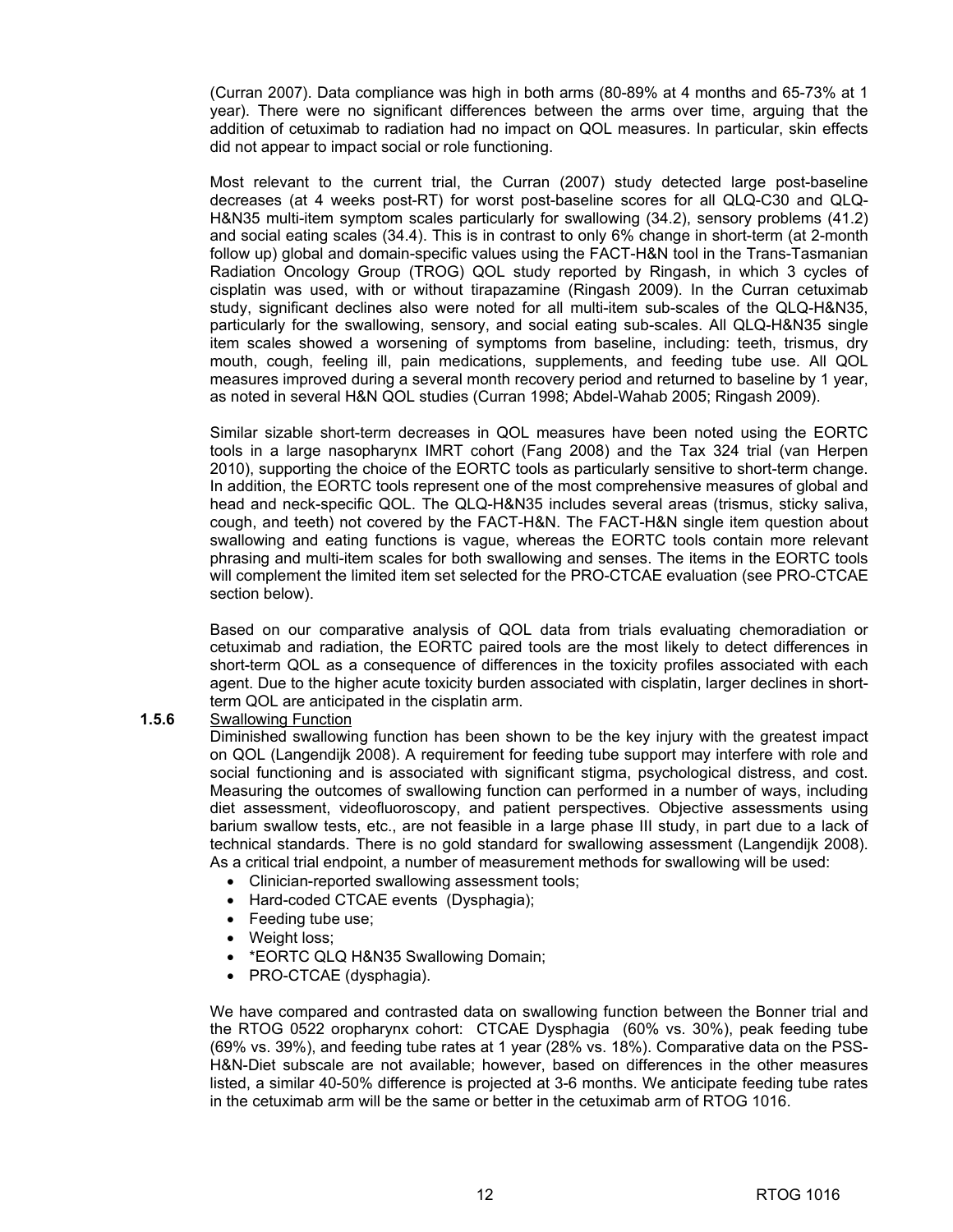Feeding tube placement will be at the discretion of local investigators. Increased application of IMRT organ sparing techniques (as described in Sections 6.5.3 and 6.5.4), smaller average primary tumor volumes in HPV cancers, increasing sophistication of supportive care, and increased awareness of swallowing therapy during treatment, make swallowing outcomes projections uncertain.

#### **1.5.7** Skin Toxicity

The absence of cisplatin-related effects in the cetuximab arm will be somewhat offset by higher rates of out-of-field rash and possibly higher in-field, high-grade skin reactions associated with cetuximab. The potential impact of rash on social and role functioning will be explored by comparing these domains in the QLQ-H&N35. As noted in the cetuximab QOL study (Curran 2007), these skin reactions recover within 4-6 weeks and did not affect the overall QOL measure or the H&N specific QOL domains of social functioning or role functioning as measured by the EORTC-QLQ tools in their study; however, these tools do not inquire specifically about skin effects. Skin (both in and out of the H&N-irradiated area) will be evaluated using specific hard-coded clinician-reported CTCAE items. We have significant experience with collecting hard-coded cetuximab-related skin events on more than 450 patients on RTOG 0522. Since cetuximab and cisplatin are given concurrent with accelerated radiation (which is responsible for most of the local effects), determining the contribution of each agent on in-field skin toxicity or detecting differences in overall or domain-specific areas of QOL is not anticipated. The focus will be on clinician-reported CTCAE skin toxicity, and patient-reported perspectives on skin and other selected toxicities using the PRO-CTCAE items.

#### **1.5.8** Acute and Late Toxicity Profiles

#### **1.5.8.1** *General Toxicity Profiles*

It is generally accepted that cisplatin and cetuximab involve very different toxicity profiles and that the overall burden of acute toxicity is lower with cetuximab. Cisplatin enhances radiation-related epithelial reactions, causes life-threatening neutropenia, and carries high gastrointestinal effects. Chemoradiation has been shown to impact QOL and head and neckspecific domains for up to 1 year (data below). Functional outcomes from chemoradiation (dry mouth, dental effects, swallowing disorders, neurosensory, and mood disorders) can persist for the remainder of survivorship, which is expected to be > 70% at 5 years in the HPV-associated head and neck population. Cetuximab combined with radiation causes an acneform rash in > 85% patients and may enhance in-field skin reactions, but otherwise has a low agent-specific toxicity profile. Because there is no dose reduction of radiation, it is anticipated that only a few late effect or long-term toxicities (cisplatin-related) will be lower in the cetuximab arm: auditory, pain, and neurosensory. However, consequential effects on mucosa, soft tissue, and neural tissues may increase the risk of fibrosis, dysphagia, cranial neuropathies, or other late effects. These events will be collected using specific Toxicity-PRO tools for up to 2 years; standard late effects methods will be used thereafter. RTOG follows all patients for life to collect long-term survivorship issues.

#### **1.5.8.2** *Estimated Differences in Acute Toxicity Profiles*

To estimate the expected rates of toxicity in RTOG 1016, acute toxicity data was extracted from RTOG 0522 (using identical chemoradiation to RTOG 1016), specifically for a cohort of oropharynx cancers treated with IMRT (N=278 for acute, and N= 270 for late toxicity). The median follow-up on this cohort is 1.9 years (range: 0.3- 4.0).

The acute toxicity data from Bonner study was examined as well as data from the cohort of oropharynx patients treated with IMRT from the RTOG 0522 trial. Late toxicity was not reported in the Bonner study. RTOG 0522 used CTCAE v. 3.0 and select CTC terms were "hard-coded" to ensure assessments at standard time-points: 5 acute effect terms were collected and 10 late effect terms through this method. While there are several pitfalls in comparing toxicity data between 2 different trials, the large difference in acute toxicity profiles between cisplatin and cetuximab suggest this approach is reasonable for projecting rates between the 2 arms of the current study. Approximately 60% of the patients in the Bonner trial received altered fractionation, whereas all patients on RTOG 0522 received accelerated radiation. No patients in the Bonner trial received IMRT (all 2D), whereas all patients in the 0522 cohort received IMRT. All patients enrolled on RTOG 1016 will receive IMRT.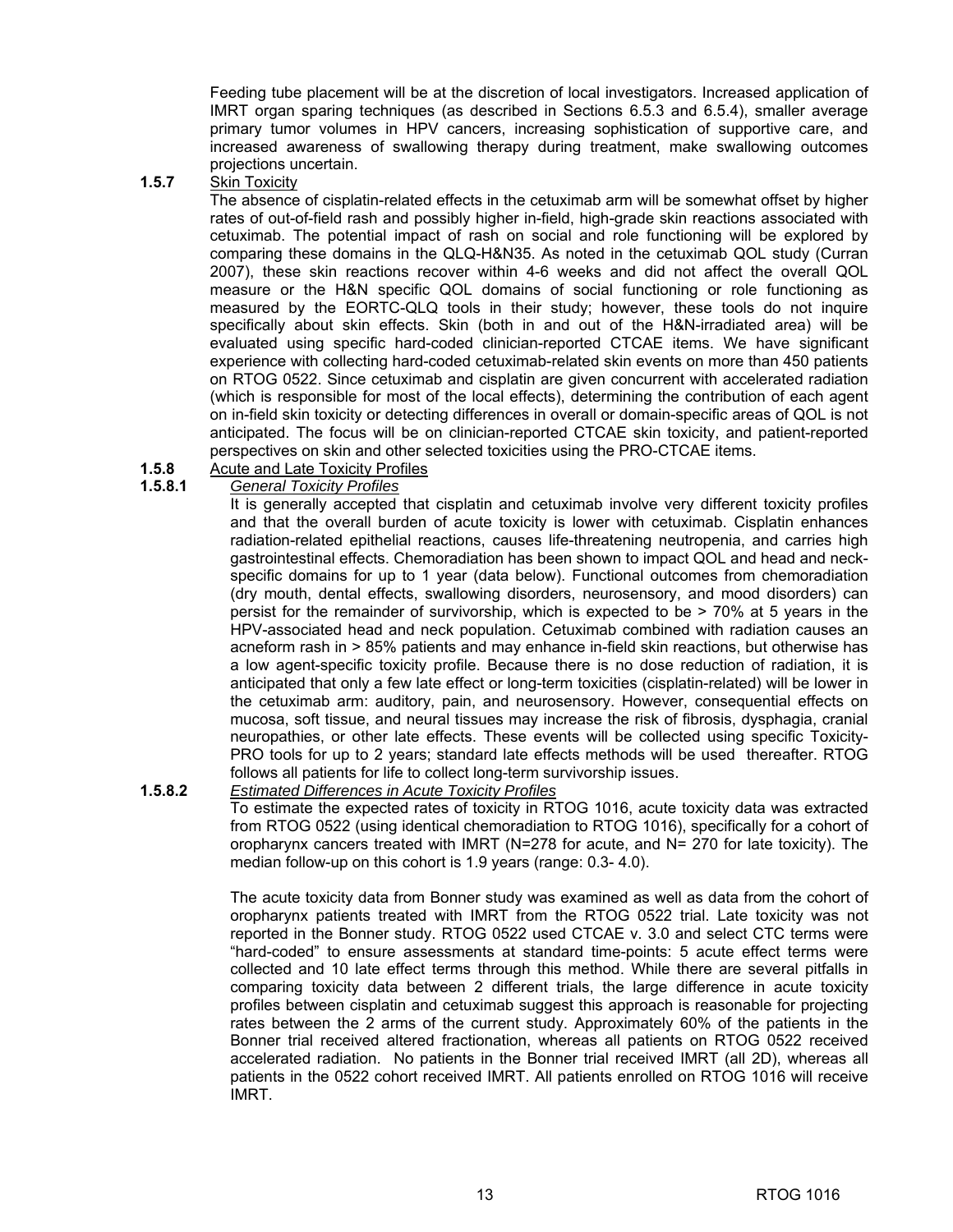Based on comparative review of these data, detectable reductions are anticipated in 10 specific acute effects items in which cetuximab is expected to carry significantly lower (> 50% reduction) acute toxicity: (auditory < 10 versus 28%); bone marrow-leukopenia/anemia (5% versus 71%), grade 3+ dysphagia (26% versus 61%), grade 3+ nausea (2% versus 12%), vomiting (3% versus 8%), peripheral sensory (0% versus 6%), pain (28% versus 71%), renal (0% versus 7%), and fatigue (4% versus 10%).

### **1.5.8.3** *Estimated Difference in Overall Acute Toxicity Burden (T-score)*

Routine reporting of adverse events will be performed using the CTCAE v. 4.0 terminology and grading system. Data will be summarized by the traditional listing of all event terms by body system and by grade. The "worst grade summary method" (WGSM) of reporting toxicity profiles, as long practiced by the cooperative groups will be reported, including a summary of lower toxicity (grade 1-2) versus higher toxicity (grade 3-4) events. This traditional representation of toxicity profiles permits a broad overview and sense of toxicity burden for each treatment approach.

RTOG investigators have noted that the WGSM is prone to systematic under-reporting in combined modality treatment programs (Trotti 2007). This is due to a number of factors, including loss of data when patients experience more than 1 event in each grade category. This reporting issue was evaluated and an alternative summary method was developed for acute toxicity burden (T-score; relative toxicity burden value) that includes all high grade events experienced by a treatment group. An analysis of > 2300 patients treated between 1990 and 2000 in 5 trials involving 13 treatment groups of increasing treatment intensity showed a relative 5-fold difference across treatment approaches, whereas the traditional WGSM showed only a 2-fold difference. The figure below demonstrates that under-reporting was systematic and occurred to a greater degree in the more intensive programs: once a day ( $T~100$ ) versus twice a day radiation ( $T~150~200$ ), single or multi-agent chemotherapy (T~300-400), once a day radiation with multi-agent chemotherapy, or accelerated radiation with single or multi-agent chemotherapy (T~400-600). Of note, RTOG 99-14 used accelerated radiation (concomitant boost schedule) with 2 doses of concurrent cisplatin, mirroring the control arm of RTOG 1016. The relative T-value for this approach is at the upper end of the acute toxicity burden range tested by RTOG in the 1990s (a 2D RT era).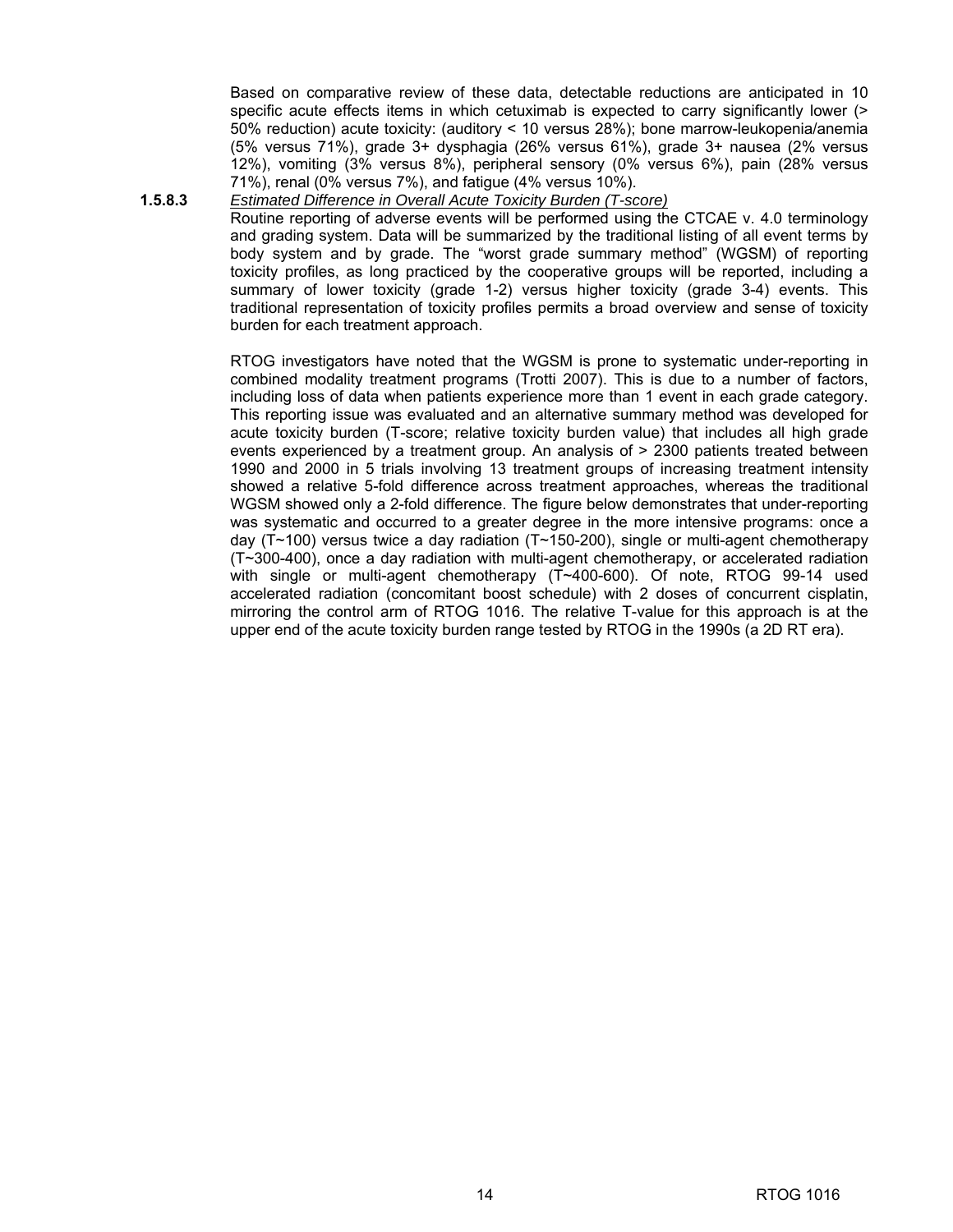

Figure 1: Acute toxicity relative risk values (T<sub>88</sub>) and relative max-grade values for 13 head and neck treatment groups ranked by increasing relative risk

P=platinum. H=hydroxyurea. 5-FU=fluorouracil. PA=paclitaxel.

#### Figure from Trotti 2007

RTOG 1016 will utilize accelerated radiation in both arms (70 Gy in 6 weeks, 6 fractions/week, weeks 2-6),and will compare cetuximab versus cisplatin. Since cetuximab has an overall lower toxicity profile, and events are generally concentrated in one organ (skin), we estimate relative T-scores to be in the range of 200 for the cetuximab arm and approximately 400 for the cisplatin arm. This would indicate an approximate 2-fold difference in toxicity burden. Acute toxicity burden is the major focus for testing this alternative method of treatment and is the main endpoint for the toxicity hypothesis. There is no widely accepted or common summary metric for this global measure. Relative T-values should be useful in quantitatively assessing differences in overall acute adverse event profiles and toxicity burden.

#### **1.5.8.4** *Estimated Differences in Late Toxicity*

Late toxicity rates of interest from the RTOG 0522 oropharynx cohort (N=270; median follow up of 1.9 years) were examined. Late toxicity was not reported by the Bonner study. Detectable reductions of > 50% are anticipated in 4 specific late effects items: auditory, hemoglobin, pain, and peripheral sensory neuropathy. Each of these late effects are likely related to cisplatin toxicities. Potential differences in swallowing function, fibrosis, and other late effects are discussed in Section 1.5.8.1 above.

#### **1.5.8.5** *Early Deaths*

Deaths due to toxicity or within 30 days of completing radiation were not reported in the Bonner study (it is assumed in the current study that there will be no toxic deaths from cetuximab). There is, however, some risk of severe allergic reaction to cetuximab. In RTOG 0522, grade 3-4 hypersensitivity occurred in 2.2% of oropharynx patients treated with IMRT on the cetuximab arm. In the RTOG 0522 oropharynx cohort (N=278), 6 patients (2.2%) died from toxicity or within 30 days of completing treatment (2 patients died of treatment-related causes and 4 additional patients died within 30 days of treatment from other causes). This is consistent with the experience for a similar patient population treated with the same regimen (accelerated fractionation with concurrent cisplatin, but non-IMRT) on RTOG 0129 (2.8%).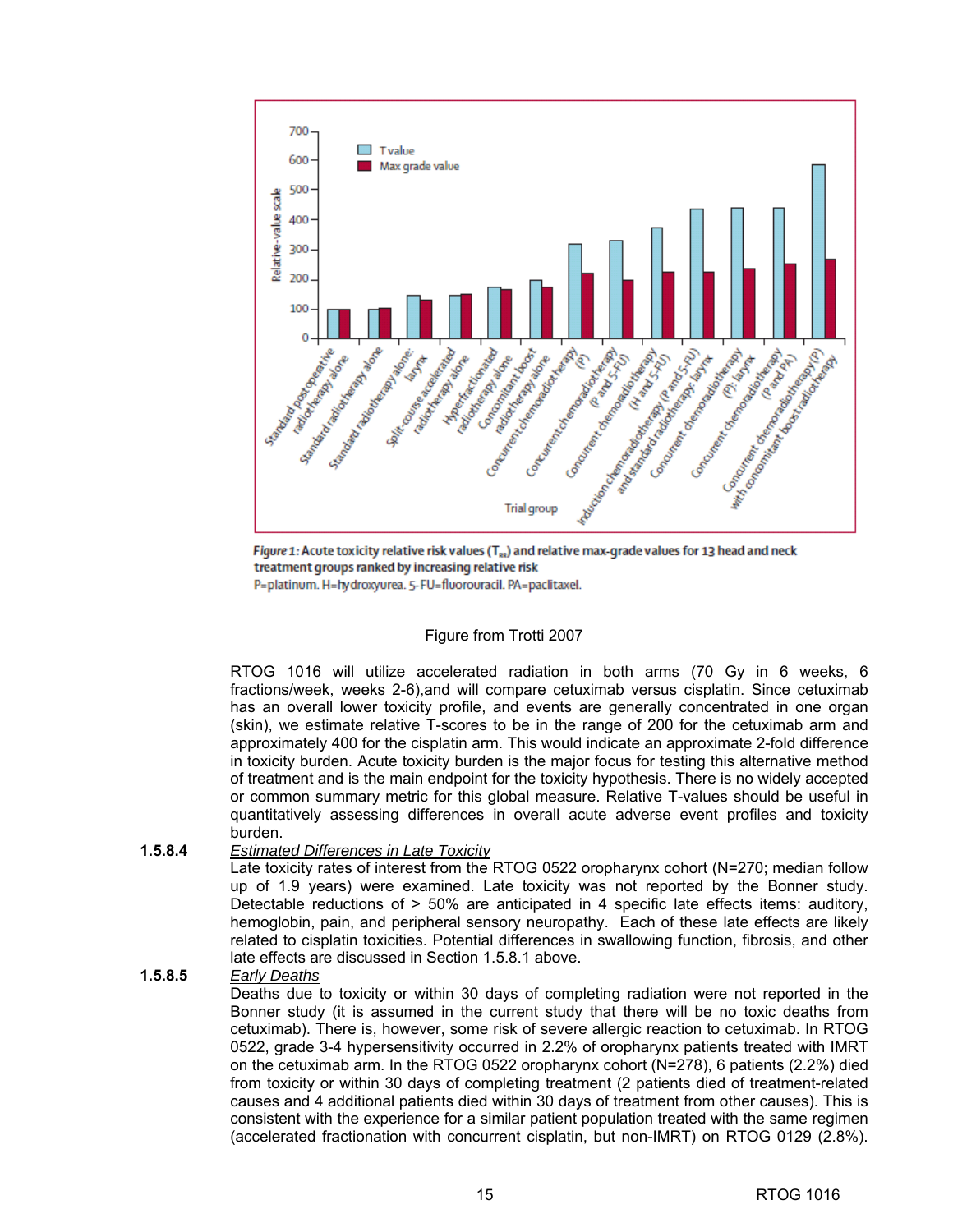Early death is an important consideration in global assessment of risk and will be reported using standard definitions and methods.

#### **1.5.8.6** *Dental Health*

A direct observer-rated assessment of dental complications is desired to document shortand long-term dental health in HPV oral cancer survivors. CTCAE, v. 4.0 includes 1 term for tooth loss but does not quantify the degree of tooth loss and does not give a global assessment of dental and oral health. A literature review did not identify a well-validated general oral instrument.

A simple 5-point global health dental scale was created for this trial (see Appendix IX). The language reflects assessment of oral hygiene and teeth at baseline by dentists in order to determine the need for extractions, cleaning, and future interventions; thus, it has high face and content validity. The 5-point ordinal scale, mimicking CTCAE structure, rates dental health as edentulous, excellent, good, fair, or poor.

In addition to overall assessment of dental health changes over time, a dental "count" will be performed at each of the designated outcome assessments (Appendix II). This will involve simply counting the number of native teeth at each visit, not including bridges or partial or full dentures. A diagram of 32 teeth will be provided to assist in dental count. The percent change from baseline in number of teeth over time will be reported. Loss of teeth (up to 10 years follow up) should give a quantitative measure of changes in dental health in the HPVassociated population treated with IMRT.

#### **1.5.8.7** *PRO-CTCAE*

It is recognized that clinician-reported adverse events (AEs) may substantially under-report the incidence and severity of symptoms occurring as a consequence of treatment (Basch 2010). In response to this awareness, the NCI has developed a set of patient-reported items (called PRO-CTCAE) that complement the CTCAE and capture the patient's perspective on the subjective aspects of adverse events (Hay 2010). The potential for under-reporting of adverse events is particularly likely with symptoms such as fatigue, pain, and depression, which can only be gauged accurately by the person experiencing the symptom, and with long-term head and neck symptoms, such as mouth dryness, voice hoarseness, and difficulty swallowing, which are often subtle and may be difficult for clinicians to grade using standard CTCAE grading methods. Several CTCAE scales (e.g., taste changes, hair loss) only include 2-3 severity ratings, whereas the PRO-CTCAE offers a 5-point response scale. PRO-CTCAE H&N information will complement the clinician CTCAE reporting, as well as the other PRO measures.

 A collection of 25 H&N specific items, entitled "PRO-CTCAE H&N", (see separate attachments) will be used for the current study. The recall period or response frame for PRO-CTCAE items is 'within the past seven days'. This differs from the RTOG traditional clinical evaluation which is ""since your last visit". This is an inherent and recognized difference in the 2 reporting systems.

The goal of including PRO-CTCAE in this trial is 2-fold: 1) to gather further information for the NCI about the feasibility of implementing this measure in clinical trials and to examine its validity and sensitivity as a measure of the patient experience of adverse symptoms during treatment and across the early post-treatment period and through long-term follow-up; and 2) to characterize the patient experience of AEs immediately following treatment with targeted biotherapy (radiation + cetuximab) versus conventional chemoradiation (radiation + cisplatin) and during long-term follow up. As such, the aims will be:

- 1. Assess the feasibility of administering the PRO-CTCAE via paper (and/or electronic) at selected time points, as measured by the proportion of patients who complete the form at each time point;
- 2. Compare patient versus clinician reporting of analogous adverse symptoms as measured by the PRO-CTCAE and CTCAE, respectively;
- 3. Examine the validity of individual PRO-CTCAE items in relation to other PRO measures being administered;
- 4. Compare the proportion of patients in each arm with each adverse symptom at each time point.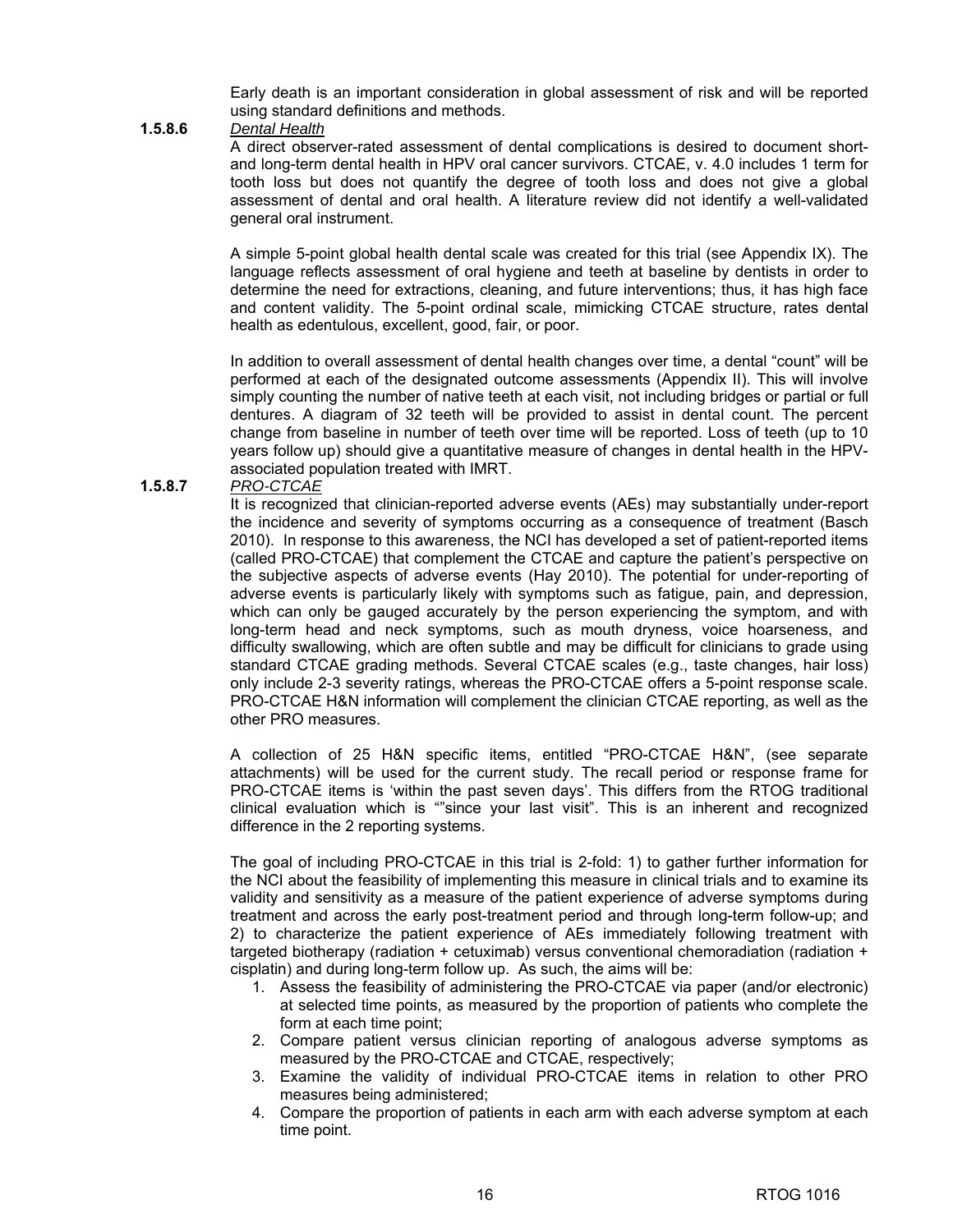#### **1.5.8.8** *Work Status*

The ability of a patient who is gainfully employed prior to a cancer diagnosis to continue to work through treatment or return to work after treatment is an important factor in the societal and personal costs of cancer. Verdonck-deLeeuw, et al. (2010) recently reported employment and return to work status in 85 head and neck cancer survivors after surgery, radiation, or chemoradiation. The population was mixed in terms of head and neck anatomic subsites. Of the 53 patients who were employed at the time of diagnosis, 44 patients returned to work, (83%): 28 to the same work, 7 to adapted work, and 9 to other work. The median time to return to work was 6 months (range 0–24 months), and 71% of the patients returned to work within 6 months after treatment. Barriers to return to work included loss of appetite, decreased social functioning, anxiety, and oral dysfunction, such as xerostomia, trismus, sticky saliva, and problems with teeth, all of which are associated with head and neck cancer treatment.

Information regarding employment and return to work status will be collected using brief a study-specific work status questionnaire, completed by patients without assistance from clinical or research staff, in less than 5 minutes. Computer assisted methods using skip patterning may shorten this time. This information will be collected on the same schedule as other Toxicity-PRO assessments (baseline, end of treatment, 3, 6, 12, and 24 months from end of treatment). Elements from the RTOG standard demographics form will be used to determine the patient's age, education level, marital status, number of children, and number of comorbidities.

We hypothesize that due to lower overall acute toxicity burden and faster recovery time, a significantly higher proportion of the patients treated with cetuximab will be able to continue working at least part-time during treatment, that patients treated with cetuximab will miss fewer days of work during and immediately after treatment, and that the time to return to full work will be shorter in the cetuximab arm compared to the cisplatin arm. The analysis will control for demographic, socioeconomic, health, and work-related variables, and include job type, income, insurance status, and employer accommodation.

#### **1.5.8.9** *Hearing Handicap Inventory for Adults (HHIA-S)*

Hearing loss significantly impacts QOL by causing communication breakdowns that elicit feelings of shame, guilt, and incompetency that negatively affect self-esteem and social identity (Hetu 1996). Individuals with handicapping hearing loss are less likely to engage in social interactions and tend to experience greater difficulty in the workplace than those with normal hearing (Tye-Murray 2009). Anti-neoplastic drugs, particularly cisplatin, cause permanent damage to the auditory system and can be exacerbated by concurrent radiotherapy. At particular risk are patients with good pre-treatment hearing levels, as this is a significant independent predictive factor for post-treatment hearing loss (Zuur 2007). As patients with HPV-associated oropharyngeal cancer often are younger with good performance status (Ang 2010), they typically have very good hearing and therefore, are at high risk for post-treatment hearing loss. Given the risk for auditory damage from chemoradiation and the potential social and vocational hardships this treatment may impose, hearing loss is a critical QOL outcome for this subject population.

Hearing QOL outcomes will be measured using the Hearing Handicap Inventory for Adults screening version (HHIA-S) at each interval: baseline, end of treatment, and at 3, 6, 12, and 24 months from the end of treatment. The HHIA-S is a validated, 10-item self-assessment questionnaire designed to assess emotional and social/situational perceived hearing handicap (Newman 1990; Newman 1991). Patients will complete the questionnaire without the assistance of clinical or research staff in approximately 2 minutes. We hypothesize that the toxic effects of cetuximab on the auditory system will be significantly less than for cisplatin.

#### **1.6 Outcomes and Cost Effectiveness**

Incorporation of advanced technology and biologics into cancer treatment results in an increase in the incremental cost of care. As the cost of cancer care and health care overall rises, becoming a higher percentage of the U.S. Gross Domestic Product (GDP), an increasing emphasis is being placed on the value of higher cost interventions. An economic analysis has been incorporated into this study because cetuximab has a higher incremental cost as compared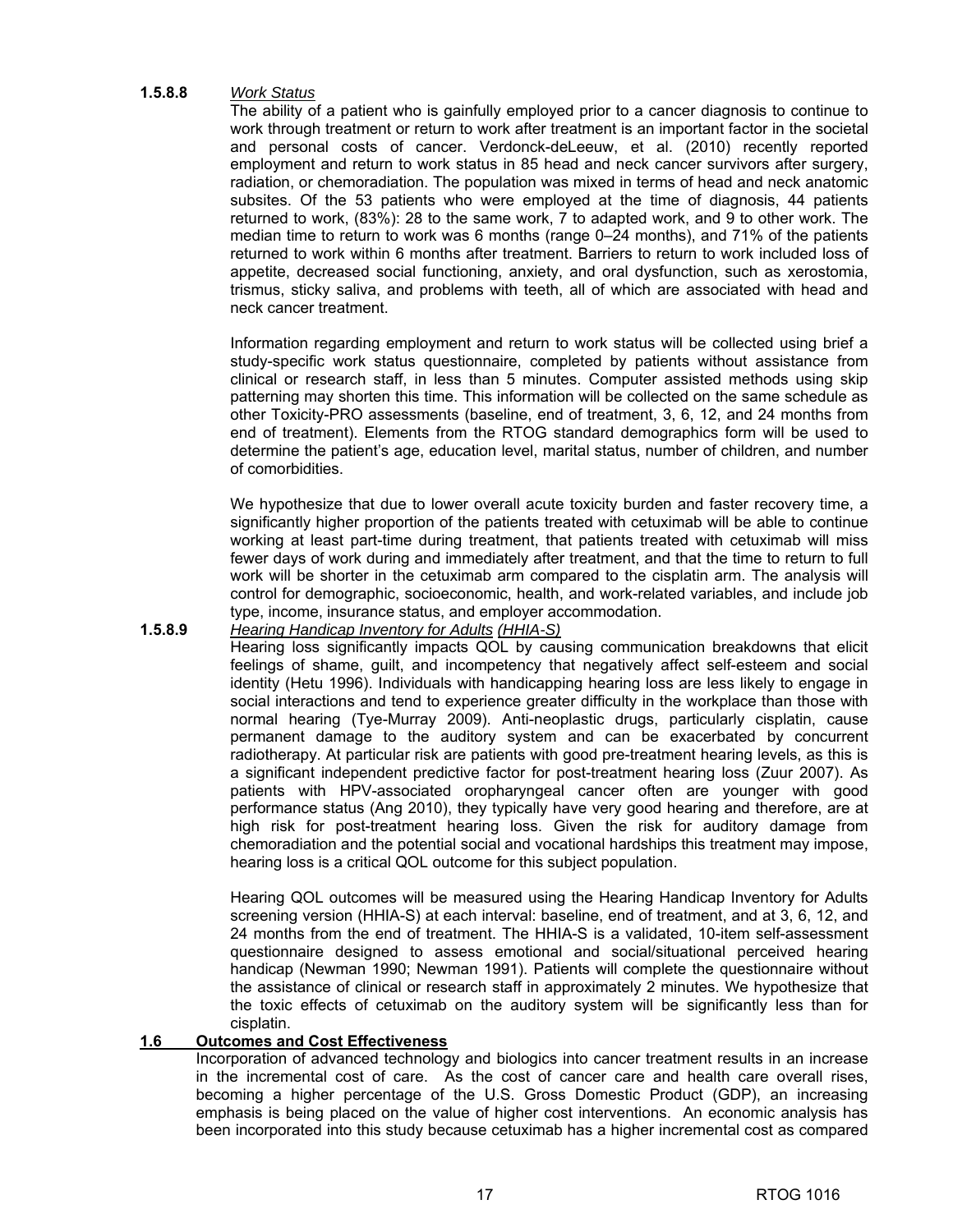to cisplatin. RTOG has used decision models informed with actual clinical trial data to perform economic analysis of clinical trials in the past (Konski 2005; Konski 2006). The decision models have used costs which have been modelled; RTOG has found the cost estimated by modelling is close to the actual cost as measured by relative value units multiplied by a Medicare conversion factor (Owen 2001; Konski 2009). The decision models also have used utilities that were obtained from the literature to inform the model instead of utilities actually collected from the trial participants themselves. This study will use the EuroQol (EQ-5D) to calculate the health-related quality of life (HRQOL) for patients. The HRQOL or quality adjusted survival is calculated by multiplying the utilities or preference for the patient's current health state by the time period, which can by expressed as a quality adjusted life year (QALY). The resultant economic analysis would be a cost-utility analysis, as it incorporates the HRQOL into the analysis. The EQ-5D will be used to calculate utilities and QALY on RTOG 0522.

#### **1.7 Epidemiological and Translational Research**

 In the approximately 10-year period of enrollment and observation prior to analysis of this trial, we anticipate significant knowledge to be gained with regard to epidemiological and molecular differences between HPV-positive and HPV-negative patients and predictors of response to radiotherapy, cisplatin and cetuximab chemotherapy. Thus, the principal objective for the translational research for this study is to bank high quality biospecimens (serum, whole blood, paraffin tumor) on a very high proportion of patients who enroll in the trial. The specimens will be stored for future hypothesis generated research.

#### **1.7.1** Objectives

**1.7.1.1** To determine the effect of tobacco exposure on overall and progression-free survival for patients with HPV-positive oropharynx cancer

> We hypothesize that tobacco exposure will be the strongest predictor of overall and progression-free survival in patients with HPV-positive cancer. The hazard of death will increase per unit increase in tobacco exposure (measured in pack-years or years of smoking) and will be independent of treatment assignment.

**1.7.1.2** To determine whether established risk factors for development of head and neck cancer (in addition to tobacco exposure) also are associated with overall and progression free survival.

> We hypothesize that genetic alterations associated with response to therapy and patient prognosis are largely determined by the risk factors which contributed to cancer development; therefore these factors will be stronger predictors of outcome than commonly used clinical parameters such as tumor stage.

**1.7.1.3** To determine whether specific molecular profiles (inclusive of genomic, proteomic, and mRNA or miRNA expression) in tumor, genomic DNA or serum (as appropriate) are associated with overall or progression-free survival; this will include analysis of interaction effects by treatment arm (e.g. determinants of cisplatin or cetuximab sensitivity or resistance).

> We hypothesize that distinct molecular biomarkers will be predictive of progression after treatment with cisplatin or cetuximab therapy.

**1.7.1.4** To investigate associations between changes in serum biomarkers or HPV-specific cellular immune responses measured at baseline and three months with overall or progression-free survival

> We hypothesize that HPV-specific T cell responses induced by chemoradiation or bioradiation (immune responses might be more prominent as some to the effect of cetuximab might be mediated through ADCC) will be associated with improved survival.

### **1.7.2** Rationale

#### **1.7.2.1** *Objective 1*

Tobacco smoking is a major risk factor for head and cancer. In addition to its etiologic role, there is evidence that smoking alters treatment response, risk of recurrence, rates of second primary cancers, and overall survival for patients with head and neck cancer (Duffy 2009). Cigarette smoking during radiation therapy for early stage head and neck cancer increased risk of recurrence and death from cancer as well as death from any cause: smoking during therapy had a more pronounced effect on treatment outcomes than smoking during the year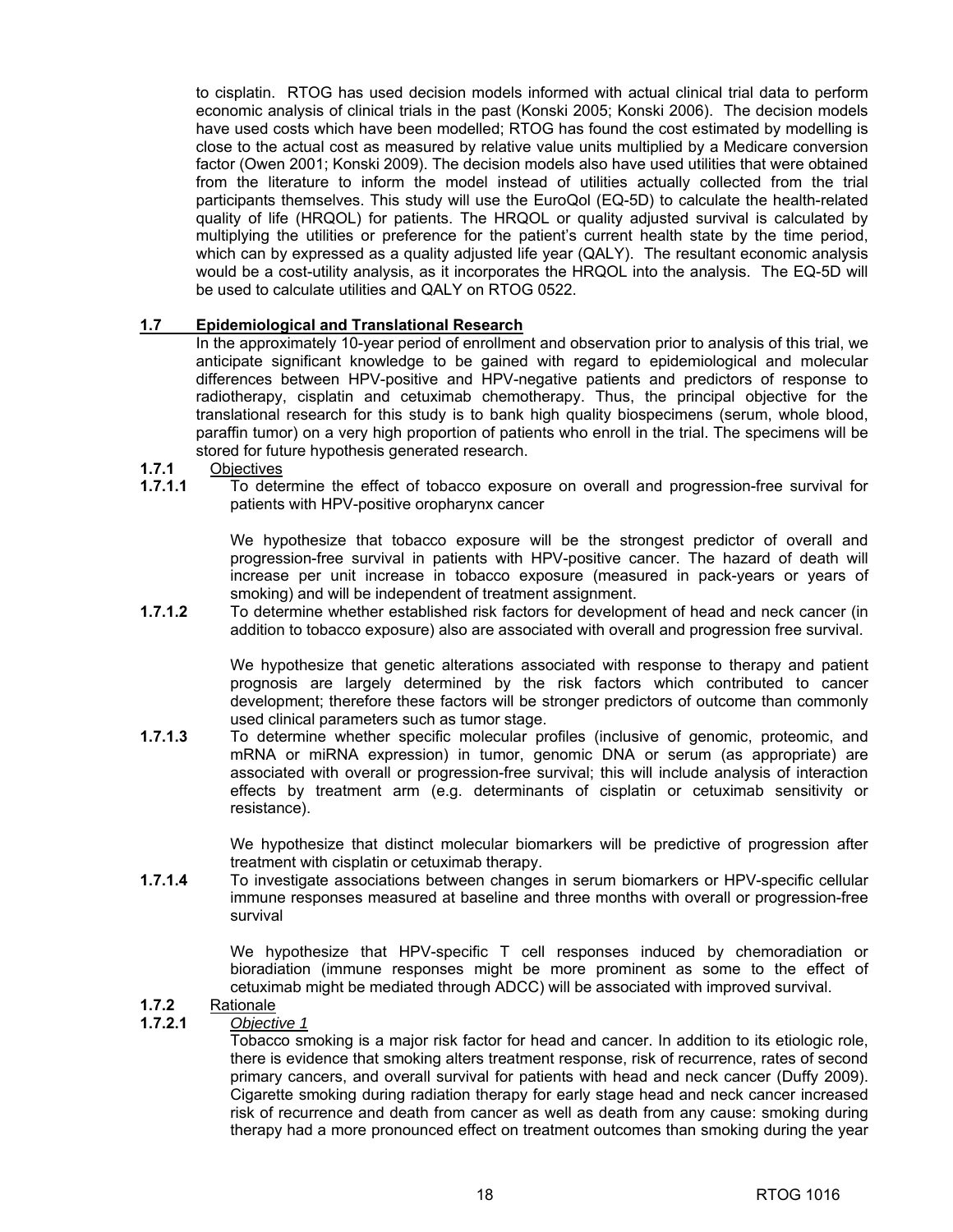prior to or after completion of therapy (Meyer 2008). A history of smoking has been associated with reduced response to platinum-based induction chemotherapy (Fountzilas 1997) and also with lower rates of complete response to radiation therapy (Browman 1993).

Epidemiological data indicate that tobacco smoking is not a strong co-factor for HPV-positive head and neck cancer (Gillison 2008; Applebaum 2007). With regard to survival outcomes, the independent effects of tobacco exposure and tumor HPV status on patient survival have been unclear, given the strong inverse correlation between the two. However, there is growing evidence that the biological behavior and treatment response of HPV-positive head and neck cancer may be modified by tobacco exposure. In a single-institution case-series of patients with tonsillar cancer, patients who were current smokers at diagnosis were found to have an estimated 4-fold increase in risk of cancer death when compared to former/never smokers after consideration of tumor stage and p21 and cyclin D expression (surrogates for HPV-positive disease) [Hafkamp 2008]. In bivariate analysis, the University of Michigan has reported that current smoking was associated with worse survival among patients with HPVpositive oropharyngeal cancer (Kumar 2008). In a more recent analysis from University of Michigan, patients with HPV-positive oropharynx cancer who were former or never smokers were less likely to develop distant metastases and disease-recurrence (in univariate analysis) when compared to HPV-positive current smokers (Maxwell 2010).

In our analysis of RTOG 0129, both tumor HPV status and tobacco smoke exposure (measured in pack-years or duration of smoking) were strong and independent predictors of progression-free and overall survival for oropharynx cancer. In proportional hazards modeling, risk of death significantly increased by 1% per pack-year of tobacco exposure, after adjustment for tumor HPV status, age, race, T stage, N stage, and performance status. Recursive partitioning analysis was used to evaluate which factors of significance in a multivariate proportional hazard model had greatest influence on patient survival. In this analysis, the tumor HPV status of OPSCC was found to be the major determinant of OS in recursive partitioning analysis, followed by tobacco-smoking  $(\leq 10 \text{ vs. } >10 \text{ pack-years})$ , then nodal stage (N0-2a vs. N2b-3) for HPV-positive and tumor stage (T2-3 vs. T4) for HPVnegative OPSCC patients. This analysis classified OPSCC patients into three risk groups: low (reference; 93% 3-year OS), intermediate (HR 3.54, 95% CI 1.91-6.57; 70.8% 3-year OS), and high-risk (HR 7.16, 95% CI 3.97-12.93; 46.2% 3-year OS) of death. HPV-positive patients were low-risk except smoking plus high (N2b-3) nodal stage assigned them to intermediate-risk, and HPV-negative patients were high-risk unless they were nonsmokers with T2-3 tumors and thus intermediate-risk.

Smoking has been linked with specific genetic alterations such as p53 mutations and with specific and global methylation patterns in head and neck cancer (Marsit 2009), and these patterns may differ in HPV-positive vs negative cancers in smokers and non-smokers (Marsit 2006). However, the specific genetic or epigenetic changes induced by tobacco smoking that negatively effect the survival of both HPV positive and negative oropharynx cancer patients have not been clearly defined to date. The likelihood of such genetic "hits" appears to increase along a biological continuum of increasing tobacco pack-years. However, the 10 pack-year cut-point that best predicted survival in RTOG 0129 in recursive partitioning analysis is perhaps more useful for risk-based clinical trial design. This is the basis for the choice of the 10 pack-year cut-point used for stratification for RTOG 1016.

It has previously been recommended that all cooperative groups assess tobacco exposure via a standardized and centralized questionnaire (Gritz 2005). For cancers in addition to head and neck cancer, tobacco exposure has been associated with clinical trial outcome by means of increased toxicity due to comorbidity, increased risk of second primary tumors, and perhaps by direct modification of the tumor response to treatment (Gritz 2005). Nicotine has been shown to interact with both the mitogen activated protein (MAP) kinase and akt pathways and may inhibit apoptosis in response to therapy (Heusch 1998); West 2003). Nicotine has been reported to reduce the cytotoxic effects of cisplatin and radiation of head and neck cancer cell lines in vitro (Onada 2001).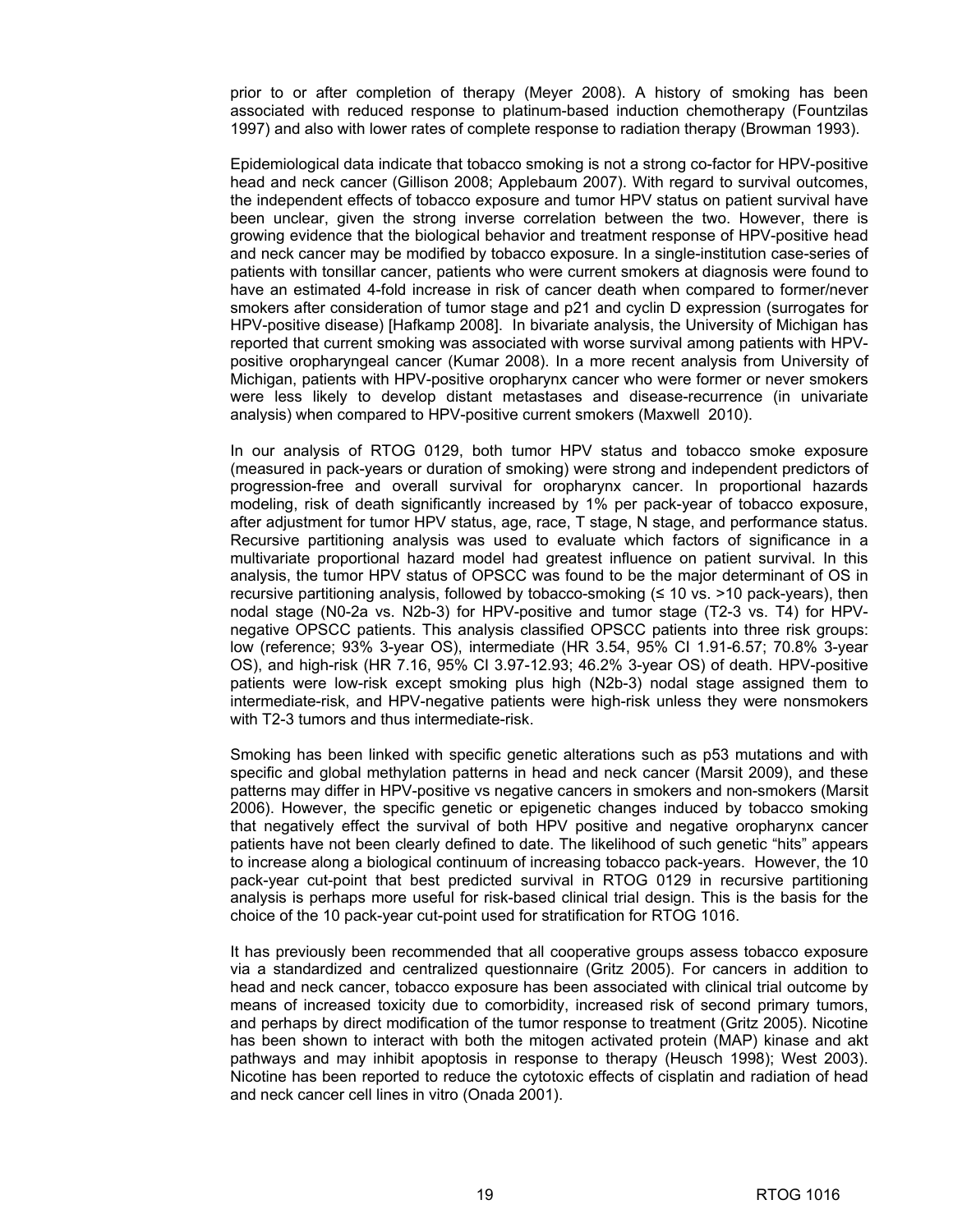Our data from RTOG 0129 further underscores the importance of measurement of tobacco exposure, given that HPV and tobacco were the strongest predictors of clinical outcome for oropharynx cancer patients.

We will utilize a questionnaire to ascertain lifetime tobacco exposure at baseline. This questionnaire is based upon validated epidemiological surveys of tobacco exposure with high agreement with repeat testing (kappa>0.80) and strong associations with head and neck cancer risk (D'souza 2007; Gillison 2008). The survey obtains all data acquired in RTOG 9003, 0129, and 0522 as well as all the critical elements recommended for routine tobacco exposure measurement in clinical trials. The survey will collect data necessary for calculation of tobacco pack-years from cigarette use only for stratification because this is what was done in our analysis of RTOG 0129 (other sources of tobacco exposure where not previously measured by RTOG). Although < 5% of US tobacco smokers use forms other than cigarettes, to accomplish our research objectives (not for stratification) the survey collects data on lifetime use of pipe, cigar and smokeless tobacco. Standard conversion factors for cigar use and pipe use are used to account for non-cigarette smoking exposure. Ages at initiation and start of regular use (defined as daily for one month or more) and cessation of cigarette use will be obtained due to strong associations between years of use and PFS and OS in RTOG 9003 and 0129. Successful quit attempts of one year or longer, quantitative measures of intensity of use (e.g. cigarettes per day) will be obtained. After survey completion, a standard formula for calculation of lifetime, cumulative total-pack years of exposure that is programmed into the questionnaire will immediately provide a summary of patient exposure for stratification. Data will be automatically sent by e-mail to RTOG staff.

#### **1.7.2.2** *Objective 2*

Cancer arises by the accumulation of genetic and epigenetic changes in genes involved in cell cycle control, signal transduction, apoptosis, tissue homeostasis and angiogenesis. Given the majority of head and neck squamous cell carcinomas are attributable to environmental exposures and lifestyle choices, the genetic events that promote carcinogenesis in the upper airway are largely environmentally induced. Indeed, it has been estimated that the majority of human cancers are attributable to environmental exposures. Tobacco use, alcohol drinking, oral human papillomavirus infection, Epstein-Barr infection, diets low in fruit and vegetables and high in processed meets, and poor oral hygiene (and possibly marijuana use) are established risk factors for head and neck cancers. These exposures (and perhaps as yet undetermined factors) are therefore likely responsible for the genetic profile of head and neck cancers.

Alteration of the tumor suppressor gene p53 is a common early genetic event in head and neck cancers (Boyle 1993). Tobacco exposure is associated with the frequency and type of p53 mutations found in tumors (Brennan 1995). In an analysis by Brennan and colleagues, p53 mutations were present in 47% of smokers but only 14% of non-smokers. Patients without a history of smoking and drinking had p53 mutations which occur at CpG sites, indicating they occurred as a result of methylation, whereas the majority of mutations that occurred in smokers were consistent with tobacco-carcinogen induced mutations. p53 mutations identified in human lung cancers among patients with exposure to four human carcinogens (including benzo[a]pyrene) are identical to those induced by these carcinogens in exposed mice (Kucab 2010). Importantly, the type of p53 mutation is also associated with prognosis in patients with surgically resected head and neck cancer (Poeta 2007), after consideration of clinical factors such as tumor site, stage, and treatment.

In HPV-positive oropharynx cancers, the p53 pathway is inactivated by protein-protein interaction with the HPV oncoprotein E6, which targets p53 for inactivation by the proteosome. Self-reported oral sexual behaviors have been associated with oral HPV infection and risk of HPV-associated cancers. In our analysis of RTOG 0129, tumor HPV status was the single strongest predictor of patient prognosis, followed by measures of tobacco exposure and tumor stage. Therefore, it has been shown that the most important risk factors for development of head and neck cancer are also the greatest predictors of response to therapy and patient survival. This is likely because these factors determine the molecular profile of the cancers. We therefore propose to measure risk behaviors through epidemiologically sound methods, in order to further investigate associations between risk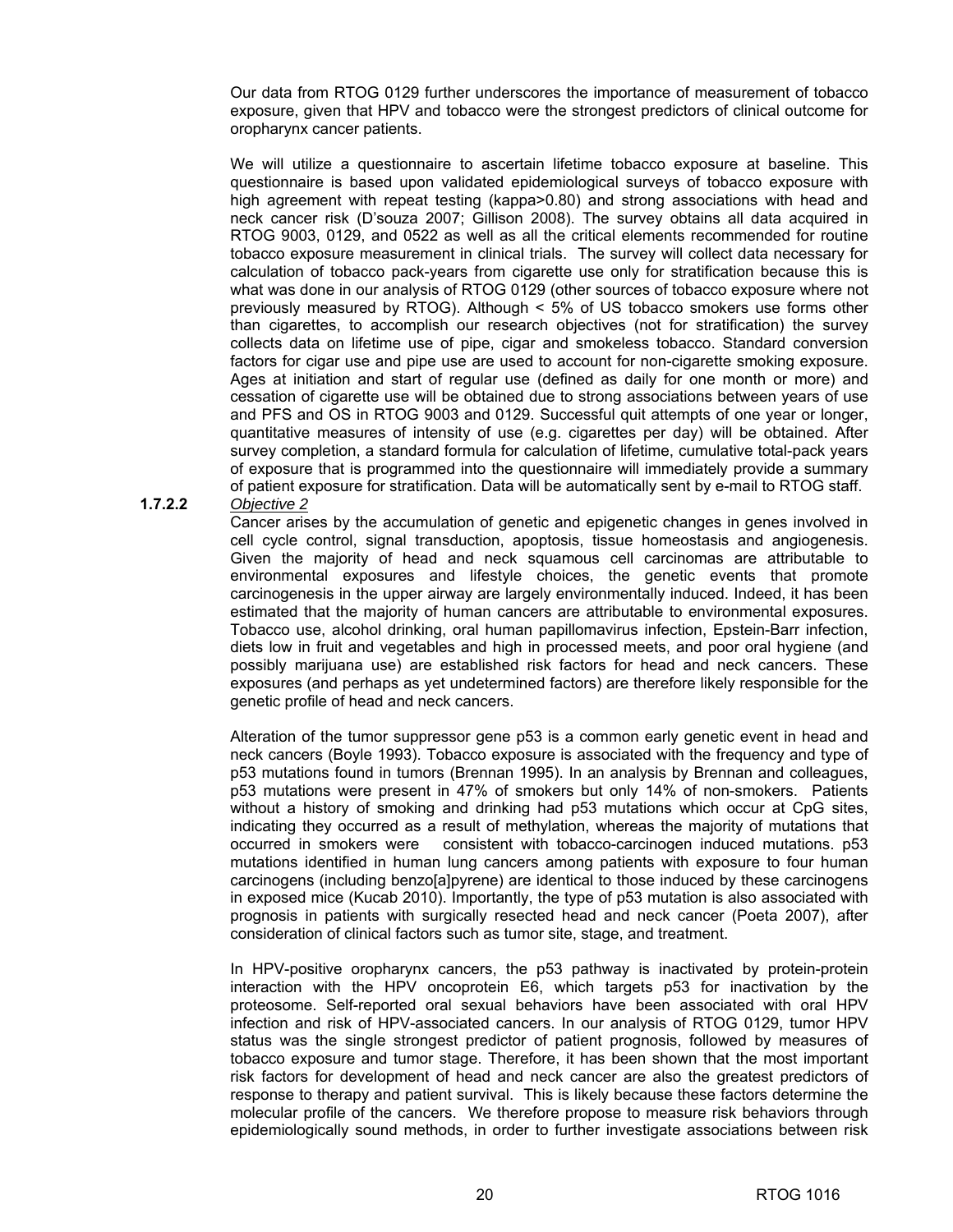behaviors and patient prognosis. The survey covers the following domains: demographics, tobacco use, alcohol use, marijuana use, family history of cancer, diet, oral hygiene, and sexual behavior.

Of particular interest in this analysis will be marijuana use. Whether marijuana use is a risk factor for head and neck cancer remains controversial. In case-control studies in which cases were not stratified by HPV status, marijuana use has (Zhang 1999) and has not (Berthiller 2009) been associated with HNSCC, and in one study, was reported to reduce odds of HNSCC (Liang 2009). However, in a case-control study in which cases were stratified by HPV status, lifetime and cumulative measures of marijuana use were associated with HPV-positive but not HPV-negative HNSCC (Gillison 2008). Additionally, marijuana contains many of the same carcinogens as are found in tobacco smoke (Moir 2008). Therefore, marijuana use (together with or without tobacco use) may have the biological capability to modify the therapeutic response of a patient with an HPV-positive tumor analogous to tobacco smoking.

#### **1.7.2.3** *Objective 3*

As a greater understanding of molecular mechanisms underlying cancer pathogenesis is achieved, molecularly targeted therapy becomes a reality and predictors of response are identified. For example, only women with Her-2 positive breast cancer benefit from trastuzumab and patients with metastatic colon cancer with mutated KRAS do not benefit from cetuximab. As of 2010, there are no biomarkers predictive of response to cisplatin or cetuximab for patients with oropharynx cancer, regardless of tumor HPV status. What is clear is that: (1) tumor HPV status is the strongest, independent "molecular" prognostic factor identified to date for patients with head and neck cancer; (2) patients with HPVpositive tumors have half the risk of death when compared to HPV-negative patients, regardless of therapy as long as it is within the standard of care; and (3) the absolute difference in survival for the HPV-positive and HPV-negative patients at five years when treated with primary radiotherapy with or without concurrent chemotherapy is approximately 30%. Although tumor HPV status is predictive of improved survival, in 2010 it is not an indication for selection of any particular therapeutic agent or modality. During the eight-year period of enrollment and observation for this clinical trial, we anticipate considerable knowledge to be gained regarding molecular differences between HPV-positive and HPVnegative patients and predictors of response to therapy. Below, we discuss the state of the art in 2010, to provide examples of the type of analyses we expect to be able to perform with prospective collection of biospecimens from patients enrolled in this trial. We do expect, however, that the specific questions to be addressed, biomarkers to be evaluated and the methods used will change significantly over the next eight years. Our objective is to collect a range of samples at particular time points to facilitate future investigation.

*Predictors of disease progression or death among HPV-positive oropharynx patients:* It is clear that progression-free survival is superior for HPV-positive oropharynx cancer patients when compared to HPV-negative patients. Disease progression or death nevertheless occurs in approximately 30% of HPV-positive patients at three years after treatment with accelerated fractionation radiotherapy and high dose cisplatin per RTOG 0129. While tobacco exposure (see above) appears to be important, as of 2010, expression of several proteins involved in signal transduction, cell-cycle control or apoptosis have been proposed as biomarkers of poor outcome in HPV-positive patients. These include EGFR expression (Hong 2010), cyclin D1 expression (Hafkamp 2009; Hong 2010), p53 expression (Wallace 2010), and Bcl-2 expression (Nichols 2010). However, all have yet to be prospectively investigated in a study of sufficient size to evaluate the independent effects of these markers among HPV-positive patients. Additionally, 16q loss has been associated with favorable survival for the HPV-positive patient by comparative genomic hybridization (Klussman 2009). All of these biomarkers, with the exception of 16q loss (evaluable by FISH), can be evaluated by immunohistochemistry on paraffin-embedded tissues. The table below shows the prevalence of these factors among patients with HPV-positive oropharynx cancer and associations with particular disease outcome measures.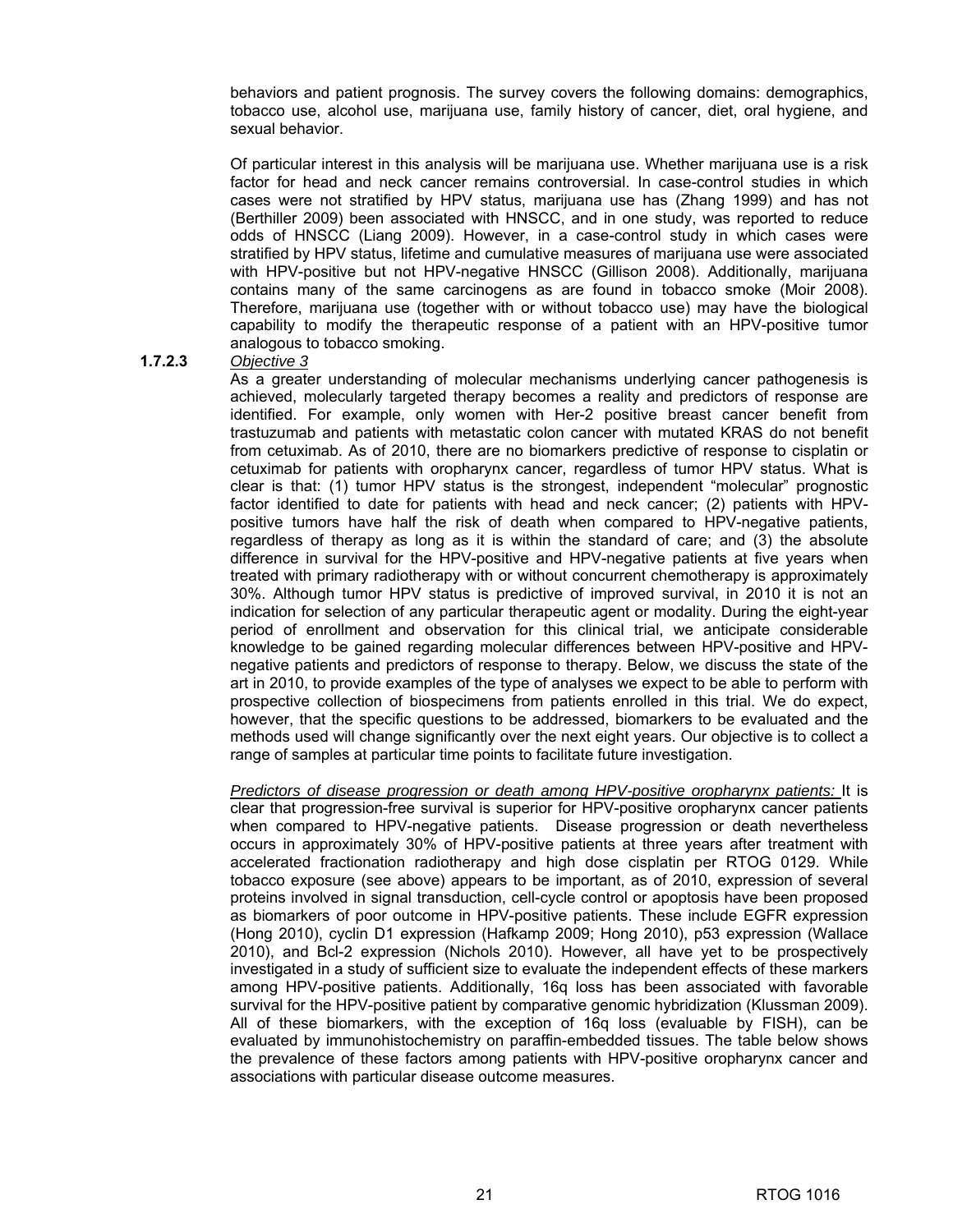| Factor          | % HPV-positive | Outcome                   | <b>Hazard Ratio</b> | 95% CI       |
|-----------------|----------------|---------------------------|---------------------|--------------|
|                 | with factor    | measure                   | univariate          |              |
| <b>EGFR</b>     | 78             | Local-regional failure    | 6.6                 | $2.1 - 40.0$ |
| Cyclin D1       | 27             | Local-regional failure    | 3.5                 | $1.9 - 7.2$  |
| P <sub>21</sub> | 63             | Disease-specific survival | 0.4                 | NR           |
| Bcl-2           | 40             | Overall survival          | 4.0                 | $1.2 - 13.6$ |
| P <sub>53</sub> | 40             | Disease-specific survival | 17                  | NR           |
| 16q loss        | 29             | Overall survival          | NR                  | NR           |

Of particular interest for the HPV-positive patient is the role of cell mediated immunity against the viral tumor-specific antigens, E6 and E7, and patient prognosis. It has been hypothesized that primary therapy with chemo-radiation and resulting tumor-cell death may induce a cellular immune response specific to HPV-infected cells, contributing to improved patient prognosis. Indeed, HPV transformed mouse tonsillar epithelial cell tumors are cleared after exposure to cisplatin or radiation only in immune competent mice (Spanos 2009). Preliminary studies in human subjects are ongoing to investigate changes in HPVspecific CD8+ and CD4+ T cells before and after therapy.

Much of the improved survival for the HPV-positive patient is attributable to improved localregional control. The risk of distant metastasis for the HPV-positive patient is nonsignificantly reduced. Several clinical trials have demonstrated that cisplatin administration can reduce the development of distant metastases for patients with head and neck cancer, but whether or not cetuximab has this potential is unclear. Individuals at risk for distant metastases and their response to therapy may, in theory, be measurable through detection of circulating tumor cells (CTC) or circulating nucleic acids at baseline, and changes before and after therapy might be predictive of distant failure. The number of CTC (cutpoint of ≥5 CTC per 7.5 mls blood) has been shown to be associated with poor prognosis in patients with early stage breast (Saloustro 2010), and metastatic prostate and lung cancer. In cervical cancer patients, a combination of EpCAM selection of CTC and RT-PCR for HPV oncogene transcripts was successful in detecting CTC in cervical cancer patients (Weismann 2009). However, the technology for selection of CTC from lymphocytes in peripheral blood is evolving (from size exclusion, density centrifugation, positive or negative antibody-based magnetic automatic cell sorter with microfluidics to fiber-optic array scanning technology) to approaches resulting in higher yields and detection in a higher proportion of patients (Pantel 2010; Lin 2010). However, in 2010, samples stored at room temperature require processing within 72 hours. Measurement of circulating nucleic acids derived from tumor cells may be more feasible in archived specimens. In the case of HPV-positive cancers, real-time PCR quantitation of the viral genome or transcripts in serum or plasma or whole blood would be tumor specific (Capone 2000).

Although several biomarkers have been associated with prognosis for patients with head and neck cancer, (e.g. p53 mutations, EGFR expression, EGFR gene amplification), as of 2010, there are no biomarkers predictive of response to a specified therapy. The design of RTOG 1016 provides a unique opportunity for the prospective collection of biospecimens from a large cohort of patients with HPV-positive oropharynx cancer randomized to receive radiation sensitization with either cisplatin or cetuximab, two standard of care options for therapy for this patient population which have not been compared to date. This study design provides a unique opportunity to identify specific predictors of disease control and survival which may be: (1) observed in both treatment arms and therefore indicative of response to radiation therapy; (2) observed only in the cisplatin arm and therefore indicative of response to a DNA damaging agent; (3) observed only in the cetuximab arm and therefore indicative of response to EGFR pathway inhibition. It must be emphasized that we describe factors below which would be investigated in 2010. However, we anticipate the state of the science to change significantly over the next eight years. Our objective is to collect and bank specimens which will be available to address important hypotheses which will advance the field when data are mature.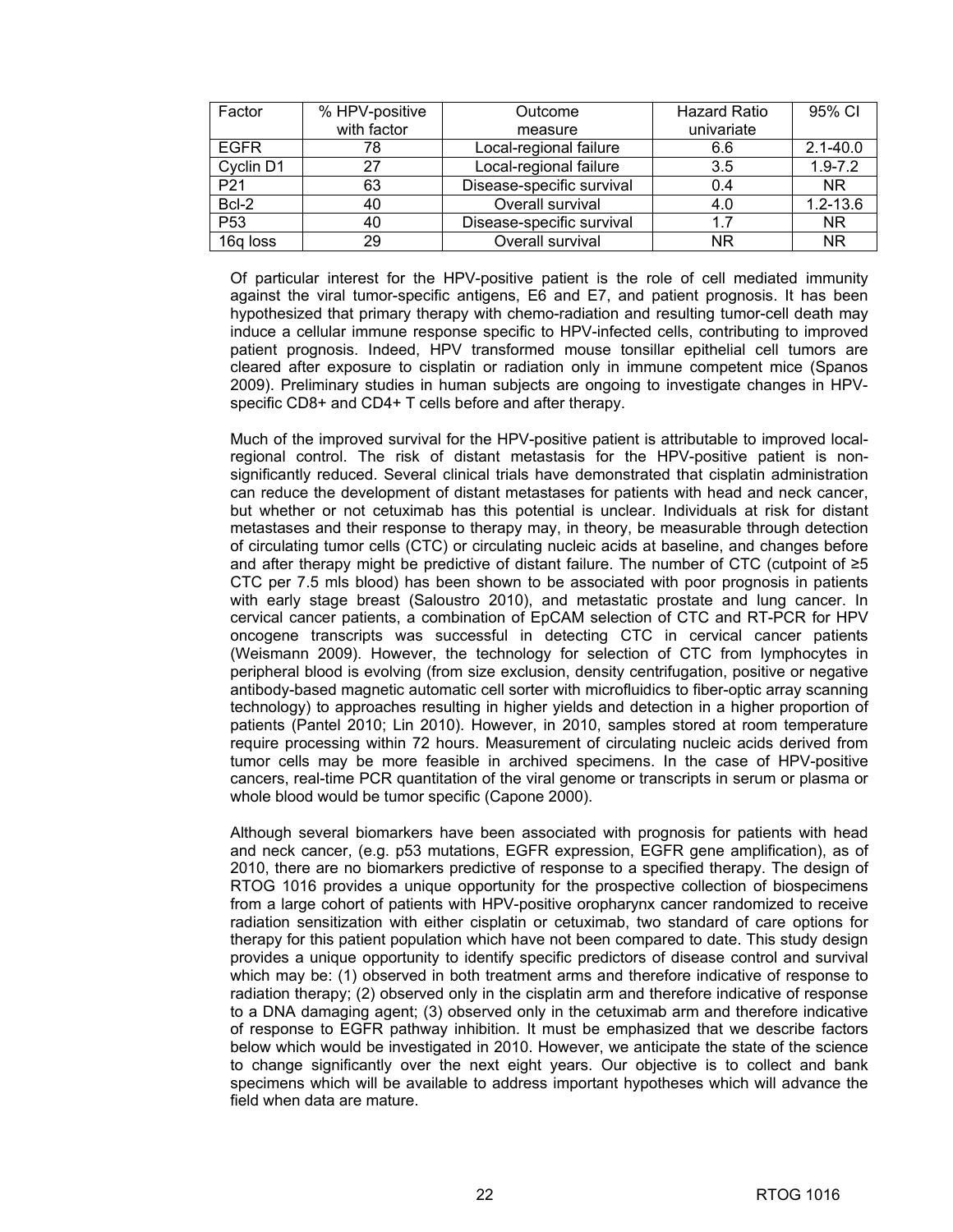*Predictors of response or resistance to cetuximab therapy*: Activation of the EGFR signaling pathway is frequently observed in head and neck squamous cell carcinoma, and elevated expression of EGFR is associated with poor survival, radiation resistance, and local-regional failure. Although inhibition of EGFR signaling with cetuximab has improved overall survival in combination with primary radiotherapy (Bonner 2006; Bonner 2010) or in combination with chemotherapy in the metastatic setting (Vermorken 2008), there are no biomarkers predictive of therapeutic benefit from cetuximab. For example, EGFR expression is not predictive (Bonner 2010) and EGFR activating mutations are infrequent in head and neck cancer (Sharafinski 2010). Potential biomarkers of interest as predictors of response to cetuximab therapy at this time would include: (1) EGFRvIII, a truncated form of the EGFR possibly present in as many as 42% of HNSCC (Wheeler 2010). EGFRvIII would be expected to reduce response to cetuximab because the ligand binding and cetuximab binding sites are deleted (Sok 2006). (2) Loss of the tumor suppressor gene, Phosphatase protein homolog to tensin (PTEN,) an inhibitor of the PI3/akt signaling pathway activated by EGFR. PTEN loss would be expected to be associated with resistance to cetuximab; (3) EGFR ligand (EGF, TGF-alpha, amphiregulin, epiregulin, betacellulin and heparin-binding EGF-like growth factor) expression in tumors. Epiregulin and amphiregulin expression have been associated with improved response rate, progression-free survival, and overall survival in patients with KRAS wildtype colon cancer in response to cetuximab therapy (Jacobs 2009): (4) Nuclear EGFR expression. Translocation of EGFR to the nucleus has been associated with activation of cyclin D1, DNA-dependent protein kinase and resistance to cetuximab (Li 2009); (5) Tumor expression of IL-6 and NFK-beta or serum levels. These have been associated with resistance to cetuximab (Chen 2010). (6) Downstream indicators of EGFR signal transduction, e.g. p-EGFR, p-STAT signaling, pAKT; (7) Polymorphisms in the EGFR associated with skin rash (e.g. EGFR-R521K or CA-SSR) (Klinghammer 2010; Huang 2009). Development of a significant rash is the only strong and consistent predictor of clinical benefit from cetuximab therapy, but there are no identified predictors of skin rash development. (8) Serum proteomic profile classified as "poor" vs "good" for response to EGFR-target agents as measured by MALDI MS (VerisStrat, Biodesix, Inc Steamboat Springs CO). Analysis of three small clinical trials in head and neck cancer patients treated with gefitinib, erlotinib or cetuximab has revealed an association between a "good" profile and improved overall survival in univariate analysis, but no association with treatment with a taxane (Chung 2010).

Cetuximab, being a monoclonal antibody (mAb), may exert antitumor effects through antibody-dependent cell-mediated cytotoxicity (ADCC) via binding of the Fc portion of the mAb to Fcγ receptors expressed on macrophages and natural killer cells. Specific genetic polymorphisms in the FcγRIIa (CD 32, expressed primarily on macrophages) and FcγRIIIa (CD16, expressed on macrophages and NK cells) receptors can affect antibody affinity and target cell lysis (Bowles JA 2005). In support of this hypothesis, in vitro studies have shown effector cells expressing a homozygous FcγRIIIa-158V/V (valine) were more effective after cetuximab treatment at lysis of head and neck cancer cells expressing the EGFR and induced larger amounts of inflammatory cytokines and chemokines (Lopez-Albaitero 2009). Based on these studies, patients homozygous for FcγRIIa-131H/H (histidine) and FcγRIIIa-158V/V (valine) would be expected to have higher binding affinity and greater ADCC in response to mAb therapy than carriers that are either heterozygous or homozygous for the FcγRIIa131R (arginine) or FcγRIIIa-158F(phenylalanine). Indeed, homozygous individuals for FcγRIIa-131H/H (histidine) and FcγRIIIa-158V/V (valine) were shown to have improvements in progression-free survival after treatment with cetuximab for colon cancer (Bibeau 2009) and after treatment with trastuzumab for metastatic Her-2 positive breast cancer, (Musolino 2008) and were also shown to have higher response rates after treatment of follicular lymphoma with rituximab (Paiva 2008).

*Predictors of response or resistance to cisplatin therapy*: Meta-analyses have determined that the addition of platinum chemotherapy given concurrently to radiation therapy yields the greatest absolute improvement in survival for patients with head and neck cancer. Cisplatin remains first line therapy in both the primary and recurrent/metastatic settings for head and neck cancer patients, and yet, in HPV-positive patients 30% will progress or die within three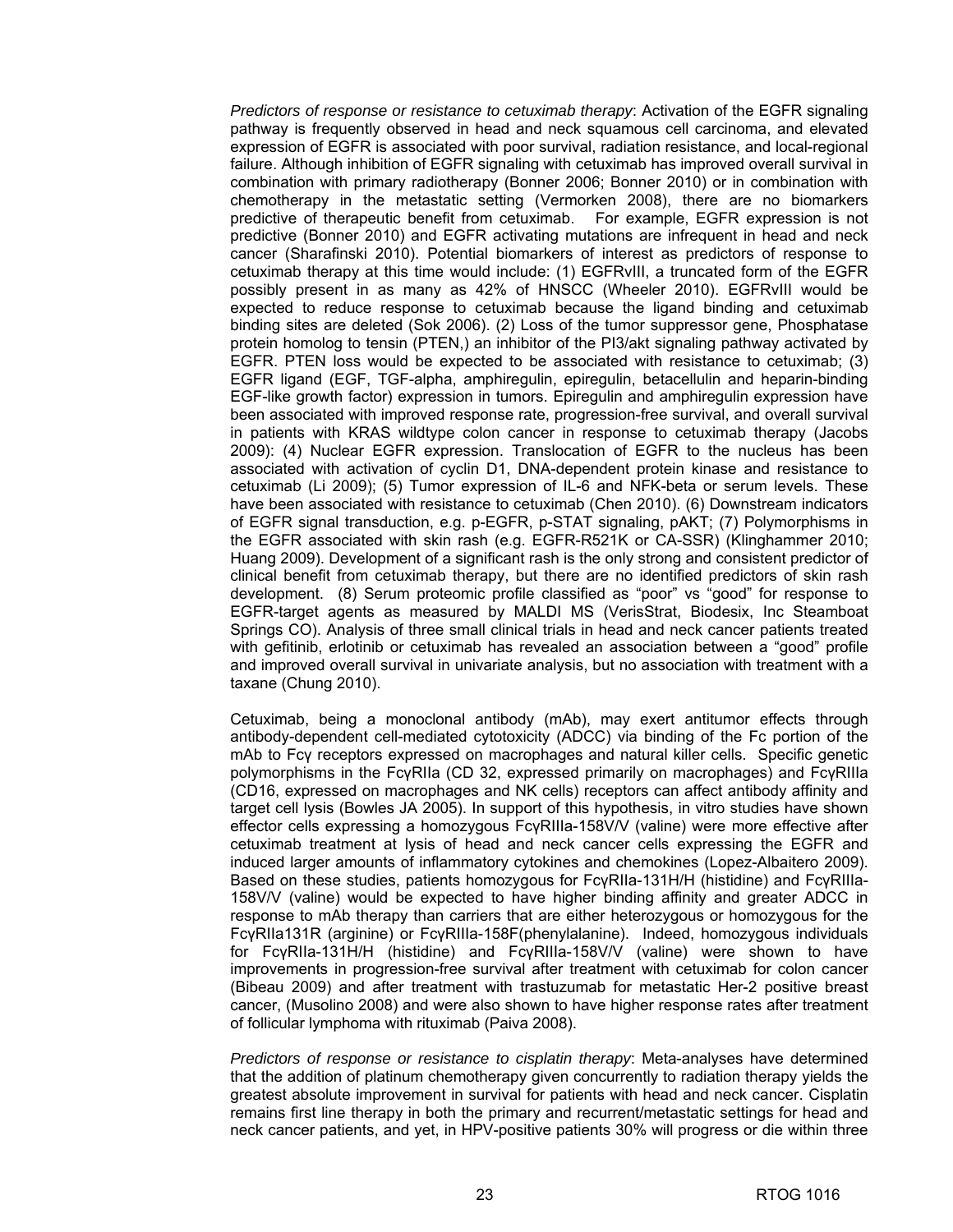years. Several mechanisms of cisplatin resistance have been identified, (Basu 2010) but of particular interest is the role of DNA repair pathways that mediate cisplatin cytotoxicity. Paradoxically, polymorphisms in DNA damage repair pathways that might increase risk for HNSCC for an individual might also increase survival in response to DNA damaging agents such as radiation and cisplatin. Because of inherent genomic instability, somatic mutations in DNA repair pathways in cancers might induce greater radiation or chemosensitivity than that in normal tissue. Cisplatin cytotoxicity is primarily attributable to intra-strand crosslinks repaired by the nucleotide excision repair (NER) pathway. Activity of the NER pathway is associated with cisplatin sensitivity/resistance, in particular alterations in the level of ERCC1 mRNA or protein. Single nucleotide polymorphisms in NER pathway proteins ERCC1, XPD and XRCC1 are associated with overall survival in patients with stage IV head and neck cancer treated with cisplatin (Quintela-Fandino 2006). In a recently published metaanalysis, low expression of one of the NER pathway proteins, ERCC1, was associated with increased response and survival after cisplatin therapy in patients with advanced NSCLC (Chen 2010). Studies to date in head and neck cancer patients are inconsistent, but suggest ERCC1 expression may be associated with response to cisplatin and radiation therapy (Jun 2008; Handra-Luca 2007; Fountzilas 2009; Koh 2009). Co-expression of Snail and ERCC1 may identify tumors with cisplatin resistance (Hsu 2010). Additional DNA repair pathways, such as the mismatch repair pathways (MMR) implicated in familial colon cancer, may also be important in mediating cisplatin-induced apoptosis.

In addition to the examples of specific pathways and mechanisms noted above, it must be acknowledged that technical improvements in genomic, transcriptional and miRNA profiling on paraffin embedded materials are being made rapidly. Such broad molecular profiling may identify as yet identified pathways important in overall survival in the entire study population or specific to one of the treatment arms.

#### **2.0 OBJECTIVES**

#### **2.1 Primary Objective**

**2.1.1** To determine whether substitution of cisplatin with cetuximab will result in comparable 5-year overall survival

#### **2.2 Secondary Objectives**

- **2.2.1** To monitor and compare progression-free survival for "safety";<br>**2.2.2** To compare patterns of failure (locoregional vs. distant):
- **2.2.2** To compare patterns of failure (locoregional vs. distant);
- **2.2.3** To compare acute toxicity profiles (and overall toxicity burden);
- **2.2.4** To compare overall quality of life (QOL) short-term (< 6 months) and long-term (2 years)
- **2.2.5** To compare quality of life Swallowing Domains short-term and long-term;
- **2.2.6** To compare clinician-reported versus patient-reported CTCAE toxicity events;
- **2.2.7** To explore differences in the cost effectiveness of cetuximab as compared to cisplatin;
- **2.2.8** To explore differences in work status and time to return to work;
- **2.2.9** To compare patient-reported changes in hearing;
- **2.2.10** To compare audiometric assessment of hearing for ototoxicity;
- **2.2.11** To compare CTCAE, v. 4 late toxicity at 1, 2, and 5 years
- **2.2.12** To evaluate the effect of tobacco exposure (and other exposures) as measured by standardized computer-assisted self interview (CASI) on overall survival and progression-free survival;
- **2.2.13** To pilot computer-assisted self interview (CASI) collection of patient reported outcomes in a cooperative group setting;
- **2.2.14** To determine whether specific molecular profiles are associated with overall or progression-free survival;
- **2.2.15** To investigate associations between changes in serum biomarkers or HPV-specific cellular immune responses measured at baseline and three months with overall or progression-free survival.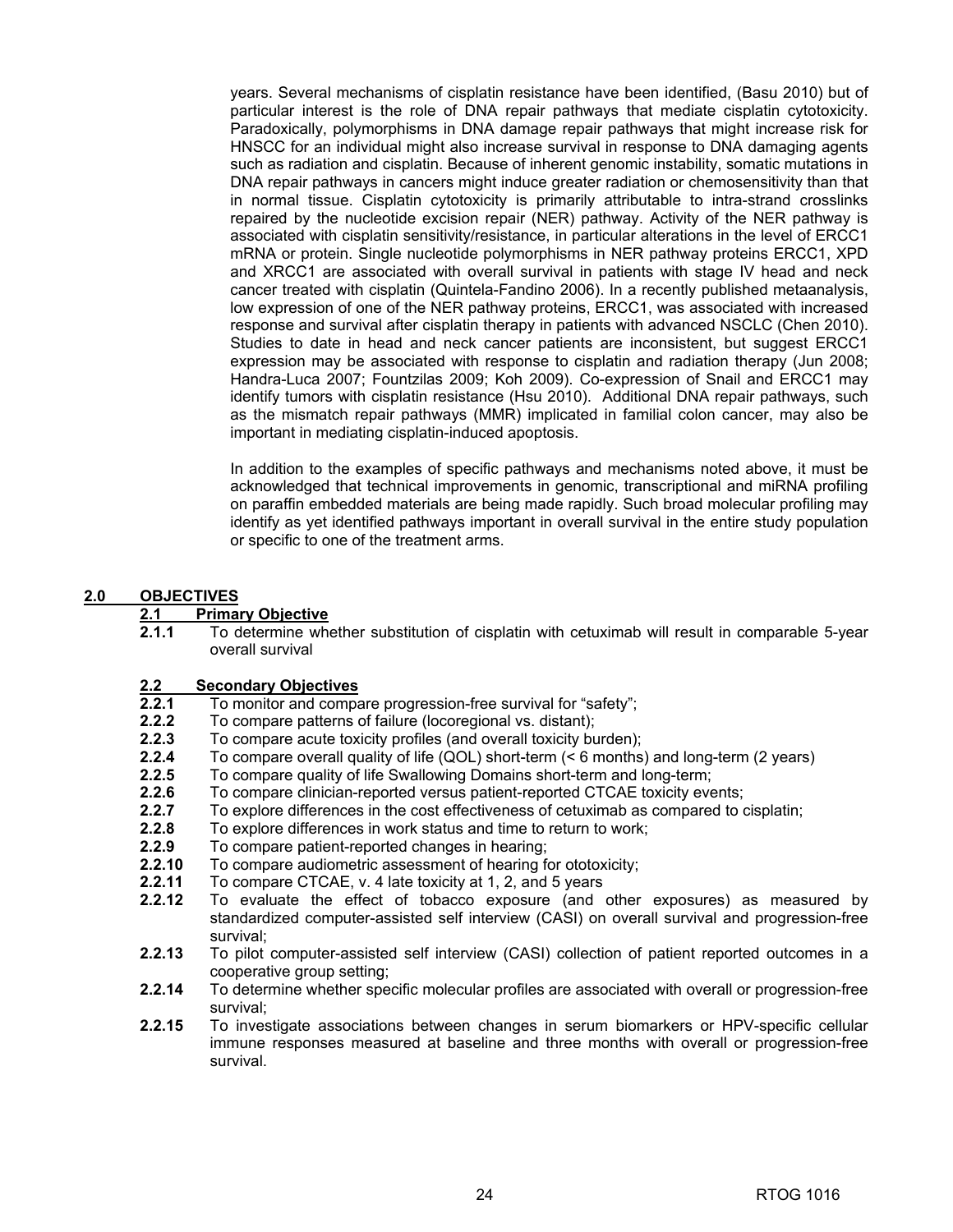#### **3.0 PATIENT SELECTION**

#### **NOTE: PER NCI GUIDELINES, EXCEPTIONS TO ELIGIBILITY ARE NOT PERMITTED**

# **3.1 Conditions for Patient Eligibility**<br>**3.1.1** Pathologically (histologically or

- Pathologically (histologically or cytologically) proven diagnosis of squamous cell carcinoma (including the histological variants papillary squamous cell carcinoma and basaloid squamous cell carcinoma) of the oropharynx (tonsil, base of tongue, soft palate, or oropharyngeal walls); **Note**: Paraffin-embedded cytology specimens are acceptable for p16 evaluation, but cytology smears are not. Patients with a diagnosis based upon cytopathology alone may require biopsy of the primary tumor for eligibility determination.
- **3.1.2 Patients must be positive for p16, determined by the OSU Innovation Center CLIA lab prior to Step 2 registration (randomization)**; see 10.2 for details of tissue submission;
- **3.1.3** Patients must have clinically or radiographically evident measurable disease at the primary site or at nodal stations. Tonsillectomy or local excision of the primary without removal of nodal disease is permitted, as is excision removing gross nodal disease but with intact primary site. Limited neck dissections retrieving  $\leq$  4 nodes are permitted and considered as non-therapeutic nodal excisions. Fine needle aspirations of the neck are insufficient due to limited tissue for retrospective central review. Biopsy specimens from the primary or nodes measuring at least 3- 5 mm are required.
- **3.1.4** Clinical stage T1-2, N2a-N3 or T3-4, any N (AJCC, 7<sup>th</sup> ed.; see Appendix IV), including no distant metastases, based upon the following minimum diagnostic workup:
- **3.1.4.1** General history and physical examination by a radiation oncologist and medical oncologist within 8 weeks prior to registration;
- **3.1.4.2** Examination by an ENT or head and neck surgeon, including laryngopharyngoscopy (mirror and/or fiberoptic and/or direct procedure) within 8 weeks prior to registration;
- **3.1.4.3** A CT scan of the neck (with contrast) and a chest CT scan (with or without contrast); or an MRI of the neck and a chest CT scan (with or without contrast); or a CT scan of neck and a PET/CT of neck and chest within 8 weeks prior to registration; Note: A CT scan of neck and/or a PET/CT performed for radiation planning may serve as both staging and planning tools.
- **3.1.5** Zubrod Performance Status 0-1 within 2 weeks prior to registration
- **3.1.6** Age ≥ 18;<br>**3.1.7** CBC/differ
- **3.1.7** CBC/differential obtained within 2 weeks prior to registration on study, with adequate bone marrow function, defined as follows:
- **3.1.7.1** Absolute neutrophil count  $(ANC) \ge 1,500$  cells/mm<sup>3</sup>;
- **3.1.7.2** Platelets  $\geq 100,000$  cells/mm<sup>3</sup>;
- **3.1.7.3** Hemoglobin > 8.0 g/dl; Note: The use of transfusion or other intervention to achieve Hgb > 8.0 g/dl is acceptable.
- **3.1.8** Adequate hepatic function, defined as follows:
- **3.1.8.1** Bilirubin < 2 mg/dl within 2 weeks prior to registration;
- **3.1.8.2** AST or ALT < 3 x the upper limit of normal within 2 weeks prior to registration;
- **3.1.9** Adequate renal function, defined as follows:
- **3.1.9.1** Serum creatinine  $\leq$  1.5 mg/dl within 2 weeks prior to registration or creatinine clearance (CC) ≥ 50 ml/min within 2 weeks prior to registration determined by 24-hour collection or estimated by Cockcroft-Gault formula:

CCr male =  $[(140 - age) \times (wt in kg)]$ [(Serum Cr mg/dl) x (72)]

CCr female = 0.85 x (CrCl male)

- **3.1.10 Patients must provide their smoking history (for stratification) via the computer-assisted self interview (CASI) head and neck risk factor survey tool.**
- **3.1.11** Negative serum pregnancy test within 2 weeks prior to registration for women of childbearing potential;
- **3.1.12** Women of childbearing potential and male participants must agree to use a medically effective means of birth control throughout their participation in the treatment phase of the study and until at least 60 days following the last study treatment.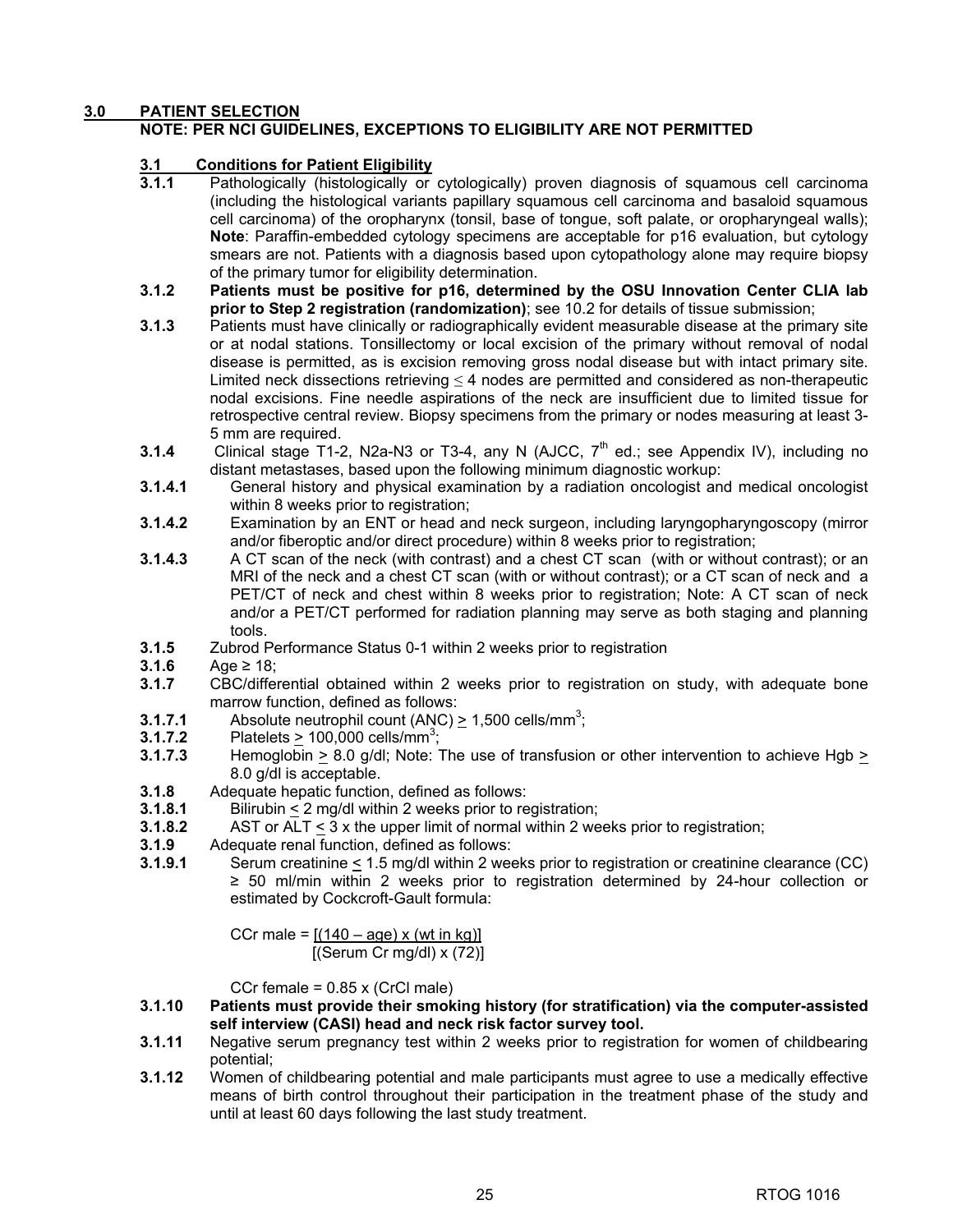- **3.1.13** Patients who are HIV positive but have no prior AIDS-defining illness and have CD4 cells of at least 350/mm<sup>3</sup> are eligible. Patient HIV status must be known prior to registration. Patients must not be sero-positive for Hepatitis B (Hepatitis B surface antigen positive or anti-hepatitis B core antigen positive) or sero-positive for Hepatitis C (anti-Hepatitis C antibody positive). However, patients who are immune to hepatitis B (anti-Hepatitis B surface antibody positive) are eligible (e.g. patients immunized against hepatitis B). HIV-positive patients must not have multi-drug resistant HIV infection or other concurrent AIDS-defining conditions.
- **3.1.14** Patient must provide study specific informed consent prior to study entry, including consent for mandatory submission of tissue for required, central p16 review and consent to participate in the computer-assisted self interview (CASI) survey questions regarding smoking history.

# **3.2 Conditions for Patient Ineligibility**

- **3.2.1** Cancers considered to be from an oral cavity site (oral tongue, floor mouth, alveolar ridge, buccal or lip), nasopharynx, hypopharynx, or larynx, even if p16 positive, are excluded. Carcinoma of the neck of unknown primary site origin (even if p16 positive) are excluded from participation.
- **3.2.2** Stage T1-2, N0-1;
- **3.2.3** Distant metastasis or adenopathy below the clavicles;
- **3.2.4** Gross total excision of both primary and nodal disease; this includes tonsillectomy, local excision of primary site, and nodal excision that removes all clinically and radiographically evident disease.
- **3.2.5** Prior invasive malignancy (except non-melanomatous skin cancer) unless disease free for a minimum of 3 years (For example, carcinoma in situ of the breast, oral cavity, or cervix are all permissible);
- **3.2.6** Prior systemic chemotherapy for the study cancer; note that prior chemotherapy for a different cancer is allowable;
- **3.2.7** Prior radiotherapy to the region of the study cancer that would result in overlap of radiation therapy fields;
- **3.2.8** Severe, active co-morbidity, defined as follows:
- **3.2.8.1** Unstable angina and/or congestive heart failure requiring hospitalization within the last 6 months;
- **3.2.8.2** Transmural myocardial infarction within the last 6 months;
- **3.2.8.3** Acute bacterial or fungal infection requiring intravenous antibiotics at the time of registration;
- **3.2.8.4** Chronic Obstructive Pulmonary Disease exacerbation or other respiratory illness requiring hospitalization or precluding study therapy within 30 days of registration;
- **3.2.8.5** Hepatic insufficiency resulting in clinical jaundice and/or coagulation defects; note, however, that laboratory tests for liver function and coagulation parameters are not required for entry into this protocol.
- **3.2.8.6** Acquired Immune Deficiency Syndrome (AIDS) based upon current CDC definition with immune compromise greater than that noted in Section 3.1.13; note, however, that HIV testing is not required for entry into this protocol. The need to exclude patients with AIDS from this protocol is necessary because the treatments involved in this protocol may be significantly immunosuppressive. Protocol-specific requirements may also exclude immunocompromised patients.
- **3.2.9** Pregnancy or women of childbearing potential and men who are sexually active and not willing/able to use medically acceptable forms of contraception; this exclusion is necessary because the treatment involved in this study may be significantly teratogenic.
- **3.2.10** Prior allergic reaction to cisplatin or cetuximab;<br>**3.2.11** Prior cetuximab or other anti-EGFR therapy.
- **3.2.11** Prior cetuximab or other anti-EGFR therapy.

#### **4.0 PRETREATMENT EVALUATIONS/MANAGEMENT**

#### **NOTE: This section lists baseline evaluations needed before the initiation of protocol treatment that do not affect eligibility.**

#### **4.1 Required Evaluations/Management**

Na, K, CI, HCO3, glucose, Ca, Mg, and albumin within 2 weeks prior to the start of treatment as part of standard of care pre-treatment management; Note: Patients with an initial magnesium < 0.5 mmol/L (1.2 mg/dl) may receive corrective magnesium supplementation but should continue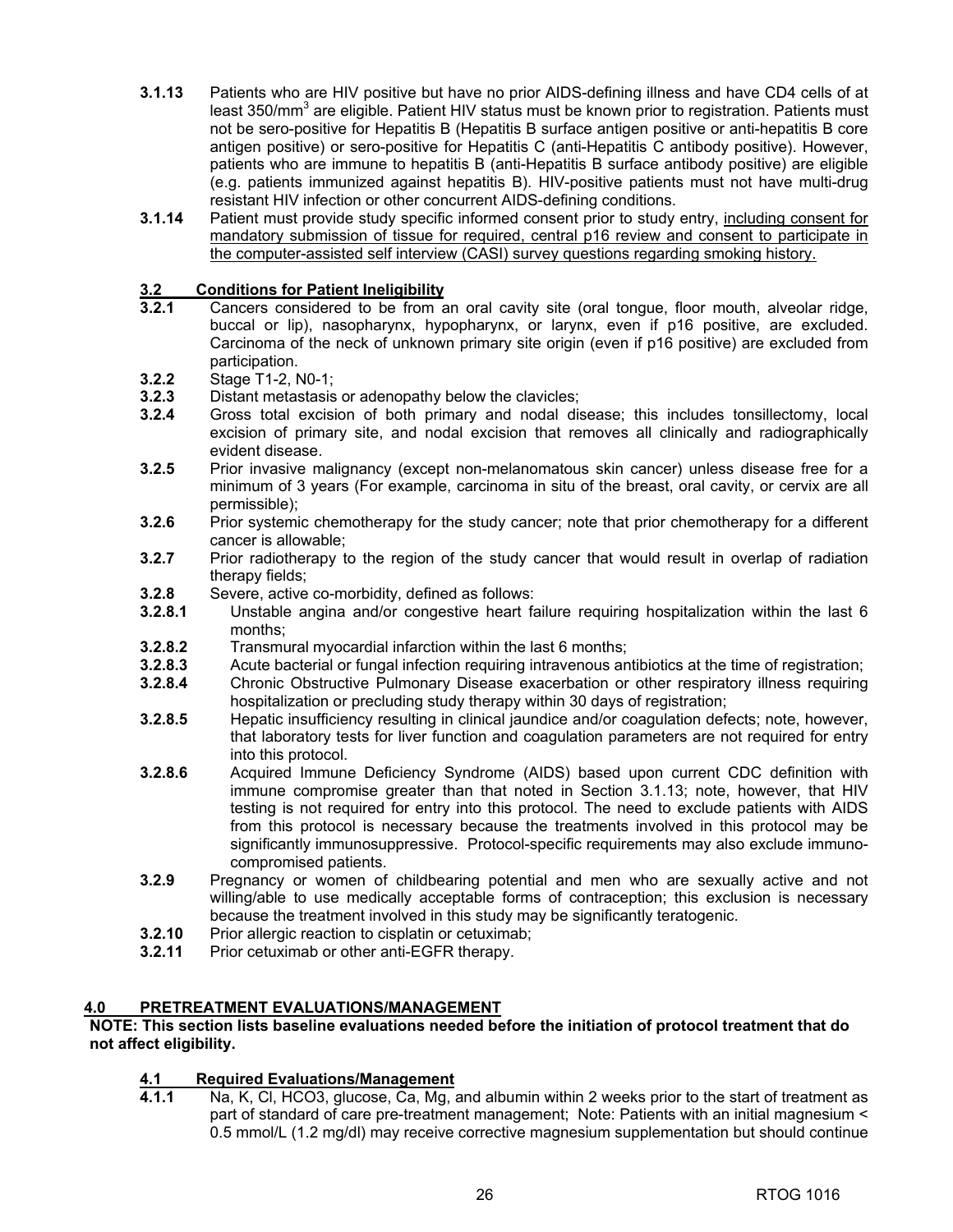to receive either prophylactic weekly infusion of magnesium and/or oral magnesium supplementation (e.g. magnesium oxide) at the investigator's discretion.

- **4.1.2** Protocol-specific dental assessment (see Appendices VIII and IX) by a physician or designee (such as a physician's assistant, nurse or nurse practitioner, or a dentist/hygienist) to assess number of teeth and overall dental health within 8 weeks prior to the start of treatment with management according to the guidelines in Appendix V;
- **4.1.3** Audiogram within 12 weeks prior to start of treatment;
- **4.1.4** Protocol-specific assessment of swallowing by clinical staff via CTCAE, v. 4 (dysphagia) within 4 weeks prior to the start of treatment;
- **4.1.5** If the patient consents to participate in the quality of life (QOL) component of the study, sites are required to administer the baseline QOL and functional assessments prior to the start of protocol treatment: QLQ-C30, QLQH&N35, EQ-5D, PRO-CTCAE-H&N, HHIA-S, and Work Status Questionnaire (baseline);
- **4.1.6** If the patient consents to complete the entire head and neck risk factor survey via the computer-assisted self interview (CASI), sites are required to provide it prior to start of treatment.

# **4.2 Highly Recommended Evaluations/Management**<br>**4.2.1** EKG within 8 weeks prior to start of treatment:

- **EKG within 8 weeks prior to start of treatment;**
- **4.2.2 "**Whole body" PET scan within 8 weeks prior to start of treatment; "whole body" PET/CT may be limited to neck and chest. Note: CT scan of neck and/or PET/CT performed for radiation planning may serve as both staging and planning tools.
- **4.2.3** Evaluation by a nutritionist and/or swallowing therapist within 2 weeks prior to the start of treatment, to include evaluation for placement of prophylactic gastrostomy or other type of feeding tube; note: The decision to place a feeding tube should be individualized and may consider a number of factors including: prior weight loss, current nutritional status, size and location of the primary tumor (impacting high dose target volume), availability of feeding tube placement services, availability of speech and swallowing specialists, and social support. Feeding tubes may be placed after start of treatment at the discretion of the clinical team. If a tube is placed, the site will document on the appropriate case report form (see Section 12.1) if the tube was placed prophylactically (as a preventative measure) or therapeutically (because of nutritional compromise or other clinical indications).

# **5.0 REGISTRATION PROCEDURES**

**NOTE: FOR THIS STUDY, IMRT IS MANDATORY. IGRT credentialing is MANDATORY when using PTV margins < 5 mm**.

**5.1** If an institution uses IGRT for margin reduction, that institution must be credentialed **both for IMRT and for head and neck image-guided radiotherapy (IGRT)** in order to be eligible to enroll patients onto this trial. Sites that have been approved by RTOG for head and neck IGRT credentialing will not have to re-credential for IGRT on this study. Institutions can use IGRT as a patient setup aid without credentialing, but standard margins must be used until they complete the credentialing process.

The institution or investigator must complete a new Facility Questionnaire specifically for this study, and send it to RTOG for review prior to entering any cases, and/or set up an SFTP account for digital data submission, both of which are available on the Image-Guided Center (ITC) web site at [http://atc.wustl.edu.](http://atc.wustl.edu) All questions pertaining to IMRT must be completed. Upon review and successful completion of the "Dry-Run" QA test, the ITC will notify both the registering institution and RTOG Headquarters that the institution has successfully completed this requirement. Subsequently, RTOG Headquarters will notify the institution when all requirements have been met and the institution is eligible to enter patients on this study.

## **5.2 Pre-Registration Requirements for Image-Guided Radiotherapy (IGRT) Treatment Approach** (for sites that utilize this approach)

**5.2.1** In order to utilize IGRT for margin reduction, the center must be credentialed for its use. This means the institution must have met technology requirements and have provided the baseline physics information. This information is available on the Advanced Technology Consortium (ATC) web site, [http://atc.wustl.edu.](http://atc.wustl.edu) The ATC is in part comprised of RTOG RT Quality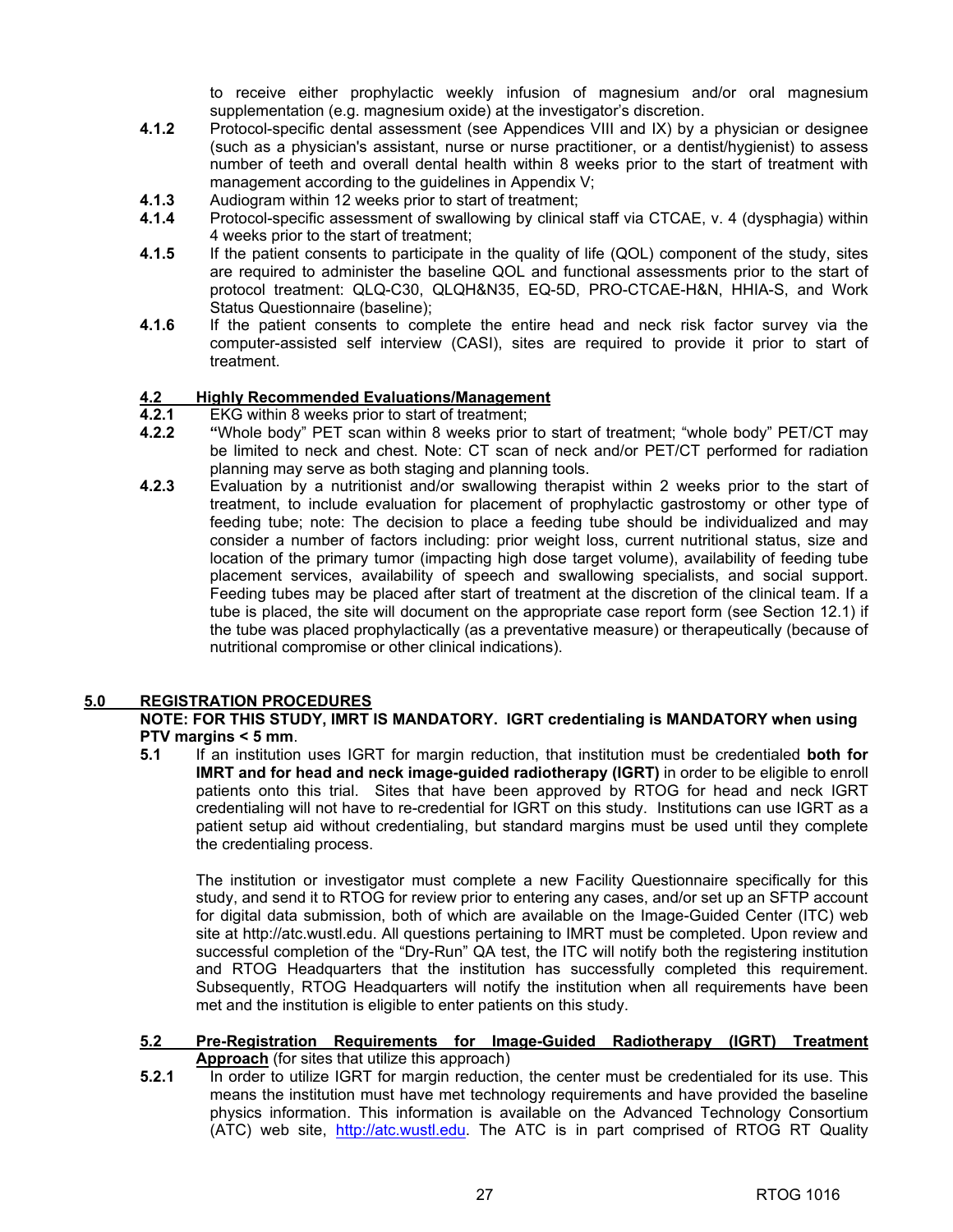Assurance, the Image-Guided Therapy Center (ITC) at Washington University, and the Radiological Physics Center (RPC) at MD Anderson Cancer Center.

 In order to become credentialed for head and neck IGRT, the institution must have already become credentialed for head and neck IMRT. Institutions that have not been credentialed by the RTOG to perform head and neck IMRT MUST apply for IMRT credentialing as described below in Section 5.3.

- **5.2.2** IGRT Credentialing Process
- **5.2.2.1** Each institution interested in using reduced margins will be required to undergo credentialing for head and neck IGRT (review of at least one case from each institution). The first step is for the institution or investigator to complete a new Facility Questionnaire and/or set up an SFTP account for digital data submission, both of which are available on the ATC web site at [http://atc.wustl.edu.](http://atc.wustl.edu)
- **5.2.2.2** Next, the institution must submit a series of daily treatment images along with a spreadsheet of IGRT data from an anonymized head and neck cancer patient. See the ATC web site, [http://atc.wustl.edu,](http://atc.wustl.edu) for the spreadsheet. This series must include a minimum of 5 daily pretreatment images. These images must be selected to fall on 5 sequential treatment days. Pre-treatment images may include three-dimensional (3D) volumetric images (either fan- or cone-beam CT with Megavoltage (MV) or kilovoltage (KV) x-ray or Orthogonal (MV or KV) 2D images. These images and the spreadsheet will be reviewed by the Medical Physics Cochairs, Søren Bentzen, PhD, and James Galvin, PhD, prior to credentialing. In addition to this initial patient submission, similar data from the first patient accrued to the study must be submitted and approved before the site enrolls a second patient. This will complete the credentialing process, and RTOG Headquarters will notify the institution that the institution is credentialed.

# **5.3 Pre-Registration Requirements for IMRT Treatment Approach**

**5.3.1** In order to utilize IMRT on this study, the institution must have met specific technology requirements and have provided baseline physics information. Instructions for completing these requirements or determining if they already have been met are available on the Radiological Physics Center (RPC) web site. Visit [http://rpc.mdanderson.org/rpc an](http://rpc.mdanderson.org/rpc)d select "Credentialing" and "Credentialing Status Inquiry".

 An IMRT phantom study with the RPC must be successfully completed (if the institution has not previously met this IMRT credentialing requirement on another RTOG IMRT Head and Neck study). Instructions for requesting and irradiating the phantom are available on the RPC web site at [http://rpc.mdanderson.org/rpc/; s](http://rpc.mdanderson.org/rpc)elect "Credentialing" and "RTOG". Upon review and successful completion of the phantom irradiation, the RPC will notify both the registering institution and RTOG Headquarters that the institution has completed this requirement. Subsequently, RTOG Headquarters will notify the institution that the site can enroll patients on the study.

# **5.4 Regulatory Pre-Registration Requirements**

- **5.4.1 U.S. and Canadian institutions** must fax copies of the documentation below to the CTSU Regulatory Office (215-569-0206), along with the completed CTSU-IRB/REB Certification Form, [http://www.rtog.org/pdf\\_file2.html?pdf\\_document=CTSU-IRBCertifForm.pdf,](http://www.rtog.org/pdf_file2.html?pdf_document=CTSU-IRBCertifForm.pdf) prior to registration of the institution's first case:
	- IRB/REB approval letter;
	- IRB/REB approved consent (English and native language versions**\***) **\*Note**: Institutions must provide certification of consent translation to RTOG **Headquarters**
	- IRB/REB assurance number
- **5.4.2** Pre-Registration Requirements FOR CANADIAN INSTITUTIONS
- **5.4.2.1** Prior to clinical trial commencement, Canadian institutions must complete and fax to the CTSU Regulatory Office (215-569-0206) Health Canada's Therapeutic Products Directorates' Clinical Trial Site Information Form, Qualified Investigator Undertaking Form, and Research Ethics Board Attestation Form.
- **5.4.3** Pre-Registration Requirements FOR NON-CANADIAN INTERNATIONAL INSTITUTIONS
- **5.4.3.1** *For institutions that do not have an approved LOI for this protocol:*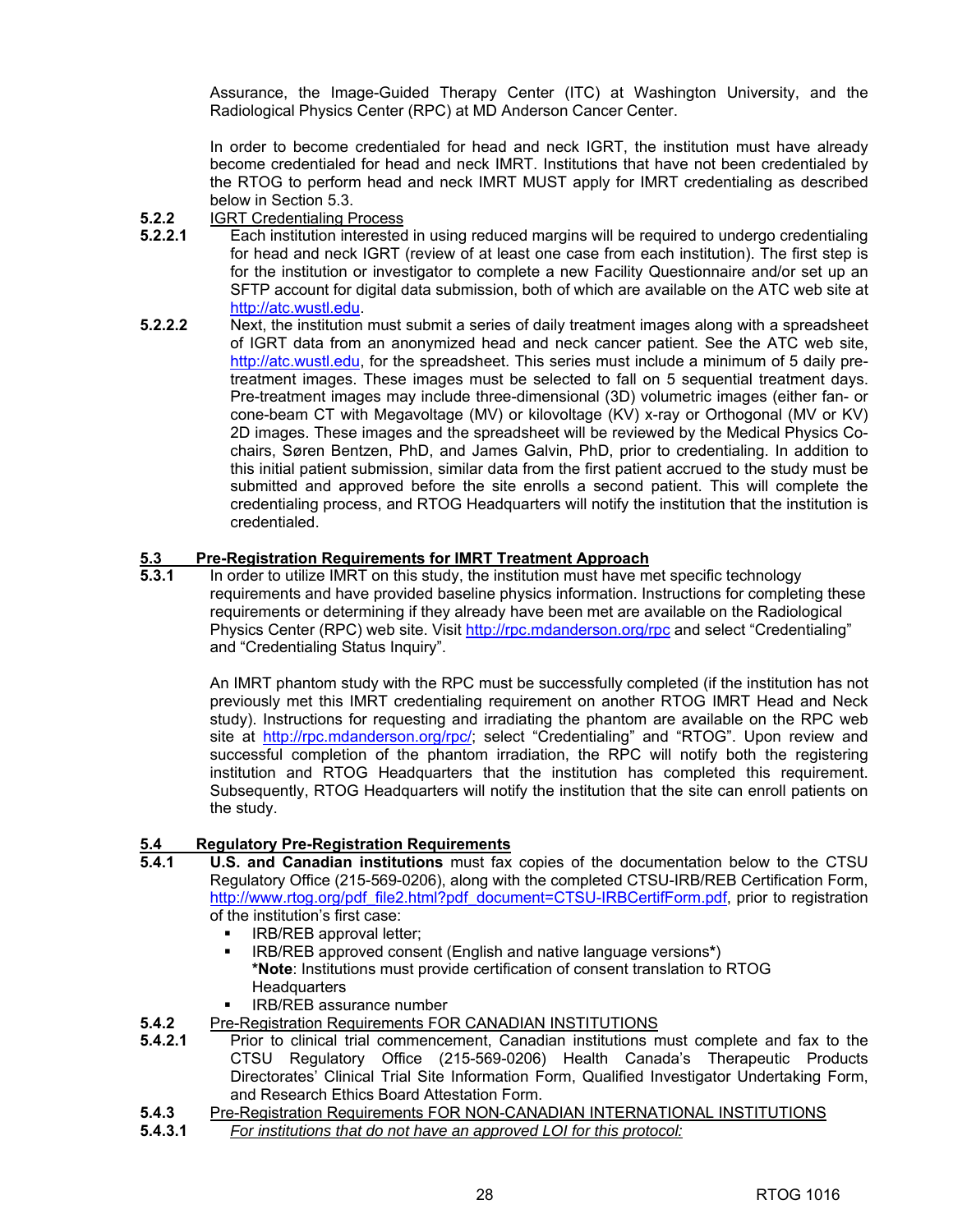International sites must receive written approval of submitted LOI forms from RTOG Headquarters prior to submitting documents to their local ethics committee for approval. See [http://www.rtog.org/pdf\\_forms.html?members/forms=Intl\\_LOI\\_Form.doc](http://www.rtog.org/pdf_forms.html?members/forms=Intl_LOI_Form.doc)

**5.4.3.2** *For institutions that have an approved LOI for this protocol:* All requirements indicated in your LOI Approval Notification must be fulfilled prior to enrolling patients to this study.

# **5.5 Registration for Use of the CASI System and iPAD (6/9/11)**<br>**5.5.1** Registration into the CASI System

**5.5.1** Registration into the CASI System

Prior to registration of the institution's first case, participating institutions must register into the CASI system for access to computer software and hardware (iPAD) for administration of the following: 1) the mandatory smoking survey for all participants; 2) the optional QOL Patient-Reported Outcomes assessments; and 3) the optional head and neck cancer risk factor survey.

Guidelines for registering into the CASI system and getting a clinical research associate (CRA) user account are available on the RTOG web site, [www.rtog.org,](http://www.rtog.org) on the 1016 protocol page, under "Miscellaneous".

When the CRA user account is established, an "iPAD and CASI Survey User Manual", which provides detailed instructions, will be automatically be e-mailed to the institution.

Institutions should e-mail questions or requests for further information to [RTOG1016@osumc.edu](mailto:RTOG1016@osumc.edu) 

**5.5.2** Access to Institution's Local WiFi Network

Prior to registration of the institution's first case, participating institutions should gain access or confirm access to their local WiFi network. Sites will need the name of their local network, user name and password for the local network, and an IT contact at the institution who will assist with setting up network access on the iPAD.

# **5.6 Registration**

#### **5.6.1** Two Step Registration

- All patients must consent to submission of tissue to the RTOG Biospecimen Resource for p16 analysis.
- Institutions must complete the Eligibility Checklist at Step 1 registration.
- Institutions will submit the patient's tissue to the Biospecimen Resource using the case number obtained from Step 1 registration (see Section 10.2 for details of submission).
- The results of the p16 analysis are expected in approximately 5 business days, and RTOG Headquarters will inform sites by e-mail of the completion of the HPV analysis. At this point, institutions must complete Step 2 registration, and the patient can be randomized.

#### **5.6.2** Online Registration

Patients can be registered only after eligibility criteria are met.

 Each individual user must have an RTOG user name and password to register patients on the RTOG web site. To get a user name and password:

- The investigator and research staff must have completed Human Subjects Training and been issued a certificate (Training is available via [http://phrp.nihtraining.com/users/login.php\).](http://phrp.nihtraining.com/users/login.php)
- A representative from the institution must complete the Password Authorization Form at [www.rtog.org/members/webreg.html \(b](http://www.rtog.org/members/webreg.html)ottom right corner of the screen), and fax it to 215-923-1737. RTOG Headquarters requires 3-4 days to process requests and issue user names/passwords to institutions.

 An institution can register the patient by logging onto the RTOG web site [\(http://www.rtog.org\),](http://www.rtog.org)  going to "Data Center Login" and selecting the link for new patient registrations. The system triggers a program to verify that all regulatory requirements (OHRP assurance, IRB approval) have been met by the institution. The registration screens begin by asking for the date on which the eligibility checklist was completed, the identification of the person who completed the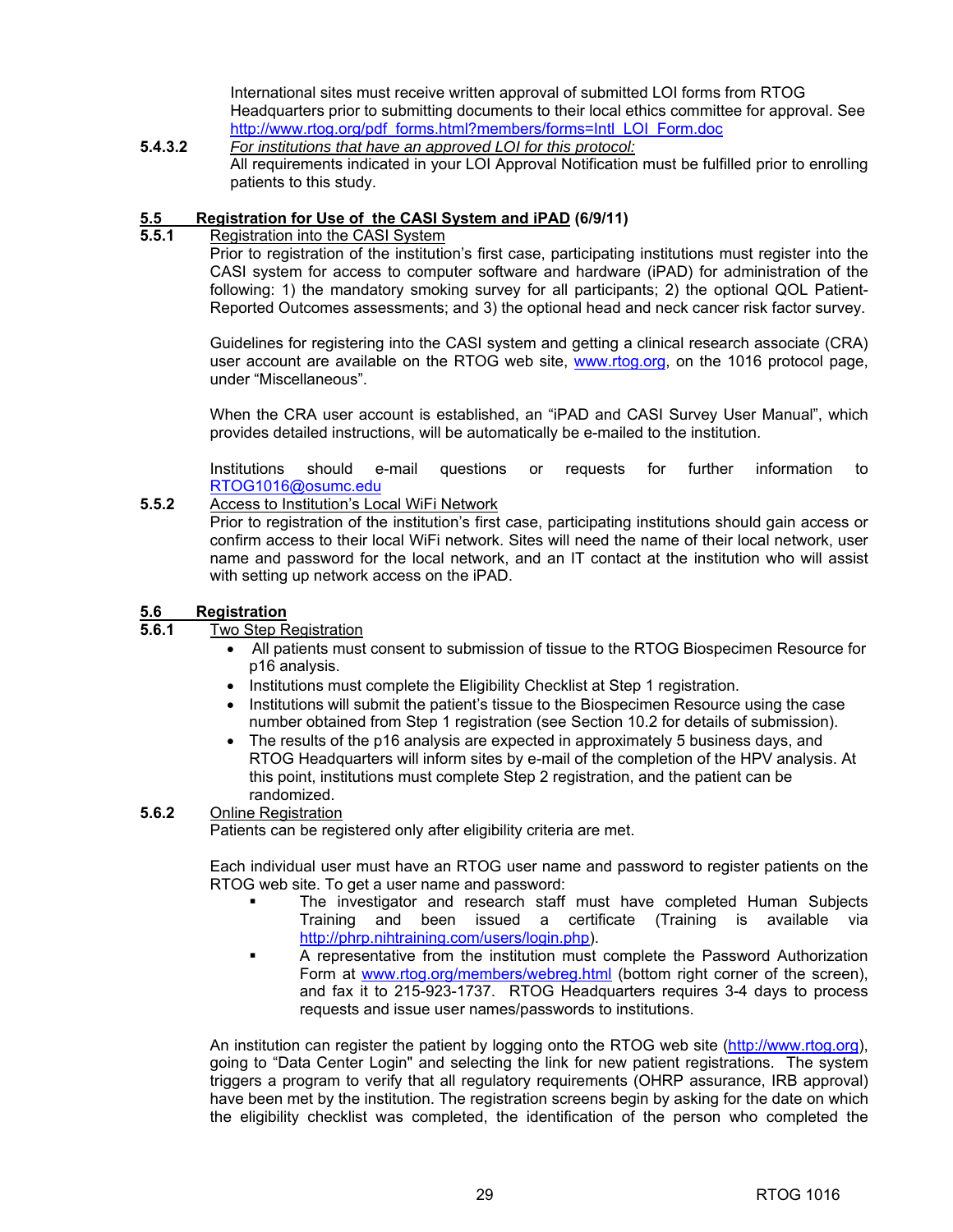checklist, whether the patient was found to be eligible on the basis of the checklist, and the date the study-specific informed consent form was signed.

 Once the system has verified that the patient is eligible and that the institution has met regulatory requirements, it assigns a patient-specific case number. The system then moves to a screen that confirms that the patient has been successfully enrolled. This screen can be printed so that the registering site will have a copy of the registration for the patient's record. Two e-mails are generated and sent to the registering site: the Confirmation of Eligibility and the patient-specific calendar. The system creates a case file in the study's database at the DMC (Data Management Center) and generates a data submission calendar listing all data forms, images, and reports and the dates on which they are due.

 If the patient is ineligible or the institution has not met regulatory requirements, the system switches to a screen that includes a brief explanation for the failure to register the patient. This screen can be printed.

 Institutions can contact RTOG web support for assistance with web registration: [websupport@acr-arrs.org.](mailto:websupport@acr-arrs.org)

 In the event that the RTOG web registration site is not accessible, participating sites can register a patient by calling RTOG Headquarters, at (215) 574-3191, Monday through Friday, 8:30 a.m. to 5:00 p.m. ET. The registrar will ask for the site's user name and password. This information is required to assure that mechanisms usually triggered by web registration (e.g., drug shipment, confirmation of registration, and patient-specific calendar) will occur.

#### **6.0 RADIATION THERAPY**

**NOTE: FOR THIS STUDY, IMRT IS MANDATORY, AND IGRT credentialing is MANDATORY when using PTV margins < 5 mm**.

#### **Protocol treatment must begin within 2 weeks after Step 2 registration.**

# **6.1 Dose Specifications**

 It is recognized that the total doses to subclinical sites have crept higher over the last decade as dose-painting simultaneous integrated boost (SIB) techniques have evolved. In this trial, dose will be slightly reduced to low risk subclinical sites (50-52.5 Gy IMRT or 44 Gy low neck anterior field) in an effort to effect a potentially modest impact in late toxicity to soft tissue and bone.

IMRT will be delivered in 35 fractions over 6 weeks, 6 fractions weekly (typically, with 2 fractions one day per week; usually Thursday or Friday at least 6 hours apart) in one plan (SIB). Concomitant boost using separate IMRT plans is not allowed.

- **6.1.1** The primary tumor and involved nodes (CTV1) will be prescribed 2 Gy/fraction, total 70 Gy (see Section 6.1.3 for details of prescription for PTV1).
- **6.1.1.1** High-risk sub-clinical disease sites (CTV2) such as anatomical compartments containing PTV1 and first echelon nodes which are not clinically or radiologically involved may receive 1.6Gy/fraction, total 56Gy (assuming alpha/beta ratio of 10Gy for tumor and 0.7 Gy loss for each day of extending treatment time beyond the time required to deliver the dose at 2 Gy/fraction, 56 /1.6 over 6 weeks would result in BED2 of approximately 52 Gy).
- **6.1.1.2** Lower-risk targets (PTV3) (such as neck nodal levels which are not first echelon nodes and are not adjacent to levels containing grossly involved nodes) will be prescribed 50-52.5 Gy (at 1.43-1.5 Gy/fraction, BED2 = approximately 40-45 Gy).
- **6.1.2** Treatment of the low neck: see details in Section 6.5.1. If the low neck is treated, the preferred technique is to treat with isocentric matching AP or AP-PA fields with larynx block, matched to the IMRT portals just above the arytenoids. The dose will be 2 Gy per fraction prescribed to 3 cm depth to a total dose of 44 Gy in 22 daily fractions. Whole-neck IMRT is allowed. Involved low neck nodes will receive total 60 Gy in 30 fractions. This can be achieved by either boosting the low neck field with an additional 16 Gy in 8 fractions, by an AP or AP-PA fields, or by planning the whole neck using IMRT. In cases of gross involvement of the vallecula or low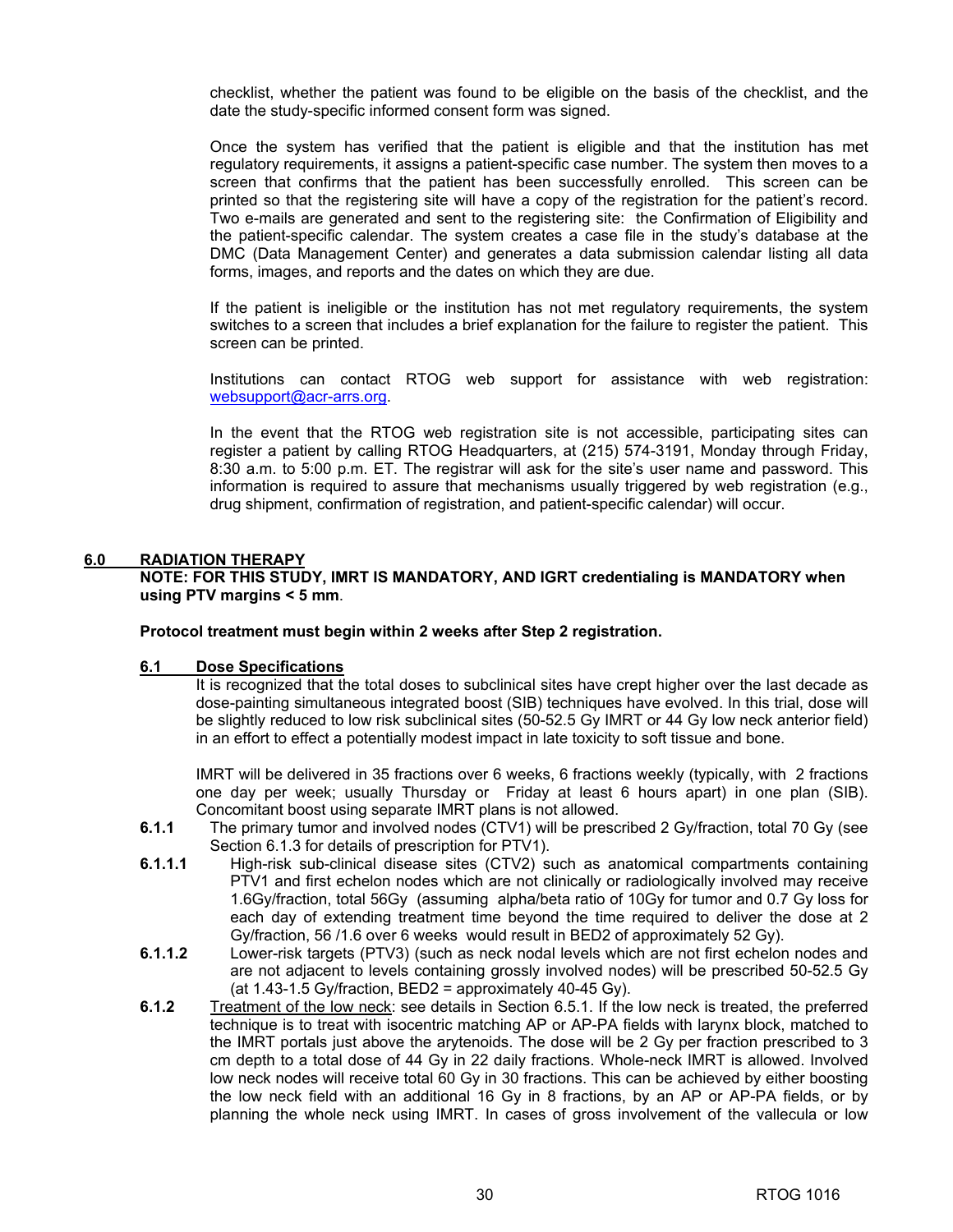neck, whole-neck IMRT should be considered. Whole-neck IMRT may also be considered if level VI is considered to be at risk due to gross involvement of level IV nodes.

- **6.1.3** All plans must be normalized such that 95% of the volume of the PTV1 is covered with prescription dose of 70 Gy. Additionally:
	- At 1 cc PTV1 volume on the DVH curve, the dose should not be > 110% of the prescribed dose.
	- At a volume of 0.03 cc within the PTV1 volume on the DVH curve, the dose should not be < 95% of the prescribed dose.
	- For any volume of tissue outside the PTVs that has a size of 1 cc, the dose should not be > 74 Gy.

# **6.2 Technical Factors**<br>**6.2.1** Treatment Planni

- **6.2.1** Treatment Planning/Delivery: Megavoltage energy photon beam irradiation is required. Any treatment planning and delivery system that has been credentialed for head and neck IMRT for previous RTOG trials is acceptable.
- **6.2.2** Image Guidance for IGRT When Using Reduced Margins (see Section 5.2.2) Daily image guidance of IMRT may be achieved using any one or more of the following techniques:
	- Orthogonal kilovoltage (KV) images, e.g. ExacTrac;
	- Linear-accelerator mounted kV and MV helical conebeam CT images;
	- Linear-accelerator mounted MV CT images (e.g., Tomotherapy);
	- Other mechanism, after discussion with the Co-Principal Investigator, Andy Trotti, MD, and the Medical Physics Co-chair, Søren Bentzen, PhD.
- **6.2.2.1** The institution's procedure for registering daily treatment imaging datasets with a reference dataset should comply with the following recommendations:
	- Region-of-Interest (ROI) or "clip box" for fusion should be set to encompass the high dose PTV and adjacent spinal cord; if the supraclavicular region is a part of the target volume the ROI should extend to the C6 level;
	- If the fusion software allows the user to create an irregular ROI (e.g., ExacTrac), treatment room objects seen on in-room x-rays should be excluded from the registration;
	- Both manual (e.g., based on bony anatomy) and automatic (e.g., based on mutual information) types of registration can be used; the result of the fusion must be visually checked for the alignment of the bony anatomy, such as vertebral bodies and applicable soft tissue structures (e.g., optic nerves and/or optic chiasm).

Following the registration, the translational and (if the appropriate technology is available) rotational corrections should be applied to the treatment couch. If all the variances are less than 2.5 mm (this typically corresponds to one half of the usual PRV margin), the treatment can proceed without correction (however, the physician/team may elect to perform adjustments even for a variance < 2.5 mm). If one or more corrections are 2.5-5 mm, adjustment is necessary prior to treatment; however, re-imaging is not mandatory. If one or more of the corrections are larger than 5 mm, the imaging must be repeated in addition to performing table/positioning adjustments. However, the use of numerous repeat IGRT studies should be avoided (see next section).

#### **6.2.2.2** *Management of Radiation Dose to the Patient from IGRT*

Estimates of patient doses per imaging study for various imaging systems vary considerably. The doses are in the range of 1 mGy for Cyberknife's and BrainLab's ExacTrac planar kVsystems. The doses from helical MV CT scan on a tomotherapy unit were estimated to be in the range of 1 to 3 cGy for head and neck studies, similar to doses reported for kV cone beam CT on the Elekta Synergy machine. The doses for MV cone beam CT are in the range of 10 cGy for a pelvis study to 6 cGy for a head and neck study. Thus, the doses for 3D imaging systems are in the range from 1 to 6 cGy for head and neck imaging and can contribute from 0.5 to 3% to the daily dose of 2.0 Gy. These dose estimates apply to a single imaging procedure, and the 2 cGy dose is used as a typical fraction size for comparison purposes within the treated region. It is important to point out that the imaging dose typically covers parts of the patient's anatomy that are outside the high-dose region that is treated therapeutically, and that it is sometimes necessary to repeat the procedure a number of times during, before, or after a single fraction delivery. The imaging dose to nearby critical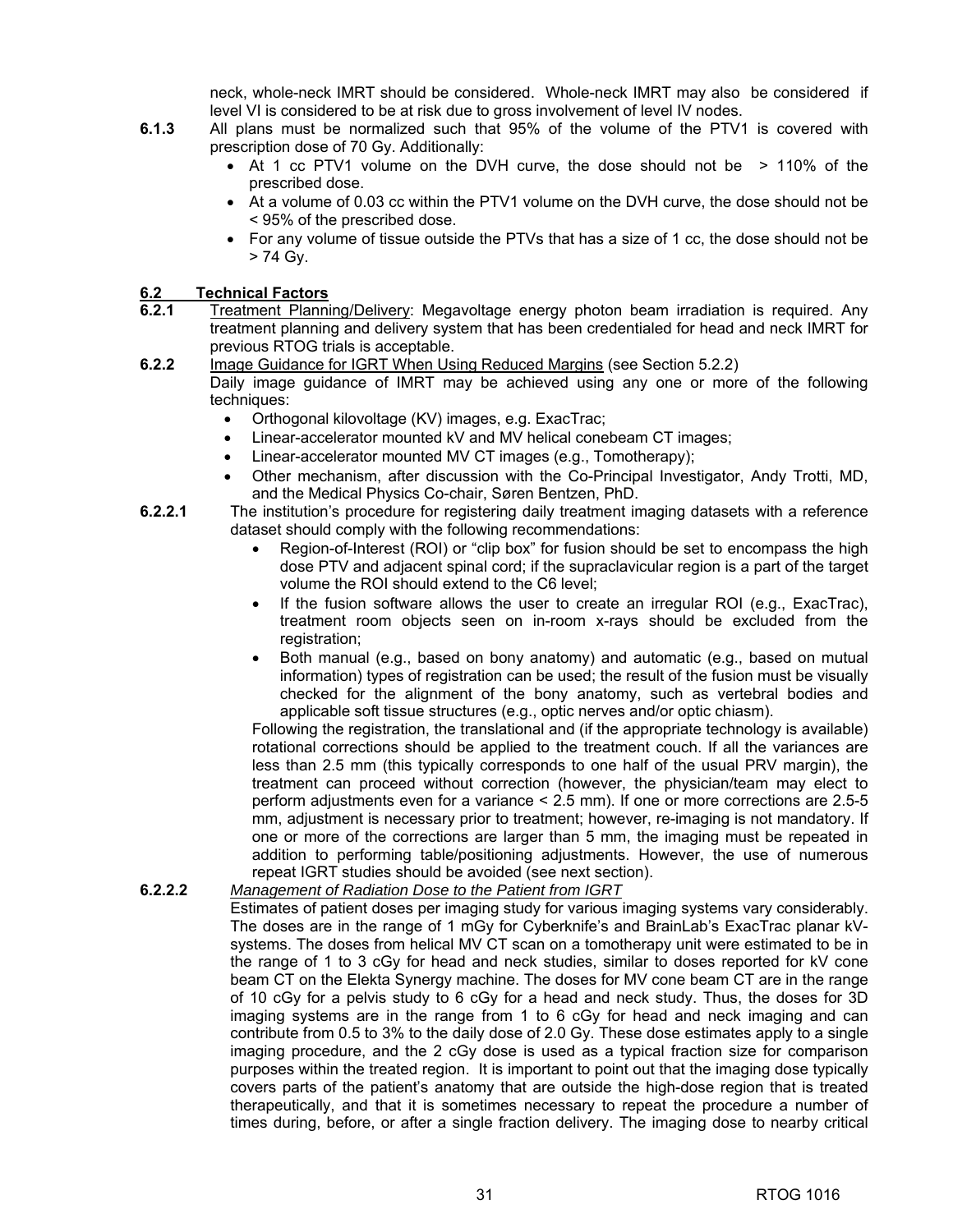structures may become significant when repeated IGRT procedures are performed for patients with severe set up problems (e.g., requiring frequent corrections of more than 5 mm). It is recommended that patients demonstrating severe set up problems during the first week of treatment be moved to a treatment with larger margins.

# **6.3 Localization, Simulation, and Immobilization**

- **6.3.1** Patients must have an immobilization device (e.g. Aquaplast mask) made prior to treatment planning CT scan.
- **6.3.2** The treatment planning CT scan should be performed with IV contrast so that the major vessels of the neck are easily visualized. The treatment planning CT scan must be performed with the immobilization device and in the treatment position. Slice thickness should be 0.3 cm.

# **6.4 Treatment Planning/Target Volumes**

- **6.4.1 Definition of Target Volumes: See Section 6.1.1.**<br>**6.4.1.2** *Planning Target Volumes (PTVs)*: In general
- **6.4.1.2** *Planning Target Volumes (PTVs)*: In general, the PTV should not go outside of the skin surface; if it does exceed the skin surface, the application of bolus material over this portion of the PTV may be considered if it is judged clinically that the skin is at risk but is generally not recommended.
- **6.4.1.2.1** PTV expansion w**ithout** credentialing for daily IGRT: For those institutions that are not using daily IGRT (see Section 6.2.2) specifically for margin reduction, the minimum CTVto-PTV expansion should be 5 mm (a larger expansion may be necessary for a target volume subject to significant inter-fraction variability such as the tongue). In general, the CTV-to-PTV expansion (without IGRT) should not exceed 10 mm.
- **6.4.1.2.2** PTV expansion w**ith** credentialing for daily IGRT: For those institutions that are using daily IGRT (see Section 6.2.2) for margin reduction, the minimum CTV-to-PTV expansion is 2.5 mm (a larger expansion may be necessary for a target volume subject to significant intrafraction variability, such as the non-immobilized oral tongue).In general, the CTV-to-PTV expansion (with IGRT) should not exceed 5 mm.
- **6.4.2** Definition of Normal Tissues/Organs at Risk (OARs): **NOTE**: **Only the parts of the normal tissues/organs at risk outside the PTVs will be considered for dose optimization purposes.**
- **6.4.2.1** *Spinal Cord*: The cord begins at the cranial-cervical junction (i.e. the top of the C1 vertebral body). Superior to this is brainstem and inferior to this is cord. The inferior border of the spinal cord is at approximately T3-4 (i.e., just below the lowest slice level that has PTV on it). The spinal cord shall be defined based on the treatment planning CT scan. In addition, however, a Planning Risk Volume (PRV) spinal cord shall be defined. The PRVcord = cord + 5 mm in each dimension. This is irrespective of whether or not IGRT is used.
- **6.4.2.2** *Brainstem*: The inferior most portion of the brainstem is at the cranial-cervical junction where it meets the spinal cord. For the purposes of this study, the superior most portion of the brainstem is approximately at the level of the top of the posterior clinoid. The brainstem shall be defined based on the treatment planning CT scan. In addition, however, a Planning Risk Volume (PRV) brainstem shall be defined. The PRVbrainstem = brainstem + 3 mm in each dimension.
- **6.4.2.3** *Lips and Oral Cavity*: These should be contoured as 2 separate structures as the goal is to keep the lip dose much lower than the oral cavity dose. The definition of lips is self explanatory. The oral cavity will be defined as a composite structure consisting of the anterior  $\frac{1}{2}$  to  $\frac{2}{3}$  of the oral tongue/floor of mouth, buccal mucosa, and palate.
- **6.4.2.4** *Parotid Glands*: Parotid glands will be defined based on the treatment planning CT scan.
- **6.4.2.5** *OARpharynx*: This will be defined as the "uninvolved" posterior pharyngeal wall plus adjacent constrictor muscles. This extends from the superior constrictor region (the inferior pterygoid plates level) to the cricopharyngeal inlet (posterior cricoid cartilage level).
- **6.4.2.6** *Cervical Esophagus*: This will be defined as a tubular structure that starts at the bottom of OARpharynx and extends to the thoracic inlet.
- **6.4.2.7** *Glottic/Supraglottic Larynx (GSL)*: This will be defined as a "triangular prism shaped" volume that begins just inferior to the hyoid bone and extends to the cricoid cartilage inferiorly and extends from the anterior commissure to include the arytenoids. This includes the infrahyoid but not suprahyoid epiglottis.
- **6.4.2.8** *Mandible*: This includes the entire boney structure of the mandible from TMJ through the symphysis.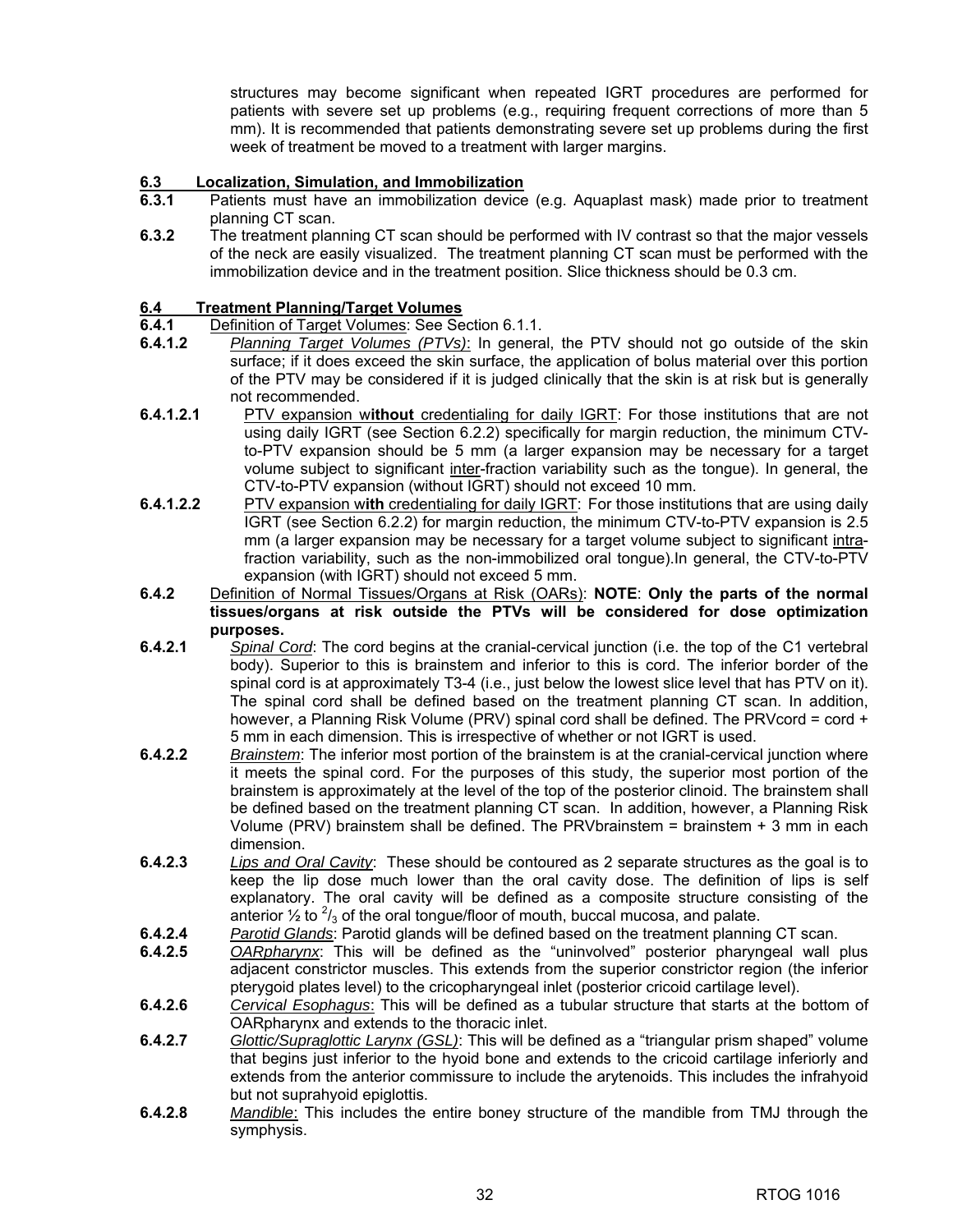- **6.4.2.9** *Unspecified Tissue Outside the Targets*: This will be defined as tissue located between the skull base and thoracic inlet that is not included in either the target volumes or the normal tissues described above.
- **6.4.3** In cases of weight loss > 10% or significant shrinkage of lymphadenopathy during therapy, it is recommended that the immobilization mask will be adjusted or re-made in order to preserve adequate immobilization, and that a repeated simulation CT be performed to assess the dose distributions in the current anatomy. Whether or not a new IMRT plan will be generated is at the discretion of the treating physician. If a new plan is made, the targets should be the same as those used for the initial plan. The new CT dataset should be used for IGRT image registration when the patient's shape changes significantly.

# **6.5 Treatment Planning and Delivery**

## **6.5.1** Management of the Low Neck/Supraclavicular Region (Match versus No Match)

 It is recognized that comprehensive head and neck irradiation incorporating IMRT can be done in several ways, any of which is permitted for this study. Patient-specific QA measurements are required for all IMRT treatments. When a field "match" technique is used for treating the lower neck, patient-specific measurements should include a verification of the dose coverage in the gap region for each patient

- 1. Match: The upper cervical lymphatics and primary tumor bed are treated with IMRT. The lower cervical lymphatics and supraclavicular region are treated with a single AP (or occasionally APPA for larger patients with posterior neck at high risk) non-IMRT technique. The latter non-IMRT field(s) is matched to the upper neck IMRT fields. This technique requires comprehensive mid-line spinal cord blocking in the lower neck fields. This technique also allows for a simultaneous blocking of portions of the larynx, hypopharynx, and cervical esophagus in the lower neck fields. Matching 2 IMRT plans is allowed.
- 2. No Match: The entire clinical target volume (CTV) [upper and lower neck and primary tumor bed] is irradiated with IMRT. There is no match line between upper and lower portions of the regions at risk. In this technique, limiting radiotherapy dose to organs at risk (OARs), e.g., the cervical esophagus, is entirely achieved by inverse treatment planning via IMRT algorithms.

# **6.5.2** IMRT Dose Prescription to PTVs

See Sections 6.1 and 6.4.1.2 for definitions of CTVs and PTVs and their prescribed doses. The goal is for 95% of the PTV70 to receive  $\geq 2$  Gy with a minimum dose (cold spot) of no less than 66.5 Gy. It is recognized that portions of the PTV70 close to the skin may receive significantly less than 66.5 Gy. This is acceptable as long as cold spots within PTV1 do not exist at a depth deeper than 8 mm beneath the skin (see Section 6.7, compliance criteria).

 For planning prioritization and priorities in dose coverage, in the final plan, PTV1 will be the highest priority target structure. PTV2 and PTV3, if applicable, will be ranked in the IMRT planning as lower priority than PTV1m although usually at a higher priority than normal structures other than spinal cord and brain stem.

- **6.5.3** Doses to Normal Structures
- **6.5.3.1** *Spinal Cord:* The PRVcord (as defined in Section 6.4.2.1) should not exceed 48 Gy to any volume in excess of 0.03 cc (approximately 3 mm x 3 mm x 3 mm). The spinal cord PRV should not exceed 50 Gy to any volume in excess of 0.03 cc. In treatment planning, the spinal cord PRV should be given the highest priority.
- **6.5.3.2** *Brainstem*: The PRVbrainstem (as defined in Section 6.4.2.2) should not exceed 52 Gy to any volume in excess of 0.03 cc (approximately 3 mm  $x$  3 mm  $x$  3 mm). In treatment planning, the PRVbrainstem should be given less priority than the PRVcord but more priority than the other critical structures listed below.
- **6.5.3.3** *Lips:* Reduce the dose as much as possible. The mean dose should be < 20 Gy.
- **6.5.3.4** *Oral Cavity:* Reduce the dose as much as possible. The mean dose should be < 30 Gy for the non-involved oral cavity. Efforts should also be made to avoid hot spots (> 60 Gy) within the non-involved oral cavity.
- **6.5.3.5** *Parotid Glands*: In most cases, it will be easier to spare one parotid than the other. The treatment planning goal will be for this individual parotid gland to receive a mean dose of < 26 Gy. Taking into account new data suggesting monotonous improvement in saliva as dose is reduced, without a threshold (Dijkema 2010), the objective will be to reduce the mean doses to both parotid glands as much as possible.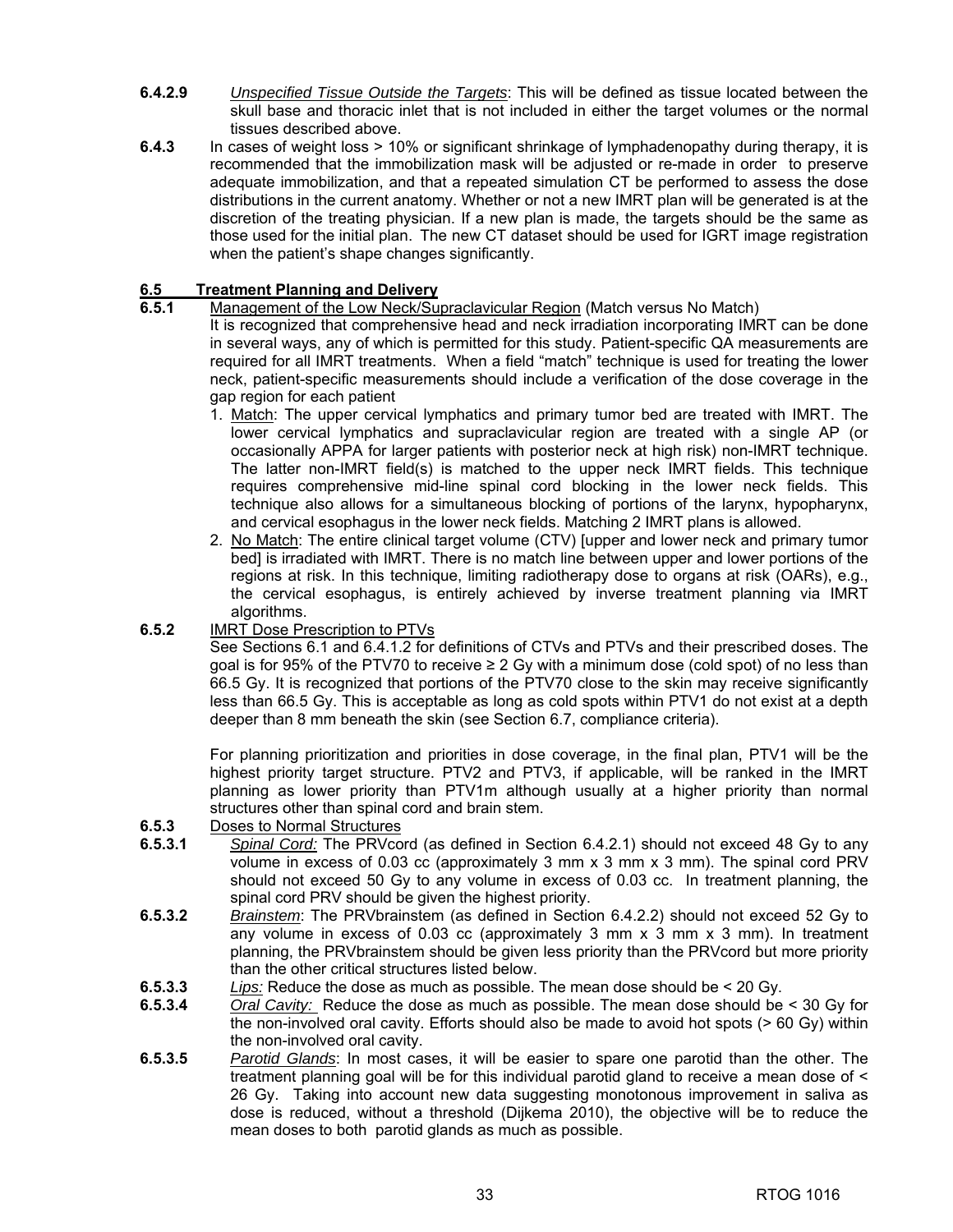*Contralateral submandibular gland*: If contralateral level I is not a target, aim to reduce mean contralateral submandibular gland to < 39 Gy.

- **6.5.3.6** *OARpharynx*: Reduce the dose as much as possible. Some recommended (but not mandatory) treatment goals include: 1) No more than 33% of the OARpharynx exceeds 50 Gy; 2) Mean dose  $\leq 45$  Gy; 3) No more than 15% of the OARpharynx exceeds 60 Gy.
- **6.5.3.7** *Cervical Esophagus*: Reduce the dose as much as possible. Some recommended (but treatment goals include: Mean dose < 30 Gy.
- **6.5.3.8** *Glottic and Supraglottic larynx (GSL)*: Reduce the dose as much as possible. The glottic larynx mean dose is recommended to be <20 Gy. If whole-neck IMRT is used, , underdosage of PTV2/PTV3 adjacent to the glottic larynx will be limited to <10% receiving < 95% prescribed dose (this under-dosage is similar to that caused by the laryngeal block inserted in the split-field IMRT; Webster 2009).
- **6.5.3.9** *Mandible:* Reduce the dose as much as possible. Hot spots within the mandible should be avoided. It is recommended that maximum dose within the mandible be < 66 Gy.
- **6.5.3.10** *Unspecified Tissue Outside the Targets*: No more than 1cc of unspecified tissue outside the targets can receive 74 Gy or more.
- **6.5.4** Prioritization for IMRT Planning
	- 1. Spinal Cord
	- 2. Brainstem
	- 3. PTV1
	- 4. PTV2(if applicable)
	- 5. PTV3 (if applicable)
	- 6. a. OARpharynx
		- b. Parotid gland contralateral to primary tumor site
	- 7. a. GSL
		- b. Esophagus
	- 8. a. Lips
		- b. Oral Cavity
	- 9. a. Parotid gland ipsilateral to primary tumor site b. Mandible
	- 10. Unspecified tissue outside the targets

#### **6.6 Documentation Requirements for IMRT Approach**

- Pre-treatment Radiation therapy planning CT scan;
- If IGRT is not used, then orthogonal images that localize the isocenter placement of IMRT are required. This information should be archived by the submitting institution, so it can be made available for possible future review;
- The ITC will display, and compare with hardcopies, isodose distributions for the axial and coronal planes (or multiple axial planes as outlined in QA Guidelines) through the planning target volume to verify correct digital submission and conversion.

# **6.7 Compliance Criteria**

Treatment breaks must be clearly indicated in the treatment record along with the reason(s) for the treatment break(s). Treatment breaks, if necessary, ideally should not exceed 5 treatment days at a time and 10 treatment days total. Treatment breaks should be allowed only for resolution of severe acute toxicity and/or for intercurrent illness and not for social or logistical reasons. Any treatment break(s) exceeding 2 treatment days for reasons other than toxicity/illness will be considered a protocol deviation.

All treatment plans are to be normalized to provide exactly 95% volume coverage of the PTV1 with 70 Gy.

|                                                                    | <b>Per Protocol</b>                        | <b>Variation</b><br>Acceptable | <b>Deviation</b><br>Unacceptable |
|--------------------------------------------------------------------|--------------------------------------------|--------------------------------|----------------------------------|
| Total RT dose to PTV1 (to 95% of<br>the PTV)                       | 70 Gv                                      | None                           | None                             |
| Minimum dose ("cold spot" within<br>PTV1, not including portion of | 66.5 Gy (equals 95% of<br>prescribed dose) | $< 66.5$ but $> 63$ Gy         | $\leq 63$ Gy                     |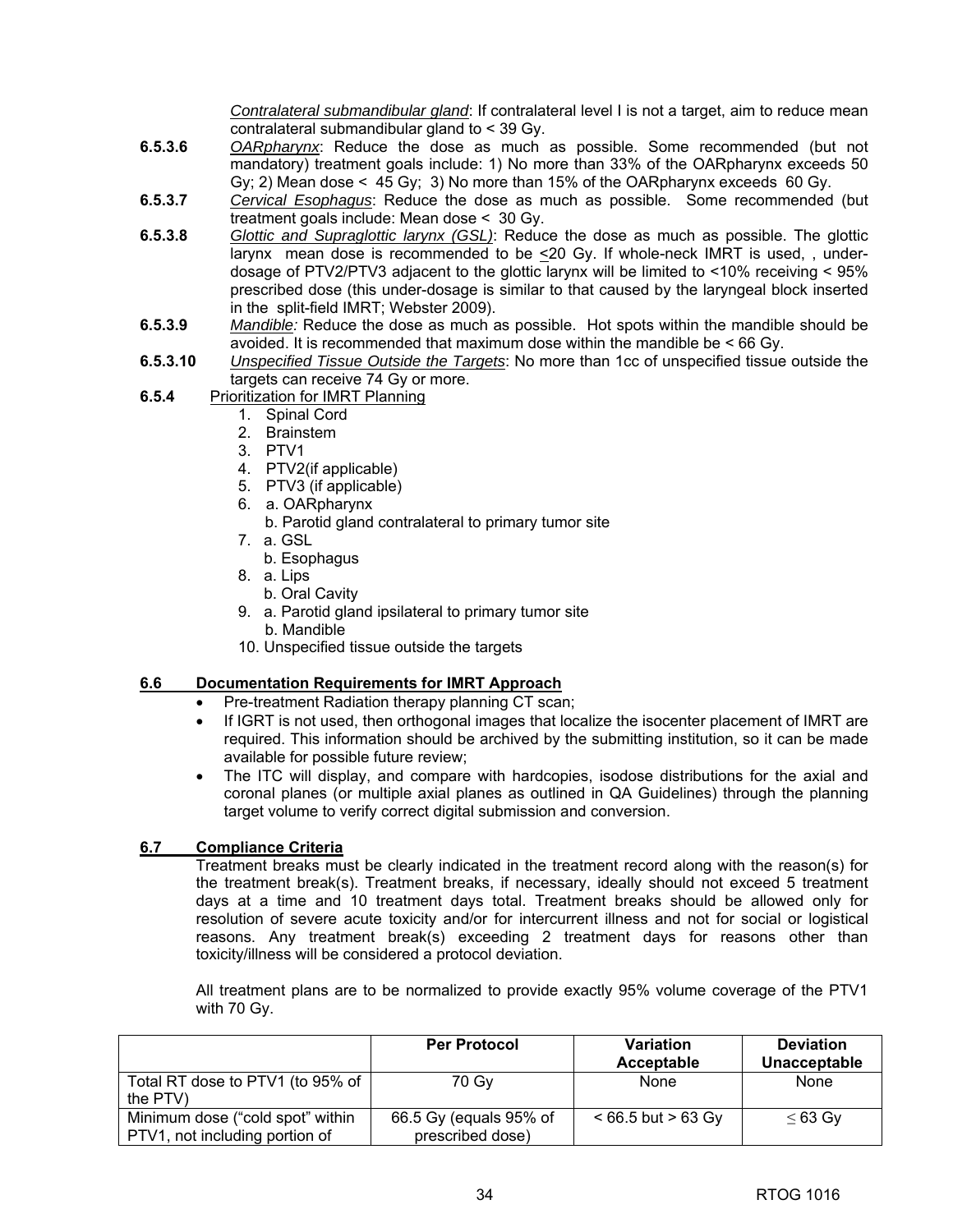| PTV near (<8 mm) skin) defined<br>for a point that is 0.03 cc in size |              |                                                                         |                                                                                    |
|-----------------------------------------------------------------------|--------------|-------------------------------------------------------------------------|------------------------------------------------------------------------------------|
| Maximum dose ("hot spot" > 1cc)<br>within PTV1                        | $\leq$ 77 Gy | $> 77$ but $\leq 82$ Gy                                                 | $> 82$ Gy                                                                          |
| Maximum dose ("hot spot" > 1cc<br>outside the PTVs)                   | $< 74$ Gy    | 74-77 Gy                                                                | > 77 Gy                                                                            |
| Total dose to PTV2 (to 95% of the<br>PTV)                             | 56 Gy        | $\geq$ 45 but < 56 Gy                                                   | $<$ 45 Gy                                                                          |
| Total dose to PTV3 (to 95% of the<br>PTV)                             | 50-52.5 Gy   | $\geq$ 40 but < 50 Gy                                                   | $< 40$ Gy                                                                          |
| Total RT dose to spinal cord PRV<br>$(0.03$ cc)                       | $\leq 50$ Gy | $\geq$ 50 but $\leq$ 52 Gy                                              | $> 52$ Gy                                                                          |
| Definition of Spinal cord PRV                                         |              | Based on case review by Co-Principal Investigator, Dr. Trotti           |                                                                                    |
| Overall RT treatment time                                             | $<$ 45 days  | 46-50 days (without a<br>medically appropriate<br>indication for delay) | $> 50$ days<br>(without a<br>medically<br>appropriate<br>indication for<br>delay). |
| Non-Medically Indicated<br><b>Treatment Interruptions</b>             | $0 - 2$      | $2 - 4$                                                                 | >4                                                                                 |

# **6.8 R.T. Quality Assurance Reviews**

RTOG uses several approaches to ensure H&N IMRT quality assurance (QA) including H&N anatomic atlases, site and machine certification of H&N IMRT, and individual case reviews. The Co-Principal Investigator, Andy Trotti, MD, and the Radiation Oncology Co-Chairs, Avraham Eisbruch, MD, and Paul Harari, MD, will perform RT Quality Assurance Reviews for this trial.

 Use of H&N IMRT (and associated QA) was begun in 2005 in RTOG 0522, as an optional technique. At the close of the accrual phase, approximately 90% of cases enrolled on 0522 (> 800 patients) were treated with IMRT. Oropharynx cases comprised 70% of the study population. IMRT has been a standard of care in the U.S. beginning in 2005 and is now widely used in practice. Analysis of the contouring scores and dose plans from RTOG 0522 will be performed in 2011, after completion of final reviews and reporting of the primary trial analysis. RTOG 1016 specific educational materials regarding contouring and treatment planning of tonsil and base of tongue cases will be offered at the RTOG semi-annual meetings and online.

# **6.9 Radiation Therapy Adverse Events**

Grade 3-4 (CTCAE, v. 4) therapy-induced mucositis and/or dysphagia, which are enhanced by cisplatin, are expected to develop in about two thirds of patients. Nutritional evaluation prior to the initiation of therapy for a prophylactic gastrostomy (PEG) tube placement is highly recommended. Placement of a feeding tube should be recorded, as should use of a feeding tube during and after treatment (e.g. greater than or less than 50% of nutrition by tube). Other common radiation adverse events include: fatigue, weight loss, regional alopecia, xerostomia, hoarseness, transient ear discomfort, dysgeusia, and skin erythema and desquamation within the treatment fields.

Less common long-term treatment adverse events include: hypothyroidism, loss of hearing, chronic swallowing dysfunction requiring permanent feeding tube, and cervical fibrosis. Much less common radiation adverse events include: mandibular osteoradionecrosis (< 5% incidence with attention to the dental recommendations provided in Appendix V), and cervical myelopathy (< 1% with restriction of spinal cord dose to  $\leq$  45 Gy).

#### **6.10 Radiation Therapy Adverse Event Reporting**

See AdEERS Expedited Reporting Requirements in Section 7.8.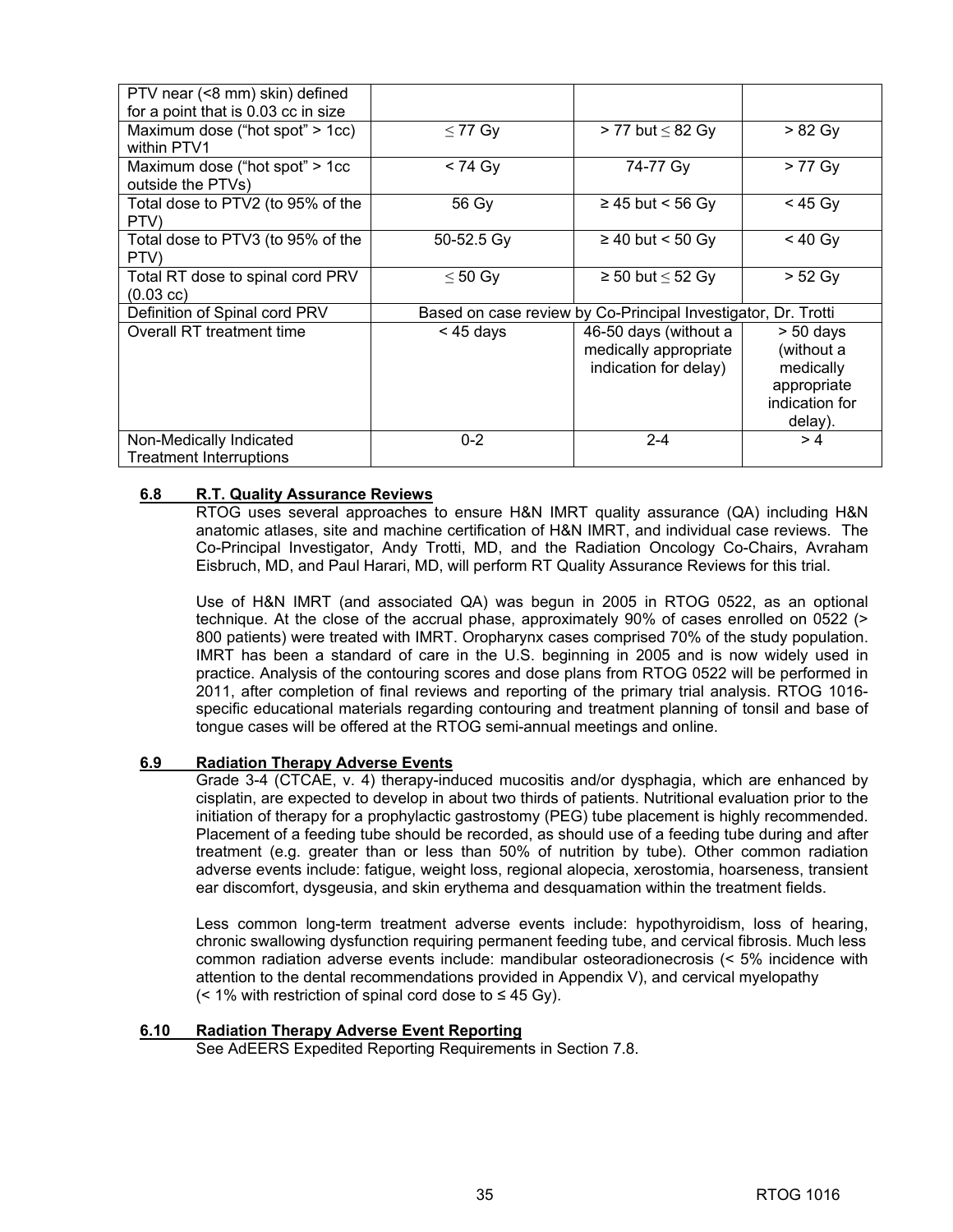# **7.0 DRUG THERAPY**

**Institutional participation in chemotherapy studies must be in accordance with the Medical Oncology Quality Control guidelines stated in the RTOG Procedures Manual.** 

#### **Protocol treatment must begin within 2 weeks after Step 2 registration.**

# **7.1 Treatment**<br>**7.1.1** Arm 1: Ci

**7.1.1** Arm 1: Cisplatin with Concurrent Radiation Therapy (RT)

Patients will receive cisplatin, 100 mg/m<sup>2</sup>, administered intravenously on days 1 and 22 of the treatment course (Note: cisplatin given within 24 hours of days 1 and 22 due to holidays, for example, is acceptable). Weekends count as days.

Use the actual body weight as long as the BSA is ≤ 2.0. **If the BSA is > 2.0, recalculate using the ideal weight**, using the formulas below:

> Males (kg): 51.65 + (1.85 x (height [inches] – 60)) Females (kg): 48.67 + (1.85 x (height [inches] – 60))

 Then use either a dose based on the recalculated BSA (using ideal body weight) with no cap, or a dose based on a capped BSA of 2.0, whichever is higher.

 Cisplatin can be given either before or after the radiation therapy fraction that is given on the same day.

- **7.1.1.1** High dose cisplatin is a highly emetogenic regimen with significant incidence of delayed nausea and vomiting. Institutional guidelines for highly emetogenic regimens should be followed. In the absence of such guidelines:
	- For acute nausea and vomiting, premedication should include a 5-HT3 antagonist, such as granisetron 1 mg iv; ondansetron, up to 32 mg iv; or palonosetron, 0.25 mg iv; plus a corticosteroid, such as dexamethasone, up to 20 mg iv. Palonosetron has a longer half life (40h) than the first generation 5HT3 antagonists.
	- Breakthrough nausea and vomiting should be managed at the discretion of the medical oncologist or radiation oncologist. Delayed nausea and vomiting (greater than 24 hours after chemotherapy administration) may be managed by the addition of aprepitant concurrently or with metoclopramide and dexamethasone. Potential delayed nausea regimens include:
		- 1. The NK-1 antagonist, aprepitant (125 mg p.o.), may be added for prevention of delayed emesis on the day of cisplatin administration and for two consecutive days thereafter (80, 80), with a corticosteroid, such as dexamethasone on days 1-4. Fosaprepitant 115 mg iv may be substituted for the aprepitant 125 mg on day 1. Dexamethasone should be reduced on day 1 to 12 mg and delivered at up to 8 mg total daily for the 3 days following cisplatin administration. A 5HT3 antagonist (e.g. granisetron, ondansetron) may be also given for the 3 days following cisplatin administration, only if palonosetron was not given prior to chemotherapy.
		- 2. Delayed emesis also may be managed by the addition of dexamethasone 8 mg bid x 2 days, followed by dexamethasone 4mg bid x 2 days, beginning on the day after chemotherapy; and oral metoclopramide 0.5 mg/kg (usually 20-40 mg) qid x 2-4 days. A 5HT3 antagonist (e.g. granisetron, ondansetron) may also be given for up to 3 days after cisplatin administration, only if palonosetron was not given prior to chemotherapy.
- **7.1.1.2 Patients must receive vigorous hydration and diuresis**. A suggested regimen is prehydration with a 1 liter of D5N S over 2-4 hours and mannitol, 12.5g iv bolus immediately prior to cisplatin. Then cisplatin, 100 mg/m<sup>2</sup>, in 500-1000 ml NS is administered over 1-2 hours followed by an additional 1 to 1.5 liters of fluid. Any pre-existing dehydration must be corrected prior to cisplatin administration. Should extravasation occur, the treating physician should follow institutional guidelines for management.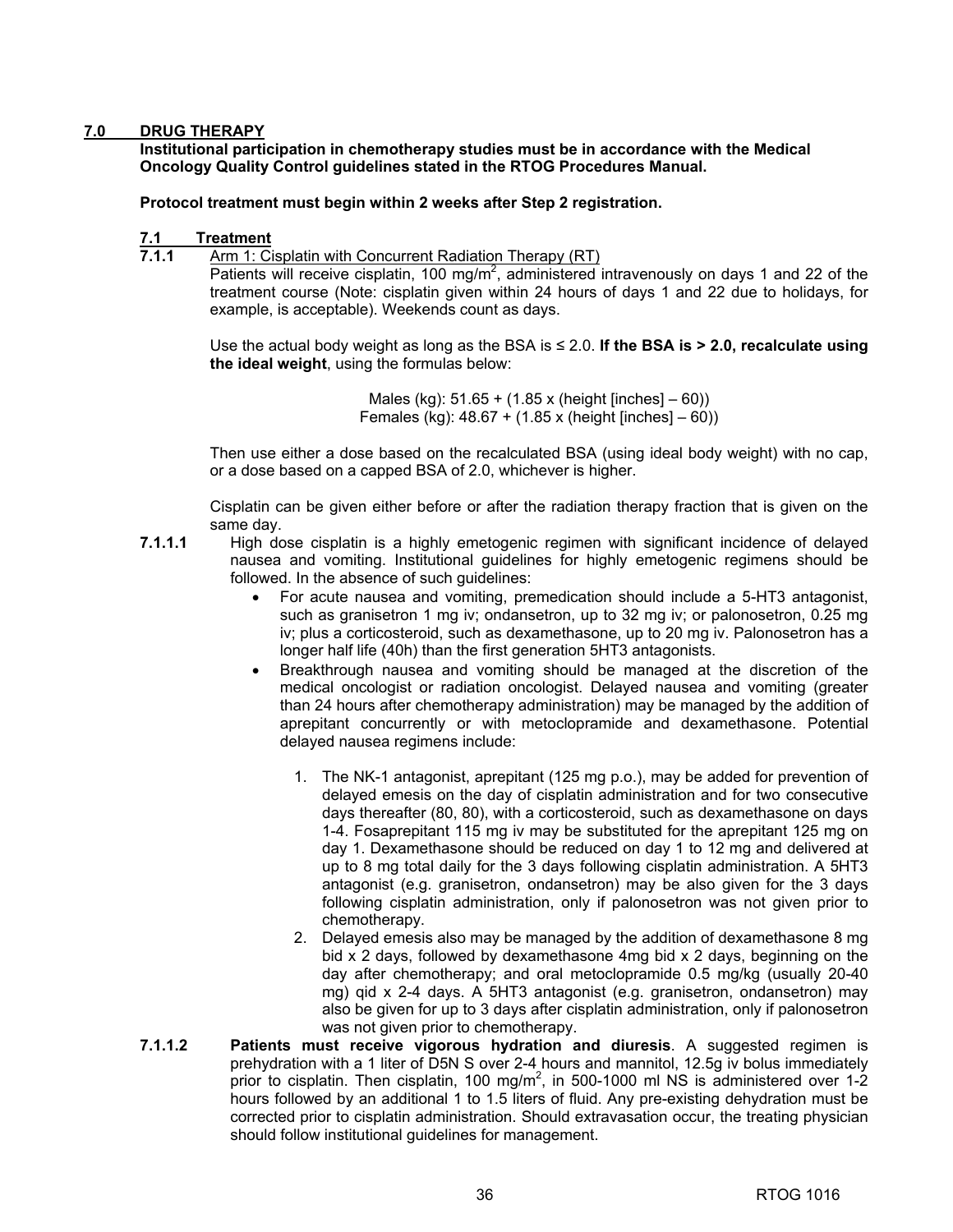Overnight hospitalization for hydration after cisplatin should be considered if it is allowed by the patient's insurance company. Additional iv hydration and BUN/creatinine check also should be considered, if necessary, later in the week after cisplatin administration, in order to address any dehydration or severe fluid/electrolyte imbalance.

- **7.1.2** Arm 2: Cetuximab with Concurrent Radiation Therapy (RT)<br>**7.1.2.1** Cetuximab Initial Dose (prior to RT): Patients on Arr
- **7.1.2.1** *Cetuximab Initial Dose (prior to RT):* Patients on Arm 2 will receive an initial dose of cetuximab, 400 mg/m<sup>2</sup>, intravenously (iv) over 120 minutes. No radiation will be given this day, and the 400 mg/m<sup>2</sup> initial dose of cetuximab will precede the first 250 mg/m<sup>2</sup> dose of cetuximab and the first radiation treatment by at least 5, but no more than 7, days (the day of the loading dose is not included in these 5 days). The infusion rate of cetuximab must never exceed 5 mL/min.

#### **Use the actual body weight, even if the BSA is > 2.0. Unlike the cisplatin dose calculations (see Section 7.1.1), the cetuximab dose always will be calculated using the actual body weight.**

**7.1.2.2** *Cetuximab Weeks 2-8 (concurrent with RT and for 1 week after RT):* Patients on Arm 2 will receive cetuximab, 250 mg/m<sup>2</sup>, intravenously (iv) over 60 minutes on a weekly schedule. Cetuximab should be administered prior to radiation therapy. The infusion rate of cetuximab must never exceed 5 mL/min. Cetuximab will be given once a week on Monday or Tuesday for a total of 6 doses concurrent with radiation therapy and for one additional dose after RT completed.

> **Note:** Patients receive a total of 8 doses of cetuximab over 8 weeks, including the initial loading dose, 6 doses concurrent with radiation therapy, and 1 additional dose postcompletion of radiation therapy. If a dose of cetuximab is omitted, it will not be made up or added to the end of treatment. The omitted dose and the reason for the omission should be recorded in the site's source documentation.

**7.1.2.3 CAUTION: Infusion reactions may occur during or following cetuximab administration. Most infusion reactions occur with the first infusion of cetuximab, but some patients' first infusion reactions have been reported following subsequent doses (a severe reaction occurred in one patient following the 8th dose). The infusion reaction may occur during the infusion or be delayed until any time after the infusion. All patients will be premedicated with diphenhydramine hydrochloride, 50 mg, (or an equivalent antihistamine) by iv 30-60 minutes prior to the first dose of cetuximab in an effort to prevent an infusion reaction.** At the discretion of the treating physician, dexamethasone, 20 mg, and an H2 blocker also may be administered iv. Premedications are recommended prior to subsequent doses, but at the Investigator's discretion, the dose of diphenhydramine or dexamethasone may be reduced.

> The medical staff must closely observe patients for treatment-related adverse events, especially infusion reactions (see Section 7.5.4 for management) during the cetuximab infusion and during a post-infusion observation hour. For the initial cetuximab infusion, vital signs (blood pressure, heart rate, respiratory rate, and temperature) should be monitored prior to the administration of cetuximab, a half hour into the infusion, at the completion of the infusion, and 60 minutes post the infusion in an area with resuscitation equipment and other agents (epinephrine, prednisone equivalents, etc.) available. A nurse must be present in the immediate treatment area throughout the infusion and observation period. A physician must be in close proximity to the patient treatment area. In the event that a patient experiences an infusion reaction, see Section 7.5.4 for proper management.

> For subsequent infusions, vital signs should be taken pre- and post-infusion; however, it is recommended that the patient be observed for 1 hour post-infusion. For the duration that patients are on study therapy, adverse event monitoring will be done continuously. Patients will be evaluated for adverse events at each visit and are to be instructed to call their physician to report any clinically significant adverse events between visits. **Patients should be instructed to report any delayed reactions to the investigator immediately**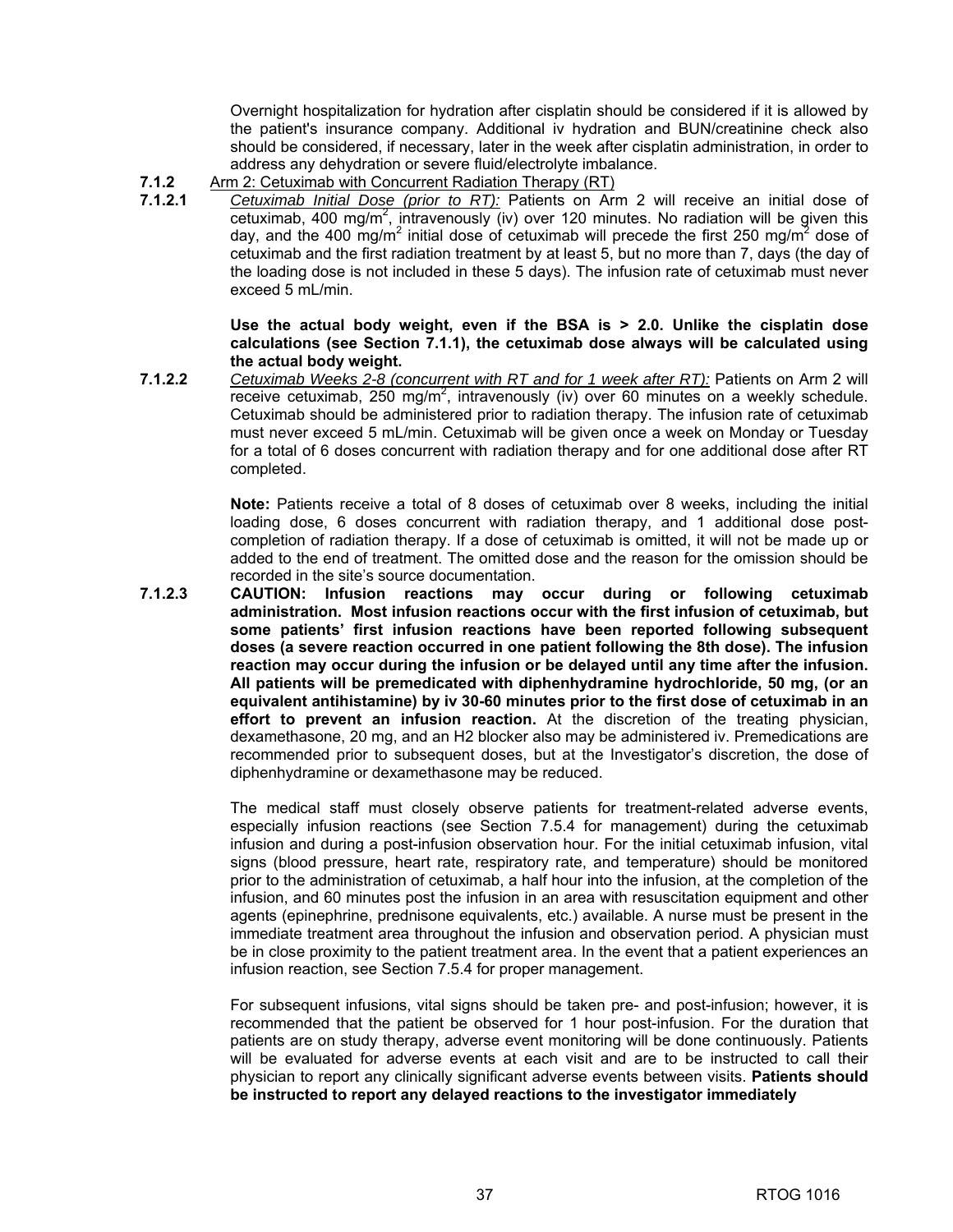# **7.2 Cisplatin (for Arm 1 patients)**

Refer to the package insert for additional information

- **7.2.1** Formulation: Cisplatin is available as 10 mg, 50 mg, or 200 mg vials of dry powder that are reconstituted with 10 mL, 50 mL, and 200 mL of sterile water for injection USP, respectively.
- **7.2.2** Mechanism of Action: The dominant mode of action of cisplatin appears to be inhibition of the incorporation of DNA precursors, although protein and RNA synthesis are also inhibited. Although this drug seems to act as an alkylating agent, there are data to indicate that its mode and sites of action are different from those of nitrogen mustard and the standard alkylating agents.
- **7.2.3** Administration: Cisplatin will be given as a bolus, infused over 1-2 hours along with appropriate hydration and anti-emetics.
- **7.2.4** Storage and Stability: The intact vials should be stored under refrigeration. However, once reconstituted, the solution should be kept at room temperature to avoid precipitation. The solution may be further diluted in a chloride-containing vehicle such as D5NS, NS, or D5½NS (ppt. occurs in D5W). Cisplatin has been shown to react with aluminum needles, producing a black precipitate within 30 minutes.
- **7.2.5** Adverse Events: Human toxicity includes nausea, vomiting, renal toxicity (with an elevation of BUN and creatinine and impairment of endogenous creatinine clearance, as well as renal tubular damage, which appears to be transient), ototoxicity (with hearing loss that initially is in the high-frequency range, as well as tinnitus), and hyperuricemia. Much more severe and prolonged toxicity has been observed in patients with abnormal or obstructed urinary excretory tracts. Myelosuppression, often with delayed erythrosuppression, is expected.
- **7.2.6** Supply: Cisplatin is commercially available. The use of drug(s) or combination of drugs in this protocol meet the criteria described under Title 21 CFR 312.2(b) for IND exemption.

# **7.2.6.1** *Non-Canadian International Institutions*

Please refer to your LOI Approval Notification. Your institution will be responsible for acquiring any drug noted in the protocol as commercially available and not provided for the study. Before drug can be provided your institution must comply with all pre-registration requirements and certifications and provide all necessary documentation listed in your LOI Approval Notification document.

# **7.3 Cetuximab (for Arm 2 patients)**

Refer to package insert and investigator brochure for additional information.

# **7.3.1** Formulation

Cetuximab is an anti-EGFR receptor humanized chimeric monoclonal antibody. Cetuximab is expressed in SP2/0 myeloma cell line, grown in large scale cell culture bioreactors, and purified to a high level purity using several purification steps including protein A chromatography, ion exchange chromatography, low pH treatment, and nanofiltration. Cetuximab is not known to be a vesicant.

# **7.3.2** Safety Precautions

Appropriate mask, protective clothing, eye protection, gloves and Class II vertical-laminarairflow safety cabinets are recommended during preparation and handling.

# **7.3.3** Preparation and Administration

Cetuximab must not be administered as an iv push or bolus. Cetuximab must be administered with the use of a low protein binding 0.22-micrometer in-line filter.

Cetuximab is supplied as a 50-mL, single-use vial containing 100 mg of cetuximab at a concentration of 2 mg/mL in phosphate buffered saline. The solution should be clear and colorless and may contain a small amount of easily visible white amorphous cetuximab particulates. DO NOT SHAKE OR DILUTE.

Cetuximab can be administered via infusion pump or syringe pump.

# **Infusion Pump:**

- 1. Draw up the volume of a vial using a sterile syringe attached to an appropriate needle (a vented spike or other appropriate transfer device may be used).
- 2. Fill cetuximab into a sterile evacuated container or bag such as glass containers, polyolefin bags (e.g., Baxter Intravia), ethylene vinyl acetate bags (e.g., Baxter Clintec), DEHP plasticized PVC bags (e.g., Abbott Lifecare), or PVC bags.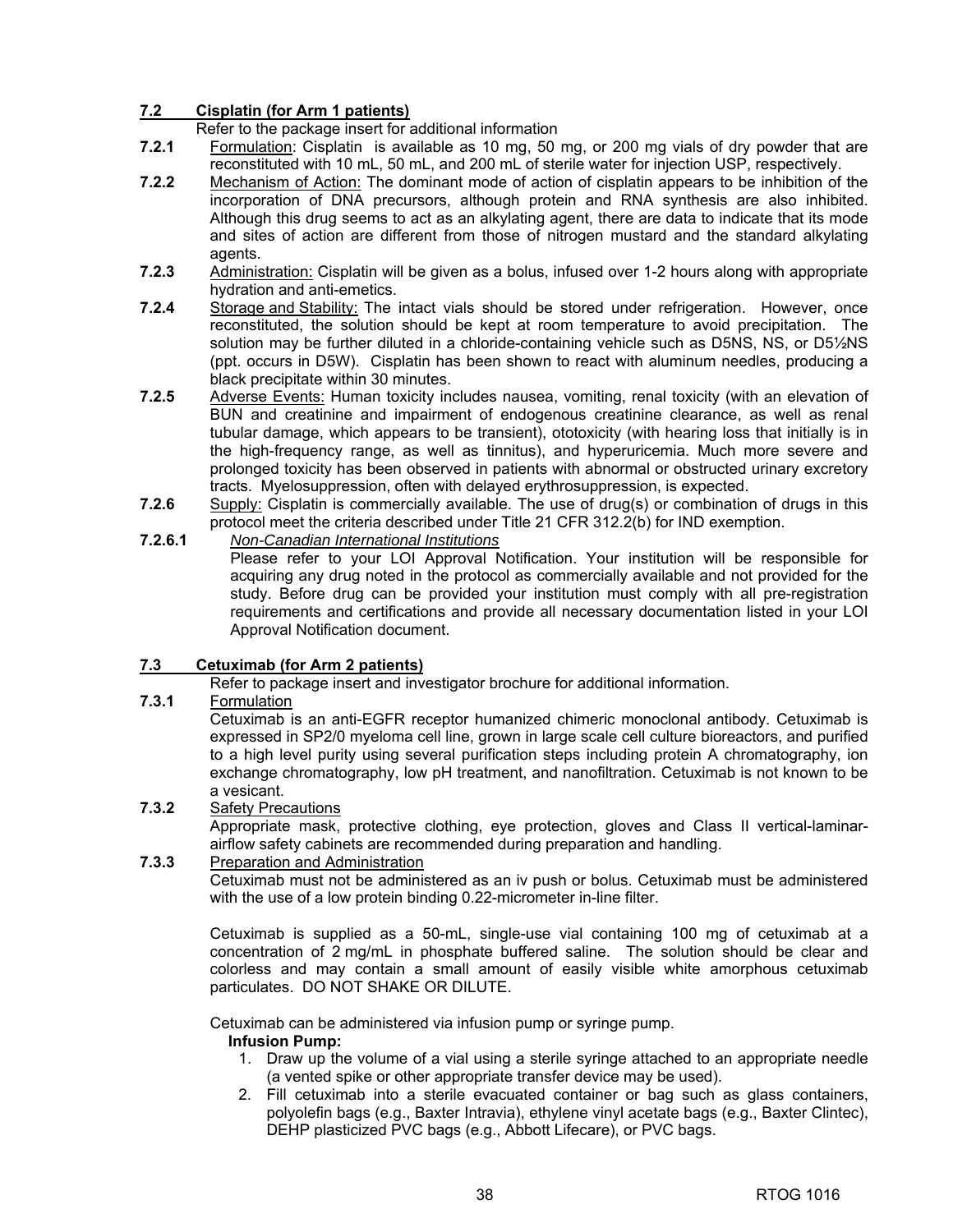- 3. Repeat procedure until the calculated volume has been put in to the container. Use a new needle for each vial.
- 4. Administration must be through a low protein binding 0.22-micrometer in-line filter (placed as proximal to the patient as practical).
- 5. Affix the infusion line and prime it with cetuximab before starting the infusion.
- 6. Maximum infusion rate should not exceed 5 mL/min.
- 7. Use 0.9% saline solution to flush line at the end of infusion.

#### **Syringe Pump:**

- 1. Draw up the volume of a vial using a sterile syringe attached to an appropriate needle (a vented spike may be used).
- 2. Place the syringe into the syringe driver of a syringe pump and set the rate.
- 3. Administration must be through a low protein binding 0.22-micrometer in-line filter rated for syringe pump use (placed as proximal to the patient as practical).
- 4. Connect up the infusion line and start the infusion after priming the line with cetuximab.
- 5. Repeat procedure until the calculated volume has been infused.
- 6. Use a new needle and filter for each vial.
- 7. Maximum infusion rate should not exceed 5 mL/min.
- 8. Use 0.9% saline solution to flush line at the end of infusion.

Cetuximab should be piggybacked to the patient's infusion line.

Following the cetuximab infusion, a one-hour observation period is recommended. **7.3.4** Adverse Events

### **Comprehensive Adverse Events and Potential Risks List (CAEPR) for Cetuximab (NSC #714692)**

The Comprehensive Adverse Event and Potential Risks list (CAEPR) provides a single list of reported and/or potential adverse events (AE) associated with an agent using a uniform presentation of events by body system. In addition to the comprehensive list, a subset, the Agent Specific Adverse Event List (ASAEL), appears in a separate column and is identified with bold and italicized text. This subset of AEs (ASAEL) contains events that are considered 'expected' for expedited reporting purposes only. Refer to the 'CTEP, NCI Guidelines: Adverse Event Reporting Requirements'

[http://ctep.info.nih.gov/protocolDevelopment/default.htm#adverse\\_events\\_adeers](http://ctep.info.nih.gov/protocolDevelopment/default.htm#adverse_events_adeers) for further clarification. Frequency is provided based on 2282 patients. Below is the CAEPR for Cetuximab.

|                                             |                                                                                                                     |                                  | VEISIUIL 4. I, IVIAIUIL 9 I, 40 IU |
|---------------------------------------------|---------------------------------------------------------------------------------------------------------------------|----------------------------------|------------------------------------|
| <b>Adverse Events with Possible</b>         | <b>EXPECTED AEs FOR</b><br><b>ADEERS REPORTING</b><br><b>Agent Specific Adverse</b><br><b>Event List</b><br>(ASAEL) |                                  |                                    |
| <b>Likely (&gt;20%)</b>                     | Less Likely (<=20%)                                                                                                 | <b>Rare but Serious (&lt;3%)</b> | <b>Expected</b>                    |
| <b>BLOOD AND LYMPHATIC SYSTEM DISORDERS</b> |                                                                                                                     |                                  |                                    |
|                                             | Anemia                                                                                                              |                                  |                                    |
| <b>EAR AND LABYRINTH DISORDERS</b>          |                                                                                                                     |                                  |                                    |
|                                             | External ear inflammation                                                                                           |                                  |                                    |
|                                             | Tinnitus                                                                                                            |                                  |                                    |
| <b>EYE DISORDERS</b>                        |                                                                                                                     |                                  |                                    |
|                                             | Conjunctivitis                                                                                                      |                                  | <b>Conjunctivitis</b>              |
|                                             | Dry eye                                                                                                             |                                  | Dry eye                            |
| <b>Uveitis</b>                              |                                                                                                                     | <b>Uveitis</b>                   |                                    |
|                                             | Watering eyes                                                                                                       |                                  | <b>Watering eyes</b>               |
| <b>GASTROINTESTINAL DISORDERS</b>           |                                                                                                                     |                                  |                                    |

Version 2.1, March 31, 2010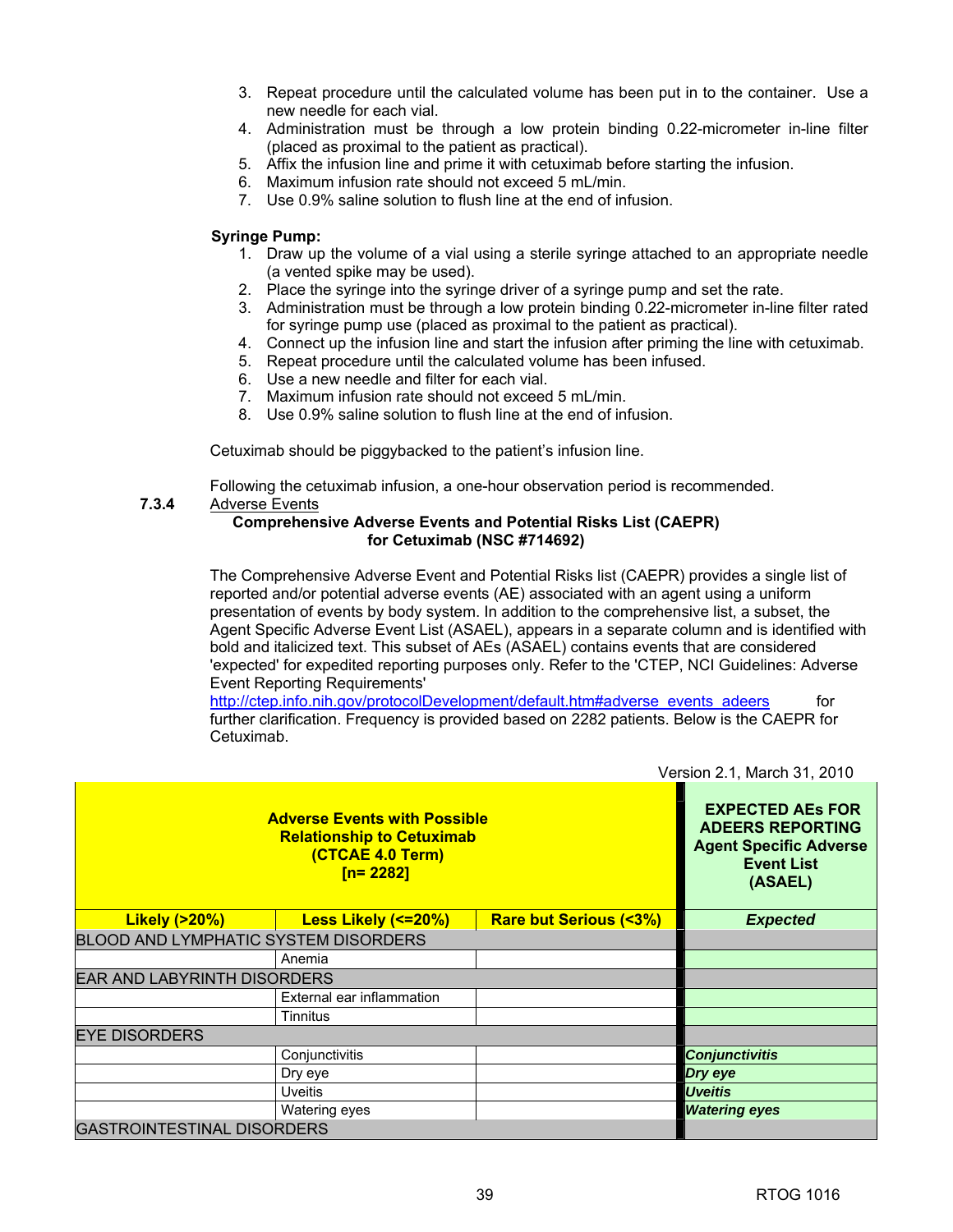|                                        | Abdominal pain                                       |                                                             | <b>Abdominal pain</b>            |
|----------------------------------------|------------------------------------------------------|-------------------------------------------------------------|----------------------------------|
|                                        | Cheilitis                                            |                                                             | <b>Cheilitis</b>                 |
|                                        | Constipation                                         |                                                             | <b>Constipation</b>              |
| Diarrhea                               |                                                      |                                                             | <b>Diarrhea</b>                  |
|                                        | Dry mouth                                            |                                                             | <b>Dry mouth</b>                 |
|                                        | Dyspepsia                                            |                                                             | <b>Dyspepsia</b>                 |
|                                        | Mucositis oral                                       |                                                             | <b>Mucositis oral</b>            |
| Nausea                                 |                                                      |                                                             | <b>Nausea</b>                    |
|                                        | Vomiting                                             |                                                             | <b>Vomiting</b>                  |
|                                        | GENERAL DISORDERS AND ADMINISTRATION SITE CONDITIONS |                                                             |                                  |
|                                        | Chills                                               |                                                             | <b>Chills</b>                    |
|                                        | Edema limbs                                          |                                                             |                                  |
| Fatigue                                |                                                      |                                                             | <b>Fatigue</b>                   |
| Fever                                  |                                                      |                                                             | <b>Fever</b>                     |
|                                        | Flu like symptoms                                    |                                                             | Flu like symptoms                |
|                                        | Infusion related reaction                            |                                                             | <b>Infusion related reaction</b> |
|                                        | Non-cardiac chest pain                               |                                                             |                                  |
| <b>IMMUNE SYSTEM DISORDERS</b>         |                                                      |                                                             |                                  |
|                                        | Allergic reaction                                    |                                                             | <b>Allergic reaction</b>         |
|                                        |                                                      | Anaphylaxis                                                 |                                  |
|                                        |                                                      |                                                             |                                  |
| <b>INFECTIONS AND INFESTATIONS</b>     |                                                      |                                                             |                                  |
|                                        | Infection $2$                                        |                                                             |                                  |
|                                        |                                                      | Infections and infestations -                               |                                  |
|                                        |                                                      | Other (aseptic meningitis)                                  |                                  |
| <b>INVESTIGATIONS</b>                  |                                                      |                                                             |                                  |
|                                        | Neutrophil count decreased                           |                                                             |                                  |
|                                        | Weight loss                                          |                                                             | <b>Weight loss</b>               |
|                                        | White blood cell decreased                           |                                                             | White blood cell decreased       |
| METABOLISM AND NUTRITION DISORDERS     |                                                      |                                                             |                                  |
|                                        | Anorexia                                             |                                                             | <b>Anorexia</b>                  |
|                                        | Dehydration                                          |                                                             | <b>Dehydration</b>               |
|                                        | Hypocalcemia                                         |                                                             |                                  |
|                                        | Hypomagnesemia                                       |                                                             | Hypomagnesemia                   |
|                                        | MUSCULOSKELETAL AND CONNECTIVE TISSUE DISORDERS      |                                                             |                                  |
|                                        | Arthralgia                                           |                                                             | <b>Arthralgia</b>                |
|                                        | Back pain                                            |                                                             | <b>Back pain</b>                 |
|                                        | Myalgia                                              |                                                             | <b>Myalgia</b>                   |
| <b>NERVOUS SYSTEM DISORDERS</b>        |                                                      |                                                             |                                  |
| Headache                               |                                                      |                                                             | <b>Headache</b>                  |
|                                        | Syncope                                              |                                                             |                                  |
|                                        | RESPIRATORY, THORACIC AND MEDIASTINAL DISORDERS      |                                                             |                                  |
|                                        | Allergic rhinitis                                    |                                                             | <b>Allergic rhinitis</b>         |
|                                        | Bronchospasm                                         |                                                             |                                  |
|                                        | Cough                                                |                                                             | Cough                            |
|                                        | Dyspnea                                              |                                                             | <b>Dyspnea</b>                   |
|                                        | Hoarseness                                           |                                                             | <b>Hoarseness</b>                |
|                                        |                                                      | Pneumonitis                                                 |                                  |
|                                        |                                                      | Respiratory, thoracic, and<br>mediastinal disorders - Other |                                  |
|                                        |                                                      | (non-cardiogenic pulmonary                                  |                                  |
|                                        |                                                      | edema)                                                      |                                  |
| SKIN AND SUBCUTANEOUS TISSUE DISORDERS |                                                      |                                                             |                                  |
|                                        | Alopecia                                             |                                                             | <b>Alopecia</b>                  |
| Dry skin                               |                                                      |                                                             | <b>Dry skin</b>                  |
|                                        | Nail loss                                            |                                                             | <b>Nail loss</b>                 |
|                                        |                                                      |                                                             |                                  |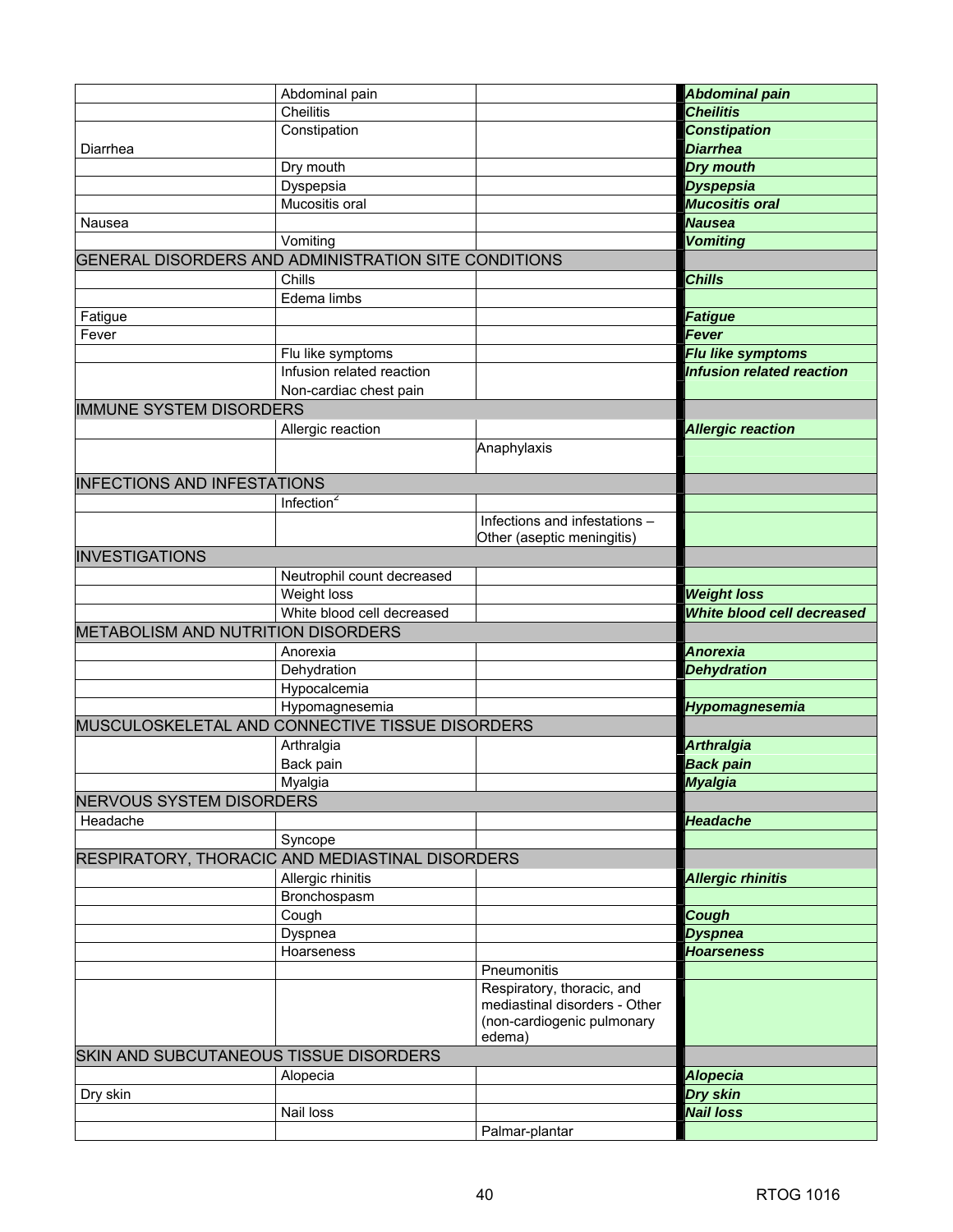|                           |                      | erythrodysesthesia syndrome |                             |
|---------------------------|----------------------|-----------------------------|-----------------------------|
|                           | Photosensitivity     |                             | <b>Photosensitivity</b>     |
|                           | <b>Pruritus</b>      |                             | <b>Pruritus</b>             |
|                           | Purpura              |                             |                             |
| Rash acneiform            |                      |                             | <b>Rash acneiform</b>       |
| Rash maculo-papular       |                      |                             | Rash maculo-papular         |
|                           | Skin ulceration      |                             |                             |
|                           | Urticaria            |                             | <b>Urticaria</b>            |
| <b>VASCULAR DISORDERS</b> |                      |                             |                             |
|                           | Hypotension          |                             | <b>Hypotension</b>          |
|                           | Thromboembolic event |                             | <b>Thromboembolic event</b> |

<sup>1</sup>This table will be updated as the toxicity profile of the agent is revised. Updates will be distributed to all Principal Investigators at the time of revision. The current version can be obtained by contacting [PIO@CTEP.NCI.NIH.GOV.](mailto:PIO@CTEP.NCI.NIH.GOV) Your name, the name of the investigator, the protocol and the agent should be included in the e-mail.

<sup>2</sup>Infection could include all 75 sites of infections under the INFECTIONS AND INFESTATIONS SOC.

**Also reported on cetuximab trials but with the relationship to cetuximab still undetermined:** 

**BLOOD AND LYMPHATIC SYSTEM DISORDERS** - Disseminated intravascular coagulation; Hemolysis **CARDIAC DISORDERS** - Atrial fibrillation; Atrial flutter; Chest pain - cardiac; Left ventricular systolic dysfunction; Myocardial infarction; Paroxysmal atrial tachycardia; Pericardial effusion; Sinus bradycardia; Sinus tachycardia; Supraventricular tachycardia

**EAR AND LABYRINTH DISORDERS** - Hearing impaired

**EYE DISORDERS** - Blurred vision; Extraocular muscle paresis; Eyelid function disorder; Keratitis; Photophobia; Vitreous hemorrhage

**GASTROINTESTINAL DISORDERS** - Colitis; Dysphagia; Esophagitis; Gastritis; Gastrointestinal disorders - Other (diverticulitis); Gastrointestinal hemorrhage (including Colonic or Gastric hemorrhage or hemorrhage in other sites under the GASTROINTESTINAL DISORDERS SOC); Gastrointestinal perforation (Colonic perforation, Duodenal perforation, or perforation in other sites under the GASTROINTESTINAL DISORDERS SOC); Gastrointestinal ulcer (ulcer includes Duodenal ulcer, Rectal ulcer, or ulcer in other sites under the GASTROINTESTINAL DISORDERS SOC); Ileus; Pancreatitis; Rectal fistula

**GENERAL DISORDERS AND ADMINISTRATION SITE CONDITIONS** - Edema face; Sudden death NOS **HEPATOBILIARY DISORDERS** - Cholecystitis; Hepatic failure

**INJURY, POISONING AND PROCEDURAL COMPLICATIONS** - Bruising; Wound dehiscence **INVESTIGATIONS** - Alanine aminotransferase increased; Alkaline phosphatase increased; Aspartate aminotransferase increased; Blood bilirubin increased; Creatinine increased; Platelet count decreased; Serum amylase increased

**METABOLISM AND NUTRITION DISORDERS** - Hyperkalemia; Hyperuricemia; Hypokalemia; Hyponatremia; Hypophosphatemia

**MUSCULOSKELETAL AND CONNECTIVE TISSUE DISORDERS** - Generalized muscle weakness; Musculoskeletal and connective tissue disorder - Other (myasthenia); Musculoskeletal and connective tissue disorder - Other (Sudeck's Atrophy)

**NERVOUS SYSTEM DISORDERS** - Ataxia; Dizziness; Dysgeusia; Extrapyramidal disorder; Intracranial hemorrhage; Nervous system disorders - Other (cholinergic syndrome); Neuralgia; Peripheral motor neuropathy; Peripheral sensory neuropathy; Seizure; Tremor

**PSYCHIATRIC DISORDERS** - Agitation; Depression

**RENAL AND URINARY DISORDERS** - Hematuria; Renal and urinary disorders - Other (acute renal failure) **REPRODUCTIVE SYSTEM AND BREAST DISORDERS** - Reproductive system and breast disorders - Other (balanitis); Vaginal inflammation

**RESPIRATORY, THORACIC AND MEDIASTINAL DISORDERS** - Adult respiratory distress syndrome; Atelectasis; Bronchopulmonary hemorrhage; Epistaxis; Pleural effusion; Respiratory, thoracic and mediastinal disorders - Other (bronchiolitis obliterans-organized pneumonia [BOOP])

**SKIN AND SUBCUTANEOUS TISSUE DISORDERS** - Hirsutism; Skin hypopigmentation; Skin and subcutaneous tissue disorders - Other (skin fissures)

**VASCULAR DISORDERS** - Flushing; Hypertension; Lymphedema; Vasculitis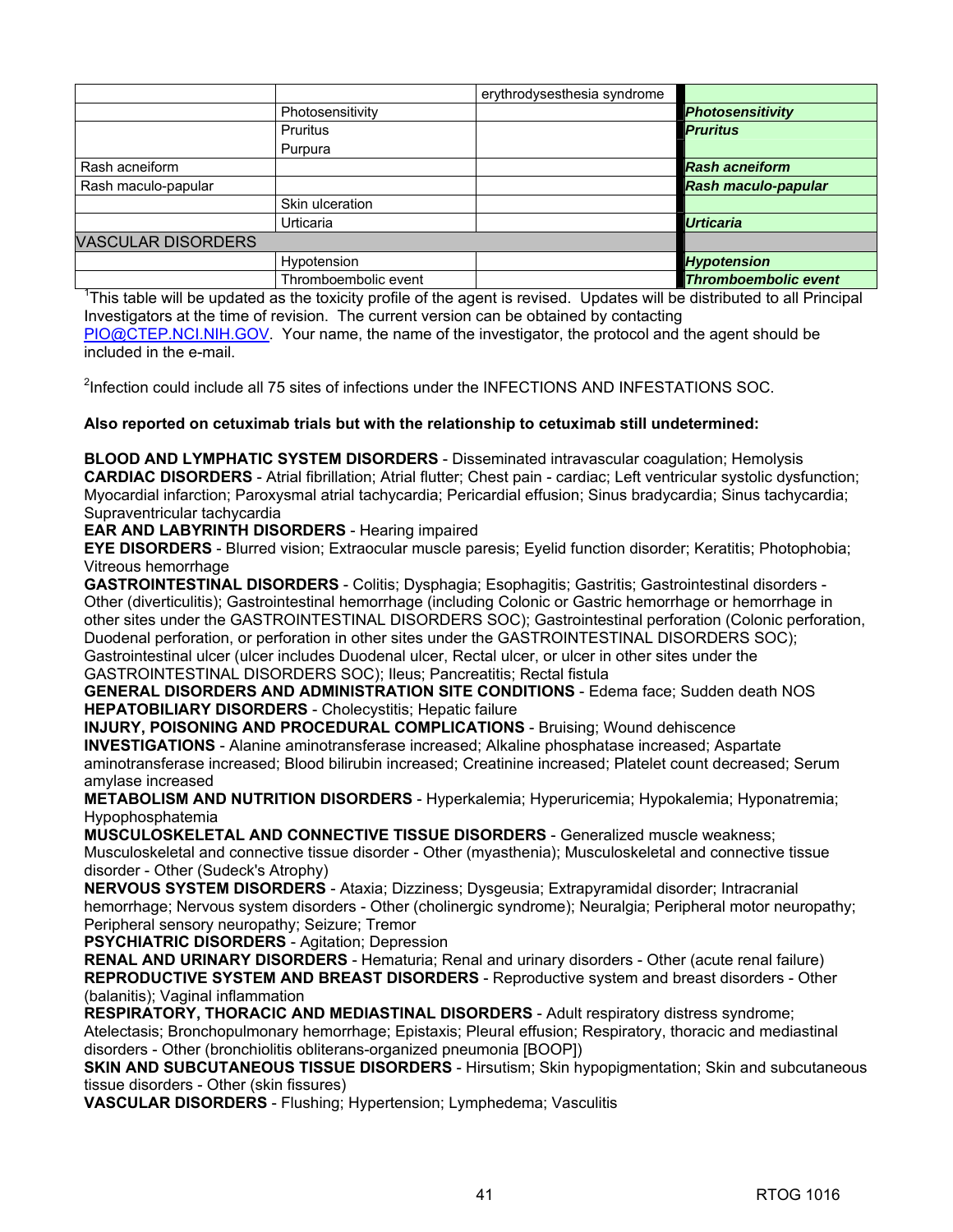**Note**: Cetuximab in combination with other agents could cause an exacerbation of any adverse event currently known to be caused by the other agent, or the combination may result in events never previously associated with either agent.

**7.3.5** Storage Requirements/Stability

Store vials under refrigeration at 2 $\degree$  C to 8 $\degree$  C (36 $\degree$  F to 46 $\degree$  F). DO NOT FREEZE. Increased particulate formation may occur at temperatures at or below 0°C. This product contains no preservatives. Preparations of cetuximab in infusion containers are chemically and physically stable for up to 12 hours at 2° C to 8° C (36° F to 46° F) and up to 8 hours at controlled room temperature (20 $\degree$  C to 25 $\degree$  C; 68 $\degree$  F to 77 $\degree$  F). Discard any remaining solution in the infusion container after 8 hours at controlled room temperature or after 12 hours at 2° to 8° C. Discard any unused portion of the vial.

- **7.3.6** Supply
- Commercially available.
- **7.3.6.1** *Non-Canadian International Institutions*

Please refer to your LOI Approval Notification. Your institution will be responsible for acquiring any drug noted in the protocol as commercially available and not provided for the study. Before drug can be provided your institution must comply with all pre-registration requirements and certifications and provide all necessary documentation listed in your LOI Approval Notification document.

# **7.4 Dose Modifications for Cisplatin<br><b>7.4.1** Neutropenia: If on the day of sch

**7.4.1** Neutropenia: If on the day of scheduled treatment with cisplatin the absolute neutrophil count  $(ANC)$  is  $\leq 1200/mm^3$ , hold the second chemotherapy treatment but not the radiation until ANC ≥ 1200/mm<sup>3</sup>, then treat at 100% dose.

Neutropenic fever (i.e. any fever > 38.5°C with an ANC <1000/mm<sup>3</sup>) will require a 25% dose reduction of the second cisplatin dose.

**7.4.2** Thrombocytopenia: If on the day of scheduled treatment with cisplatin the platelet count is  $<$  75,000/mm<sup>3</sup>, hold the second chemotherapy treatment but not the radiation until platelets are ≥ 75,000/mm<sup>3</sup>, then treat at 100% dose.

Thrombocytopenia that results in bleeding will require a 25% dose reduction of the second cisplatin dose.

**7.4.3** Neurotoxicity: If grade 2 neurotoxicity developed, hold cisplatin (but continue RT) until toxicity improves to  $\leq$  grade 1, then reduce the second cisplatin dose to 80 mg/m<sup>2</sup>.

If any signs of grade 3 or greater neurotoxicity occur, discontinue cisplatin, but continue RT.

**7.4.4** Renal Adverse Events: Cisplatin dose should be based on the serum creatinine or creatinine clearance immediately prior to the second cisplatin dose using the following guidelines:

**Note**: If creatinine is > 1.5 mg/dl, creatinine clearance must be calculated (Cockcroft-Gault) in order to make dose adjustment. If the calculated clearance is 50 mL/min or above, a 24-hour urine collection is not needed, but if the calculation is less than 50 mL/min, a 24-hour urine collection is mandated, and the cisplatin dose will be determined as follows:

| <b>Serum Creatinine</b> |     | <b>Creatinine Clearance</b> | <b>Cisplatin Dose</b> |
|-------------------------|-----|-----------------------------|-----------------------|
| $\leq$ 1.5 mg/dl        | or  | $> 50$ ml/min               | 100 mg/m <sup>2</sup> |
| $> 1.5$ mg/dl           | and | 40-50 ml/min                | 50 mg/m <sup>2</sup>  |
| $> 1.5$ mg/dl           | and | $< 40$ ml/min               | Hold drug*            |

\*Cisplatin should be held (but the RT continued) and the creatinine measured weekly, until it is < 1.5 mg/dl or the creatinine clearance is > 50 ml/min, and then the second dose of cisplatin should be given at the reduced dose of 50 mg/m<sup>2</sup>.

**7.4.5** Nausea and Vomiting: Maximum supportive therapy will be given, and cisplatin will be continued at full dose for ≤ grade 2 nausea and vomiting. For grade 3 nausea and vomiting refractory to supportive therapy, cisplatin will be held until recovery to < grade 2. No dose reductions will be made.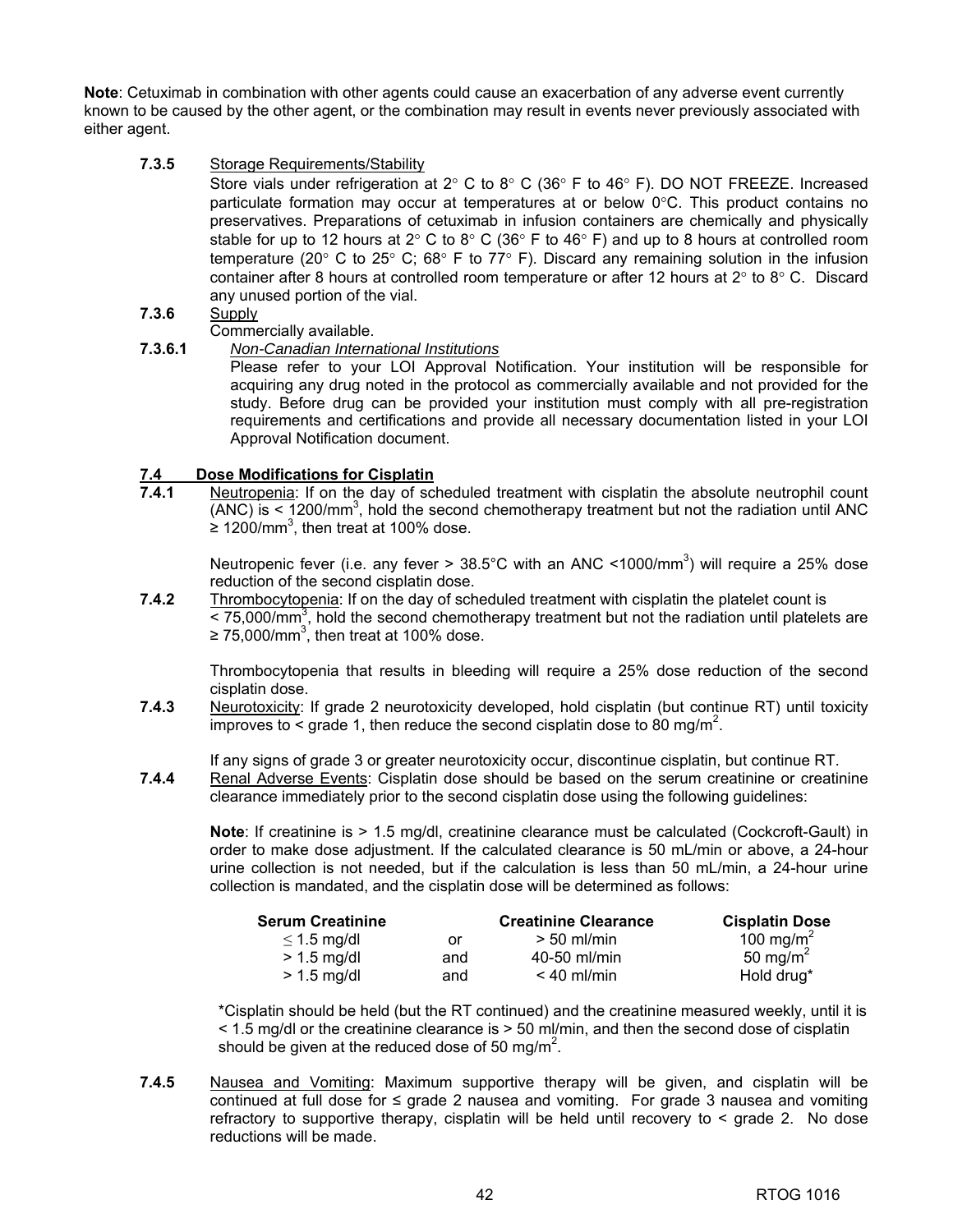- **7.4.6** Mucositis: Significant mucositis from both the radiation and the cisplatin is expected and will not be an indication for cisplatin dose modification. Appropriate supportive care will be provided.
- **7.4.7** Ototoxicity: For clinical hearing loss not requiring a hearing aid or for tinnitus that interferes with  $\overline{\text{activity}}$  living, reduce cisplatin to 50 mg/m<sup>2</sup>. For hearing loss requiring a hearing aid, discontinue cisplatin. If the physician is unsure about the severity of the hearing loss, an audiogram is encouraged.
- **7.4.8** For any other grade 3-4 adverse events, hold cisplatin until toxicities have recovered to grade 1 or less.
- **7.4.9.** If the second dose of cisplatin is delayed more than 21 days because of hematologic, neurologic, renal, or other adverse events, that dose will be omitted. If a weight change of ≥ 10% occurs, the second cisplatin dose should be adjusted.

# **7.5 Dose Modifications for Cetuximab**

**7.5.1** Cetuximab Dose Levels

|           | <b>Starting Dose</b>                   | Dose Level-1                   | Dose Level -2                  |
|-----------|----------------------------------------|--------------------------------|--------------------------------|
| Cetuximab | 400 mg/m <sup>2</sup> (week 1<br>only) |                                |                                |
| Cetuximab | 250 mg/m <sup>2</sup> (weekly)         | 200 mg/m <sup>2</sup> (weekly) | 150 mg/m <sup>2</sup> (weekly) |

**Note:** If a weight change of ≥ 10% occurs, the cetuximab dose should be adjusted.

# **7.5.2** Cetuximab Dose Modifications for Hematologic Adverse Events

Cetuximab will not be dose reduced or held for hematologic adverse events, such as neutropenia, neutropenic fever, or thrombocytopenia.

# **7.5.3** Cetuximab Dose Modifications for Non-Hematologic Adverse Events

| <b>Toxicity Grade</b>                     | Cetuximab Dose <sup>a</sup>                           |
|-------------------------------------------|-------------------------------------------------------|
| (CTCAE, v. 4)                             |                                                       |
| <b>Renal-Calculated</b>                   |                                                       |
| <b>Creatinine Clearance</b>               |                                                       |
| $\geq 50$ mL/min                          | Maintain dose levels                                  |
| $< 50$ mL/min                             | Maintain dose levels                                  |
| <b>Fatigue (Asthenia)</b>                 |                                                       |
| $\geq$ Grade 3                            | Maintain dose levels                                  |
| Nausea/Vomiting                           |                                                       |
| $\leq$ Grade 2 with maximal               | Maintain dose levels                                  |
| medical management                        |                                                       |
| $\geq$ Grade 3 with maximal               | Hold drug until $\leq$ grade 2, then resume at same   |
| medical management                        | dose level                                            |
| Other non-hematologic                     |                                                       |
| Adverse Events <sup>b, c</sup>            |                                                       |
| Grade 3-4 (if possibly related to         | Hold drug until $\leq$ grade 3, then resume at 1 dose |
| cetuximab, or likely to be exacerbated by | level reduction                                       |
| continuation of cetuximab, e.g. diarrhea) |                                                       |
| Any grade 1-2                             | Maintain dose levels                                  |
|                                           |                                                       |

a<br>Dose levels are relative to the previous dose. Dose reductions of cetuximab below the -2 dose level will not be allowed. If a dose reduction below the -2 dose is mandated by the toxicity grade, cetuximab will be permanently discontinued. In any case of cetuximab treatment delay, there will be no re-loading infusion, and all subsequent treatment will be at the assigned dose level. <sup>b</sup>With the exception of infusion reaction ;

<sup>c</sup>For depressed K or Mg, administer replacement therapy. Chemotherapy should continue at the discretion of the treating physician. (see table below for management of hypomagnesemia).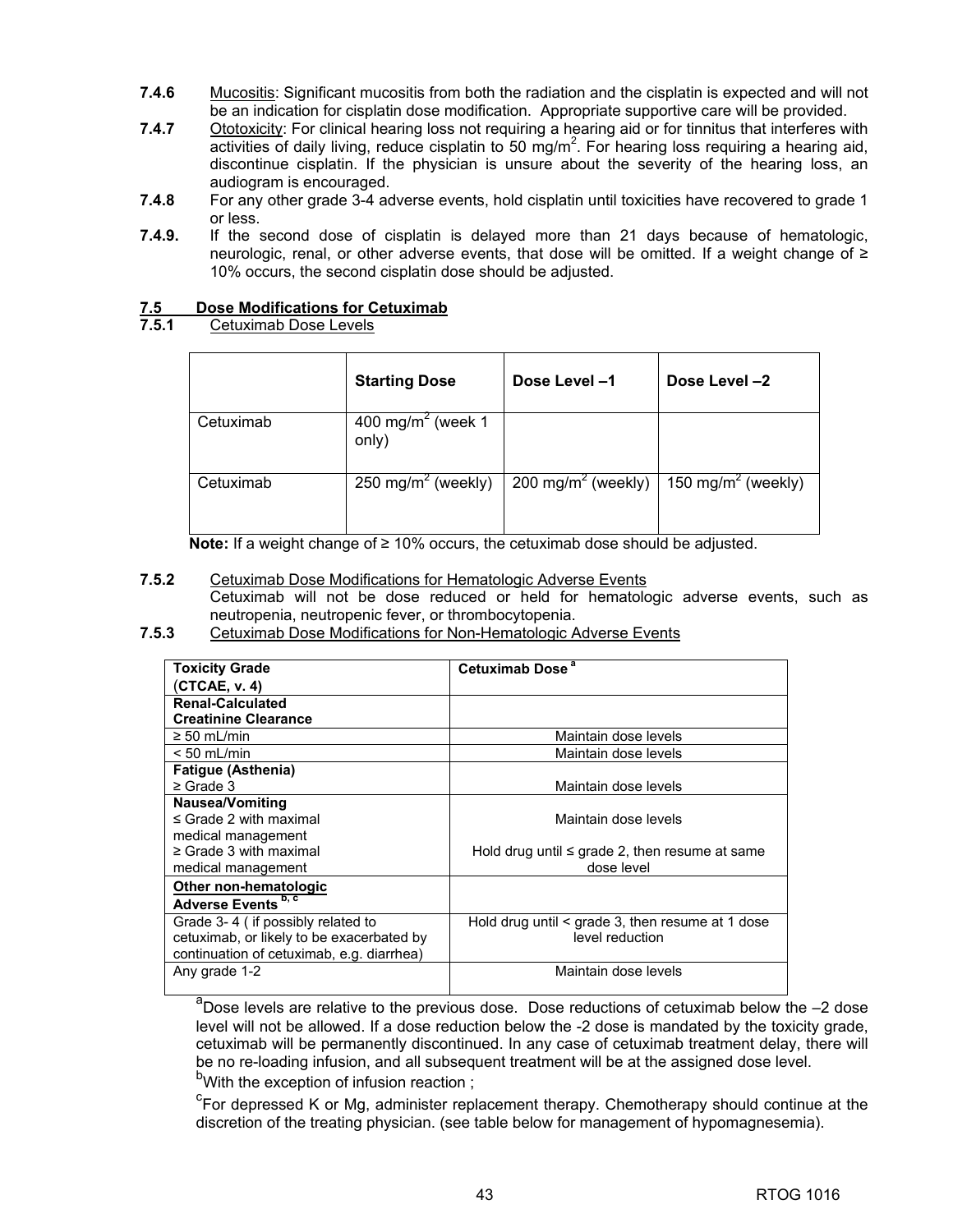# **Hypomagnesemia**

Electrolyte repletion, principally magnesium, was necessary in some patients treated with cetuximab and in severe cases, intravenous replacement was required. The time to resolution of electrolyte abnormalities is not well known, hence monitoring during and after cetuximab treatment is recommended:

| CTCAE,       | <b>Serum Magnesium</b> |                 |                                                                                                                                                                                                             |                                                                                          |
|--------------|------------------------|-----------------|-------------------------------------------------------------------------------------------------------------------------------------------------------------------------------------------------------------|------------------------------------------------------------------------------------------|
| v.4<br>Grade | mg/dL                  | mmol/L          | <b>Guidelines for management</b>                                                                                                                                                                            | <b>Action</b>                                                                            |
| 1            | $<$ LLN $-$ 1.2        | $<$ LLN $-$ 0.5 | Consider replacement with IV<br>magnesium sulfate 2-5 g in<br>normal saline or D5W. Infusion<br>schedule based on institutional<br>guidelines.                                                              | Maintain dose and<br>schedule                                                            |
| 2            | $< 1.2 - 0.9$          | $< 0.5 - 0.4$   | As above for grade 1 and<br>consider prophylactic weekly<br>infusion of magnesium and/or<br>oral magnesium<br>supplementation (e.g.<br>magnesium oxide) if grade 2 of<br>higher hypomagnesemia<br>persists. | Maintain dose and<br>schedule                                                            |
| 3            | $< 0.9 - 0.7$          | $0.4 - 0.3$     | As above for grades 1 and 2                                                                                                                                                                                 | Hold cetuximab until<br>recovery to $\leq$ grade 2,<br>then resume at same<br>dose level |
| 4            | ${}_{0.7}$             | < 0.3           | As above for grades 1 and 2                                                                                                                                                                                 | Hold cetuximab until<br>recovery to $\leq$ grade 2,<br>then reduce by 1 dose<br>level    |

# **7.5.4** Cetuximab Infusion Reaction Management

| CTCAE, v. 4                  | <b>Treatment Guidelines<sup>a</sup></b>                               |
|------------------------------|-----------------------------------------------------------------------|
| <b>Adverse Event Grade</b>   |                                                                       |
|                              |                                                                       |
| Grade 1:                     | For mild infusion reactions manifesting only as delayed drug fever,   |
| Mild transient reaction:     | consider administering prophylactic antihistamine medications for     |
| infusion interruption not    | subsequent doses. Maintain the cetuximab dose, but slow the infusion  |
| indicated; intervention not  | rate by 50%. Acetaminophen or a non-steroidal anti-inflammatory drug  |
| indicated                    | (NSAID) may be administered prior to subsequent cetuximab infusions,  |
|                              | if not otherwise contraindicated in subjects.                         |
| Grade 2:                     | For moderate infusion reactions, slow the infusion rate for cetuximab |
| Therapy or infusion          | by 50% when the drug is restarted and consider administering          |
| interruption indicated but   | antihistamine medications and/or steroidal medications. Maintain the  |
| responds promptly to         | cetuximab dose. Acetaminophen or a non-steroidal anti-inflammatory    |
| symptomatic treatment (e.g., | drug (NSAID) may be administered prior to subsequent cetuximab        |
| antihistamines, NSAIDS,      | infusions, if not otherwise contraindicated in subjects.              |
| narcotics, IV fluids);       |                                                                       |
| prophylactic medications     |                                                                       |
| indicated for $\leq$ 24 hrs  |                                                                       |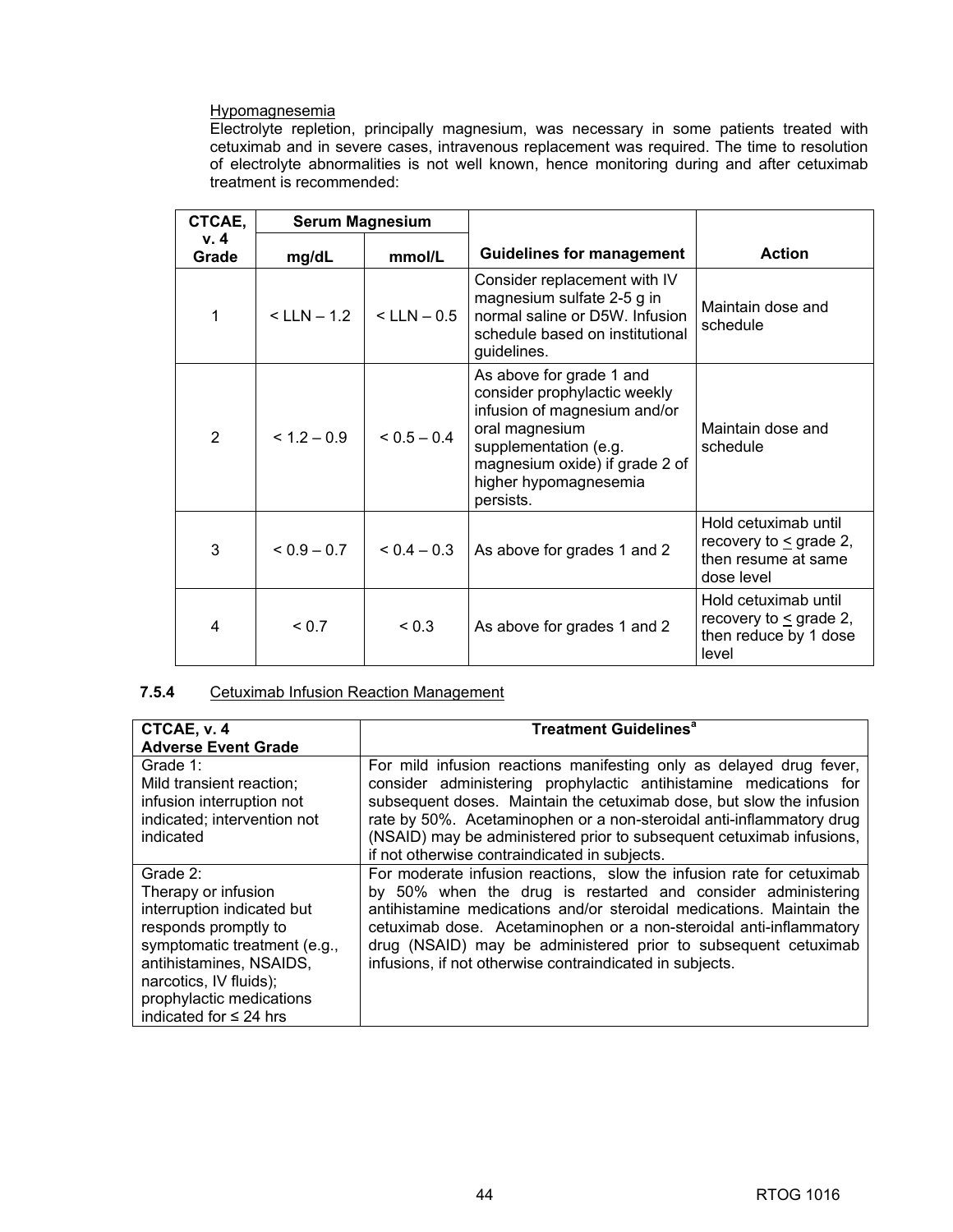| Grade 3:                       | NO FURTHER STUDY DRUG THERAPY. Severe infusion reactions             |
|--------------------------------|----------------------------------------------------------------------|
| Prolonged (e.g., not rapidly   | require immediate interruption of cetuximab infusion and             |
| responsive to symptomatic      | permanent discontinuation from further treatment with cetuximab.     |
| medication and/or brief        | Appropriate medical therapy including epinephrine, corticosteroids,  |
| interruption of infusion);     | diphenhydramine, bronchodilators, and oxygen should be available for |
| recurrence of symptoms         | use in the treatment of such reactions. Subjects should be carefully |
| following initial improvement; | observed until the complete resolution of all signs and symptoms.    |
| hospitalization indicated for  |                                                                      |
| clinical sequelae              |                                                                      |
| Grade 4:                       | NO FURTHER STUDY DRUG THERAPY. Life threatening infusion             |
| Life-threatening               | reactions require immediate interruption of cetuximab infusion and   |
| consequences; urgent           | permanent discontinuation from further treatment with cetuximab.     |
| intervention indicated         | Appropriate medical therapy including epinephrine, corticosteroids,  |
|                                | diphenhydramine, bronchodilators, and oxygen should be available for |
|                                | use in the treatment of such reactions. Subjects should be carefully |
|                                | observed until the complete resolution of all signs and symptoms.    |

observed until the complete resolution of all signs and symptoms. **<sup>a</sup> Study Therapy Retreatment Following Infusion Reactions: Once a cetuximab infusion rate has been decreased due to an infusion reaction, it will remain decreased for all subsequent infusions. If the subject has a second infusion reaction > grade 2 with the slower infusion rate, the infusion should be stopped, and the subject should receive no further cetuximab treatment. If a subject experiences a Grade 3 or 4 infusion reaction at any time, the subject should receive no further cetuximab treatment. If there is any question as to whether an observed reaction is an infusion reaction of Grades 1-4, the Study Chair or Medical Oncology Co-Chair should be contacted immediately to discuss and grade the reaction.** 

#### **7.5.5** Cetuximab Special Instructions

If cetuximab is omitted for more than four consecutive infusions for adverse events due to cetuximab, or for an intercurrent illness (e.g., infection) requiring interruption of therapy, the subject should be discontinued from further cetuximab therapy. If adverse events prevent the administration of cetuximab, the subject may continue to receive radiation therapy.

If a dose of cetuximab is omitted, it will not be made up or added to the end of treatment. The omitted dose and the reason for the omission should be recorded in the site's source documentation.

# **7.5.5.1** *Management of Cetuximab Infusion Reactions*

Severe or life threatening (grade 3 or 4) infusion reactions require the immediate interruption of cetuximab therapy and permanent discontinuation from further treatment. Appropriate medical therapy including epinephrine, corticosteroids, intravenous antihistamines, bronchodilators, and oxygen should be available for use in the treatment of such reactions. Patients should be carefully observed until the complete resolution of all signs and symptoms.

In clinical trials, mild to moderate infusion reactions were managed by slowing the infusion rate of cetuximab and by continued use of antihistamine pre-medications (e.g., diphenhydramine) in subsequent doses. If the patient experiences a mild or moderate (grade 1 or 2) infusion reaction, the infusion rate should be permanently reduced by 50%. For grade 1 or 2 reactions manifesting only as delayed drug fever, see below.

#### **7.5.5.2** *Treatment of Isolated Drug Fever*

In the event of isolated drug fever, the investigator must use clinical judgment to determine if the fever is related to the study drug or to an infectious etiology.

If a patient experiences isolated drug fever, for the next dose, pre-treat with acetaminophen or non-steroidal anti-inflammatory agent (investigator discretion), repeat antipyretic dose 6 and 12 hours after cetuximab infusion. The infusion rate will remain unchanged for future doses.

If a patient experiences recurrent isolated drug fever following pre-medication and postdosing with an appropriate antipyretic, the infusion rate for subsequent dosing should be 50% of previous rate. If fever recurs following infusion rate change, the investigator should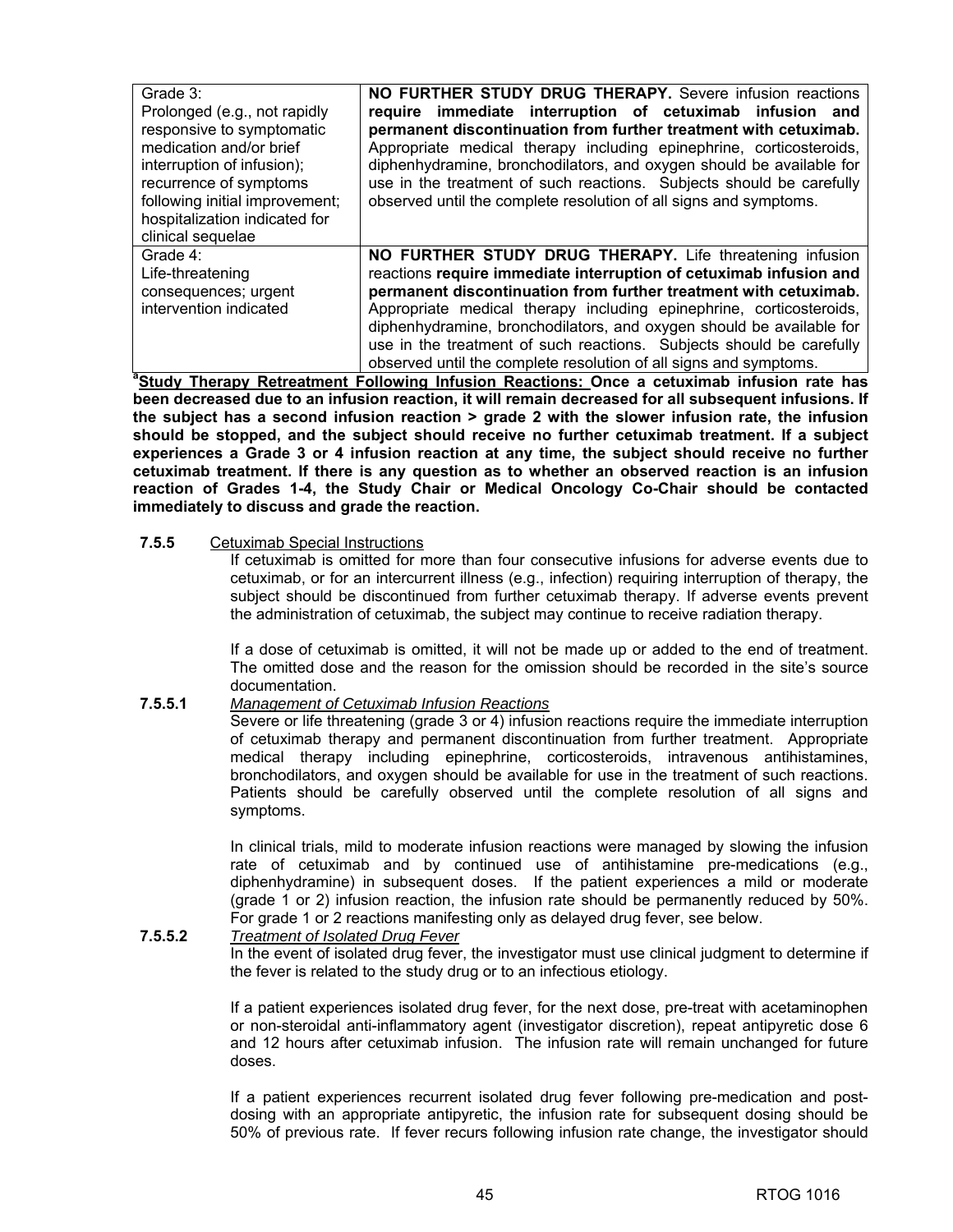assess the patient's level of discomfort with the event and use clinical judgment to determine if the patient should receive further cetuximab.

# **7.5.5.3** *Cetuximab-related Rash*

 $\triangleright$  Manifestations

Rash associated with EGFR-inhibitors is a relatively new dermatologic condition. It appears to be "acneiform" but it is NOT considered a form of acne; rather, it is a form of folliculitis. Skin changes may be manifested in a number of ways: erythema; follicle based papules, which may ulcerate; pain; itching; cosmetic disturbance; and/or nail disorders. The rash may become infected and transform into cellulitis.

 $\triangleright$  Grading of Cetuximab-induced Rash

According to physician judgment, if a patient experiences ≥ grade 3 rash (according to either the "outside of the radiation field" or the "inside of the radiation field" definitions below), cetuximab treatment adjustments should be made according to the Cetuximab Dose Modification table that follows. In patients with mild and moderate skin adverse events, cetuximab should continue without adjustment.

**NOTE**: Rash intensity (i.e., the size and number of papules or the level of discomfort and extent of erythema) may be an important consideration. However, the absolute number of lesions, **without associated physical discomfort**, does not necessarily constitute a basis for a dose reduction or delay. Rash considered "intolerable" (because of pain, itching, or appearance) or that has failed to respond to symptomatic management may be considered grade 3 and thus prompt dose reduction or delay of cetuximab. **The clinical judgment of the treating physician is critical to grading and will ultimately dictate dose modification.**

- $\triangleright$  Acute Skin Changes
	- Rash Occurring **Outside** of the Radiation Field: Should be graded using the following CTCAE, v. 4 terms. A rash complicated by secondary infection or cellulitis should be graded per additional CTCAE terms.

|                 |                                                                                                                                         | 2                                                                                                                                                                                                                                                        | 3                                                                                                                                                                                                                                              | 4                                                                                                                                                                                                                                                                                 |
|-----------------|-----------------------------------------------------------------------------------------------------------------------------------------|----------------------------------------------------------------------------------------------------------------------------------------------------------------------------------------------------------------------------------------------------------|------------------------------------------------------------------------------------------------------------------------------------------------------------------------------------------------------------------------------------------------|-----------------------------------------------------------------------------------------------------------------------------------------------------------------------------------------------------------------------------------------------------------------------------------|
| Pruritus*       | Mild or localized                                                                                                                       | Intense or widespread                                                                                                                                                                                                                                    | Intense or widespread<br>and interfering with ADL                                                                                                                                                                                              |                                                                                                                                                                                                                                                                                   |
| Rash/acneiform* | Papules and/or<br>pustules covering<br><10% BSA, which<br>may or may not be<br>associated with<br>symptoms of pruritus<br>or tenderness | Papules and/or pustules<br>covering 10-30% BSA,<br>which may or may not be<br>associated with symptoms<br>of pruritus or<br>tenderness; associated<br>with psychosocial impact;<br>limiting<br>instrumental ADLI                                         | Papules and/or pustules<br>covering >30% BSA,<br>which may or may not<br>be associated with<br>symptoms of pruritus or<br>tenderness; limiting self<br>care ADL; associated<br>with local superinfection<br>with oral antibiotics<br>indicated | Papules and/or<br>pustules<br>covering any %<br>BSA, which may<br>or may not be<br>associated<br>with symptoms of<br>pruritus or<br>tenderness and<br>are associated<br>with extensive<br>superinfection<br>with IV antibiotics<br>indicated; life<br>threatening<br>consequences |
| Paronychia*     | Nail fold edema or<br>erythema; disruption<br>of the cuticle                                                                            | Localized intervention<br>indicated; oral intervention<br>indicated (e.g., antibiotic,<br>antifungal, antiviral);<br>nail fold edema or<br>erythema with pain;<br>associated with discharge<br>or nail plate<br>separation; limiting<br>instrumental ADL | Surgical intervention or<br>IV antibiotics indicated;<br>limiting self<br>care ADL                                                                                                                                                             |                                                                                                                                                                                                                                                                                   |

\*Onset of grade 3 will require modification. See the table below, "Cetuximab Dose Modification Guidelines for Dermatologic Changes".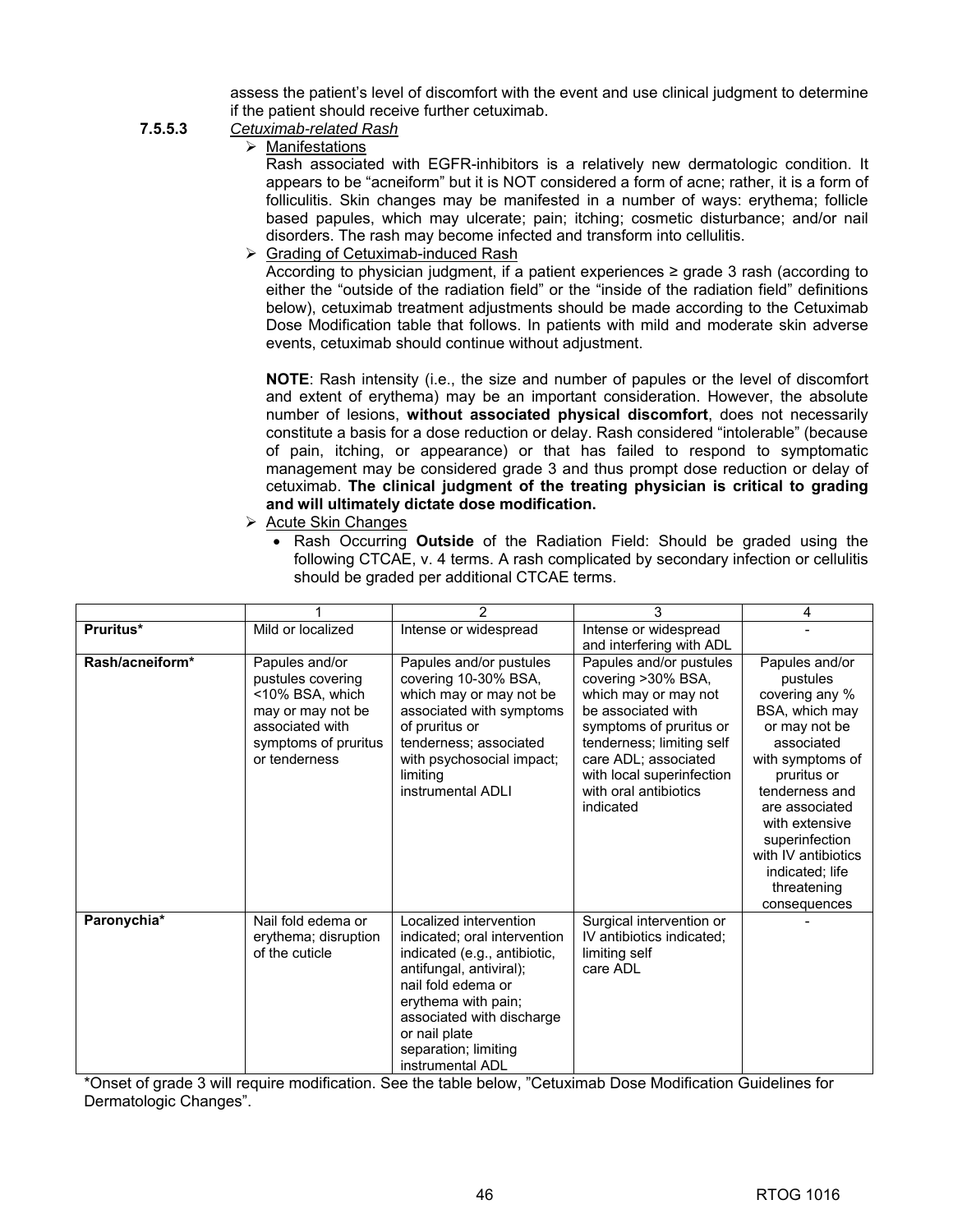• Rash Occurring **Inside** the Radiation Field: Acute radiation dermatitis may be exacerbated by cetuximab or chemotherapy. The severity of such rash should be graded using CTCAE, v. 4 criteria for radiation dermatitis (table below).

| Rash: dermatitis | Faint erythema or | Moderate to brisk      | Moist desquamation    | Life-threatening    |
|------------------|-------------------|------------------------|-----------------------|---------------------|
| associated with  | dry desquamation  | erythema; patchy moist | other than skin folds | consequences;       |
| radiation        |                   | desquamation, mostly   | and creases; bleeding | skin necrosis or    |
| Select:          |                   | confined to skin folds | induced by minor      | ulceration of full  |
| Chemo-           |                   | and creases; moderate  | trauma or abrasion    | thickness dermis;   |
| radiation        |                   | edema                  |                       | spontaneous         |
| Radiation        |                   |                        |                       | bleeding from       |
|                  |                   |                        |                       | involved site; skin |
|                  |                   |                        |                       | graft indicated     |

- ¾ *Late Skin Changes* A potential late change of interest is consequential scarring/pock marking **in or out of the radiation field**. This may be reported by using the MedDRA code, "Dermatologic injury, 'other'", with the following protocol-specific grading scale as guidance:
	- Grade 1: Mild (seen only on close inspection)
	- Grade 2: Moderate (scarring, intervention or cosmetic coverage/intervention indicated)
	- Grade 3: Severe (significant disfigurement, deep scarring, or ulceration)
	- Grade 4: Deep cratering/scarring, skin necrosis, or disabling

| Cetuximab Dose Modification Guidelines for Dermatologic Changes (≥ Grade 3) |                                |                                    |                                                   |  |  |  |
|-----------------------------------------------------------------------------|--------------------------------|------------------------------------|---------------------------------------------------|--|--|--|
|                                                                             | Cetuximab                      | Outcome                            | Cetuximab Dose<br>Modification                    |  |  |  |
| 1st occurrence                                                              | Delay infusion 1 to 2<br>weeks | Improvement to $\leq$<br>Grade 2   | Resume at 250 mg/m <sup>4</sup>                   |  |  |  |
|                                                                             |                                | No Improvement;<br>remains grade 3 | Discontinue cetuximab                             |  |  |  |
| 2nd occurrence                                                              | Delay infusion 1 to 2<br>weeks | Improvement to $\leq$<br>Grade 2   | Resume at Dose Level -1<br>$(200 \text{ mg/m}^2)$ |  |  |  |
|                                                                             |                                | No Improvement;<br>remains grade 3 | Discontinue cetuximab                             |  |  |  |
| 3rd occurrence                                                              | Delay infusion 1 to 2<br>weeks | Improvement to $\leq$<br>Grade 2   | Resume at Dose Level -2<br>$(150 \text{ mg/m}^2)$ |  |  |  |
|                                                                             |                                | No Improvement;<br>remains grade 3 | Discontinue cetuximab                             |  |  |  |
| 4th occurrence                                                              | Discontinue cetuximab          |                                    |                                                   |  |  |  |

## **7.5.5.4** *Drug Related Rash Management*

Patients developing dermatologic adverse events while receiving cetuximab should be monitored for the development of inflammatory or infectious sequelae, and appropriate treatment of these symptoms initiated. Below are suggestions for managing cetuximabinduced rash\*:

- **Antibiotics**: The benefit of routine antibiotics in uncomplicated (uninfected) rash is unclear. Some clinicians have used oral minocycline (Minocin), mupirocin (Bactroban), or topical clindamycin (Cleocin). Rash complicated by cellulitis should be treated with appropriate antibiotics based on clinical judgment or microbial sensitivity analysis.
- **Antihistamines**: Benadryl or Atarax may be helpful to control itching.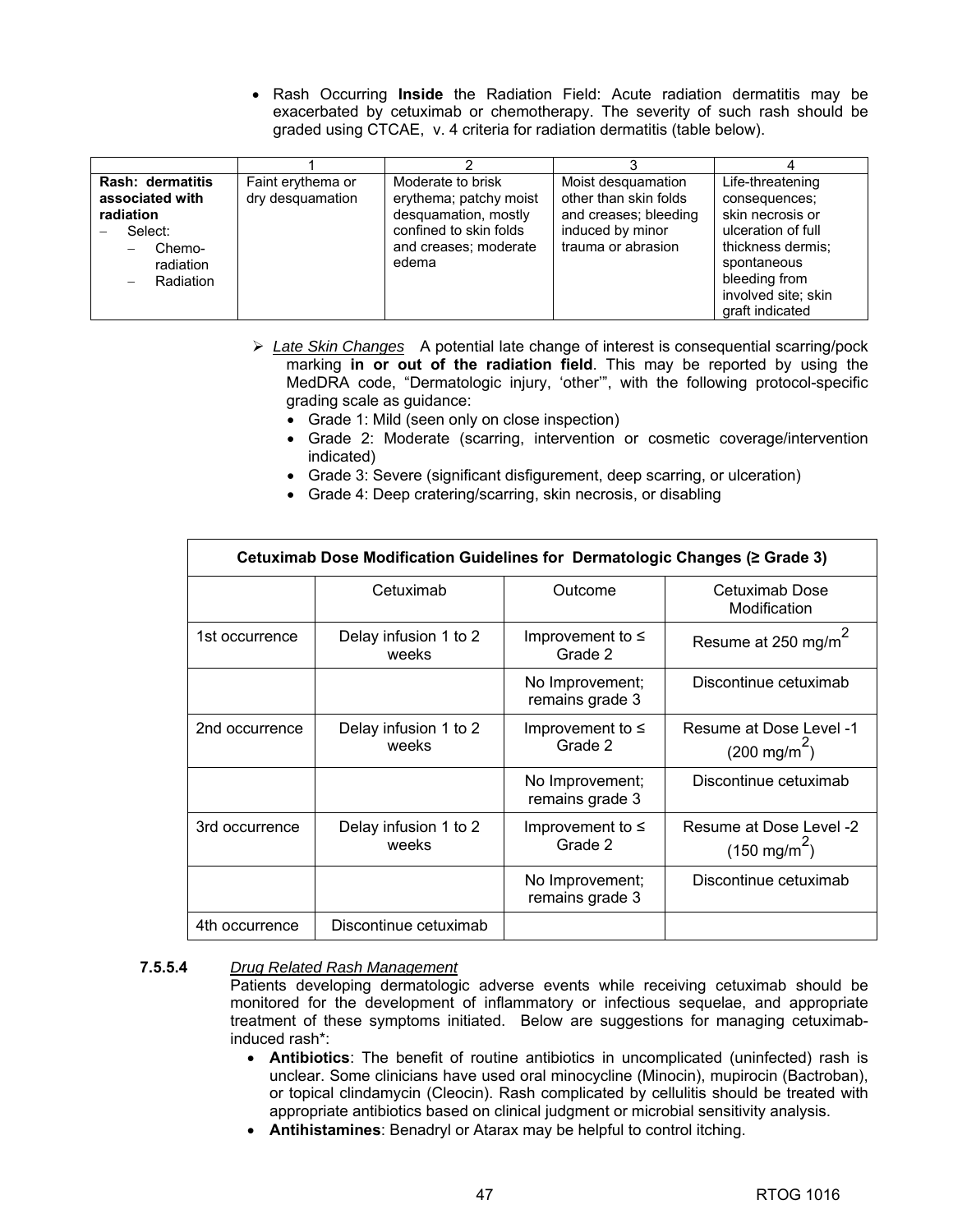- **Topical Steroids**: The benefit of topical steroids is unclear.
- **Retinoids**: No data to support use. Use is not advised.
- **Benzoyl peroxide**: Should NOT be used--may aggravate rash.
- **Makeup**: Rash can be covered with makeup; this should not make it worse (use a dermatologist-approved cover-up, e.g., Dermablend, or any other type of foundation). Remove makeup with a skin-friendly liquid cleanser, e.g., Neutrogena, Dove, or Ivory Skin Cleansing Liqui-Gel.
- **Moisturizers**: Use emollients to prevent and alleviate the skin dryness, e.g., Neutrogena Norwegian Formula Hand Cream or Vaseline Intensive Care Advanced Healing Lotion.
- **Sunlight**: It is recommended that patients wear sunscreen and hats and limit sun exposure while receiving cetuximab as sunlight can exacerbate any skin reactions that may occur.
- **Over-the-counter medications**: Over-the-counter acne vulgaris medications (e.g., benzoyl peroxide) are not advised. This rash is not like acne vulgaris and these treatments could make it worse.

\*Adapted from Perez-Soler R, Delord J, Halpern A, et al. HER1/EGFR inhibitor-associated rash: Future directions for management and investigation outcomes from the HER1/EGFR Inhibitor Rash Management Forum. *The Oncologist*. 10:345–356, 2005.

# **7.6 Modality Review**

 The Co-Principal Investigator, Maura Gillison, MD, PhD and the Medical Oncology Co-Chair, David Adelstein, MD, will perform a Chemotherapy Assurance Review of all patients who receive or are to receive chemotherapy in this trial. The goal of the review is to evaluate protocol compliance. The review process is contingent on timely submission of chemotherapy treatment data as specified in Section 12.1. The scoring mechanism is: **Per Protocol/Acceptable Variation, Not Per Protocol, and Not Evaluable**. A report is sent to each institution once per year to notify the institution about compliance for each case reviewed in that year.

 The Co-Principal Investigator, Dr. Gillison and the Medical Oncology Co-Chair, Dr. Adelstein will perform a Quality Assurance Review after complete data for the first 20 cases enrolled has been received at RTOG Headquarters. Drs. Gillison and Adelstein will perform the next review after complete data for the next 20 cases enrolled has been received at RTOG Headquarters. The final cases will be reviewed within 3 months after this study has reached the target accrual or as soon as complete data for all cases enrolled has been received at RTOG Headquarters, whichever occurs first.

#### **7.7 Adverse Events**

 The NCI Common Terminology Criteria for Adverse Events (CTCAE), v. 4, MedDRA, v. 12.0 will be utilized for adverse event (AE) reporting. CTCAE, v. 4 is identified and located on the CTEP web site at: [http://ctep.cancer.gov/protocolDevelopment/electronic\\_applications/ctc.htm.](http://ctep.cancer.gov/protocolDevelopment/electronic_applications/ctc.htm) All appropriate treatment areas should have access to a copy of CTCAE, v. 4.

 All adverse events (AEs) as defined in the tables below will be reported via the AdEERS (Adverse Event Expedited Reporting System) application accessed via the CTEP web site [\(https://webapps.ctep.nci.nih.gov/openapps/plsql/gadeers\\_main\\$.startup](https://webapps.ctep.nci.nih.gov/openapps/plsql/gadeers_main$.startup)).

 Serious adverse events (SAEs) as defined in the tables below will be reported via AdEERS. Sites also can access the RTOG web site [\(http://www.rtog.org/members/toxicity/main.html\)](http://www.rtog.org/members/toxicity/main.html) for this information.

**In order to ensure consistent data capture, serious adverse events reported on AdEERS reports also must be reported on an RTOG case report form (CRF).** In addition, sites must submit CRFs in a timely manner after AdEERS submissions.

#### **7.7.1** Adverse Events (AEs)

**Definition of an AE:** Any unfavorable and unintended sign (including an abnormal laboratory finding), symptom, or disease temporally associated with the use of a medical treatment or procedure regardless of whether it is considered related to the medical treatment or procedure (attribution of unrelated, unlikely, possible, probable, or definite). [CTEP, NCI Guidelines: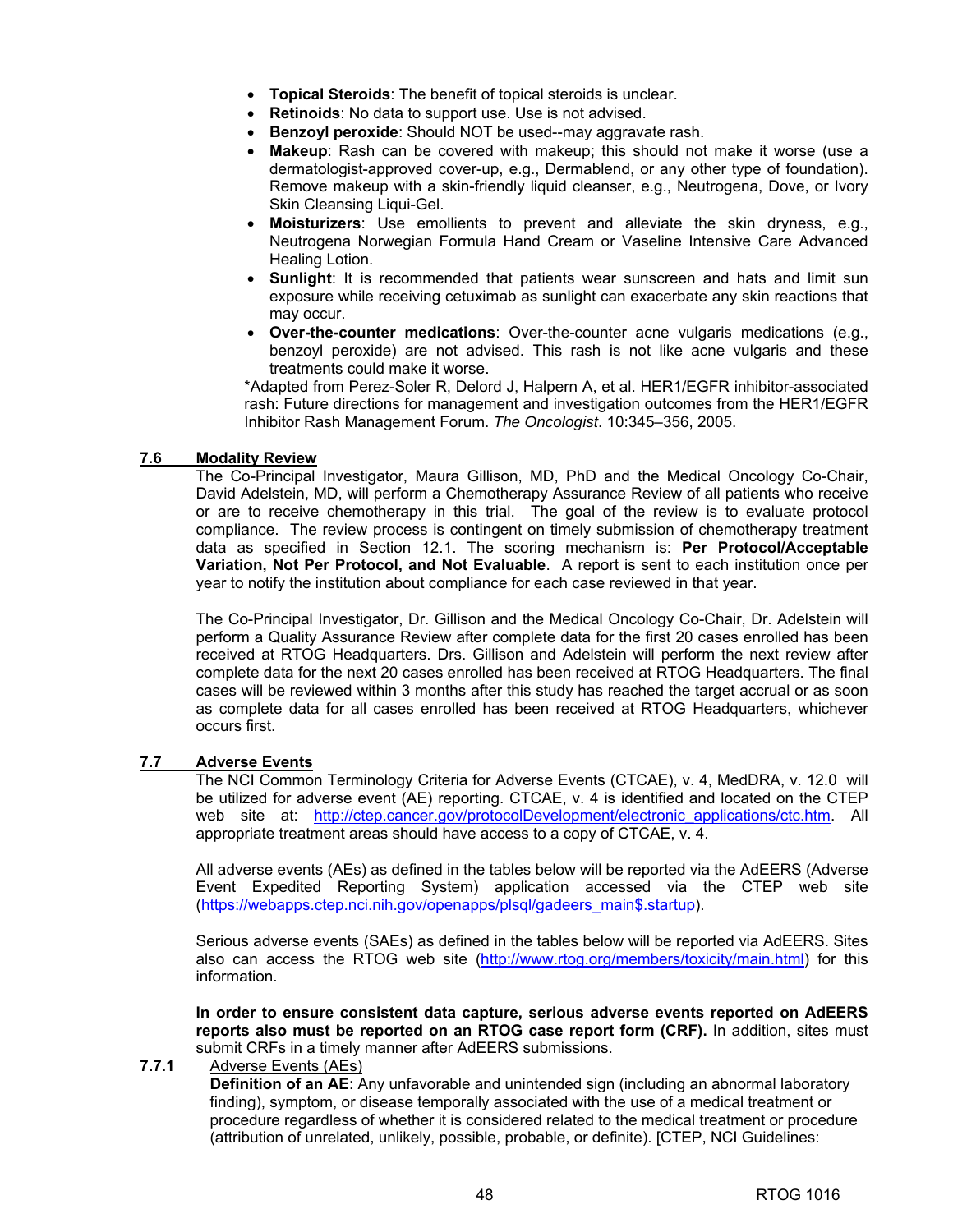Adverse Event Reporting Requirements. January 2005; [http://ctep.cancer.gov/reporting/adeers.html\]](http://ctep.cancer.gov/reporting/adeers.html) 

 The following guidelines for reporting adverse events (AEs) apply to **all** NCI/RTOG research protocols. AEs, as defined above, experienced by patients accrued to this protocol should be reported on the AE section of the appropriate case report form (see Section 12.1). **Note: AEs indicated in the AdEERS Expedited Reporting Requirements in text and/or table in Section 7.X also must be reported via AdEERS.** 

**NOTE: If the event is a Serious Adverse Event (SAE) [see next section], further reporting will be required. Reporting AEs only fulfills Data Management reporting requirements.** 

**7.7.2** Serious Adverse Events (SAEs) — **All SAEs that fit any one of the criteria in the SAE definition below must be reported via AdEERS. Contact the AdEERS Help Desk if assistance is required.** 

Certain SAEs as outlined below will require the use of the 24 Hour AdEERS Notification:

- **Phase II & III Studies: All unexpected potentially related SAEs**
- **Phase I Studies: All unexpected hospitalizations and all grade 4 and 5 SAEs regardless of relationship**

**Definition of an SAE:** Any adverse experience occurring during any part of protocol treatment and 30 days after that results in any of the following outcomes:

- Death;
- A life-threatening adverse drug experience;
- Inpatient hospitalization or prolongation of existing hospitalization;
- A persistent or significant disability/incapacity;
- A congenital anomaly/birth defect.

 Important medical events that may not result in death, be life threatening, or require hospitalization may be considered an SAE, when, based upon medical judgment, they may jeopardize the patient and may require medical or surgical intervention to prevent one of the outcomes listed in the definition. Any pregnancy occurring on study must be reported via AdEERS as a medically significant event.

Pharmaceutically supported studies will require additional reporting over and above that which is required by CTEP.

 SAEs (more than 30 days after last treatment) attributed to the protocol treatment (possible, probable, or definite) should be reported via AdEERS.

**All supporting source documentation indicated as being provided in the Additional Information Section of the AdEERS Report must be properly labeled with the study/case numbers and the date of the event and must be faxed to the RTOG dedicated SAE FAX, 215-717-0990, before the five or ten-calendar-day deadline to allow RTOG to comply with the reporting requirements of the pharmaceutical company/companies supporting the RTOG trial. The RTOG Case Number without any leading zeros should be used as the Patient ID when reporting via AdEERS.** Non-RTOG intergroup study and case numbers must also be included, when applicable. Submitted AdEERS Reports are forwarded to RTOG electronically via the AdEERS system. Use the patient's case number as the patient ID when reporting via AdEERS.

 **SAE reporting is safety related and separate and in addition to the Data Management reporting requirements** as outlined in the previous AE reporting section. **Any event that meets the above outlined criteria for an SAE but is assessed by the AdEERS System as "expedited reporting NOT required" must still be reported for safety reasons and to fulfill the obligations of RTOG to the pharmaceutical company/companies supporting the RTOG trial. Sites must bypass the "NOT Required" assessment and complete and submit the report. The AdEERS System allows submission of all reports regardless of the results of the assessment. Note:** Sites must select the option in AdEERS to send a copy of the report to the FDA or print the AdEERS report and fax it to the FDA, FAX 1-800-332-0178.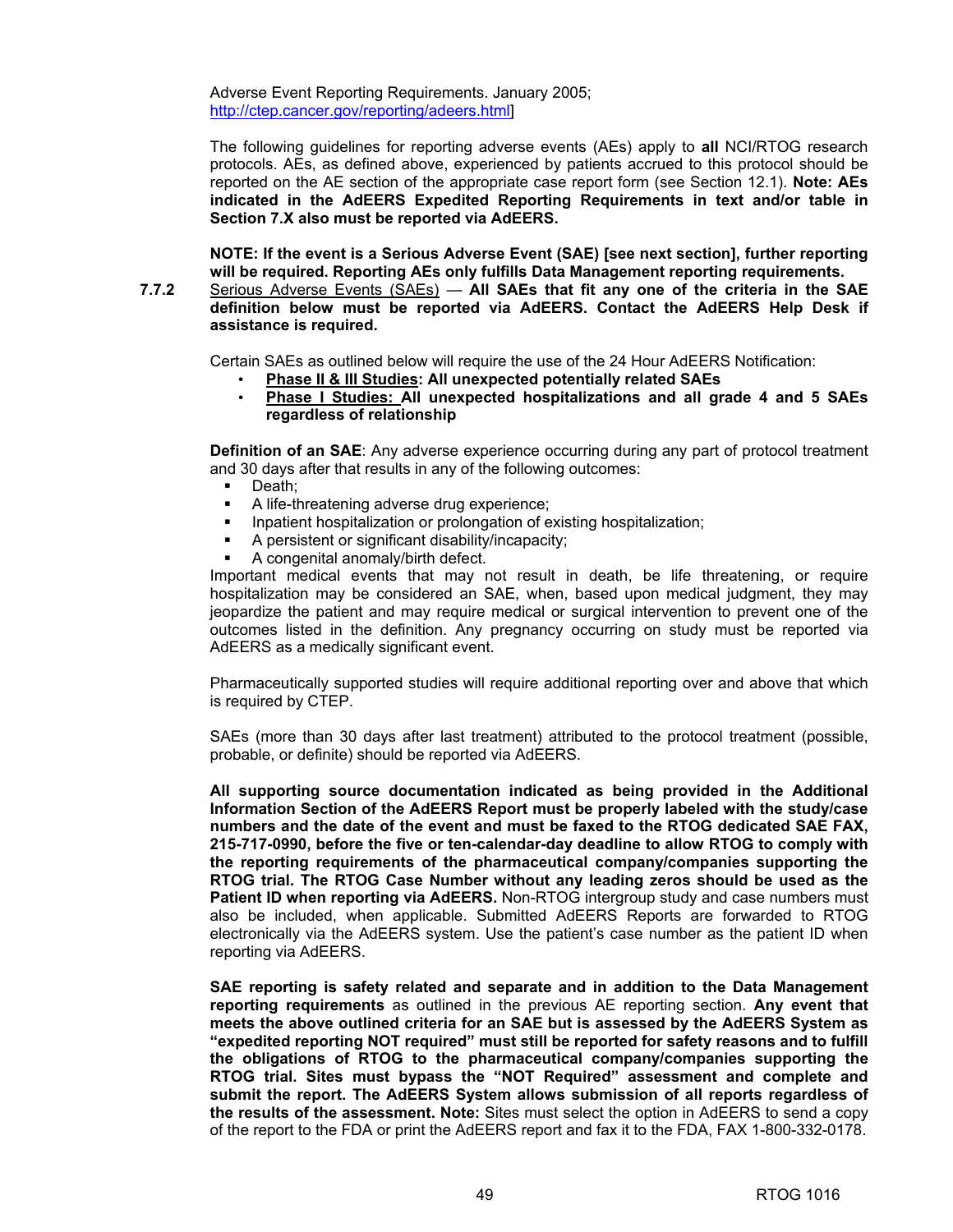# **7.7.3** Acute myeloid leukemia (AML) or myelodysplastic syndrome (MDS)

 AML or MDS that is diagnosed during or subsequent to treatment in patients on NCI/CTEPsponsored clinical trials must be reported via the AdEERS system **within 30 days of AML/MDS diagnosis.** If the site is reporting in CTCAE, v. 4, the event(s) may be reported as either: 1) Leukemia secondary to oncology chemotherapy; 2) Myelodysplastic syndrome; or 3) Treatment-related secondary malignancy.

# **7.8 AdEERS Expedited Reporting Requirements**

 CTEP defines expedited AE reporting requirements for phase 1 trials as described in the table below. **Important:** All AEs reported via AdEERS also must be reported on the AE section of the appropriate case report form (see Section 12.1).

**Phase 2 and 3 Trials Utilizing an Agent under a non-CTEP IND: AdEERS Expedited**  Reporting Requirements for Adverse Events that Occur within 30 Days<sup>1</sup> of the Last Dose **of the Commercial Agents in this Study (Arm 1: Cisplatin; Arm 2: Cetuximab)** 

|                                                       | Grade 1                | Grade 2             | Grade 2                | Grade 3                      |                                 |                              | Grade 3                         | <b>Grades</b><br>$4 & 5^2$     | <b>Grades</b><br>4 & $5^2$ |
|-------------------------------------------------------|------------------------|---------------------|------------------------|------------------------------|---------------------------------|------------------------------|---------------------------------|--------------------------------|----------------------------|
|                                                       | <b>Unexpected</b>      |                     |                        | <b>Unexpected</b>            |                                 | <b>Expected</b>              |                                 |                                |                            |
|                                                       | and<br><b>Expected</b> | <b>Unexpected</b>   | <b>Expected</b>        | with<br>Hospitali-<br>zation | without<br>Hospitali-<br>zation | with<br>Hospitali-<br>zation | without<br>Hospitali-<br>zation | Unex-<br>pected                | <b>Expected</b>            |
| Unrelated<br><b>Unlikely</b>                          | <b>Not</b><br>Required | Not<br>Required     | <b>Not</b><br>Required | 10 Calendar :<br>Days        | Not<br>Required                 | 10<br>Calendar<br>Days       | Not<br>Required                 | 10<br>Calendar<br>Days         | 10<br>Calendar<br>Days     |
| <b>Possible</b><br><b>Probable</b><br><b>Definite</b> | <b>Not</b><br>Required | 10 Calendar<br>Days | <b>Not</b><br>Required | 10 Calendar<br>Days          | 10<br>Calendar<br>Days          | 10<br>Calendar<br>Days       | Not<br>Required                 | 24-Hour:<br>5 Calendar<br>Days | 10<br>Calendar<br>Days     |

**1 Adverse events with attribution of possible, probable, or definite that occur greater than 30 days after the last dose of treatment with an agent under a non-CTEP IND require reporting as follows:** 

AdEERS 24-hour notification followed by complete report within 5 calendar days for:

• Grade 4 and Grade 5 unexpected events

AdEERS 10 calendar day report:

2

- Grade 3 unexpected events with hospitalization or prolongation of hospitalization
- Grade 5 expected events

 Although an AdEERS 24-hour notification is not required for death clearly related to progressive disease, a full report is required as outlined in the table.

**Please see exceptions below under section entitled "Additional Instructions or Exceptions."** 

March 2005

# **Note: All deaths on study require both routine and expedited reporting regardless of causality. Attribution to treatment or other cause must be provided. "On study" is defined as during or within 30 days of completing protocol treatment.**

- Expedited AE reporting timelines defined:
	- $\ge$  "24 hours; 5 calendar days" The investigator must initially report the AE via AdEERS within 24 hours of learning of the event followed by a complete AdEERS report within 5 calendar days of the initial 24-hour report.
	- ¾ "10 calendar days" A complete AdEERS report on the AE must be submitted within 10 calendar days of the investigator learning of the event.
- Any medical event equivalent to CTCAE, v.4 grade 3, 4, or 5 that precipitates hospitalization (or prolongation of existing hospitalization) must be reported regardless of attribution and designation as expected or unexpected with the exception of any events identified as protocol-specific expedited adverse event reporting exclusions.
- Any event that results in persistent or significant disabilities/incapacities, congenital anomalies, or birth defects must be reported via AdEERS if the event occurs following treatment with an agent under a CTEP IND.
- Use the NCI protocol number and the protocol-specific patient ID assigned during trial registration on all reports.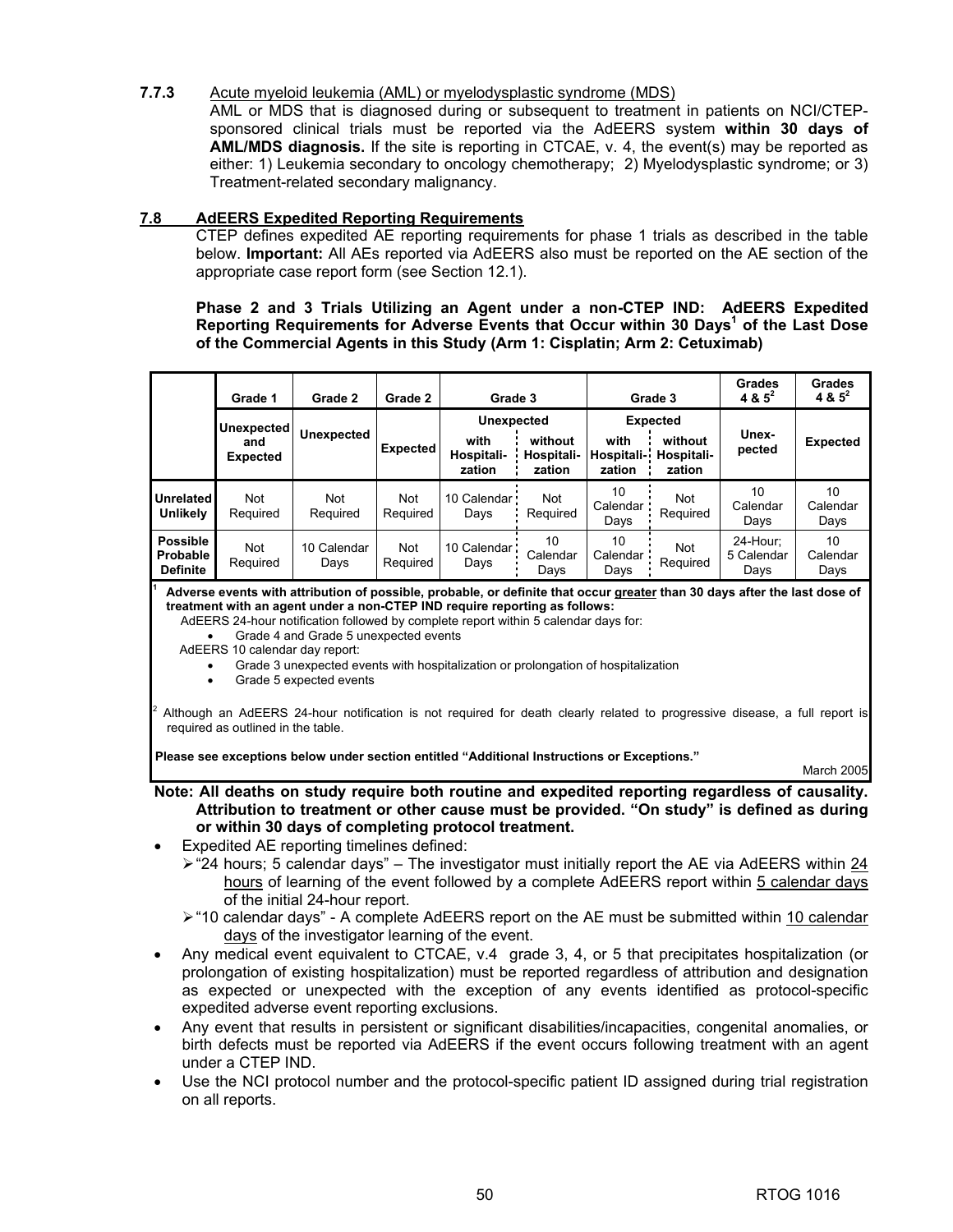## **Additional Instructions or Exceptions to AdEERS Expedited Reporting Requirements for Phase 2 and 3 Trials Utilizing an Agent under a non-CTEP-IND:**

Not applicable to this study.

# **8.0 SURGERY**

Surgery is expected to play only a limited role in favorable risk HPV-associated cancers. Locoregional progression is expected in <10% of patients. The role of neck dissection has been declining in recent years, in part due to higher response rates with use of concurrent chemotherapy and a high rate of negative specimens when planned neck dissections are performed in cancers of the oropharynx. In fact, this may be a reflection of the growing proportion of HPV-associated cancers (29% of oropharynx cases in RTOG 90-03; 60% in RTOG 0129).

# **8.1 Post-Treatment Imaging/Timing**

The initial post-radiation imaging evaluation will be performed at 12 weeks after the completion of radiotherapy with contrast-enhanced CT, MRI, and/or PET/CT based on the preference of treating clinicians. PET/CT is preferred to facilitate pre-and post-treatment evaluation of metabolic response and the need for post-treatment neck dissection. If physical examination and imaging suggest residual disease at the primary site, a biopsy will be performed to confirm residual disease; otherwise, patients will undergo serial followup.

# **8.2 Post-Treatment Surgical Salvage of Residual Disease**

Treatment of residual disease at the primary site will be determined by the treating clinicians and the clinical situation, and surgical resection, re-irradiation, chemotherapy, or palliative care will be done. If the primary site is cleared of residual disease yet residual disease at the cervical nodal basin is suggested by imaging/clinical evaluation, then selective neck dissection will be performed unless a cytologic sampling of the node is negative. Post-treatment "planned" neck dissection will be defined as being performed for residual disease and within 20 weeks (140 days) of completion of radiotherapy. Positive neck specimens removed within 140 days will be considered part of the initial treatment plan and not considered as failures of initial management; positive specimens upon neck dissection beyond 140 days will be considered regional failures. Note that this is relaxed from the traditional definition of 105 days (15 weeks) in order to permit resolution of HPVassociated adenopathy, which is commonly cystic and has a somewhat slower regression rate. Such post-treatment consolidation neck dissections will encompass only the areas (typically only levels 2 and 3) initially involved in the side of the neck in question. The extent of neck dissections performed for nodal recurrence, nodal progression, or salvage of disease at the primary will be determined by the treating surgeon. In the case of negative PET in patients who did not achieve clinical or CT/MRI-based radiological nodal CR, follow-up PET scans are recommended every 3- 4 months for 24 months, then every 6 months for years 3-5, as well as careful recording of the clinical dimensions of the residual abnormality.

# **9.0 OTHER THERAPY**

# **9.1 Permitted Supportive Therapy**

- **9.1.1** All supportive therapy for optimal medical care will be given during the study period at the discretion of the attending physician(s) within the parameters of the protocol and documented on each site's source documents as concomitant medication. These may include analgesics, antiemetics, topical mouth rinses, skin creams/ointments, etc.
- **9.1.2** In general, HIV-positive patients who are on a stable HAART regimen should continue HAART while receiving chemotherapy. However, for patients who are newly diagnosed with HIV, it is preferable to defer initiation of HAART until after chemotherapy is completed. HAART regimens containing zidovudine and stavudine should be avoided during chemotherapy due to concerns for overlapping toxicity with chemotherapy. In addition, the protease inhibitor atazanavir (RayatazTM) can cause a physiologically unimportant hyper-hyperbilirubinemia; however, in the setting of chemotherapy, some experts suggest switching that drug for another equally effective one. If HAART is withheld during chemotherapy, it should be resumed promptly after conclusion of the last cycle of chemotherapy.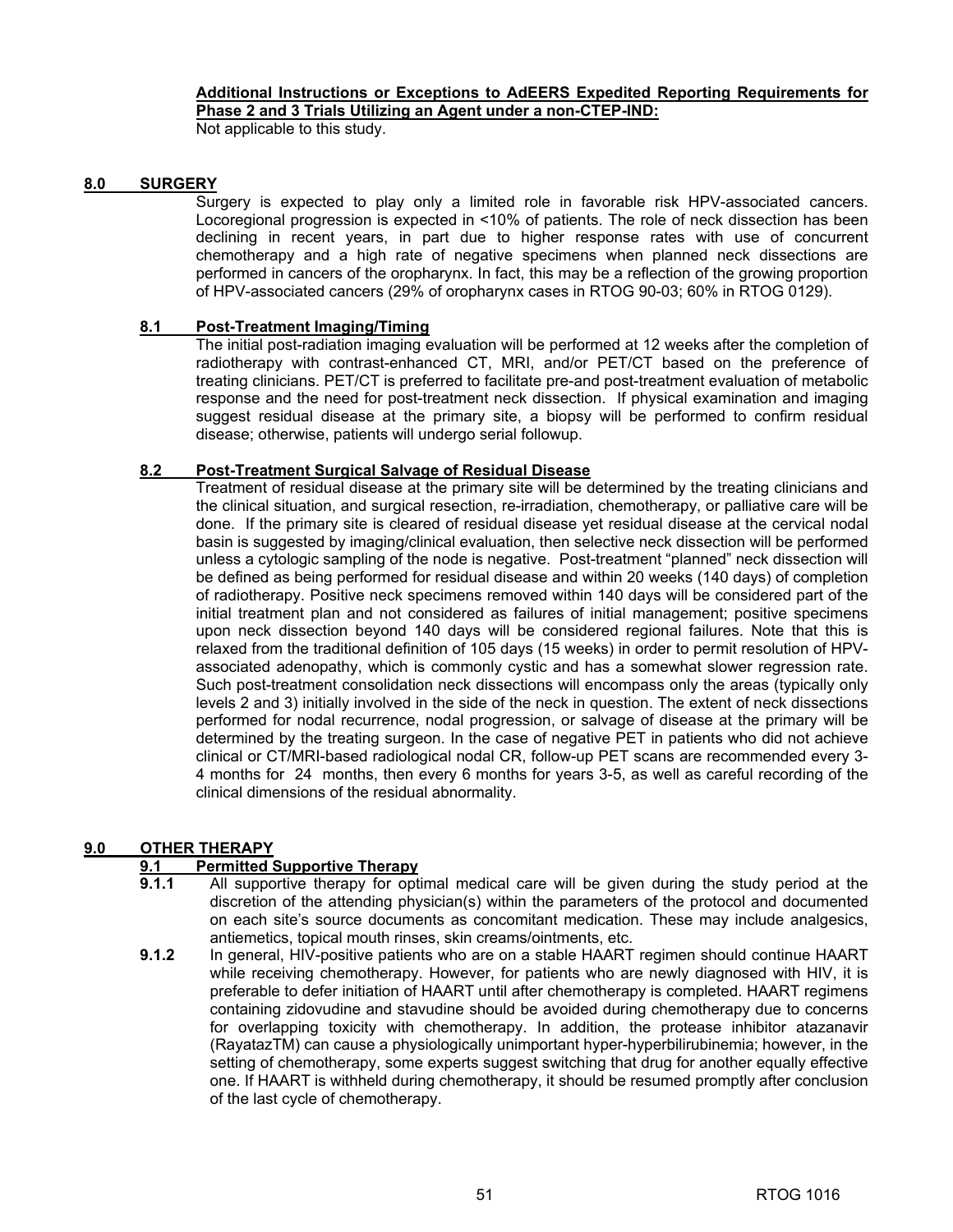# **9.2 Non-permitted Supportive Therapy**

The use of amifostine as a radioprotector is not allowed. The use of granulocyte colonystimulating factor or erythropoietin is not allowed. Any exceptions must be approved by the Principal Investigators, Dr. Trotti or Dr. Gillison. Transfusion is to be performed at the discretion of the treating physician.

### **10.0 TISSUE/SPECIMEN SUBMISSION**

**NOTE**: Patients must be offered the opportunity to participate in the correlative components of the study, such as tissue/specimen submission. If the patient consents to participate in the specimen component of the study, the site is required to submit the patient's specimens as specified in Section 10.0 of the protocol. **Note**: Sites are not permitted to delete the tissue/specimen component from the protocol or from the sample consent.

# **10.1 Tissue/Specimen Submission**

 The RTOG Biospecimen Resource at the University of California San Francisco acquires and maintains high quality specimens from RTOG trials. Tissue from each block is preserved through careful block storage and processing. The RTOG encourages participants in protocol studies to consent to the banking of their tissue. The RTOG Biospecimen Resource provides tissue specimens to investigators for translational research studies. Translational research studies integrate the newest research findings into current protocols to investigate important biologic questions. The RTOG Biospecimen Resource also collects tissue for central review of pathology. Central review of tissue can be for eligibility and/or analysis.

 In this study, tissue will be submitted to the RTOG Biospecimen Resource for the purpose of p16 testing (mandatory) at the Innovation Center at The Ohio State University (OSU) and for banking and translational research (highly recommended).

#### **10.2 Specimen Collection For Central p16 Analysis — Mandatory**

The formalin-fixed, paraffin-embedded tissue block, punch biopsy, or section taken from a biopsy must be submitted to the RTOG Biospecimen Resource in San Francisco to facilitate central p16 analysis within 1 week of study entry. Cytopathology smears are inadequate for p16 determination and thus, are not acceptable for central review. Paraffin-embedded cytopathology (cell block) may be evaluable depending on the cellularity of the specimen, but tissue is preferred.

The RTOG Biospecimen Resource will ship the unstained sections to the Innovation Center CLIA lab at The Ohio State University (OSU) for p16 determination within 2 business days of receipt of the specimens at the Biospecimen Resource (based upon ongoing experience with RTOG 0920). The Innovation Center at OSU will report the tumor p16 status to RTOG Headquarters within 2 business days of receipt. The total time from receipt of samples to reporting of p16 results is therefore anticipated to be approximately 5 business days. RTOG Headquarters will inform sites by e-mail of the results of the HPV determination.

**Note**: Regardless of smoking history, all oropharynx cancers of eligible stage should be considered for study enrollment and evaluated for tumor p16 status. Fifty percent of HPV-positive patients enrolled in a prior RTOG study had a history of tobacco smoking. Investigators are therefore encouraged to evaluate all oropharynx cancer patients for trial eligibility. The use of mandatory central p16 testing is not intended to discourage institutional p16 testing. However, current data suggest that p16 testing has not been standardized at a national level, resulting in up to 30% discordance between local and central testing. Therefore, central confirmation of p16 is required for randomization.

The following material must be provided to the RTOG Biospecimen Resource for central testing:

- **10.2.1** Representative H & E stained slides from the area with the highest grade within the tumor;<br>**10.2.2** One paraffin block of tumor (recommended): **Note:** If sites are unable to provide the block.
- **10.2.2** One paraffin block of tumor (recommended); **Note:** If sites are unable to provide the block, then two 2 mm core of the block taken with a punch tool is acceptable. A specimen plug kit can be requested from the RTOG Biospecimen Resource (see Appendix VI for instructions). If the site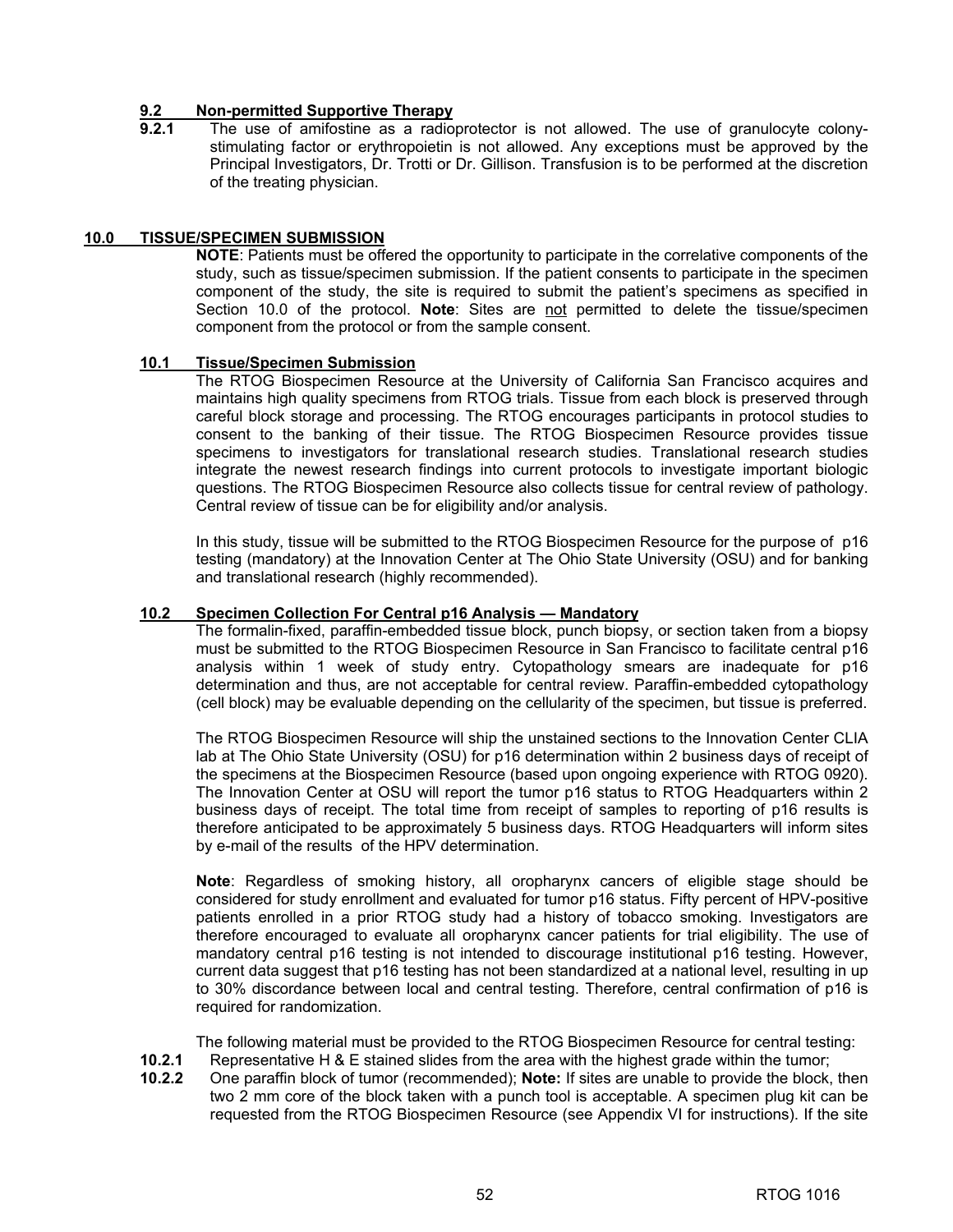will not release the block or allow punches to be taken, then a minimum of 10 five micron unstained slides cut onto positive charged (adherent) slides is an acceptable substitute.

- **10.2.3** A Pathology Report documenting that the submitted block, core, or slides contain tumor; the report must include the RTOG protocol number and patient's case number. The patient's name and/or other identifying information should be removed from the report. The surgical pathology numbers and information must NOT be removed from the report.
- **10.2.3** A Specimen Transmittal Form stating that the tissue is being submitted for Central Review. The Form must include the RTOG protocol number and the patient's case number.
- **10.2.4** Central Review will be performed for every case at the RTOG Biospecimen Resource for adequacy of tumor tissue.
- **10.2.5** Tumor p16 expression will be evaluated in a CLIA certified laboratory at the Innovation Center of The Ohio State University by means of immunohistochemical analysis with a mouse monoclonal antibody (MTM Laboratories, Westborough, MA) visualized with use of an autostainer (Discovery XT, Ventana, Tucson, AZ) and a secondary detection kit (iVIEW DAB Detection Kit, Ventana) by standard protocol. Positive p16 expression will be defined as a strong and diffuse nuclear and cytoplasmic staining in 70% or more of the tumor cells.

#### **10.3 Specimen Collection for Tissue Banking and Translational Research — Highly Recommended**

For patients who have consented to participate in the tissue/blood component of the study (See Appendix I).]

The overall objective of collecting specimens for translational research is to prospectively establish a repository of both risk factor profiles and biospecimens from patients enrolled in RTOG 1016 to facilitate future hypothesis generated research.

**See Appendix VI for detailed collection instructions, including information pertaining to collection kits. Note: Kits can be requested from the RTOG Biospecimen Resource, [RTOG@ucsf.edu,](mailto:RTOG@ucsf.edu) and include a pre-paid shipping label for shipment of frozen biospecimens.** 

**10.3.1** Tumor Tissue

Tissue for banking will be taken from the tumor tissue block for central review (see Section 10.2.2).

**10.3.2** Serum, Plasma, and Whole Blood Collection

Plasma, serum and whole blood will be collected pre-treatment. In addition, plasma and serum will be collected at the 3- and 6-month follow-up visits. If a site misses the pre-treatment collection time point, they may collect the whole blood specimen at any time during treatment or at follow up.

The following materials must be provided to the RTOG Biospecimen Resource: A Specimen Transmittal Form documenting the date of collection, time point of collection of the biospecimen; the RTOG protocol number, the patient's case number, and method and time point of storage (for example, stored at -80° C for 3 days) must be included.

#### **10.3.3** Storage Conditions

Store frozen specimens at -80° C (-70°C to -90°C) until ready to ship. If a -80°C Freezer is not available:

• Samples can be stored short term in a -20 $^{\circ}$  C freezer (non-frost free preferred) for up to one week (please ship out Monday-Wednesday only; Canada: Monday-Tuesday).

**OR:** 

• Samples can be stored in plenty of dry ice for up to one week, replenishing daily (ship out Monday-Wednesday only; Canada: Monday-Tuesday).

**OR:** 

• Samples can be stored in liquid nitrogen vapor phase (ship out Monday-Wednesday only; Canada: Monday-Tuesday).

Please indicate on Specimen Transmittal Form the storage conditions used and time stored.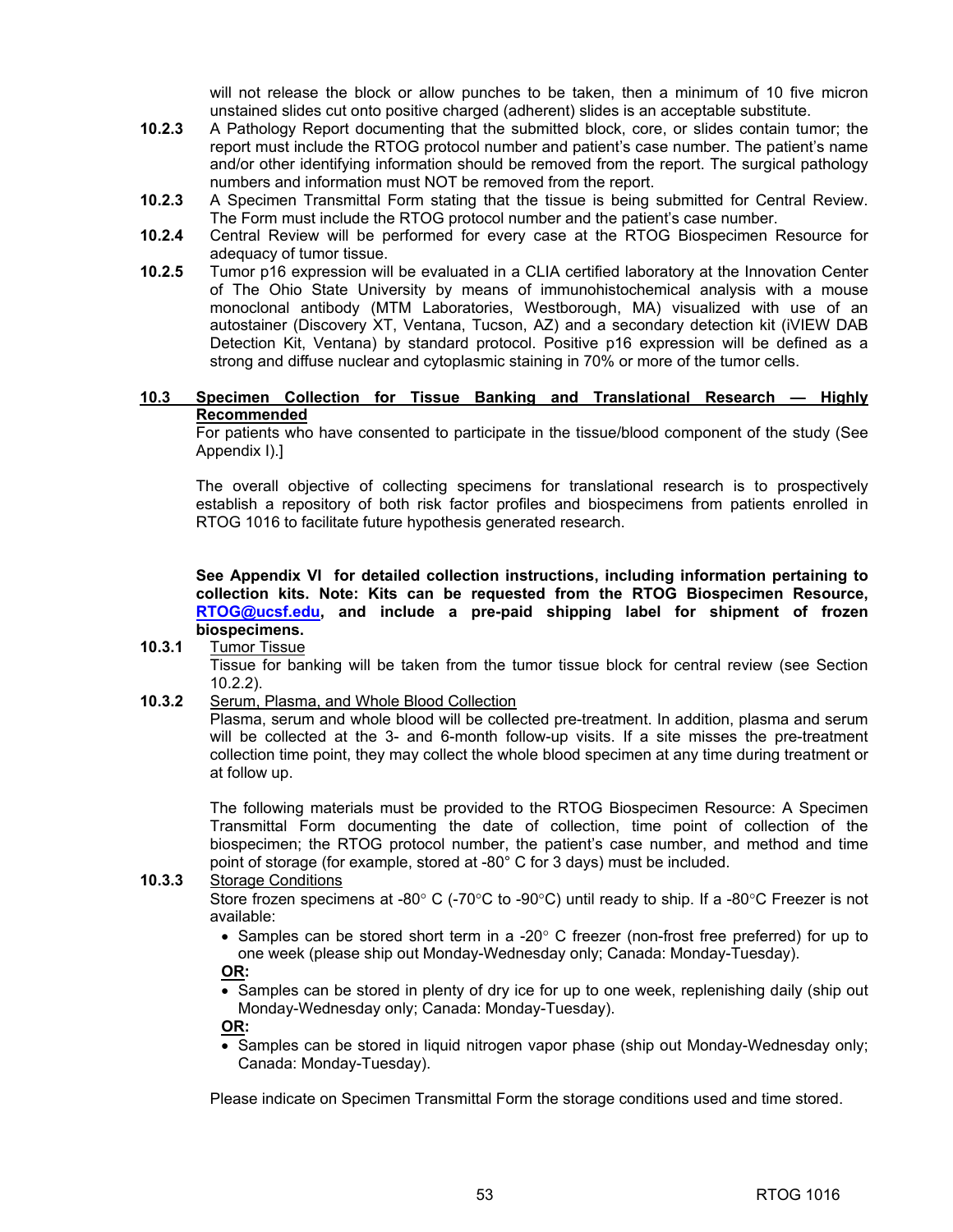## **10.3.4** Specimen Collection Summary

| Specimens for Tissue Banking/Central Review/Translational Research                                                                                                                                |                                                                                                                                                           |                                                                                                                                                                             |                                                                          |  |  |  |
|---------------------------------------------------------------------------------------------------------------------------------------------------------------------------------------------------|-----------------------------------------------------------------------------------------------------------------------------------------------------------|-----------------------------------------------------------------------------------------------------------------------------------------------------------------------------|--------------------------------------------------------------------------|--|--|--|
| Specimens taken from                                                                                                                                                                              | <b>Collected when:</b>                                                                                                                                    | <b>Submitted as:</b>                                                                                                                                                        | Shipped:                                                                 |  |  |  |
| patient:                                                                                                                                                                                          |                                                                                                                                                           |                                                                                                                                                                             |                                                                          |  |  |  |
| Representative H&E stained<br>slides of the primary tumor                                                                                                                                         | Pre-treatment                                                                                                                                             | H&E stained slide<br>Pre-treatment                                                                                                                                          | Slide shipped ambient                                                    |  |  |  |
| A paraffin-embedded tissue<br>block of the primary tumor<br>taken before initiation of<br>treatment or two 2 mm<br>diameter core of tissue.<br>punched from the tissue block<br>with a punch tool | Pre-treatment                                                                                                                                             | Paraffin-embedded tissue<br>block or punch biopsy<br><b>Note: 10 unstained slides</b><br>are permitted ONLY if site<br>is not able to submit a<br>block or provide a punch. | Block or punch (or unstained<br>slides) shipped ambient                  |  |  |  |
| SERUM: 5-10 mL of whole<br>blood in 1 red-top tube and<br>centrifuge                                                                                                                              | Pre-treatment and at 3- and<br>6-month follow-up visits                                                                                                   | Frozen serum samples<br>containing 0.5 mL per<br>aliquot in 1 mL cryovials (5<br>to $10$ )                                                                                  | Serum sent frozen on dry ice<br>via overnight carrier (Mon-<br>Wed)      |  |  |  |
| PLASMA: 5-10 mL of<br>anticoagulated whole blood in<br>EDTA tube #1<br>(purple/lavender top) and<br>centrifuge                                                                                    | Pre-treatment and at 3- and<br>6-month follow-up visits                                                                                                   | Frozen plasma samples<br>containing 0.5 mL per<br>aliquot in 1 mL cryovials (5<br>to $10$ )                                                                                 | Plasma sent frozen on dry<br>ice via overnight carrier<br>(Mon-Wed)      |  |  |  |
| DNA: 5-10 mL of<br>anticoagulated whole blood in<br>purple/lavender EDTA tube #2<br>(purple/lavender top) and mix                                                                                 | Pre-treatment; Note: if site<br>misses this collection, the<br>site may collect the whole<br>blood at any other time<br>during treatment or follow<br>up. | Frozen whole blood<br>samples containing 1 ml<br>per aliquot in 1 mL<br>cryovials (3 to 5)                                                                                  | Whole blood sent frozen on<br>dry ice via overnight carrier<br>(Mon-Wed) |  |  |  |

**10.3.5** Submit materials for Tissue Banking, Central Review, Translational Research as follows: **U. S. Postal Service Mailing Address: For Non-frozen Specimens Only RTOG Biospecimen Resource University of California San Francisco Campus Box 1800 1657 Scott Street, Room 223 San Francisco, CA 94143-1800** 

> **Courier Address (FedEx, UPS, etc.): For Frozen Specimens RTOG Biospecimen Resource University of California San Francisco 1657 Scott Street, Room 223 San Francisco, CA 94115**

# **Questions: 415-476-RTOG (7864)/FAX 415-476-5271; [RTOG@ucsf.edu](mailto:RTOG@ucsf.edu)**

# **10.4 Reimbursement**

 RTOG will reimburse institutions for submission of protocol specified biospecimen materials sent to the Biospecimen Resource at the University of California San Francisco and other protocolspecified collection repositories/laboratories. After confirmation from the RTOG Biospecimen Resource or other designated repository/laboratory that appropriate materials have been received, RTOG Clinical Trials Administration will authorize payment according to the schedule posted with the Reimbursement and Case Credit Schedule found on the RTOG web site [\(http://www.rtog.org/pdf\\_document/RTOG\\_STUDY\\_LIST.pdf\). B](http://www.rtog.org/pdf_document/RTOG_STUDY_LIST.pdf)iospecimen payments will be processed quarterly and will appear on the institution's summary report with the institution's regular case reimbursement.

# **10.5 Confidentiality/Storage**

 (See the RTOG Patient Tissue Consent Frequently Asked Questions, [http://www.rtog.org/biospecimen/tissuefaq.html fo](http://www.rtog.org/biospecimen/tissuefaq.html)r further details.)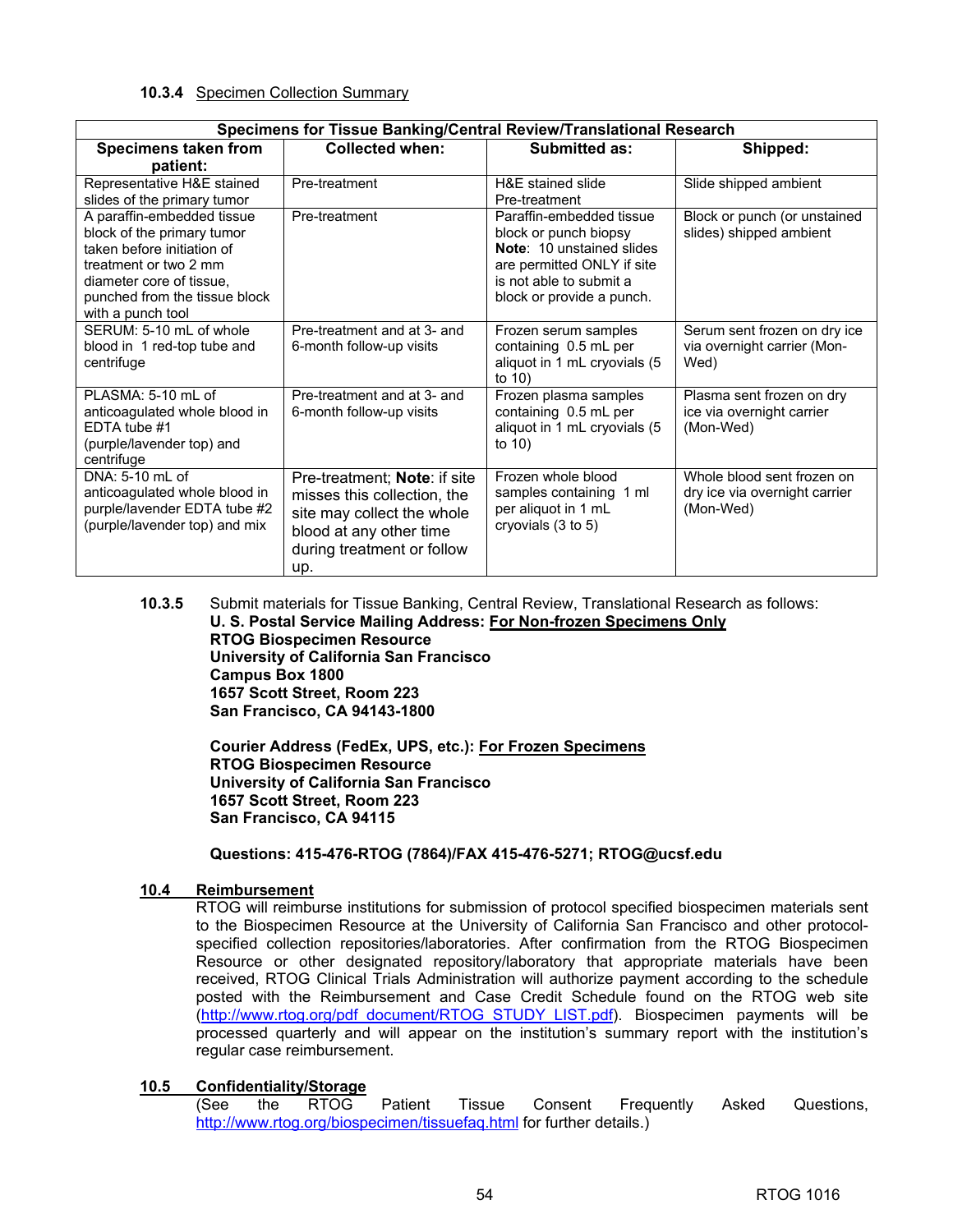- **10.5.1** Upon receipt, the specimen is labeled with the RTOG protocol number and the patient's case number only. The RTOG Biospecimen Resource database only includes the following information: the number of specimens received, the date the specimens were received, documentation of material sent to a qualified investigator, type of material sent, and the date the specimens were sent to the investigator. No clinical information is kept in the database.
- **10.5.2** [Protocol Associate: make the following text protocol specific:] Specimens for tissue banking will be stored for an indefinite period of time. Specimens for central review will be retained until the study is terminated. Specimens for the translational research component of this protocol will be retained until the study is terminated, unless the patient has consented to storage for future studies. If at any time the patient withdraws consent to store and use specimens, the material will be returned to the institution that submitted it.

# **11.0 PATIENT ASSESSMENTS**

 **11.1 Study Parameters**: See Appendix II for a summary of assessments and time frames.

# **11.2 Pre-Treatment Evaluations (6/9/11)**

- **11.2.1** A CT scan of the neck (with contrast) and a chest CT scan (with or without contrast); or an MRI of the neck and a chest CT scan (with or without contrast); or a CT scan of neck and a PET/CT of neck and chest (with or without contrast) within 8 weeks prior to registration; Note: CT scan of neck and/or PET/CT performed for radiation planning may serve as both staging and planning tools.
- **11.2.2** Evaluation by a nutritionist and/or swallowing therapist is highly recommended within 2 weeks prior to the start of treatment and should include evaluation for placement of prophylactic gastrostomy or other type of feeding tube. The decision to place a feeding tube should be individualized and may consider a number of factors including: prior weight loss, current nutritional status, size and location of the primary tumor (impacting high dose target volume), availability of feeding tube placement services, availability of speech and swallowing specialists, and social support. Feeding tubes may be placed after start of treatment at the discretion of the clinical team. If a tube is placed, the site will document on the appropriate case report form (see Section 12.1) if the tube was placed prophylactically (as a preventative measure) or therapeutically (because of nutritional compromise or other clinical indications).

#### **11.3 Evaluation During Radiotherapy**

- **11.3.1** A brief history & physical by a Radiation Oncologist and/or Medical Oncologist must be done weekly.
- **11.3.2** Biopsy of any lesion(s) suspicious for tumor recurrence is recommended.

#### **11.4 Evaluation in Follow Up**

- **11.4.1** A brief history & physical by a Radiation Oncologist and/or Medical Oncologist must be done at 1 and 3 months from the end of radiation treatment, then every 3 months through year 2, every 6 months for 3 years, then annually.
- **11.4.2** An examination by an ENT or Head & Neck Surgeon, including laryngopharyngoscopy (mirror and/or fiberoptic and/or direct procedure), must be done at 1 and 3 months from the end of radiation treatment, then every 3 months through year 2, every 6 months for 3 years, then annually.
- **11.4.3** Chest imaging: A chest CT or a PET/CT of chest is required once per year for a total of 5 image sets.
- **11.4.4** Biopsy of any lesion(s) suspicious for tumor recurrence is recommended as clinically indicated.
- **11.4.5** The initial post-radiation imaging evaluation at 3 months after the completion of radiotherapy is highly recommended to assess response but is not required. The imaging can be contrastenhanced CT, MRI, or PET/CT of the head and neck or "whole body" PET/CT (minimum neck and chest) based on the preference of the treating clinician.

# **11.5 Measurement of Response/Progression**

- **Response versus "Tumor Clearance" versus Cancer Progression** 
	- Response and confirmation of local (primary site) or regional (neck) "tumor clearance" are not endpoints in this study. Clinical or radiographic evidence of progressive local-regional disease beyond 20 weeks should be documented in the clinical record and ideally confirmed by local or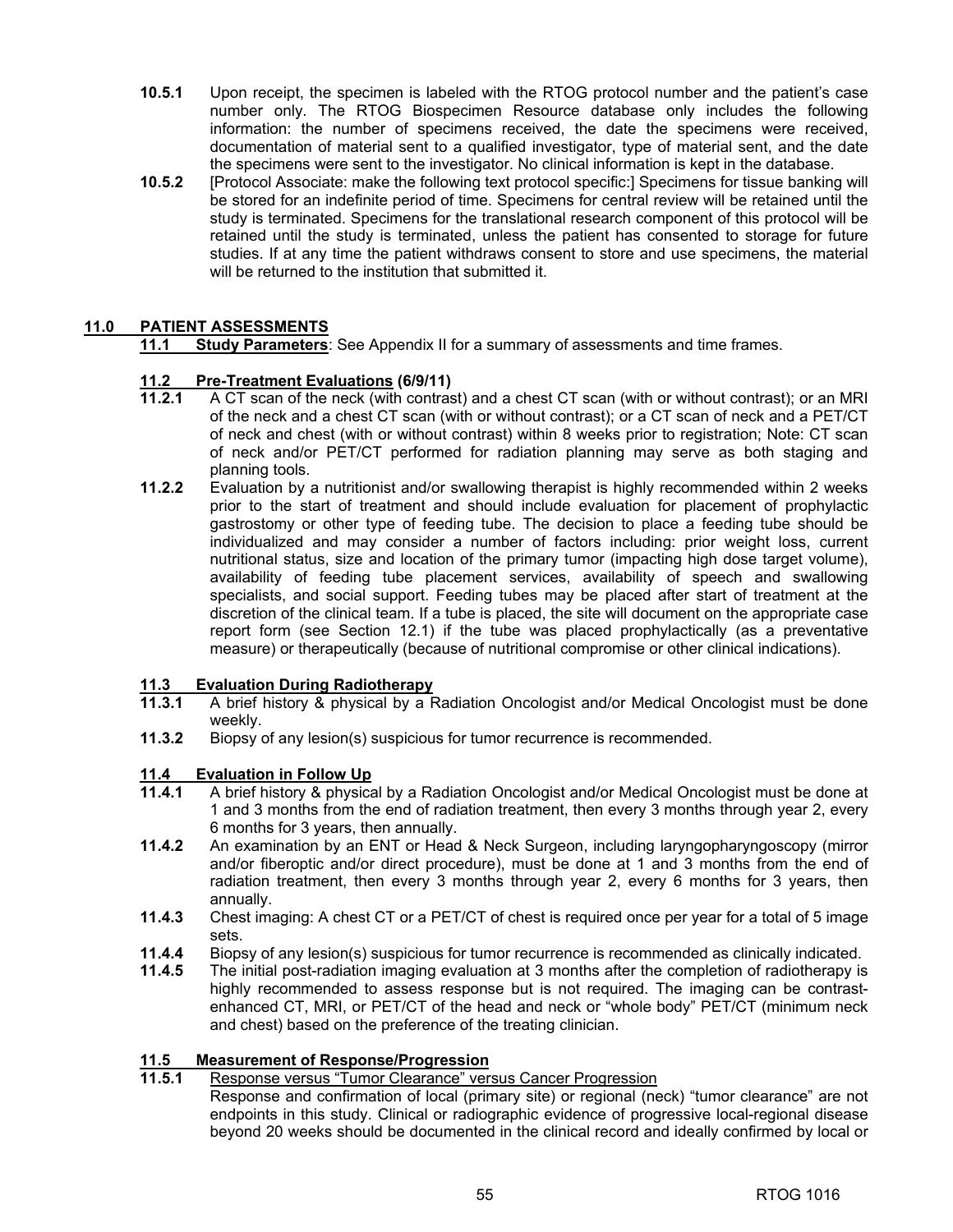regional biopsy, neck dissection, or salvage surgery. CT or MRI (of head and neck region, with CXR or Chest CT), or PET/CT (including chest anatomy) may be used as radiographic evaluation of overall cancer status. The primary, neck and chest portions of the scans should be evaluated and reported separately. The CT portion of a PET/CT may serve as sufficient radiographic evaluation of the chest. If CT or MRI is used for evaluation of the head and neck region, CXR or CT of chest will be needed to rule out distant disease or second primaries at the designated evaluation intervals as outlined above in Section 11.4.

### **11.5.2** Local or Regional Progression

Local (primary site) or regional (neck) progression is defined as clinical or radiographic evidence of progressive disease at the primary site or neck. The location of progressive disease should be separately distinguished (local vs. neck) to document the precise pattern of failure if possible. Progression of local or regional disease should be confirmed by biopsy when possible but may be clinically assessed and documented in the clinical record at the judgment of the treating clinicians.

# **11.5.3** Distant Metastasis Clear evidence of distant metastases (lung, bone, brain, etc.); biopsy is recommended where possible. A solitary, spiculated lung mass/nodule is considered a second primary neoplasm unless proven otherwise.

#### **11.5.4** Second Primary Neoplasm

Tumor reappearing with the initial and immediate adjoining anatomical region of the primary will be considered local recurrence. Multiple lung nodules/masses are considered distant metastases from the index cancer unless proven otherwise.

# **11.6 Criteria for Discontinuation of Protocol Treatment**

- Unacceptable toxicity; see Sections 7.4 and 7.5 for further information.
- Progression of disease:
- Development of a 2nd primary upper aerodigestive tract malignancy (e.g., lung cancer, esophagus cancer, 2nd primary head and neck cancer);
- A delay in protocol treatment, as specified in Sections 6.7, 7.4, and/or 7.5. Treatment breaks, if necessary, ideally should not exceed five treatment days at a time and ten treatment days total.

If protocol treatment is discontinued, follow up and data collection will continue as specified in the protocol.

#### **11.7 Quality of Life and Functional Assessments**

**NOTE: To minimize selection bias, all patients must be offered the opportunity to participate in the correlative components of the study, such as quality of life assessment.**  If the patient consents to participate in the quality of life (QOL) component of the study, sites are required to administer the baseline QOL and functional assessments prior to the start of protocol treatment.

 After 400 consecutive patients have been enrolled into the optional QOL component, this component will close. However, all patients should continue to be offered participation in the baseline head and neck risk factor survey.

 The assessments below (with the exception of the Head and Neck Risk Factor Survey [Section 11.7.6]) will be completed at the following time points: pre-treatment (baseline), end of treatment, and at 3, 6, 12, and 24 months from the end of treatment. Target windows for data collection will be: 1) for end of treatment should be collected within 2 weeks of the last day of radiation therapy; 2) at 3 and 6 months should be collected within +/- 2 weeks of these time-points; and 3) at 12 and 24 months within +/- 4 weeks of these time-points. However, if not possible, data should still be collected outside of these windows and analysis will account for the timing of data collection. The Head and Neck Risk Factor Survey will be administered once, at baseline.

All QOL/functional assessments, the PRO-CTCAE H&N, and the head and neck cancer risk factor surveys listed below will be collected from patients at clinic visits via iPAD computers or an online CASI system (see Appendix X for details on how to register into the CASI system). To complete electronic questionnaires, site research personnel who have been trained to use the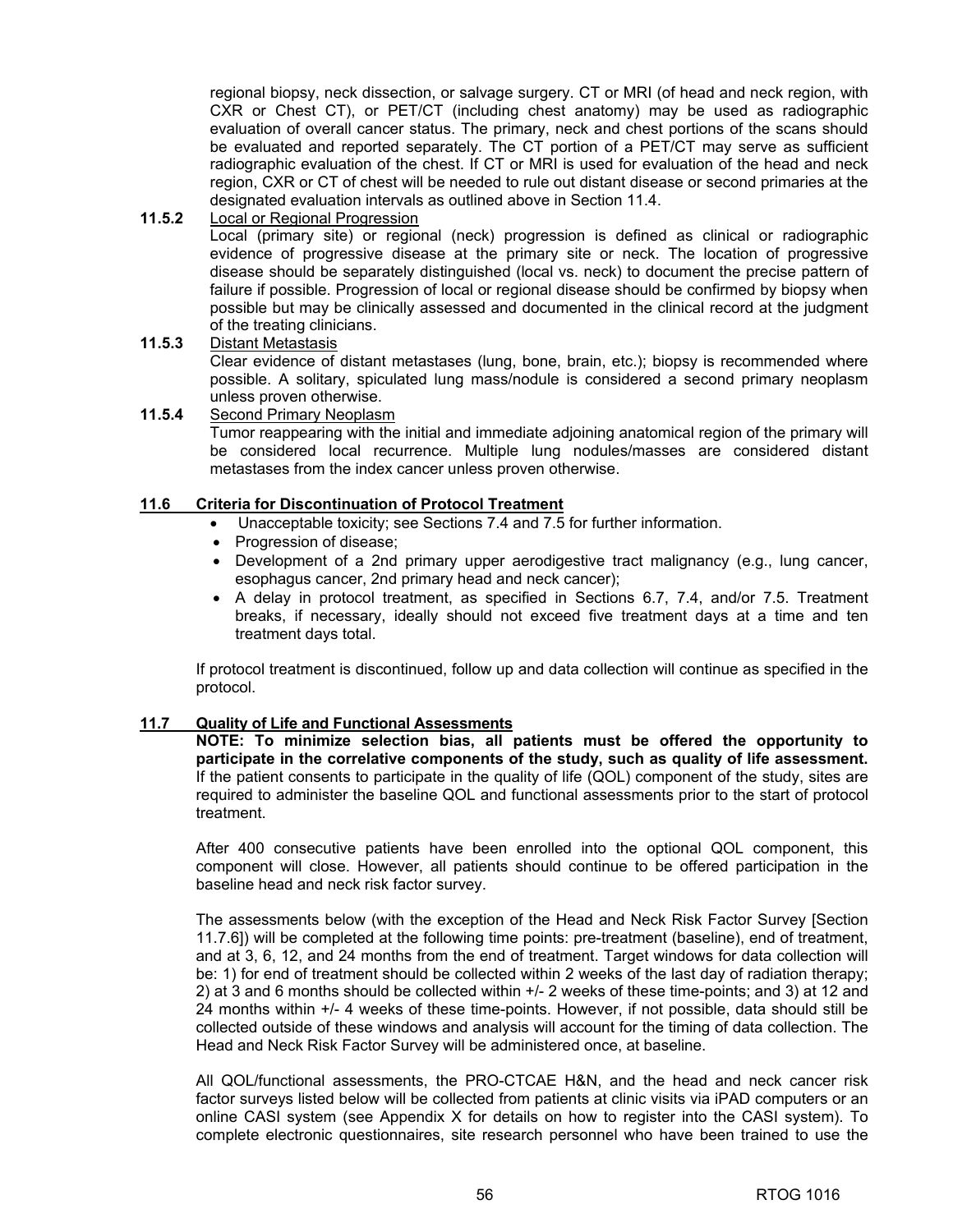CASI iPAD and/or online systems should remain available to patients to assist them if necessary. Versions of the surveys are available on the RTOG web site for submission to site's IRBs.

**11.7.1** The EORTC QLQ-C30

 The EORTC QLQ-C30, v. 3.0 is a 30-item self-reporting questionnaire grouped into 5 functional subscales (role, physical, cognitive, emotional, and social functioning). In addition, there are 3 multi-item symptom scales (fatigue, pain, and nausea and vomiting), questions concerning common symptoms in cancer patients, and 2 questions assessing overall quality of life. It has been translated and validated in 81 languages. The patient can complete the QLQ-C30 in approximately 7 minutes. Sites can check the web site for the specific languages available: <http://groups.eortc.be/qol/translations.htm>

**11.7.2** The EORTC QLQ-H&N35

 The Head and Neck module of the EORT QLQ-C30 is a 35-item self-reporting questionnaire that the patient can complete in approximately 7 minutes. The patient answers questions about head and neck pain, swallowing, saliva, eating, and social interactions. The QLQ-H&N35 has been translated and validated in over 20 languages. Sites can check the web site for the specific languages available:<http://groups.eortc.be/qol/translations.htm>

- **11.7.3 (6/9/11)** The EuroQol (EQ-5D) has been frequently used in cooperative group studies as a general QOL measure and for cost-utility analysis It is a two-part questionnaire that the patient can complete in approximately 5 minutes. The EQ-5D has been translated into multiple languages; these translations are available from the EuroQol web site at [http://www.euroqol.org/. Th](http://www.euroqol.org)e site research nurse or CRA should encourage the patient not to skip questions on the EQ-5D or take breaks during the completion of this questionnaire, as this will invalidate the assessment. If this occurs, sites will document it on the CP case report form (the QOL cover page).
- **11.7.4** PRO-CTCAE H&N

PRO-CTCAE is a new outcome measure recently developed by the NCI designed to capture the patient's self-report of adverse events (Hay 2010). A subset of items drawn the PRO-CTCAE system have been aggregated into a head and neck specific tool for use in this trial (PRO-CTAE H&N). The PRO-CTCAE H& N measure tailored for use in this study consists of 25 items that evaluate the presence and/or severity of a range of symptoms, as well as the degree to which the symptom/toxicity interferes with usual function. Individuals respond to the questionnaire items using a 5-point Likert scale, and the PRO-CTCAE H&N requires approximately 10 minutes to complete. In most circumstances, the patient will complete the QOL and PRO-CTCAE-H&N tools prior to the clinical encounter, thus most likely facilitating responses to the clinical team on the same information. At this time, PRO-CTCAE is available only in English. PRO-CTCAE is designed to be completed by the patient without assistance from research staff similar to other quality of life measures.

**11.7.5** Work Status Questionnaire H&N

 The Work Status Questionnaire H&N is a study-specific survey designed to be completed by the patient without assistance from clinical or research staff, like the other QOL, patientreported tools. This is a new survey tool, adapted from previous studies, and was customized specifically for RTOG 1016. It is available only in English at this time and can be completed in less than 5 minutes.

# **11.7.6** The Behavioral Risk Assessment Survey System (BRASS)

The Behavioral Risk Assessment Survey System (BRASS) is a computer-assisted selfinterview (CASI) head and neck risk factor survey. The domains covered by the survey include demographic profiles, alcohol use, tobacco use, marijuana use, sexual behavior, family history of cancer, oral hygiene, and diet. The entire survey is anticipated to take the patient approximately 20 minutes or less to complete using CASI methods. Institutions also can download a copy of the BRASS for site IRB review on the RTOG web site, next to the protocol. Because of the sensitive nature of the data, data are completely de-identified, will not be assessable to clinical staff, and will be protected by a Certificate of Confidentiality from the National Institutes of Health.

Patients enrolled to this trial already will have completed a short version of the tobacco-related section of the BRASS survey regarding smoking history, required for stratification (see Section 3.1.10). Depending on the patient's smoking history, these questions can be completed in 1-5 minutes. Additional questions regarding the other domains will be collected via BRASS by those patients who choose to participate in the QOL component of the study (see Appendix I).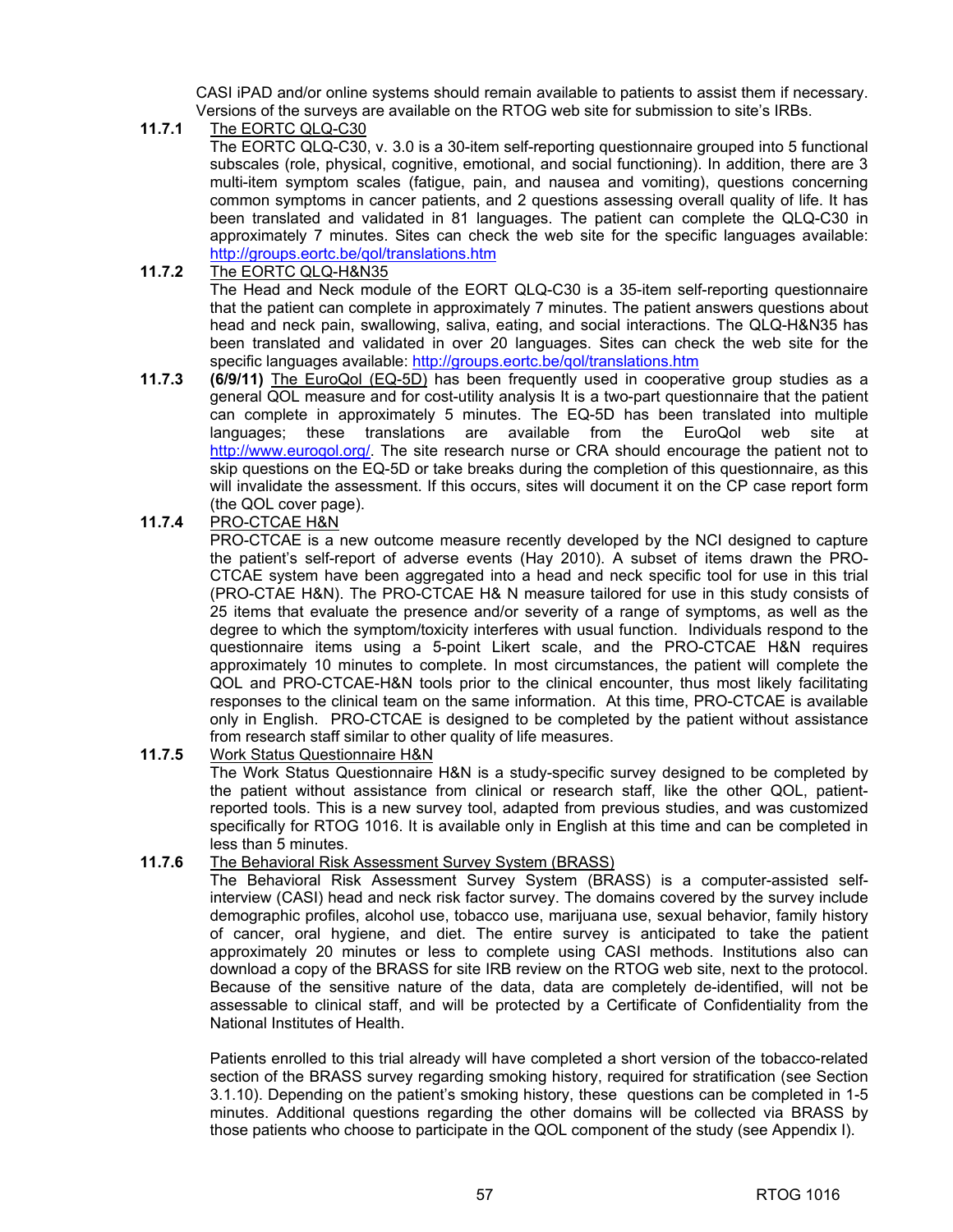## **11.7.7 Hearing Handicap Inventory for Adults (HHIA-S)**

The Hearing Handicap Inventory for Adults screening version (HHIA-S) is a 10-item selfreporting questionnaire designed to measure patients' reactions to their hearing loss. There are social/situational and emotional subscales (5 items each) that assess self-perceived hearing handicap in various daily listening situations. The patient can complete the questionnaire in approximately 2 minutes.

# **12.0 DATA COLLECTION Data should be submitted to:**

#### **RTOG Headquarters\* 1818 Market Street, Suite 1600 Philadelphia, PA 19103**

# **\*If a data form is available for web entry, it must be submitted electronically.**

Patients will be identified by initials only (first middle last); if there is no middle initial, a hyphen will be used (first-last). Last names with apostrophes will be identified by the first letter of the last name.

#### **12.1 Summary of Data Submission (6/9/11)**

| Item                                                                             | Due                                                                                    |
|----------------------------------------------------------------------------------|----------------------------------------------------------------------------------------|
| BRASS Tobacco: Smoking history (PQ)                                              | Within 1 week of step 1 registration                                                   |
| Demographic Work Status Questionnaire (FQ)                                       |                                                                                        |
| Demographic Form (A5)<br>Initial Evaluation Form (I1)                            | Within 2 weeks of study entry                                                          |
| Pathology Report (P1)                                                            |                                                                                        |
| Slides/Blocks (P2)                                                               |                                                                                        |
| Baseline QOL (SA) (includes EQ-5D; QLQ-C30;<br>QLQ-H&N35 PRO-CTCAE; HHIA-S)      |                                                                                        |
| QOL Cover Page (CP)                                                              |                                                                                        |
| BRASS: Optional survey (PF)                                                      |                                                                                        |
| Note: The baseline PQ, FQ, SA, CP, and PF will<br>be completed on the iPAD.      |                                                                                        |
|                                                                                  |                                                                                        |
| Follow-up QOL (SB) (includes EQ-5D; QLQ-C30;<br>QLQ-H&N35 PRO-CTCAE; Work Status | At end of treatment, and at 3, 6, 12, and 24 mos.<br>from end of treatment             |
| Questionnaire; HHIA-S)                                                           |                                                                                        |
| QOL Cover Page (CP)                                                              |                                                                                        |
| Note: If the institution is not provided with an iPAD                            |                                                                                        |
| for the follow-up survey, a hardcopy of the SB and                               |                                                                                        |
| CP will be completed.                                                            |                                                                                        |
| Treatment Form (TF)                                                              | At end of treatment                                                                    |
| Surgery Form (S1)                                                                | For patients who have surgery for the cancer<br>under study: Within 2 weeks of surgery |
|                                                                                  |                                                                                        |
| Short-term Follow-up Form (F0)                                                   | At 1 and 3 mos. from end of treatment, then q3<br>mos. through year 2                  |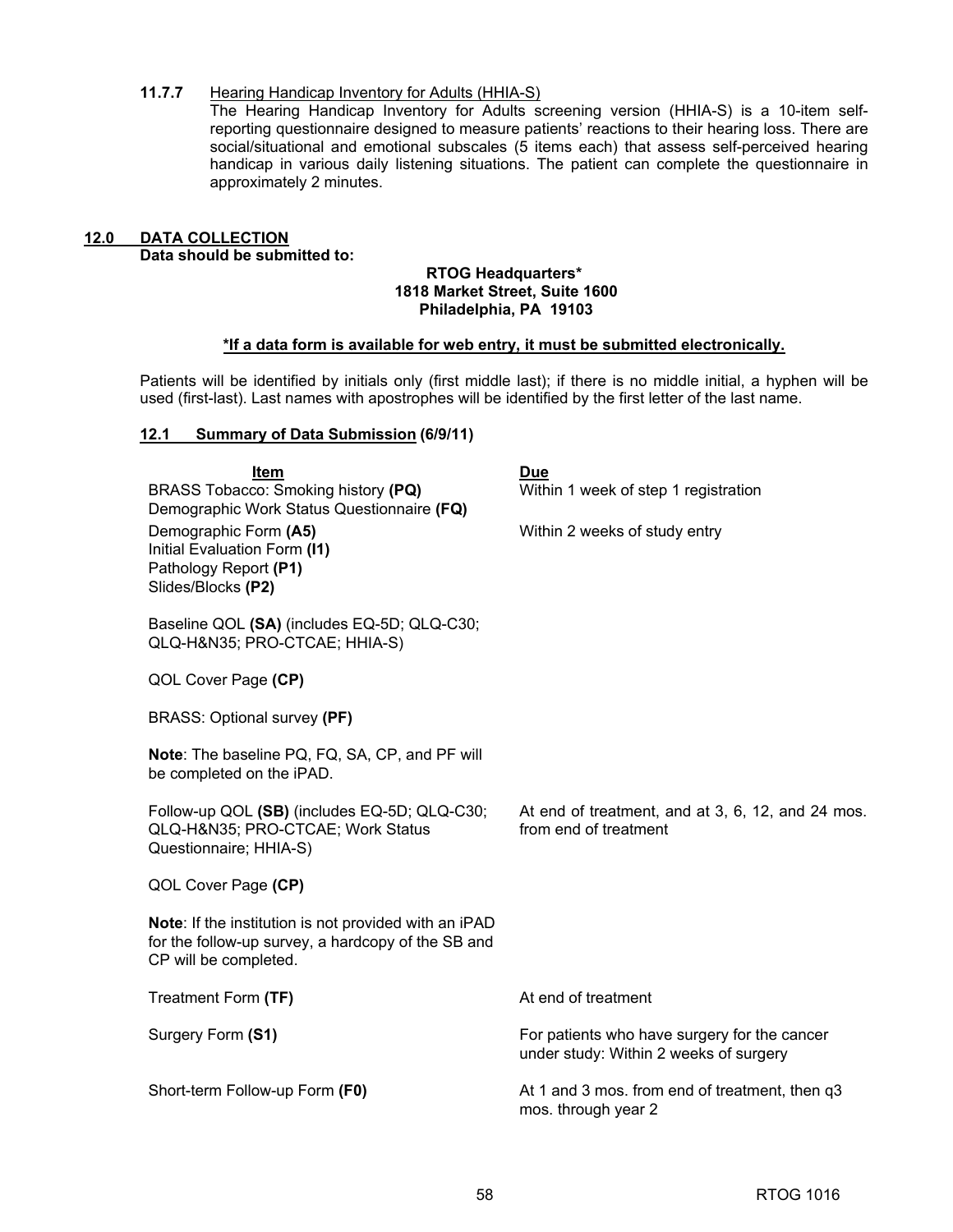# **12.2 Summary of Dosimetry Digital Data Submission (Submit to ITC; see Section 12.2.1)**

#### **Item Due**

**Preliminary Dosimetry Information (DD)** 

Digital Data Submission – Treatment Plan submitted to ITC via SFTP account exported from treatment planning machine by Physicist

Digital data submission includes the following:

- CT data, critical normal structures, all GTV, CTV, and PTV contours
- Digital beam geometry for initial and boost beam sets
- Doses for initial and boost sets of concurrently treated beams
- Digital DVH data for all required critical normal structures, GTV, CTV, and PTVs for total dose plan **(DV)**

Digital Data Submission Information Form **(DDSI)** – Submitted online (Form located on ATC web site, [http://atc.wustl.edu/forms/DDSI/ddsi.html\)](http://atc.wustl.edu/forms/DDSI/ddsi.html)

Hard copy isodose distributions for total dose plan **(T6)** 

**NOTE: Sites must notify ITC via e-mail [\(itc@wustl.edu\)](mailto:itc@wustl.edu) after digital data is submitted. The e-mail must include study and case numbers or, if the data is phantom, "dry run" or "benchmark".** 

#### **Final Dosimetry Information Within 1 week of RT end**

Radiotherapy Form **(T1) [copy to HQ and ITC]** Daily Treatment Record **(T5) [copy to HQ and ITC]**  Modified digital patient data as required through consultation with Image-Guided Therapy QA Center

#### **12.2.1** Digital Data Submission to ITC

Digital data submission may be accomplished using media or the Internet. For network submission: The SFTP account assigned to the submitting institution by the ITC shall be used, and e-mail identifying the data set(s) being submitted shall be sent to: **[itc@wustl.edu](mailto:itc@wustl.edu)** 

For media submission: Please contact the ITC about acceptable media types and formats. Hardcopies accompanying digital data should be sent by mail or Federal Express and should be addressed to:

> **Image-Guided Therapy Center (ITC) ATTN: Roxana Haynes 4511 Forest Park, Suite 200 St. Louis, MO 63108 314-747-5415 FAX 314-747-5423**

Within 1 week of start of RT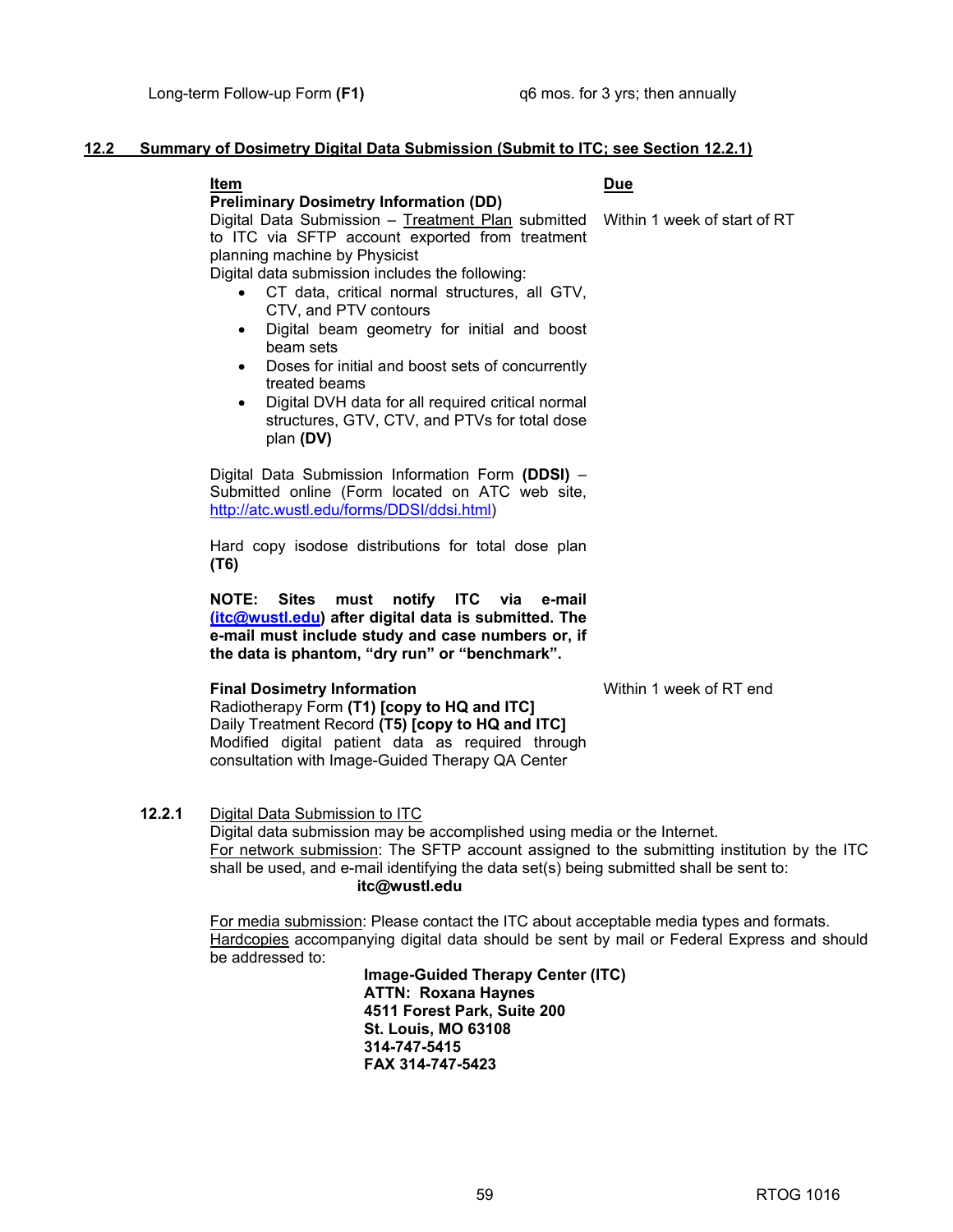# **13.0 STATISTICAL CONSIDERATIONS**

- **13.1 Primary Endpoint**
- **13.1.1** Overall survival

### **13.2 Secondary Endpoints**

- **13.2.1** Progression-free survival;
- **13.2.2** Local-regional failure;
- **13.2.3** Distant metastasis;
- **13.2.4** Second primary cancers;
- **13.2.5** Pattern of failure;
- **13.3.6** Early deaths;
- Acute toxicities (CTCAE, v. 4) and overall toxicity burden at end of treatment and at 1, 3, and 6 months from end of treatment;
- **13.2.8** Late toxicities (CTCAE, v. 4) at 1, 2, and 5+ years;
- **13.2.9** Feeding tube rate at 1 year;
- **13.2.10** Quality of life: EORTC QLQ-C30 and EORTC QLQ-H&N35, including swallowing domains, at baseline, end of treatment, 3, 6, 12, and 24 months;
- **13.2.11** PRO-CTCAE-H&N at baseline, end of treatment, and at 3, 6, 12, and 24 months from end of treatment;
- **13.2.12** Health utility: EQ-5D at baseline, end of treatment, and 3, 6, 12, and 24 months from end of treatment;
- **13.2.13** Work Status Questionnaire at baseline, end of treatment, and 3, 6, 12, and 24 months from end of treatment;
- **13.2.14** Dental Status at baseline and 12, 24, 60, and 120 months from end of treatment;
- **13.2.15** Hearing quality of life outcomes as measured by the HHIA-S at baseline, end of treatment, and at 3, 6, 12, and 24 months from the end of treatment;
- **13.2.16** Behavioral Risk Assessment Survey System (BRASS) at baseline only;
- **13.2.17** Translational research analysis.

# **13.3 Randomization and Stratification**

Patients will be randomized to 1 of 2 treatment arms. Additionally, patients will be stratified according to T stage (T1-2 vs. T3-4); N stage (N0-2a vs. N2b-3); Zubrod performance (0 vs. 1); and Smoking history ( $\leq 10$  pack-years vs. > 10 pack-years).

#### **13.4 Sample Size**

The primary objective is to compare the overall survival between the control arm and the experimental arm. The null hypothesis is a hazard ratio greater than 1.4; the alternative hypothesis is a hazard ratio of 1. For the RTOG 0129 p16 + patients, the overall death rate for the first 4 years were 5.6%, 5.9%, 5.8%, and 3.5%, respectively. With 43% of living patients censored during 5th year, the estimated yearly death rate was 10.0%. For the RTOG 90-03 p16 + patients, the 4-year survival rate was 53.2%, and the 10-year survival rate was 31.5%. Assuming an exponential failure rate between those time points, the resulting yearly death rate post-4 years would be 8.4%. For planning purposes, a different exponential death rate is assumed for the first 4 years and after 4 years for the control arm. The yearly death rate of 5.3% for the first 4 years will be assumed and 10% yearly death after 4 years will be evaluated. A group sequential design with 3 interim analyses based on Haybittle's boundary will be used. The significance level for a one-sided test, the statistical power, and the noninferiority hazard ratio were set at 0.05, 0.80, and 1.4, respectively. A total of 600 analyzable patients are targeted. Adjusting by approximately 15% to allow for ineligibility, lack of data (e.g. no follow up post-study entry), **the total sample size required is 706 patients**. So, to reject the null hypothesis of inferiority, we would need to observe a hazard ratio of approximately 1.12 or better by assuming log rank test divided by total information (proportional to the total number of expected deaths) of the study approximate the observed hazard ratio.

Note: Participation of HIV-positive individuals who meet the eligibility criteria is encouraged. However, the required sample size of 706 is based on the total number of HIV uninfected individuals enrolled into the study. The experience of the HIV-positive individuals will be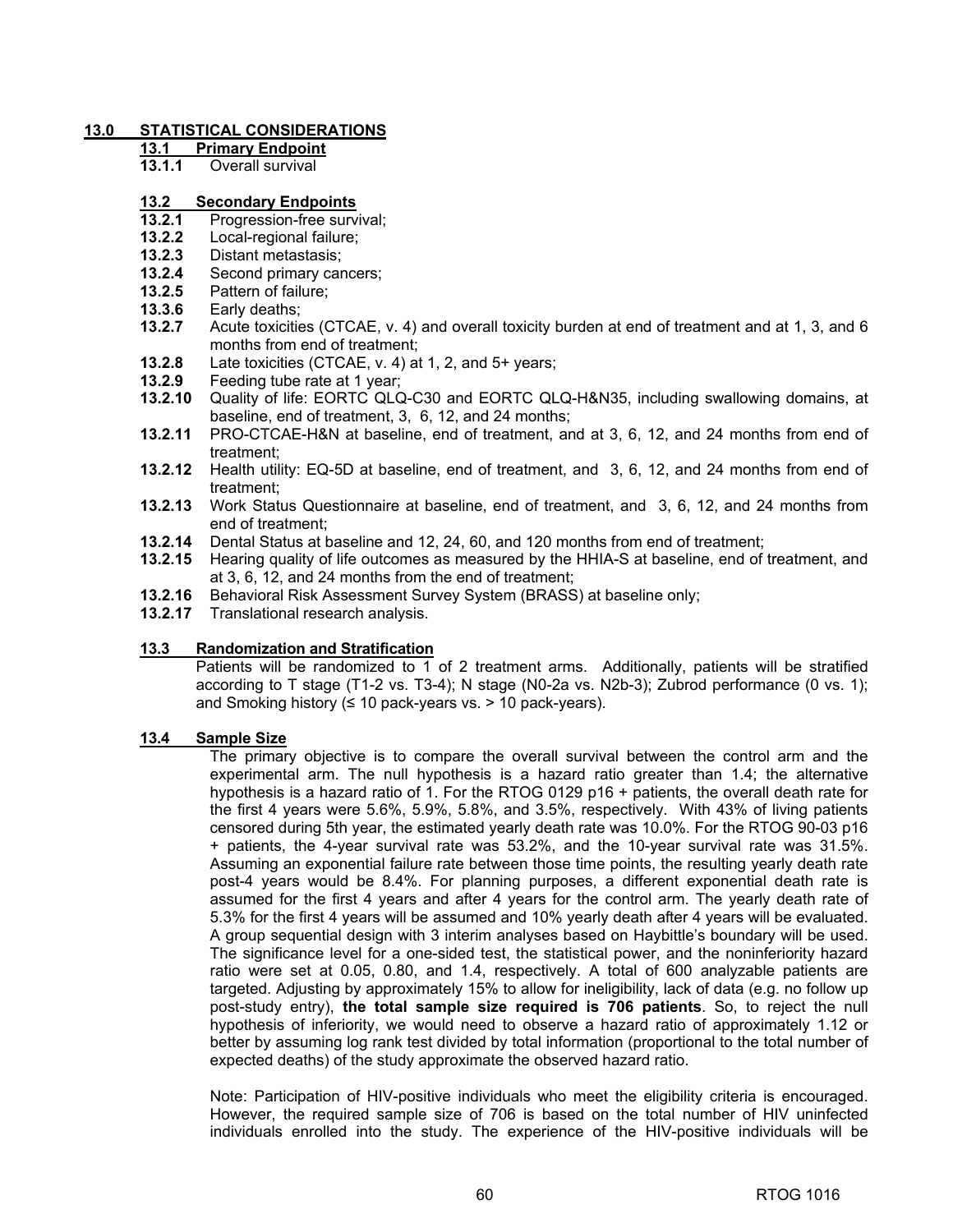analyzed and reported separately. The cohort of HIV+ patients will be assessed in a preliminary observational manner to gain insight into the feasibility of enrolling and treating this population on randomized phase III trials in the NCI-sponsored Cooperative Group Program. This effort is aimed at expanding access to cancer clinical trials for HIV infected persons who are healthy form the point of view of their HIV disease but who have cancer and are otherwise eligible for investigational cancer investigational therapeutics.

The treatment analysis will be intent to treat and restricted only to eligible patients and may possibly exceed 600 patients. A yearly accrual rate of 180 patients is projected after the study is opened 6 months. With that accrual rate, the final definitive treatment for this component would occur 8.5 years after study is initially opened. If the alternative hypothesis of noninferiority is accepted based on the proposed analyses, a test of superiority also will be conducted if the cetuximab arm is shown to be more effective than the control arm. With the 600 analyzable patients and a one-sided type I error of 0.05, there will be 80% power to detect a 30% reduction of hazard rate based on intention to treat analysis.

Death due to toxicity or within 30 days of completing radiation was not reported in the Bonner study (it is assumed in the current study that there will be no toxic deaths from cetuximab). In the RTOG 0522, the oropharynx cohort (N=278), 6 patients (2.2%), died from toxicity or within 30 days of completing treatment (2 patients died of treatment-related causes and 4 additional patients died within 30 days of treatment from other causes). There is 55% and 99% power to detect a difference of 2% or 5% (0 vs. 2% or 5%) between the arms with a two sided type I error rate of 5%.

Based on comparative review of adverse events data, detectable reductions are anticipated in 9 specific acute effects items in which cetuximab is expected to carry significantly lower (> 50% relative reduction) acute toxicity with a one-sided alpha of 0.05: (auditory < 10 versus 28%, power=0.99); bone marrow-leukopenia/anemia (5% versus 71%, power=0.99), grade 3+ dysphagia (26% versus 61%, power=0.99), grade 3+ nausea (2% versus 12%, power=0.99), vomiting (3% versus 8%, power=0.81), peripheral sensory (0% versus 6%, power=0.09), pain (28% versus 71%, power=0.99), renal (0% versus 7%, power=0.99), and fatigue (4% versus 10%, power=0.87).

As described in Section 1.5.7, we expect to detect a between arm T score difference of 200 for overall acute toxicity burden. The following table shows statistical power with a two-sided type I error rate of 0.05 and different standard deviations for two sample independent t test.

| $\sim$<br>ىات | 000 | 800 | 600 | 400 |
|---------------|-----|-----|-----|-----|
| Power         | 68% | 86% | 98% | 99% |

Late toxicity was not reported by the Bonner study. Detectable relative reductions of ≥ 50% are anticipated in 4 specific late effects items with a one-sided alpha of 0.05 and 270 patients from each arm: auditory (27% versus 13.5%, power=0.98), hemoglobin (15% versus 7.5%, power=0.80), pain (35% versus 17.5%, power=0.99), and peripheral sensory neuropathy (11% versus 5.5%, power=0.70).

We anticipate feeding tube rates in the cetuximab arm will be the same or better in the cetuximab arm of RTOG 1016. Assuming 28% vs. 18% at 1 year and a one-sided alpha of 0.05, we have 84% power to detect this difference with 270 patients on each arm available for this analysis at 1 year.

**13.4.1** Feasibility

The exact enrollment mix of T-N stages, smoking history, and accrual rates cannot be precisely projected. A sensitivity analysis seen below explores 3 scenarios in which patient accrual and the number of events (deaths) may be 10%, 33%, or 50% lower than projected from historical estimates. This indicates that even under worse-case conditions, the accrual time changes somewhat (4.35, 5.88, and 7.79 years), but time to analysis will not be more than 8.7, 8.8, and 8.97 years. This analysis strongly supports the feasibility and likelihood of completing enrollment and analysis within a relatively narrow timeframe. In the following table, yearly accrual and hazard rates are reduced by 10%, 33%, and 50% with the same analyzable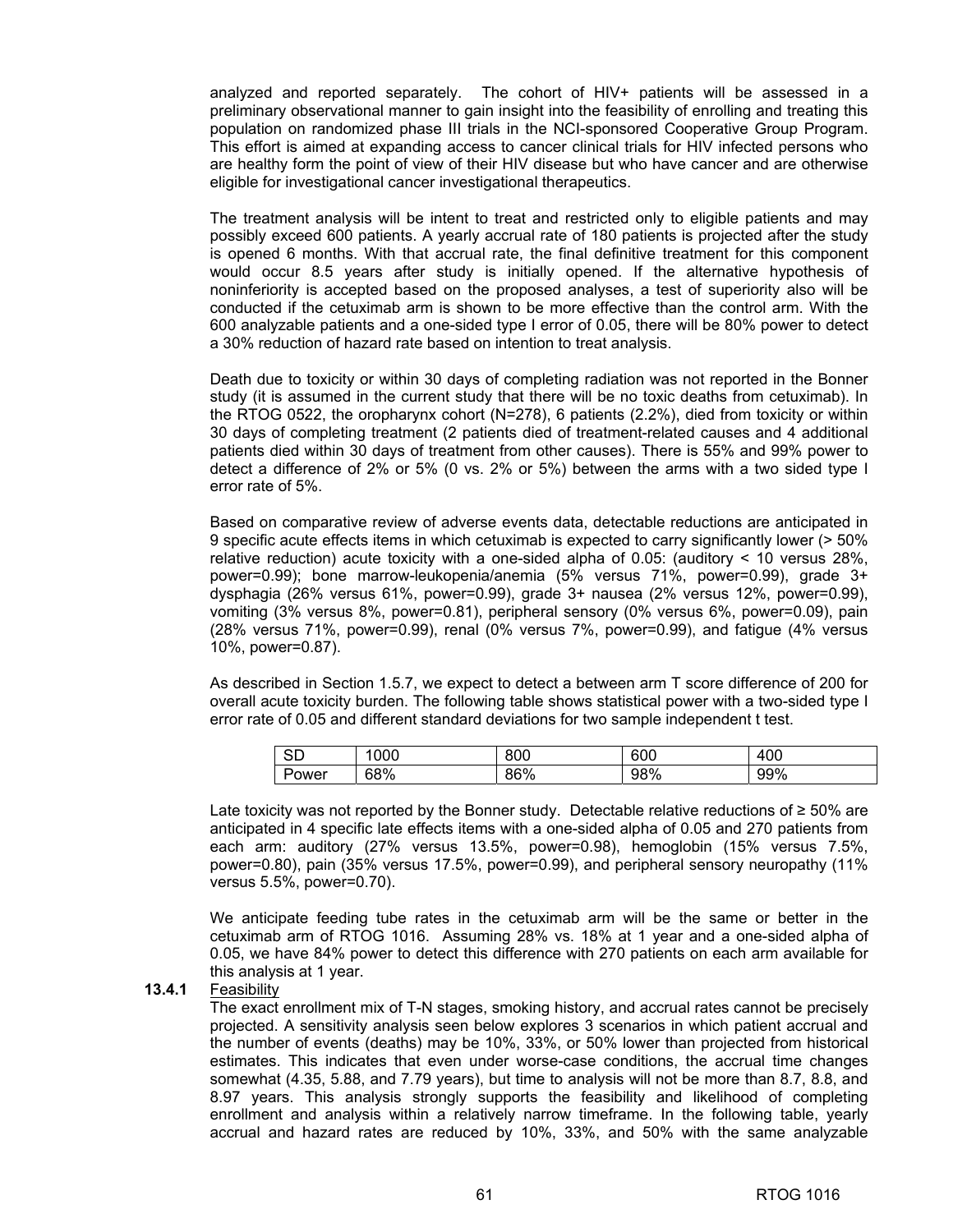number of patients. The accrual is then adjusted by 15% (to approximately 700) to account for ineligibility, lack of data (e.g. no follow up post-study entry), and non-compliance. Study durations are derived to achieve same survival difference at 5 year.

|     | Yearlv  | Accrual  | Study           | ™otal    | Sample Size |
|-----|---------|----------|-----------------|----------|-------------|
|     | Accrual | Duration | <b>Duration</b> | Analyses | Analyzable  |
| 10% | 162     | 4.35     | 8.5             |          | 600         |
| 33% | 120     | 5.88     | 8.8             |          | 600         |
| 50% | 90      | .79      | 8.97            |          | 600         |

### **13.4.2** Definitions of Failure

The following table shows how each first event will be counted for progression-free survival, local-regional failure, and distant metastasis. Anything not explicitly in the table (e.g., second primary tumor) is not considered an event, and the patient will continue to be followed for failure. For overall survival, death from any cause will be considered a failure. All failure times will be measured from randomization to the date of failure, competing risk, or last follow-up.

|                                          | Progression-         | <b>Local-Regional</b> | <b>Distant</b>    |
|------------------------------------------|----------------------|-----------------------|-------------------|
| <b>First event</b>                       | <b>Free Survival</b> | <b>Failure</b>        | <b>Metastasis</b> |
| None                                     | Censored             | Censored              | Censored          |
| Local-regional progression or recurrence | Failure              | Failure               | Competing risk    |
| Distant metastasis                       | Failure              | Competing risk        | Failure           |
| Death due to study cancer or from        |                      |                       |                   |
| unknown causes                           | Failure              | Failure               | Competing risk    |
| Death to due any other reason            | Failure              | Competing risk        | Competing risk    |
| Salvage surgery of primary with tumor    |                      |                       |                   |
| present/unknown                          | Failure              | Failure               | Competing risk    |
| Salvage neck dissection with tumor       |                      |                       |                   |
| present/unknown, > 20 weeks from end     |                      |                       |                   |
| of RT                                    | Failure              | Failure               | Competing risk    |

# **13.5 Analysis Plan**

**13.5.1** Routine Interim Analysis to Monitor Study Progress

Interim reports will be prepared twice each year until the final analysis has been accepted for presentation or publication. In general, these reports will contain information about the accrual rate with projected completion date for the accrual phase, exclusion rates and reasons, pretreatment characteristics of patients accrued, compliance rate of treatment delivered with respect to the protocol prescription, and the frequency and severity of adverse events.

**13.5.2** Interim Analysis to Monitor Progression-Free Survival (PFS)

We plan to monitor futility of the difference between the control arm and the experimental arm with respect to PFS on a yearly basis during first 4 years of the trial starting from year 2. Additional analyses can be added if necessary. The purpose is to detect a significantly worse PFS for the experimental arm as compared to the control arm and if found, the patient accrual to the trial would be discontinued. The statistical monitoring boundary will be based on testing the alternative hypothesis of hazard ratio of 1.0 at a one-sided alpha level of 0.001, as recommended by Freidlin and Korn (2002). The RTOG Data Monitoring Committee (DMC) will review the results of these analyses.

### **13.5.3** Analysis for Reporting the Treatment Results

The analysis reporting the treatment results will be carried out after 219 failures have been observed, unless the criteria for early stopping are met. Only eligible patients who complete planned treatment with both on-study and follow-up information will be included in the primary treatment analysis. The usual components of this analysis are:

- Tabulation of all cases entered and any excluded from analysis with reasons for exclusion;
- Patient accrual rate;
- Institutional accrual;
- Distribution of important baseline prognostic variables;
- Frequency and severity of adverse events;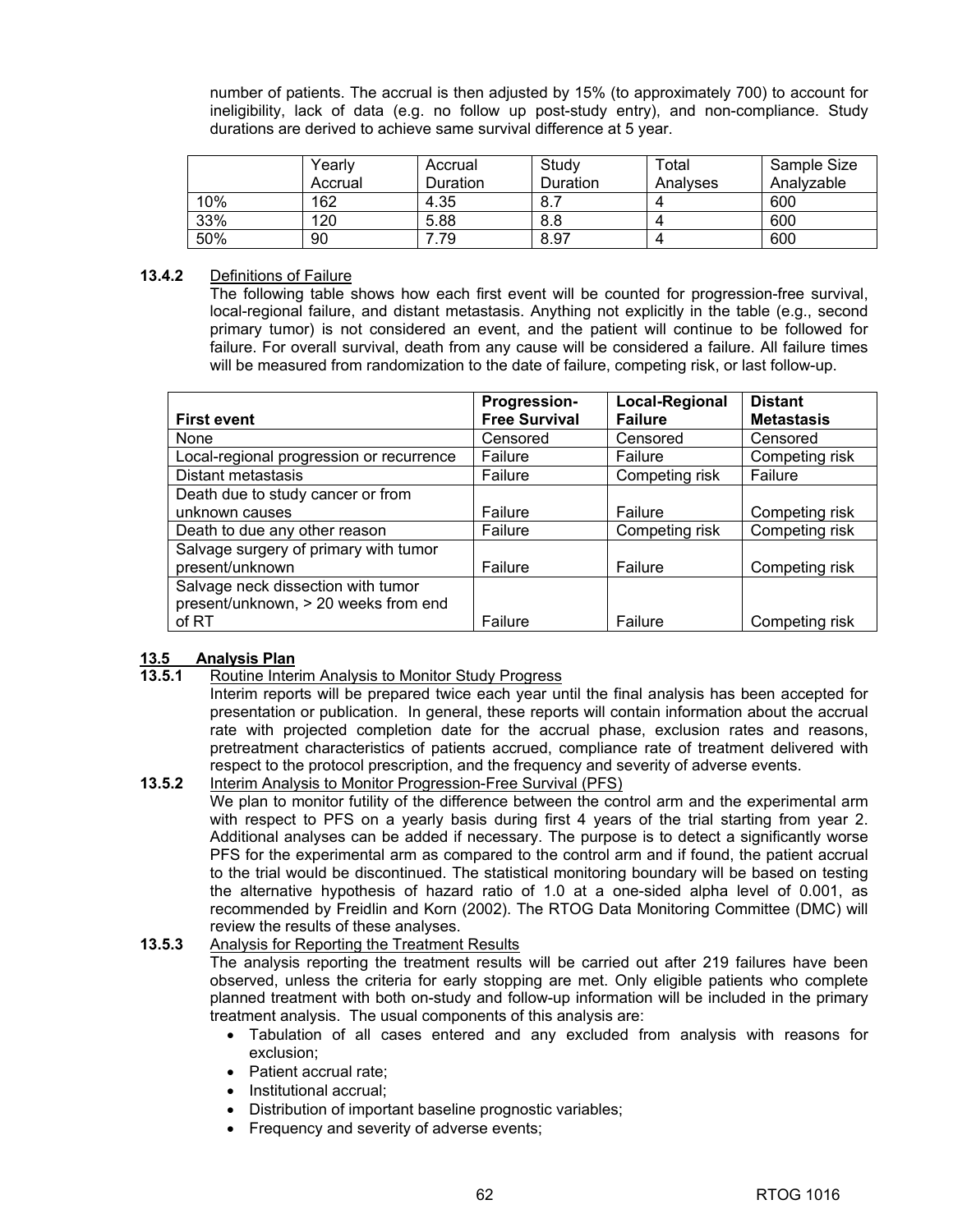• Observed results with respect to the endpoints described in Section 6.1.

The difference in overall survival (OS) distributions between the control arm and the experimental arm will be tested using the one-sided log-rank test at the significance level of 0.0494 for noninferiority, given that the 3 interim analyses are carried out and show no statistical significance. If the number of interim analysis is other than 3, then the significance level will be adjusted accordingly.

## **13.5.4** Interim Analysis for Data Monitoring Committee

The RTOG Data Monitoring Committee (DMC) will review the study twice a year with respect to patient accrual and morbidity. The DMC also will review the study on an "as needed" basis. The significance testing of efficacy will be performed at a designated time as outlined below and the results reported to the RTOG DMC with a recommendation for possible early reporting. As further long-term survival information from RTOG 0129 and RTOG 0522 regarding P16 positive patients becomes available (HPV analysis of 0522 expected in 2012), the study design assumptions will be re-evaluated. If the death rate is much lower than the projected rate or if the observed difference of survival is less than projected, the implication of this decreased rate, survival difference and accrual will be assessed in terms of when the projected final (definitive) treatment analysis will be performed. If the timing of that analysis is lengthened by more than a year, increasing the sample size will be explored.

Overall survival monitoring for both efficacy and futility will be performed starting from the year that patient accrual has been completed and at 2 and 3 years from completion of accrual until the 219 deaths required for the final analysis are reported. These interim analyses will be performed regardless of the number of deaths reported. It is expected at time of the first interim analysis that there will be at least 55 (25%) of the required 219 deaths. A Haybittle-Peto boundary will be utilized for efficacy and futility. For futility, the statistical monitoring boundary will be based on testing the alternative hypothesis at a one-sided alpha of 0.005, as recommended by Freidlin and Korn (2002). If judged to be necessary, futility analysis can be performed at years 1 and 4 from completion of accrual using the same rule. For efficacy, the statistical monitoring boundary will be based on testing the null hypothesis at one-sided alpha level of 0.001.

### **13.5.5** Interim Analysis for Special Reporting

The reporting paradigm developed at CTEP specifically for noninferiority trials (Korn 2005) will be used in order to keep the oncology community apprised of trial outcomes. There will be an automatic release of the efficacy and the toxicity data every 2 years for presentation at a major cancer meeting such as ASCO, and the first outcome publication will utilize 2-year minimum follow up after all the patients have been enrolled. The efficacy and the toxicity results will be reported without any statistical significance values.

This study will be monitored by the Clinical Data Update System (CDUS) version 3.0. Cumulative CDUS data will be submitted quarterly by electronic means. Reports are due January 31, April 30, July 31, and October 31.

### **13.5.6** Final Analysis

The PFS and OS rates will be estimated for both treatment arms using the Kaplan-Meier method (1958). Their distributions will be compared between treatment arms with a one-sided log rank test (Mantel 1966). The confidence interval approach will be used for the final analysis; if the upper bound is below 1.4, then the radiation plus cetuximab arm is noninferior to concurrent chemoradiation arm. And if the lower bound is above 1 then it is inferior. The cumulative incidence method will be used to estimate local-regional failure rates, distant metastasis, and second primary tumor rates, and the failure rates for the experimental treatment will be compared against the control using a failure-specific log-rank test. Multivariate analysis will be performed using the Cox proportional hazards model.

An overall toxicity analysis will be done 2 ways: 1) The first method will be based upon only adverse events (AEs) attributed by investigator to be definitely, probably, or possibly related (if relationship is missing, it will be considered related) to protocol treatment; 2) The second method will be based upon all reported AEs regardless of attribution. Rates of specific acute toxicity profiles and late toxicity profiles will be estimated using a binomial distribution along with their associated 95% confidence intervals and will be compared using Fisher's exact test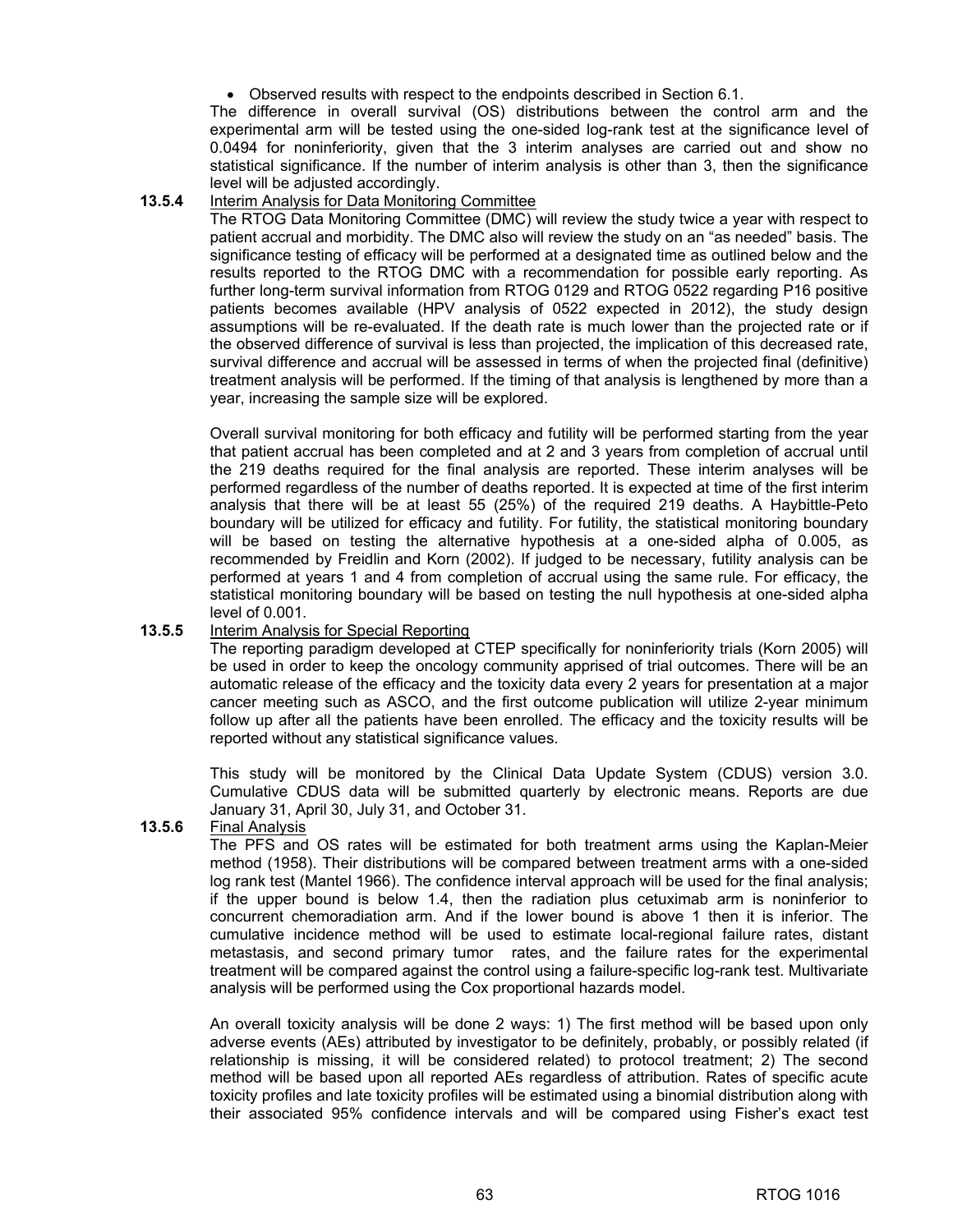between the 2 treatment arms. Overall acute toxicity burden scores will be compared using two sample t test.

# **13.6 Statistical Considerations for Translational Research**

### **13.6.1** Sample Size and Power

We consider below the sample size and power for objectives 2 and 3 (see Section 1.7.1) noted above. In this analysis, variables of interest from objective 2 would be considered as selfreported behaviors, e.g. smoking status. For objective 3, variables of interest would include presence or absence of a biomarker in the tumor. Given that submission of tumor samples will be required for patient eligibility, it is projected that 100% of randomized patients will be analyzable for tumor marker evaluation (for high priority analyses), giving a total of 600 analyzable patients or 300 per arm.

For dichotomized variables, the statistical power can be calculated by the method of Schoenfeld (1981). The table below shows statistical power to detect hazard ratios of 1.25, 1.50, 1.75, 2.00, 2.25, and 2.50 for prevalence rates of 10%, or 20%, or 30%, etc., for overall survival (arms combined) and overall survival (single arm). Progression-free survival (not shown) has more events and thus more statistical power than overall survival. Statistical power will be the same if prevalence rate is 1-prevalence. The significance level was set at 0.05. As seen in the table, there will be > 80% power (given prevalence of >10% of the factor of interest in the study population) to detect a hazard ratio of 2.0 or greater for two arms combined or a hazard ratio of 2.5 or greater for one arm only. Given the large hazard ratios reported for EGFR, Cyclin D1, etc., noted in the literature as potential modifiers of outcomes in HPV-positive patients (see table below), we will have sufficient statistical power to detect the expected hazard ratios. For example, for Bcl-2, with hazard ratio 4.0 and 40% of patients over-expressed, the statistical power is >99%.

#### **Potential Biomarkers of Disease Outcome Among HPV-Positive Patients Reported in the Literature**

| Factor          | % HPV-positive | Outcome                   | <b>Hazard Ratio</b> | 95% CI       |
|-----------------|----------------|---------------------------|---------------------|--------------|
|                 | with factor    | measure                   | univariate          |              |
| <b>EGFR</b>     | 78             | Local-regional failure    | 6.6                 | $2.1 - 40.0$ |
| Cyclin D1       | 27             | Local-regional failure    | 3.5                 | $1.9 - 7.2$  |
| P <sub>21</sub> | 63             | Disease-specific survival | 0.4                 | NR.          |
| Bcl-2           | 40             | Overall survival          | 4.0                 | $1.2 - 13.6$ |
| P <sub>53</sub> | 40             | Disease-specific survival | 1.7                 | <b>NR</b>    |
| 16q loss        | 29             | Overall survival          | NR                  | <b>NR</b>    |

#### **Statistical Power to Detect Various Hazard Ratios (OS, Arms Combined, 219 events)**

|            |      | Hazard Ratio |      |      |      |      |
|------------|------|--------------|------|------|------|------|
| Prevalence | 1.25 | 1.5          | 1.75 |      | 2.25 | 2.5  |
| 0.1        | 0.16 | 0.43         | 0.70 | 0.86 | 0.94 | 0.98 |
| 0.2        | 0.26 | 0.67         | 0.91 | 0.98 | 0.99 | 0.99 |
| 0.3        | 0.32 | 0.78         | 0.96 | 0.99 | 0.99 | 0.99 |
| 0.4        | 0.36 | 0.83         | 0.98 | 0.99 | 0.99 | 0.99 |
| 0.5        | 0.37 | 0.85         | 0.98 | 0.99 | 0.99 | 0.99 |

# **Statistical Power to Detect Various Hazard Ratios (OS, One Arm, 109 Events)**

| Prevalenc Hazard Ratio |      |      |      |      |      |      |
|------------------------|------|------|------|------|------|------|
| e                      | 1.25 | 1.5  | 1.75 |      | 2.25 | 2.5  |
| 0.1                    | 0.10 | 0.24 | 0.41 | 0.58 | 0.71 | 0.81 |
| 0.2                    | 0.15 | 0.39 | 0.64 | 0.82 | 0.92 | 0.96 |
| 0.3                    | 0.18 | 0.49 | 0.76 | 0.91 | 0.97 | 0.99 |
| 0.4                    | 0.20 | 0.54 | 0.81 | 0.94 | 0.98 | 0.99 |
| 0.5                    | 0.21 | 0.56 | 0.83 | 0.95 | 0.98 | 0.99 |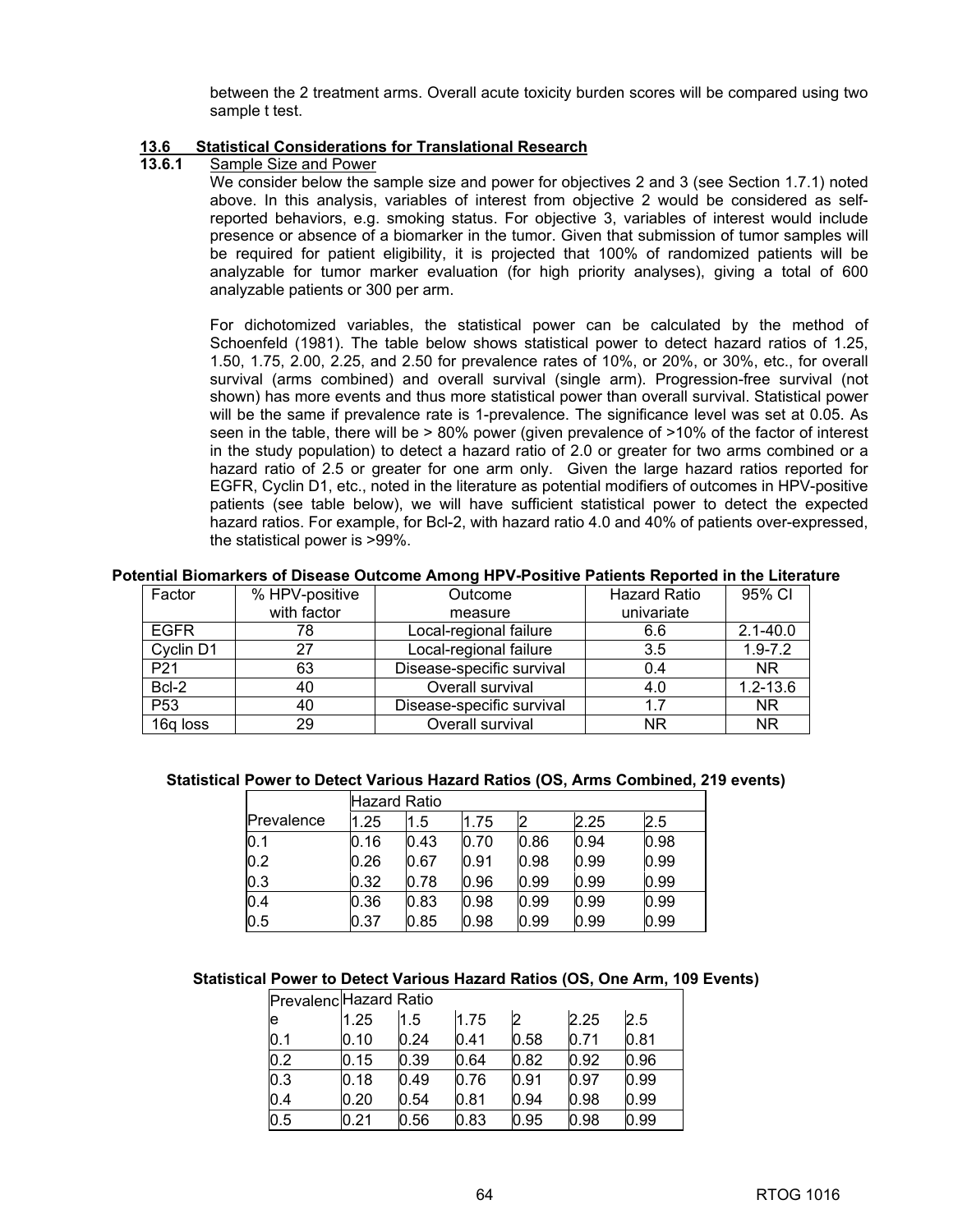### **13.6.2 Analysis Plan**

Recursive partitioning analysis (RPA) is a mathematical technique that tests the association of variables with a specific outcome (e.g., overall survival). It is used to segregate groups of patients who have similar outcomes. Relying solely on Kaplan-Meier estimates and the log-rank test, RPA requires absolutely no knowledge of the biological behavior of a disease. Instead, mathematical cut points divide the database into multiple samples. The cut points (also known as splits) can be then combined based on clinical decisions, sample size, or statistical significance. The terminal branches then represent homogeneous groupings. All patients belong to one, and only one, group.

The patients will be initially divided into two subgroups based upon previously defined (or hypothesized) cut points one or more tumor markers, and these two groups will be referred to as favorable and unfavorable risk groups. In univariate analysis, the log-rank test will be used to test for PFS and OS differences between the favorable and unfavorable risk groups; a failure-specific log-rank test will be used for LRF.

Univariable and multivariable analysis will be performed using the Cox proportional hazards model for OS and PFS. Potential covariates evaluated for the multivariate models would be assigned treatment, age, Zubrod performance status, T-stage, N-stage, primary site, smoking history, other risk behaviors, as well as tumor markers. It is entirely possible that factors shown to be prognostic in other published series may not be found prognostic here. Then the tumor marker or combination of markers (or combination of behavioral risk factors) will be added to the model to test for significance.

In addition, exploratory analysis will be performed to determine if there is any outcome difference between the marker risk group and treatment arm. A Cox regression model will be used with the following covariates: 1) assigned treatment; 2) marker status; and 3) assigned treatment by marker status interaction. The covariate for interaction will provide an estimate as to whether the treatment effect is similar for the marker + and the marker - patients.

The analysis of one individual marker will include only patients with that marker. However, the analysis of two or more markers will include all patients with at least one determination of the multiple tumor makers. The assumption is made that the other tumor maker values are missing completely at random. The missing tumor values will be imputed 10 times, and the average value along with the pooled standard error associated with the parameter estimates for each tumor marker in the Cox model analysis will be reported. The tumor marker study population will be compared with the patients without a value for that tumor marker to determine if there are any differences with respect to distribution of baseline variables or outcome.

# **13.7 Statistical Considerations for Quality of Life**

The focus of the quality of life (QOL) analysis is the change of QOL score as measured by the EORTC QLQ at 6 months from baseline and patterns of scores over time points and the change of score of the EORTC swallowing domain at 2 years from baseline with data from first 400 patients. Overall, the mean summary score of the EORTC QLQ-C30 and QLQH&N35 and the subscales including the swallowing domain will be determined. The mean change from baseline at each time point will be summarized using mean and standard deviations for each arm. Mean change from baseline will be compared between the arms using a two sample t test. If data normality assumptions are not met, the Wilcoxon rank sum test will be used to test the hypothesis. Mean change from baseline will be tested using an omnibus F test followed by individual comparisons of change scores at different time points within each treatment group. The same analysis will be conducted for between group comparisons at each time point. The primary QOL outcome for the study will be a comparison between arms of the EORTC QLQ change score from baseline to 6 months and the change score of the swallowing domain from baseline to 2 years. In addition to comparing the change scores at end of treatment, 3, 6, 12 and 24 months from end of treatment to baseline, overall trends in the EORTC QLQ and subscale scores will be modeled using the general linear mixed-effect model. This model will be used to compare the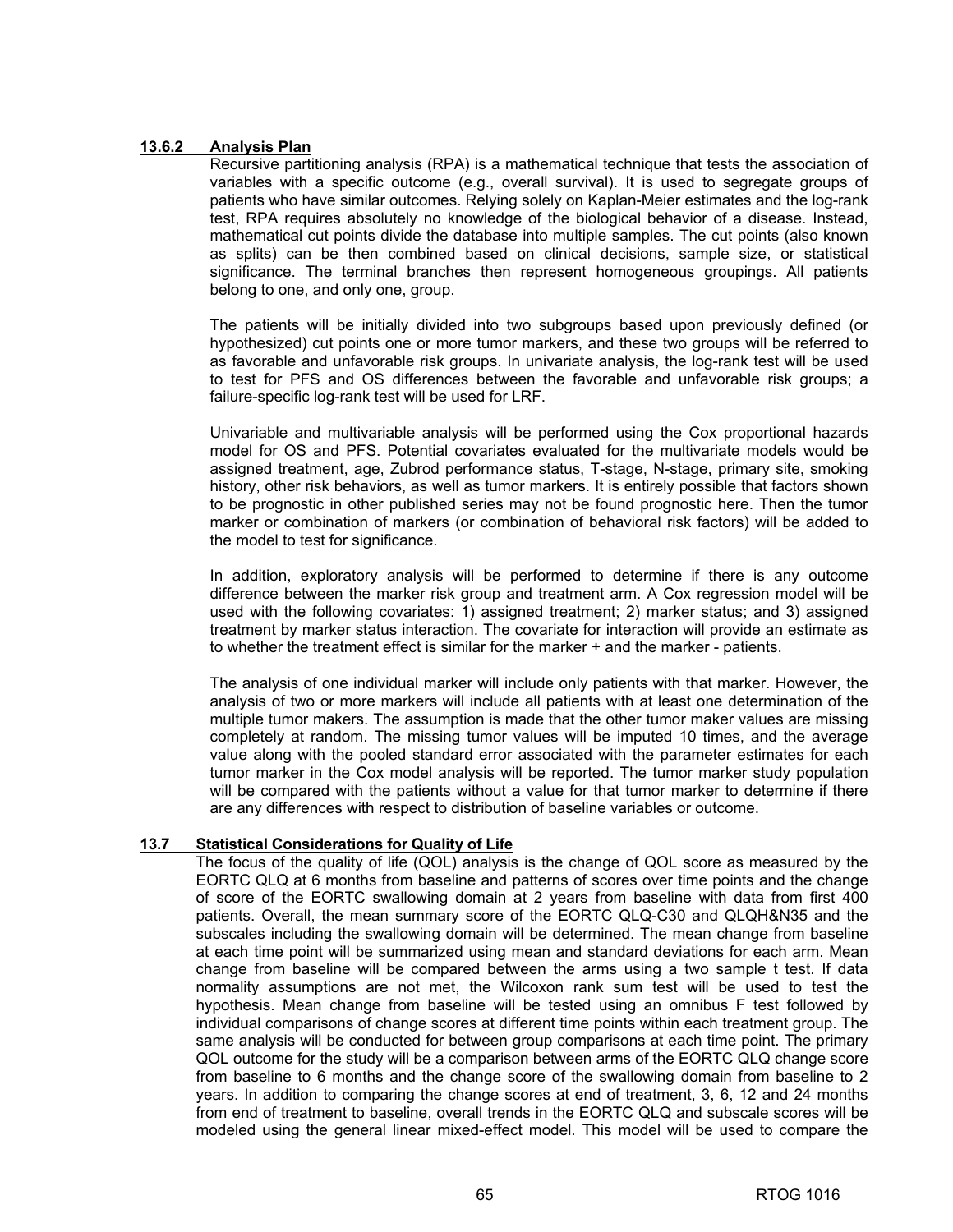differences of scores over time between the 2 arms and to compute least squares mean and SEs, including clinical variables and treatment by visit interaction terms. The model also allows for adjustments using stratification variables and other covariates of interest. The use of general linear mixed modeling allows flexibility in analyzing data with missing responses.

For quality of life endpoints, based on results from 175 patients enrolled on RTOG 0522 and Ringash (2004), the mean change score is approximately half of the standard deviation. Also, from the results of Osoba (1998) and Curran (2007), we expect a meaningful between group change from baseline of 10 points on the EORTC QLQ (approximately half of the standard deviation as observed in Curran 2007) for a one-sided test with alpha of 0.05 and 90% power, we will need 140 analyzable patients for the 2 arms. Based on prior trials in head and neck cancers, the attrition rate is 35% at 6 months, we expect 216 patients will need to be recruited for the evaluation at 6 months. Even if the change from baseline were as small as 0.375 of the standard deviation, it would be detectable in the planned trial; we would need 246 analyzable and 398 total patients at 6 months with 90% statistical power and one sided alpha of 0.05. With these sample sizes for the above two design effect sizes, if the compliance rate is 55% at two years, we will have 85% and 85% power with one side alpha of 0.05 for both overall QOL and the swallowing domain.

To handle poor compliance and missing data, efforts will be made to minimize attrition due to avoidable factors. To assess missing data mechanism, we will compare possible differences between patients who dropped out of the study against those who remained in the study with respect to imbalance factors such as treatment, baseline scores, clinical and demographic data. We will undertake sensitivity analyses to investigate reasons for missingness (e.g., by drop-out), considering various factors as mentioned earlier. A logistic regression model will be used to summarize number of missing data and to test if the dropout process is missing completely at random (MCAR). Analysis of complete cases and cases with multiple imputations for missing observations (before death or progression) will be done to check robustness of the main results. A pattern mixed model will be used to assess treatment effect to see if it is dropout dependent. The EORTC QLQ non-worsened vs. worsened for the arms will be compared using Fisher's exact test for each time point and modeled using a longitudinal model for binary outcomes based on the general estimating equation (GEE) approach.

# **13.8 Gender and Minorities**

|                                               |                | Gender       |       |
|-----------------------------------------------|----------------|--------------|-------|
| <b>Ethnic Category</b>                        | <b>Females</b> | <b>Males</b> | Total |
| Hispanic or Latino                            | 0              | 17           | 17    |
| Not Hispanic or Latino                        | 102            | 587          | 689   |
| <b>Ethnic Category: Total of all subjects</b> | 102            | 604          | 706   |
|                                               |                | Gender       |       |
| <b>Racial Category</b>                        | <b>Females</b> | <b>Males</b> | Total |
| American Indian or Alaskan Native             | 0              | 10           | 10    |
| Asian                                         | 3              | 3            | 6     |
| <b>Black or African American</b>              | 0              | 46           | 46    |
| Native Hawaiian or other Pacific Islander     | 0              | O            | 0     |
| White                                         | 99             | 545          | 644   |
| <b>Racial Category: Total of all subjects</b> | 102            | 604          | 706   |

### **Projected Distribution of Gender and Minorities**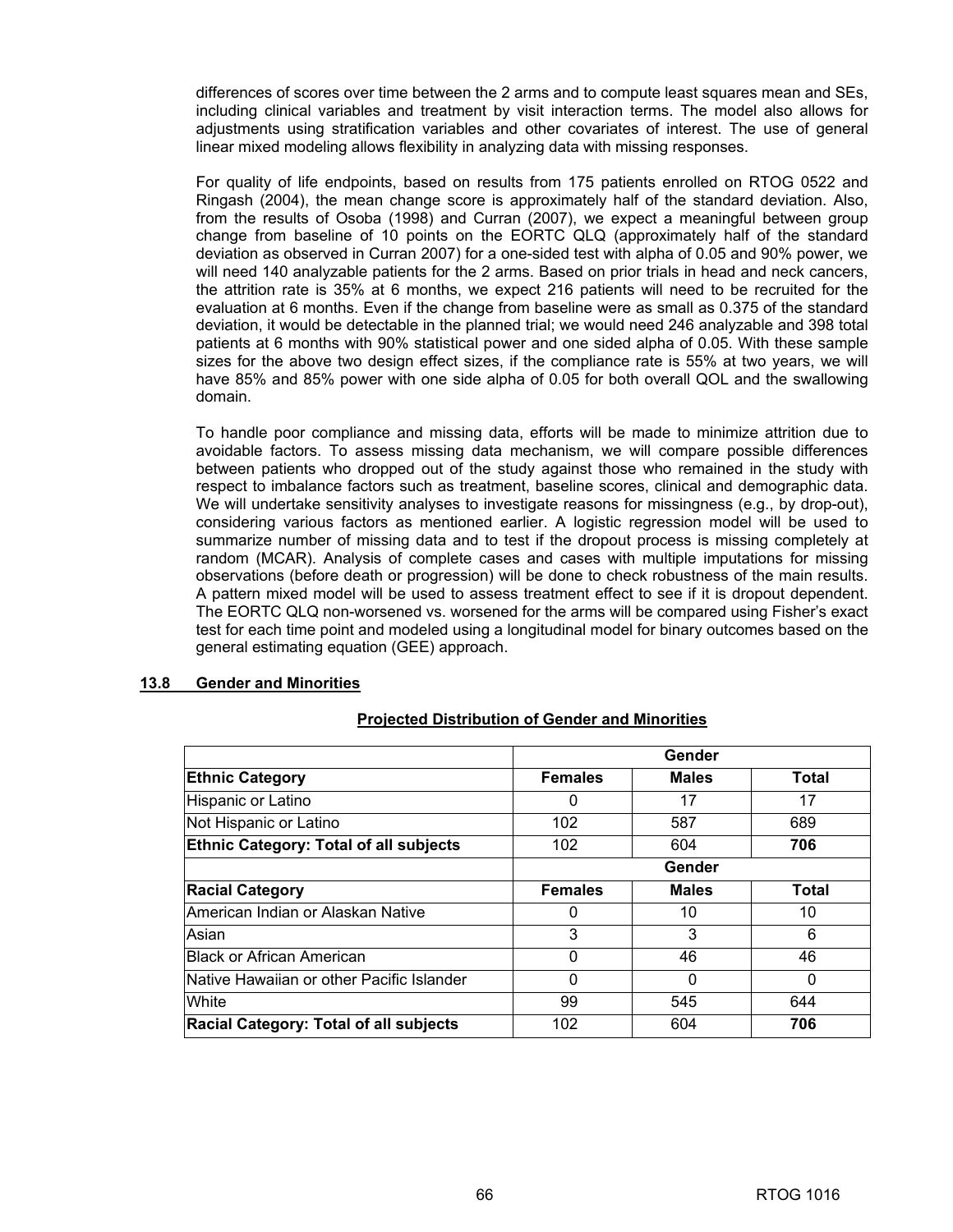#### **REFERENCES**

Abdel-Wahab M, Abitbol A, Lewin A, et al. Quality-of-life assessment after hyperfractionated radiation therapy and 5-fluorouracil, cisplatin, and paclitaxel (Taxol) in inoperable and/or unresectable head and neck squamous cell carcinoma. *Am J Clin Oncol*. 28: 359-366, 2005.

Adelstein DA, Ridge J. Head and neck squamous cell cancer and the human papillomavirus: Summary of a NCI State of the Science Meeting, November 9-10, 2008, Washington, D.C. *Head and Neck*. 31(11): 1393-1422, 2009.

Adelstein DJ, Moon J, Hanna E, Giri PGS, Mills GM, Wolf GT, Urba SG. Docetaxel, cisplatin, and fluorouracil induction chemotherapy followed by accelerated fractionation/concomitant boost radiation and concurrent cisplatin in patients with advanced squamous cell head and neck cancer: A Southwest Oncology Group phase II trial (S0216). *Head and Neck*. 32(2):221-228, 2010.

Amdur RJ, Li JG, Liu C, et al. Unnecessary laryngeal irradiation in the IMRT era. *Head and Neck*. 26: 257-63, 2004.

Ang KK, Harris J, Wheeler R, et al. Human Papillomavirus and Survival of Patients with Oropharyngeal Cancer. *NEJM.* [epub 2010 June 7].

Ang KK. Concurrent radiation chemotherapy for locally advanced head and neck carcinoma: Are we addressing burning subjects? *J Clin Oncol*. 22(23): 4657-4659, 2004.

Applebaum K, Furniss C, et al. Lack of association of alcohol and tobacco with HPV16-associated head and neck cancer. *J Natl Cancer Inst*. 99(23): 1801-1810, 2007.

Basch E. The Missing Voice of Patients in Drug-Safety Reporting. *NEJM*. 362(10): 865-869, 2010.

Basu A, Krishnamurthy S. Cellular responses to Cisplatin-induced DNA damage. *J Nucleic Acids*. 2010: pii: 201367.

Ben-David MA, Diamante M, radawski JD, et al. Lack of osteoradionecrosis of the mandible after intensity modulated radiotherapy for head and neck cancer: Likely contributions of both dental care and improved dose distributions. *IJROBP.* 68: 396-402, 2007.

Bentzen SM, Trotti A. Evaluation of early and late toxicities in chemoradiation trials. *J Clin Onc*. 25(26): 4096-103, 2007.

Berthiller J, Lee YC, Boffetta P, et al. Marijuana smoking and the risk of head and neck cancer: pooled analysis in the INHANCE consortium. *Canc Epidem Biomarkers Prev.* 18(5): 1544-51, 2009.

Bibeau F, Lopez-Crapez E, et al. Impact of Fc{gamma}Rlla{gamma}Rlla polymorphisms and KRAS mutations on the clinical outcome of patients with metastatic colorectal cancer treated with cetuximab plus irinotecan. *J Clin Oncol*. 27(7):1122-9, 2009.

Bjordal K, de Grae A, Fayers PM, et al. A 12 country study of the EORTC QLQ-C30 (version 3.0) and the head and neck cancer specific module (EORTC QLQ-H&N35) in head and neck patients. Eur J Cancer. 36: 1796-1807, 2000.

Bonner JA, Buchsbaum DJ, Russo SM, et al. Anti-EGFR-mediated radiosensitization as a result of augmented EGFR expression. *IJROBP*. 59(2 Suppl): 2-10, 2004

Bonner JA, Harari PM, Giralt J, et al. Radiotherapy plus cetuximab for squamous-cell carcinoma of the head and neck. *NEJM.* 354(6): 567-78, 2006.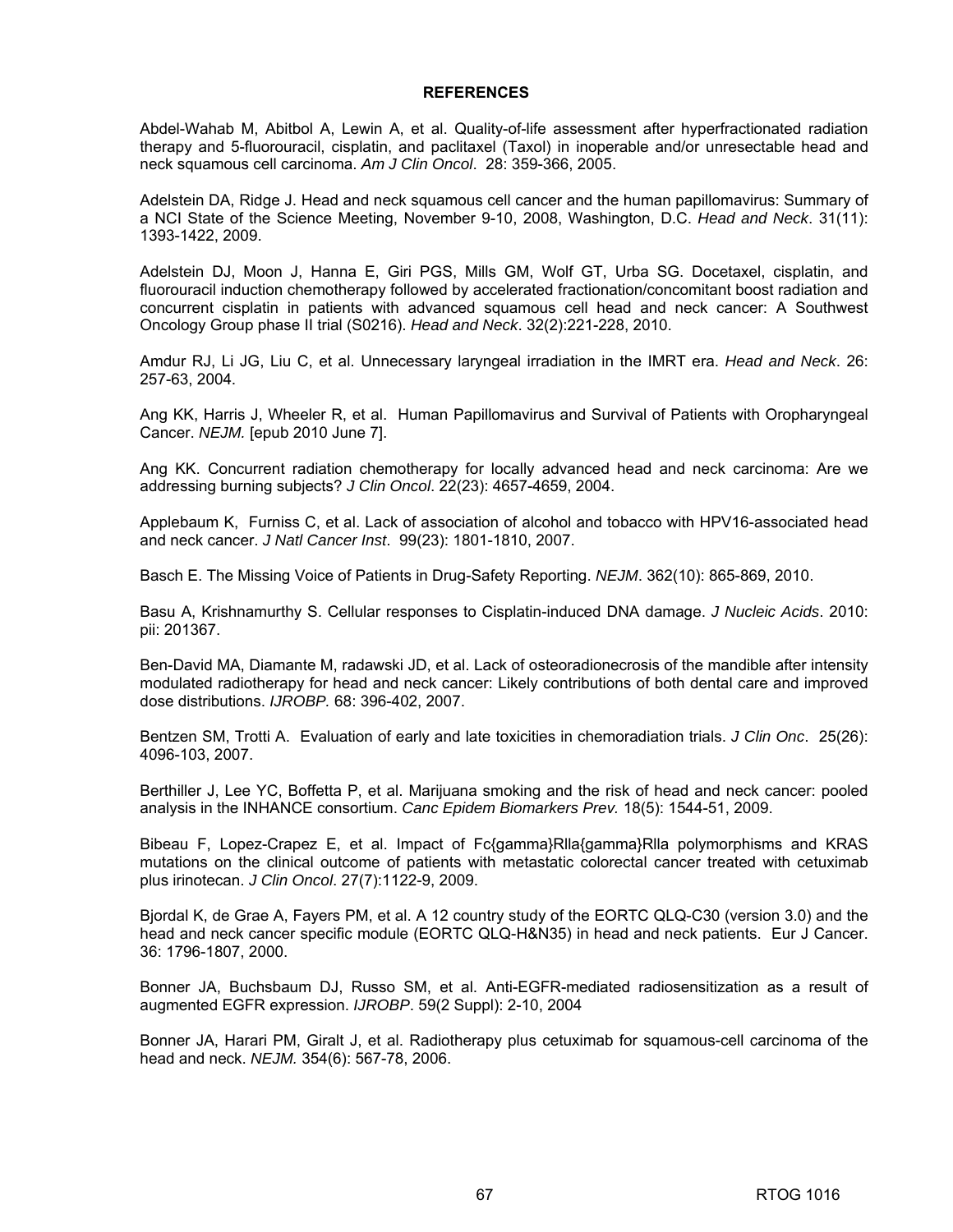Bonner JA, Harari PM, Giralt J, et al. Radiotherapy plus cetuximab for locoregionally advanced head and neck cancer: 5-year survival data from a phase 3 randomized trial, and relation between cetuximabinduced rash and survival. *Lancet Oncol.* 11(1):21-8, 2010. [Epub 2009 Nov 10]. Erratum in: *Lancet Oncol.* 11(1):14, 2010.

Bourhis J, Overgaard J, Audry H, et al. Hyperfractionated or accelerated radiotherapy in head and neck cancer: A meta-analysis. *Lancet*. 368(9538): 843-54, 2006

Bowles JA, Weiner, GJ. CD16 polymorphisms and NK activation induced by monoclonal antibody-coated target cells. *J Immuno Methods*. 304(1-2): 88-99, 2005.

Boyle JO, Hakim Jet al. The incidence of p51 mutations increases with progression of head and neck cancer. *Canc Research*. 53(19): 4477-80, 1993.

Brennan JA, Boyle JO, et al. Association between cigarette smoking and mutation of the p53 gene in squamous-cell carcinoma of the head and neck. *NEJM*. 332(11): 712-717,1995.

Brooks R, with the EuroQOL Group. EuroQol: The current state of play. *Health Policy*. 37:53-72, 1996.

Browman G, Wong G, et al. Influence of cigarette smoking on the efficacy of radiation therapy in head and neck cancer. *NEJM*. 328(3): 159-163, 1993.

Caglar HB, Tishler RB, Othus M, et al. Dose to larynx predicts for swallowing complications after intensity modulated radiotherapy. *IJROBP.* 72:1110-8, 2008.

Capone RB, Pai SI, et al. Detection and quantitation of human papillomavirus (HPV) DNA in the sera of patients with HPV-associated head and neck squamous cell carcinoma*. Clin Cancer Res*. 6(11): 4171- 4175, 2000.

Caudell JJ, Schaner PE, Meredith RF, et al. Factors associated with long-term dysphagia after definitive radiotherapy of locally advanced head and neck cancer. *IJROBP*. 73:410-5. 2009.

Cella DF, Tulsky DS, Gray G, et al. The functional assessment of cancer therapy scale: Development and validation of the general measure. *J Clin Oncol*. 11(3):570-579, 1993.

Chaturvedi AK, Engels EA, Anderson WF, Gillison ML. Incidence trends for human papillomavirus-related and –unrelated oral squamus cell carcinomas in the United States. *J Clin Oncol*. 26(4): 612-619, 2008.

Chen CC, Chen WC, et al. Significance of interleukin-6 signaling in the resistance of pharyngeal cancer to irradiation and the epidermal growth factor receptor inhibitor. *IJROBP*. 76(4): 1214-24, 2010.

Chen S, Huo X, et al. Association of MDR1 and ERCC1 polymorphisms with response and toxicity to cisplatin-based chemotherapy in non-small-cell lung cancer patients." *Int J Hygiene Environ Health.* 213(2): 140-5, 2010.

Chung CH, Zhang Q, Hammond EM, et al. Integrating Epidermal Growth Factor Receptor Assay with Clinical Parameters Improves Risk Classification for Relapse and Survival in Head-and-Neck Squamous Cell Carcinoma. *IJROBP*. [Epub ahead of print 2010 Aug 21].

Curran D, Giralt J, Harari PM, et al. Quality of life in head and neck cancer patients after treatment with high-dose radiotherapy alone or in combination with cetuximab. *J Clin Oncol.* 25(16):2191-7, 2007.

Deasy JO, Moiseenko V, Marks L, et al. Radiotherapy dose-volume effects on salivary gland function. *IJROBP.* 76 (3 Suppl): S58-63, 2010.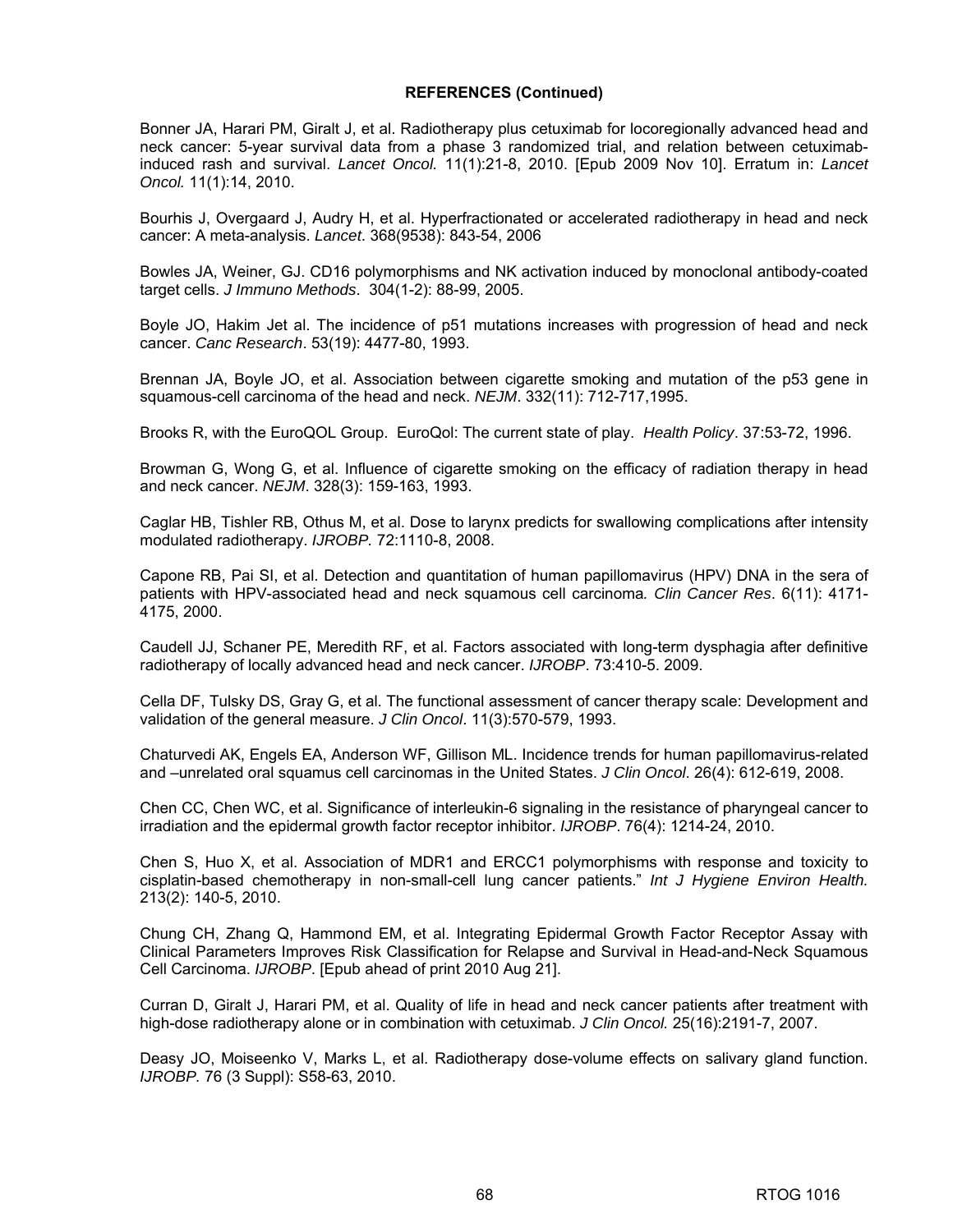Denis F, Garaud P, Bardet E, et al. Final results of the 94-01 French Head and Neck Oncology and Radiotherapy Group randomized trial comparing radiotherapy alone with concomitant radiochemotherapy in advanced-stage oropharynx carcinoma. *J Clin Oncol.* 22(1): 69-76, 2004. [Epub 2003 Dec 2].

Dijkema T, Raaijmakers CP, Ten haken RK, et al. Parotid gland function after radiotherapy: The combined Michigan and Utrecht experience. *IJROBP*. [Epub ahead of press 2010].

D'Souza G, Kreimer AR, et al. Case-control study of human papillomavirus and oropharyngeal cancer." *NEJM*. 356(19): 1944-1956, 2007.

Duffy J, Onis DR, et al. Pretreatment health behaviors predict survival among patients with head and neck squamous cell carcinoma. *J Clin Oncol.* 27(12): 1930-1932, 2009.

Eisbruch A, Kim HM, Terrell JE, et al. Xerostomia and its predictors following parotid-sparing irradiation of head and neck cancer. *IJROBP*. 50:695-704, 2001.

Eisbruch A, Rhodus N, Rosenthal D, et al. How should we measure and report radiotherapy-induced xerostomia? *Sem Rad Onc*. 13: 226-34, 2003.

Eisbruch A, Schwartz M, rasch C, et al. Dysphagia and aspiration after chemoirradiation of head and neck cancer: Which anatomical structures are affected and can they be spared by IMRT? *IJROBP*. 60: 1425-39, 2004.

Eisbruch A. Commentary: Induction chemotherapy for head and neck cancer: Hypothesis-based rather than evidence-based medicine. *Oncologist*. 12: 975-7, 2007.

Eisbruch A. Radiotherapy: IMRT reduces xerostomia and potentially improves QOL. *Nat Rev Clin Oncol.* 6: 567-8, 2009.

Fahkry C, Westra WH, Li S, et al. Improved survival of patients with human papillomavirus-positive head and neck squamous cell carcinoma in a prospective clinical trial. *JNCI*. 100(4); 261-9 [Epub 2008 Feb 12].

Fallai C, Bolner A, Signor M, et al. Long-term results of conventional radiotherapy versus accelerated hyperfractionated radiotherapy versus concomitant radiotherapy and chemotherapy in locoregionally advanced carcinoma of the oropharynx. *Tumori.* 92(1): 41-54, 2006.

Fang, FM, Chen CY, Tsai, WL, et al. Quality of life and survival outcome for patients with nasopharyngeal carcinoma receiving three-dimensional conformal radiotherapy vs. intensity-modulated radiotherapy — A longitudinal study. *IJROBP*. 72(2): 3560364, 2008.

Feng FF, Kim HM, Lyden T, et al. Chemo-IMRT of oropharyngeal cancer aiming to reduce dysphagia: Clinical and functional results. *J Clin Oncol.* In press.

Fountzilas G, Kosmidis P, et al. Long term survival data and prognostic factors of a complete response to chemotherapy in patients with head and neck cancer treated with platinum-basxed induction chemotherapy: A Hellenic Co-operative oncology Group study." *Med Ped Oncol*. 28(6): 401-410, 1997.

Fountzilas G, Fountzila-Kalogera A, et al. MMP9 but not EGFR, MET, ERCC1, P16, and P-53 Is Associated with Response to Concomitant Radiotherapy, Cetuximab, and Weekly Cisplatin in Patients with Locally Advanced Head and Neck Cancer. *J Oncol*. 305908. [Epub 2009 Dec 29]

Freidlin B, Korn EL. A comment on futility monitoring. *Contemporary Clin Trials*. 23(4): 355-366, 2002.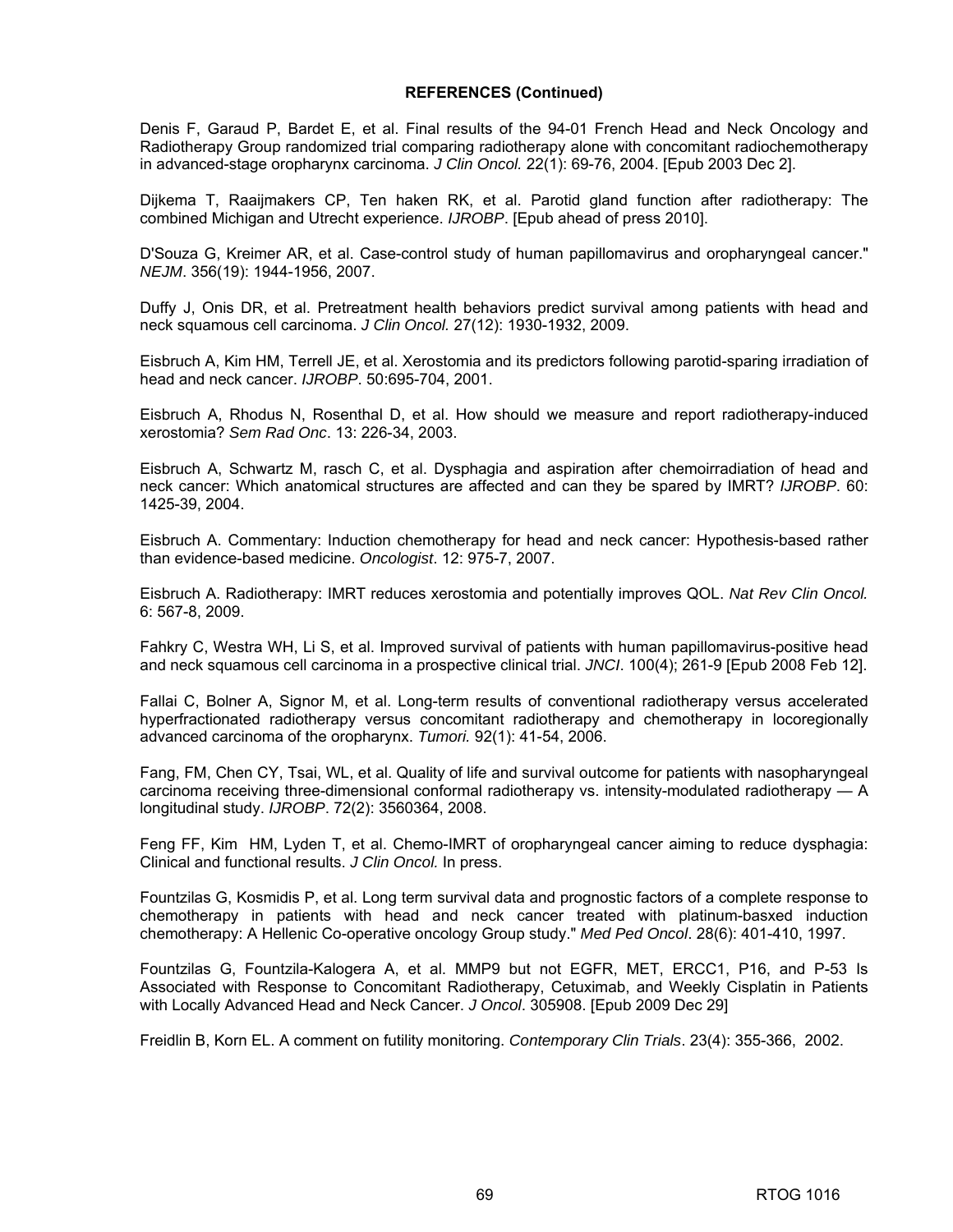Fu KK, Pajak TF, Trotti A, et al. A Radiation Therapy Oncology Group (RTOG) phase III randomized study to compare hyperfractionation and two variants of accelerated fractionation to standard fractionation radiotherapy for head and neck squamous cell carcinomas: first report of RTOG 9003. *IJROBP*. 48(1): 7- 16, 2000.

Gillison ML, Koch WM, Capone RB, et al. Evidence for a causal association between human papillomavirus and a subset of head and neck cancers. *J Natl Cancer Inst*. 92:709-20, 2000.

Gillison ML, D'Souza G, Westra W, et al. Distinct risk factor profiles for human papillomavirus type 16 positive and human papillomavirus type 16-negative head and neck cancers. *J Natl Cancer Inst*. 100(6): 407-20, 2008. [Epub 2008 Mar 11].

Gritz E, Dresler C, et al. Smoking, the missing drug interaction in clinical trials: Ignoring the obvious. *Canc Epidem Biomarkers Prevent*. 14(10): 2287-2293, 2005.

Hafkamp H, Manni J, et al. Marked differences in survival rate between smokers and nonsmokers with HPV16-assocaited tonsillar carcinomas. *Int J Cancer*. 122: 2656-2664, 2008.

Hafkamp HC, Mooren JJ, et al. P21 Cip1/WAF1 expression is strongly associated with HPV-positive tonsillar carcinoma and a favorable prognosis. *Modern Path*. 22(5): 686-98, 2009.

Haken T, Feng FF, Eisbruch A. Manuscript in preparation. 2010.

Handra-Luca A, Hernandez J, et al. Excision repair cross complementation group 1 immunohistochemical expression predicts objective response and cancer-specific survival in patients treated by Cisplatin-based induction chemotherapy for locally advanced head and neck squamous cell carcinoma. *Clin Canc Res.* 13(13): 3855-9, 2007.

Harari PM. Why has induction chemotherapy for advanced head and neck cancer become a standard of practice in the community? *J Clin Oncol*. 15:2050-2055, 1997.

Hartley A, Sanghera P, Glaholm J, et al. Radiobiological modeling of the therapeutic ratio for the addition of synchronous chemotherapy to radiotherapy in head and neck cancer. *Clin Oncol*. 22: 125-30, 2010.

Hay J, Atkinson TM, Mendoza TR, et al. Refinement of the patient-reported outcomes version of the common terminology criteria for adverse events (PRO-CTCAE) via cognitive interviewing. *J Clin Oncol.* 28:15s, 2010 (suppl; abstr 9060).

Henson BS, Inglehart MR, Eisbruch A, Ship JA. Preserved salivary output and xerostomia-related quality of life in head and neck cancer patients receiving parotid-sparing radiotherapy. *Oral Oncology*. 37: 84-93, 2001.

Heusch W, Maneckjee R. Signalling pathways involved in nicotine regulation of apoptosis of human lung cancer cells. *Carcinogenesis*. 19(4): 551-556, 1998.

Hetu R. The stigma attached to hearing impairment. *Scand Audiol Suppl*. 43: 12-24, 1996.

Hey J, Setz J, Gerlach R, et al. Effect of cisplatin on parotid gland function in concomitant radiochemotherapy. *IJROBP*. 75:1475-80, 2009.

Hong A, Dobbins T, Lee CS, et al. Relationships between epidermal growth factor receptor expression and human papillomavirus status as markers of prognosis in oropharyngeal cancer. *Eur J Cancer*. 46(11): 2088-96, 2010. [Epub 2010 May 25].

Hsu DS, Lan HY, et al. Regulation of excision repair cross-complementation group 1 by Snail contributes to cisplatin resistance in head and neck cancer. *Clin Canc Res*. 16(18): 4561-71, 2010.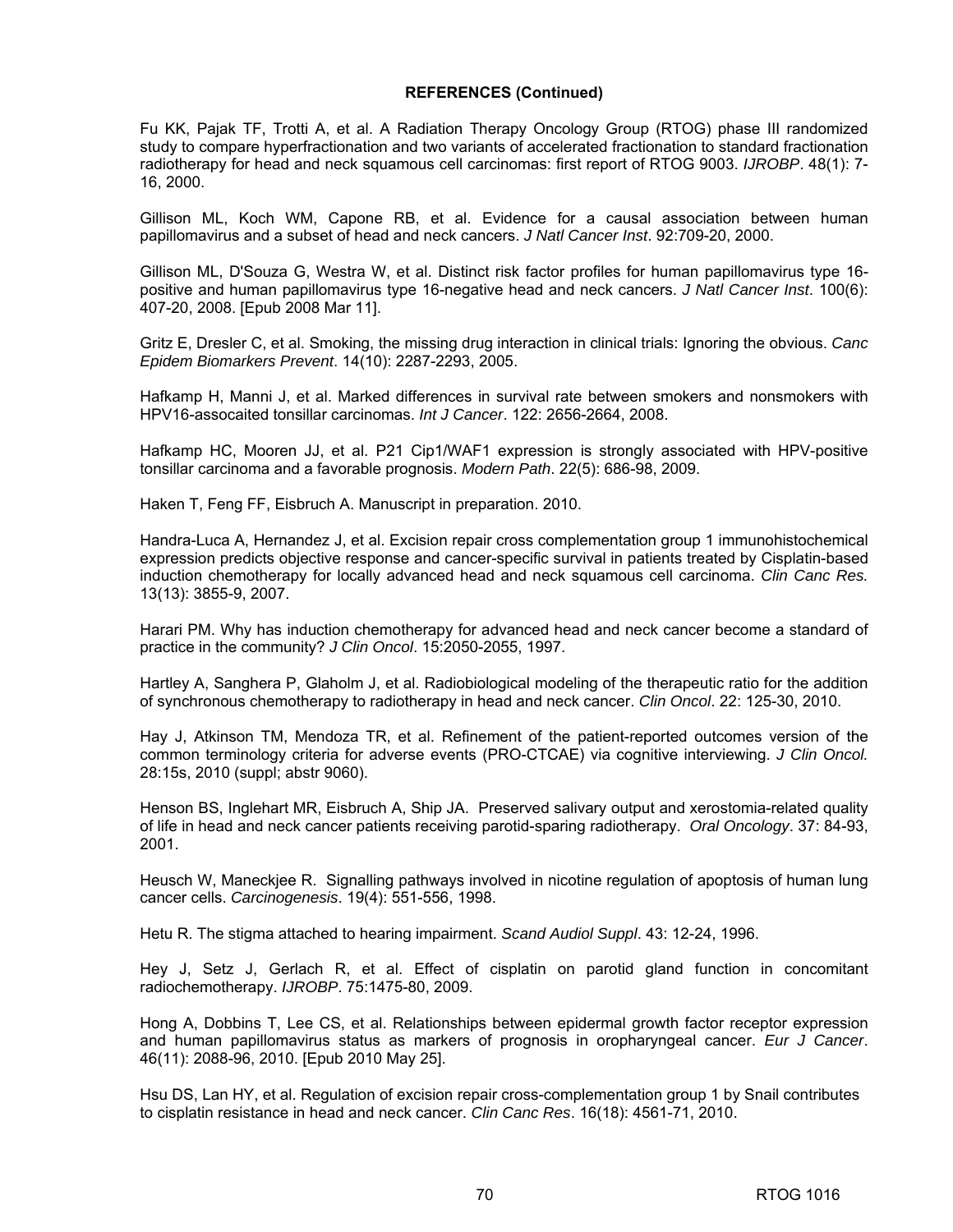Huang CL, Yang CH, et al. EGFR intron dinucleotide repeat polymorphism is associated with the occurrence of skin rash with gefitinib treatment. *Lung Cancer*. 64(3): 346-5, 2009.

IARC Monographs on the Evaluation of Carcinogenic Risks to Humans. Vol. 90: Human Papillomaviruses. 2007. <http://monographs.iarc.fr/ENG/Monographs/vol90/index.php>

Jacobs, B., W. De Roock, et al. Amphiregulin and epiregulin mRNA expression in primary tumors predicts outcome in metastatic colorectal cancer treated with cetuximab. *J Clin Oncol*. 27(30): 5068-74, 2009.

Kaplan EL, Meier P. Nonparametric estimation from incomplete observations. *J Amer Stat Assoc*. 53: 457-481, 1958.

Kaplan, MH, Feinstein AR. The importance of classifying initial co-morbidity in evaluating the outcome of diabetes mellitus. *J Chronic Dis*.. 27(7-8): p. 387-404, 1974.

Kasibhatla M, Kirkpatrick JP, Brizel DM. How much radiation is the chemotherapy worth in advanced head and neck cancer? *IJROBP*. 71(2): 326-9, 2008.

Klinghammer K, Knodler M, et al. Association of epidermal growth factor receptor polymorphism, skin toxicity, and outcome in patients with squamous cell carcinoma of the head and neck receiving cetuximab-docetaxel treatment. *Clin Canc Res*. 16(1): 304-10, 2010.

Klug C, Keszthelyi D, Ploder O, et al. Neoadjuvant radiochemotherapy of oral cavity and oropharyngeal cancer: evaluation of tumor response by CT differs from histopathologic response assessment in a significant fraction of patients. *Head and Neck*. 26: 224-31, 2004.

Klussman J, Mooren J, et al. Genetic signatures of HPV-related and unrelated oropharyngeal carcinoma and their prognostic implications. *Clin Canc Res*. 15(5): 1779-1786, 2009.

Koh Y, Kim TM, et al. Class III beta-tubulin, but not ERCC1, is a strong predictive and prognostic marker in locally advanced head and neck squamous cell carcinoma. *Ann of Oncol*. 20(8): 1414-9, 2009.

Konski, A., Sherman, E., Krahn, M., Bremner, K., Beck, J.R., Watkins-Bruner, D., Pilepich, M. Economic analysis of a phase III clinical trial evaluating the addition of total androgen suppression (TAS) to radiation versus radiation alone for locally advanced prostate cancer (RTOG 86-10). *IJROBP*. 63(3): 788-94, 2005.

Konski, A., Watkins-Bruner, D., Brerton, H., Feigenberg, S., Hanks, G. Long-term hormone therapy in addition to radiation is cost-effective in the treatment of patients with locally advanced prostate cancer: An economic analysis of Radiation Therapy Oncology Group (RTOG) protocol 92-02. *Cancer.* 106: 51-7; 2006.

Konski AA, Cheng JD, Goldberg M, et al. Correlation of molecular response as measured by 18-FDG positron emission tomography with outcome after chemoradiotherapy in patients with esophageal carcinoma. *IJROBP*. 69:358-63, 2007.

Konski, A., Bhargavan, M., Owen, J., Paulus, R., Cooper, J., Fu, K.K., Ang, K., Watkins-Bruner, D. Feasibility of using administrative claims data for cost-effectiveness analysis of a clinical trial. *J Med Economics*. 11 (4): 611–623, 2008.

Konski, A., James, J., Hartsell, W., et al. Economic analysis of Radiation Therapy Oncology Group 97-14: Multiple versus single fraction radiation treatment of patients with bone metastases. *Am J Clin Oncol*. 32(4): 423-8, 2009.

Korn EL, Hunsberger S, Friedlin B, et al: Preliminary data release for randomized clinical trials of noninferiority: A new proposal. *J Clin Oncol*. 23:5831-5836, 2005.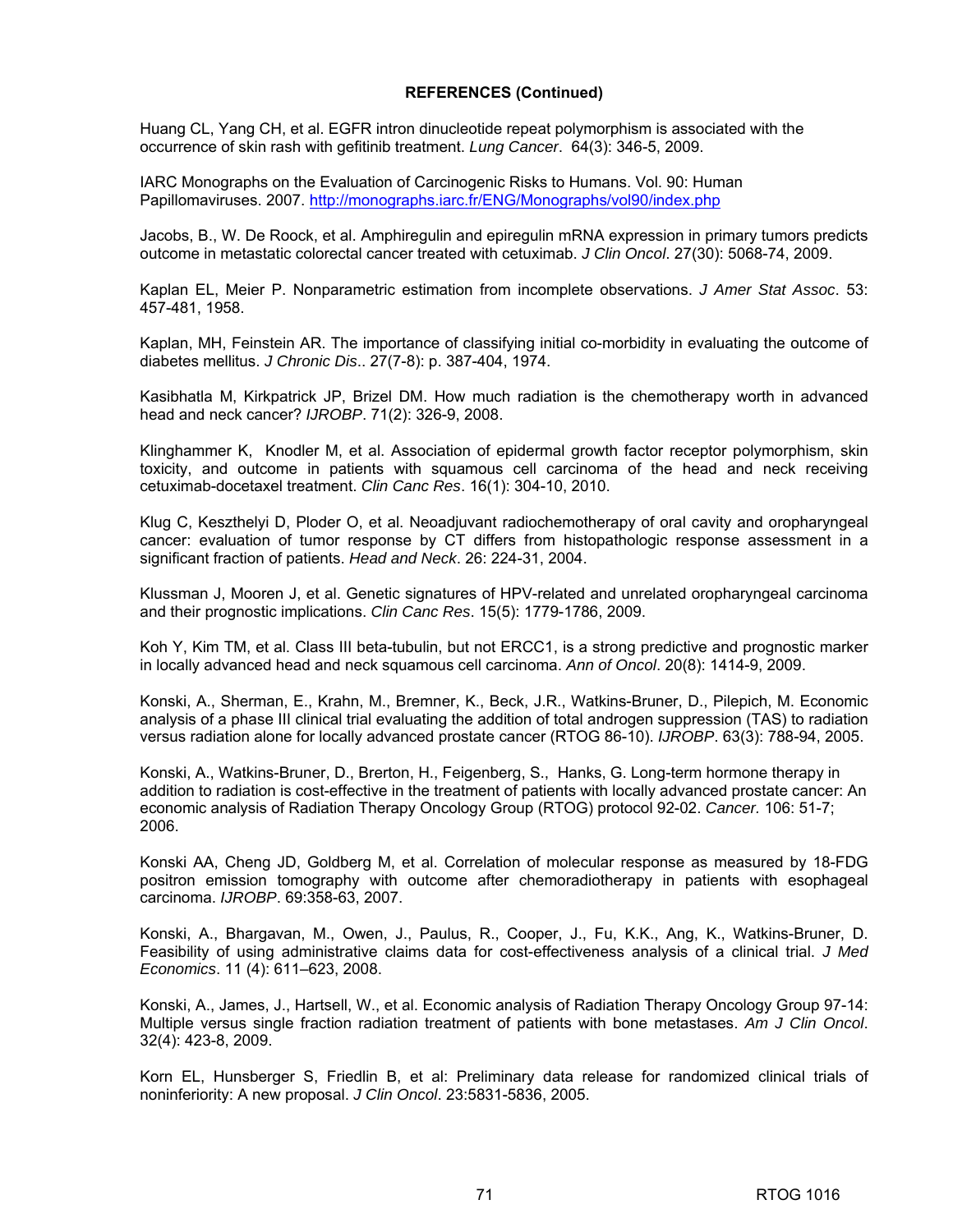Kumar B, Cordell K, et al. EGFR, p16, HPVtiter, Bcl-xl, and p53, sex, and smoking as indicators of response to therapy and survival in oropharyngeal cancer. *J Clin Oncol*. 26(19): 3128-3137, 2008.

Lassen, P. The role of Human papillomavirus in head and neck cancer and the impact on radiotherapy outcome. *Radiother Oncol.* 95(3): 371-80, 2010. [Epub 2010 May 20].

Lassen P, Eriksen JG, Hamilton-Dutoit S, et al. Effect of HPV-Associated p16INK4A Expression on Response to Radiotherapy and Survival in Squamous Cell Carcinoma of the Head and Neck *J Clin Oncol*. 27(12): 1992-1998, 2009.

Lassen P, Eriksen JG, Hamilton-Dutoit S, et al. HPV-associated p16-expression and response to hypoxic modification of radiotherapy in head and neck cancer. *Radiother Oncol.* 94(1): 30-5, 2010. [Epub 2009 Nov 10].

Langendijk JA, Doornaert P, Verdonck-de Leeuw, IM, et al. Impact of late treatment-related toxicity on quality of life among patients with head and neck cancer treated with radiotherapy. *J. Clin Oncol*. 26(22) 3770-6, 2008.

Lee IH, Eisbruch A. Mucositis versus tumor control: The therapeutic index of adding chemotherapy to irradiation of head and neck cancer. *IJROBP*. 75:1060-1063, 2009.

Li JJ, Ding Y, et al. The overexpression of ERCC-1 is involved in the resistance of lung cancer cells to cetuximab combined with DPP. *Canc Biol Therapy*. 8(20): 1914-21, 2009.

Liang C, McClean MD, Marsit C, Christensen B, Peters E, Nelson HH, Kelsey KT. A population-based case-control study of marijuana use and head and neck squamous cell carcinoma. *Cancer Prev Res.* 2(8):759-68, 2009. [Epub 2009 Jul 28]

Lin HK, Williams AJ, et al. Portable filter-based microdevice for detection and characterization of circulating tumor cells. *Clin Canc Res*. 16(20): 5011-8, 2010.

List MA, Ritter-Sterr C, Lansky SB. A performance status scale for head and neck ancer patients. *Cancer*. 66(3):564-9, 1990.

List MA, D'Antonio LL, Cella DF, et al. The performance status scale for head and neck cancer patients and the functional assessment of cancer therapy- head and neck scale. *Cancer*. 77(11): 2294-2300, 1996.

Lopez-Albaitero A, Lee SC, et al. Role of polymorphic Fc gamma receptor llla and EGFR expression level in cetuximab mediated, NK cell dependent in vitro cytoxicity of head and neck squamous cell carcinoma cells. *Canc Immuno, Immunotherapy.* 58(11): 1853-64, 2009.

Mantel N. Evaluation of survival data and two new rank order statistics arising in its consideration. *Cancer Chemotherapy Reports*. 5: 163-170, 1966.

Marsit C, McClean M, et al. Epigenetic inactivation of hte SFRP genes is associated with drinking, smoking and HPV in head and neck squamous cell carcinoma. Int J Cancer. 119(8): 1761-1766, 2006.

Marsit C, Christensen B, et al. Epigenetic profiling reveals etiologically distinct patterns of DNA methylation in head and neck squamous cell carcinoma. *Carcinogenesis*. 30(3): 416-422, 2009.

Maxwell J. Kumar B, et al. Tobacco use in human papillomavirus-positive advanced oropharynx cancer patients related to increased risk of distant metastases and tumor recurrence. *Clin Cancer Res*. 16(4): 1226-1235, 2010.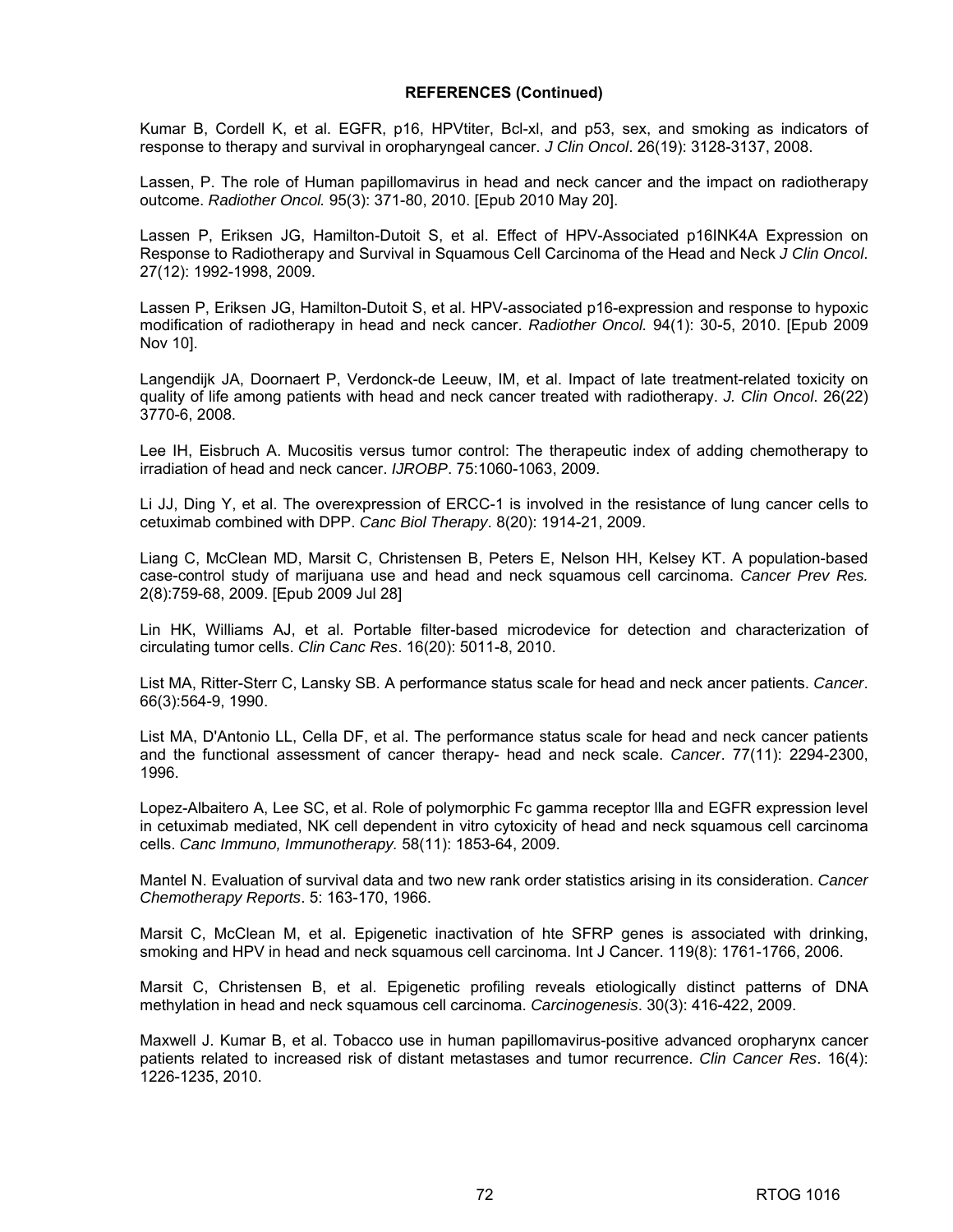Meyer M. Human papillomavirus-16 modifes the association between fruit consumption and head and neck squamous cell carcinoma. *Canc Epidem Biomarkers Prevent*. 17(12): 3419, 2008.

Moir D, Rickert WS, Levasseur G, Larose Y, Maertens R, White P, Desjardins S. A comparison of mainstream and sidestream marijuana and tobacco cigarette smoke produced under two machine smoking conditions. *Chem Res Toxicol.* 21(2): 494-5022008. [Epub 2007 Dec 7]

Murdoch-Kinch CA, Kim HM, Vineberg KA, et al. Dose-effect relationships for the submandibular salivary glands and implications for their sparing by IMRT. *IJROBP.* 72:373-82, 2008.

Musolino A, Naldi N, et al. Immunoglobulin G fragment C receptor polymorphisms and clinical efficacy of trastuzumab-based therapy in patients with HER-2/neu-positive metastatic breast cancer. *J Clin Oncol.* 26(11): 1789-96, 2008.

Narayan S, Lehmann J, Coleman MA, et al. Prospective evaluation to establish a dose response for clinical oral mucositis in patients undergoing head and neck conformal radiotherapy. *IJROBP*. 72:756-62, 2008.

Newman CW, Weinstein BE, Jacobson GP, Hug GA. The hearing handicap inventory for adults: Psychometric adequacy and audiometric correlates. *Ear and Hearing*. 11(6): 430-3, 1990.

Newman CW, Weinstein BE, Jacobson GP, Hug GA. Test-retest reliability of the hearing handicap inventory for adults. *Ear and Hearing*. 12(5): 355-7, 1991.

Nichols AC, Finkelstein DM, et al. Bcl2 and human papilloma virus 16 as predictors of outcome following concurrent chemoradiation for advanced orophayngeal cancer. *Clin Canc Res*. 16(7): 2138-46, 2010.

Onada N, Nehmi A, et al. Nicotine affects the signaling of the death pathway, reducing the response of head and neck cancer cell lines to DNA damaging agents. *Head Neck*. 23(10): 860-870, 2001.

Overgaard J, Hansen HS, Speht L, et al. Five compared with six fractions per week of conventional radiotherapy of squamous-cell carcinoma of head and neck: DAHANCA 6 and 7 randomised controlled trial. Lancet. 362(9388): 933-40, 2003.

Owen, J, Grigsby, P, Caldwell, T, et al. Can costs be measured and predicted by modeling within a cooperative clinical trials group? Economic methodological pilot studies of Radiation Therapy Oncology Group (RTOG) Studies 90-03 and 91-04. *IJROBP* 49(3): 633-639, 2001.

Paiva M, Marques H, et al. FcgammaRlla polymorphism and clinical response to rituximab in non-Hodgkin lymphoma patients. *Canc Genetics Cytogenetics*. 183(1): 35-40, 2008.

Pantel K, Alix-Panabieres C. Circulating tumor cells in cancer patients: challenges and perspectives. *Trends Mol Med*. 16(9): 398-406, 2010.

Patient-Reported Outcomes version of the Common Terminology Criteria for Adverse Events (PRO-CTCAE). [http://outcomes.cancer.gov/tools/pro-ctcae.html.](http://outcomes.cancer.gov/tools/pro-ctcae.html) Accessed March 15, 2010.

Pignon JP, le Maitre A, Maillard E, et al. Meta-analysis of chemotherapy in head and neck cancer (MACH-NC): an update on 93 randomised trials and 17,346 patients. *Radiother Oncology*. 92(1) : 4–14, 2009. PMID: 19446902

Popovtzer A, Cao Y, Feng FY, et al. Anatomical changes in the pharyngeal constrictors after chemoirradiation of head and neck ncancer and their dose-effect relationships: MRI-based study. *Radiother Oncology*. 93:510-5, 2009..

Posner MR. Evolving strategies for combined modality therapy for locally advanced head and neck cancer. *Oncologist.* 12:967-74, 2007.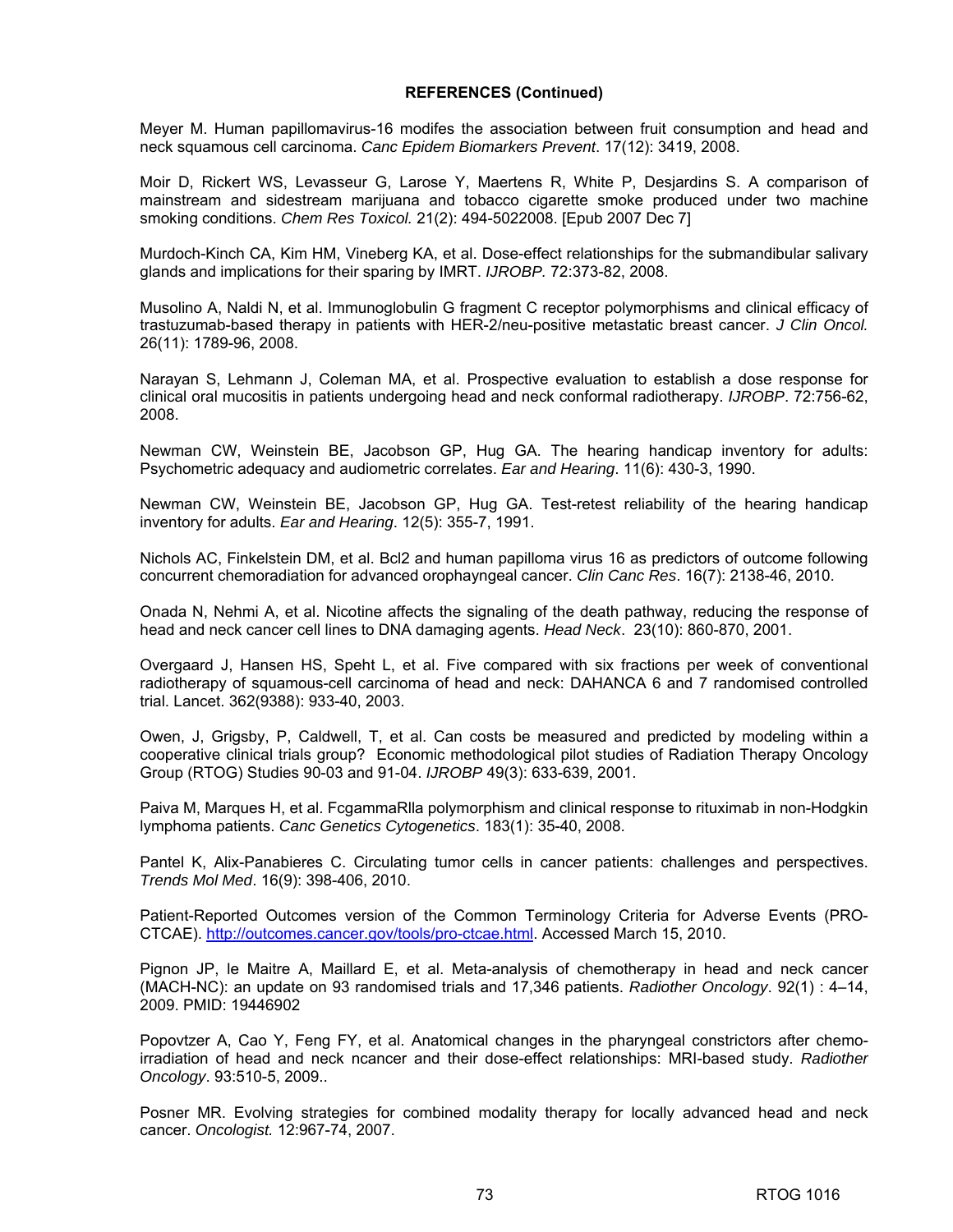Posner MR, Hershock DM, Blajman CR, et al. Cisplatin and fluorouracil alone or with docetaxel in head and neck cancer. TAX 324 Study Group. *NEJM.* 357(17): 1705-15, 2007b.

Quintela-Fandino M, Hitt R, et al. DNA-repair gene polymorphisms predict favorable clinical outcome among patients with advanced squamous cell carcinoma of the head and neck treated with cisplatinbased induction chemotherapy. *J Clin Oncol.* 24(26): 4333-9, 2006.

Ragin CC, Taioli E. Survival of squamous cell carcinoma of the head and neck in relation to human papillomavirus infection: review and meta-analysis. *Int J Cancer*. 121: 1813–1820,2007.

Rancati T, Schwartz M, Allen M, et al. Radiation dose-volume effects in the larynx and pharynx. *IJROBP*. 76 (3 Suppl):S64-9, 2010.

Ringash J, Bezjak A, O'Sullivan B, Redelmeier D. Interpreting small differences in quality of life: the FACT-H&N in laryngeal cancer patients. *QOL Research*. 13 (4): 721-729, 2004.

Ringash, JG, Fisher R, Peters L, et al. QOL for advanced squamous cell carcinoma of the head and neck: Results of a phase III randomized trial of tirapazamine, cisplatin, and radiation vs. cisplatin and radiation (TROG 02.02). *IJROBP*. Abstract S63. 2009.

Rischin D, Young R, Fisher R, et al. Prognostic significance of HPV and p16 status in patients with oropharyngeal cancer treated on a large international phase III trial. *J Clin Oncol*. 27:302, 2009.

Rischin D, Young RJ, Fisher R, et al. Prognostic significance of p16INK4A and human papillomavirus in patients with oropharyngeal cancer treated on TROG 02.02 phase III trial. *J Clin Oncol*. 28(27): 4142-8, 2010. [Epub 2010 Aug 9].

Rosenthal DI, lewin JS, Eisbruch A. Prevention and treatment of dysphagia and aspiration after chemoradiation of head and neck cancer. *J Clin Oncol*. 24:2636-43, 2006.

Salama JK, Hadad RI, Kies MS, et al. Clinical practice guidance for radiotherapy planning following induction chemotherapy for head and neck cancer. *IJROBP*. 75:725-733, 2009.

Saloustros E, Mavroudis D. Cytokeratin 19-positive circulating tumor cells in early breast cancer prognosis. *Future Oncol*. 6(2): 209-19, 2010.

Seikaly H, Jha N, Harris JR, et al. Long-term outcomes of submandibular gland transfer for prevention of postradiation xerostomia. *Arch Otolaryngol Head Neck Surg*. 130:956-61, 2004.

Settle K, MR P, Schumaker L, et al. Racial survival disparity in head and neck cancer results from low prevelence of human papillomaviurs infection in black oropharyngeal cancer patients. *Cancer Prevention Res.* 2:769-72, 2009.

Schoenfeld D. The asymptotic properties of nonparametric tests for comparing survival distributions. *Biometrika*. 68:316-31, 1981.

Sharafinski ME, Ferris RL, et al. Epidermal growth factor receptor targeted therapy of squamous cell carcinoma of the head and neck. *Head and Neck.* 32(10): 1412-21, 2010.

Shogan G, Bhatnagar A, Heron D. Dose-response relationships for mucositis after chemo-irradiation of head and neck cancer. *IJROBP*. 63 (Suppl.): S73-74 (abstract), 2005.

Simon R, Wittes RE, Ellenber SS. Randomized Phase II Clinical Trials. *Canc Treat Rep*. 1985; 69: 1375- 1381 PMID: 4075313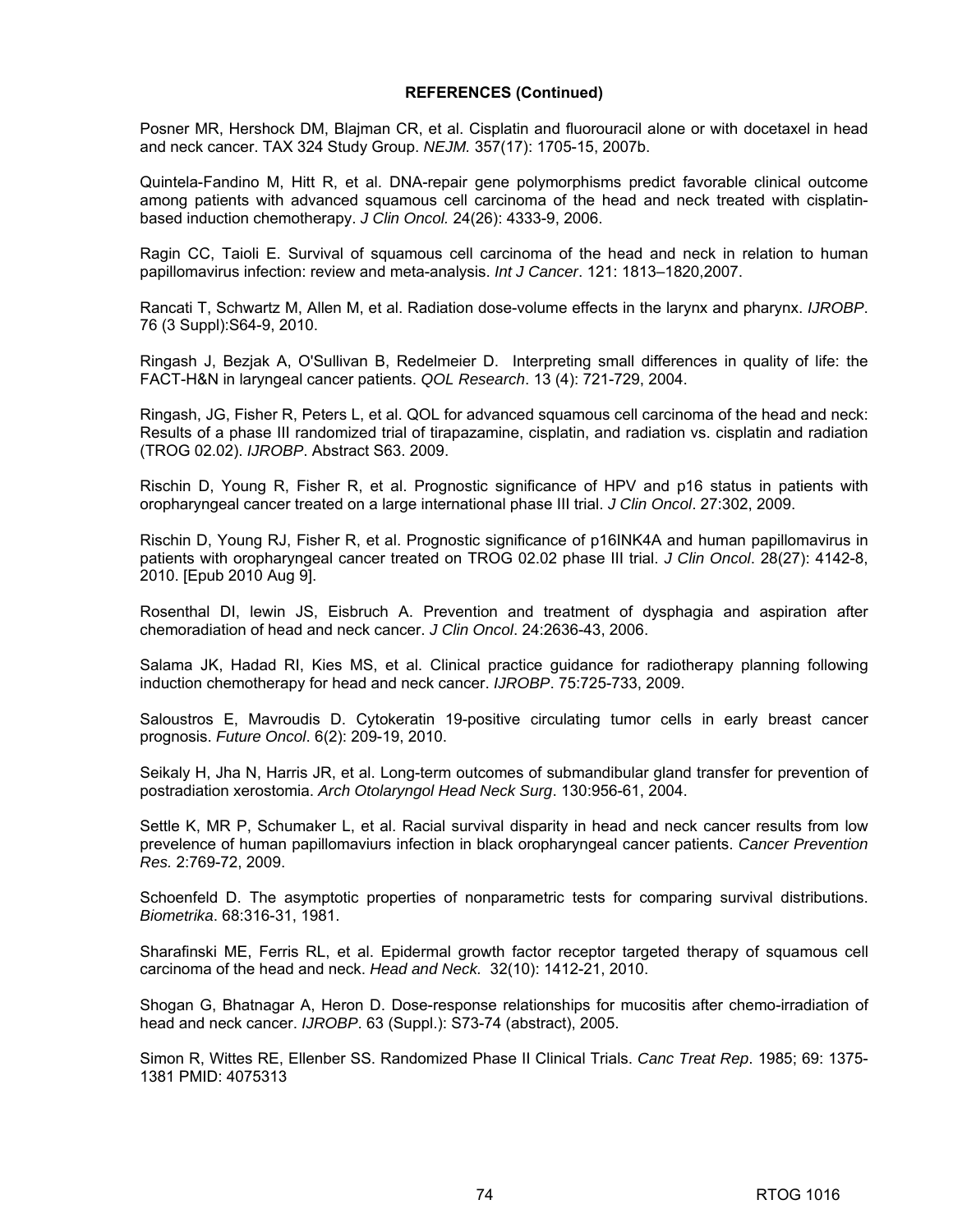Sok JC, Coppelli FM, et al. Mutant epidermal growth factor receptor (EGFRvIII) contributes to head and neck cancer growth and resistance to EGFR targeting. *Clin Canc Res*. 12(17): 5064-73, 2006.

Spanos WC, Nowicki P, et al. "Immune response during therapy with cisplatin or radiation for human papillomavirus-related head and neck cancer. *Archives Otolaryng*. 135(11): 1137-46, 2009.

Struder G, Gratz KW, Glanzmann C. Letter to the Editor. *IJROBP.* 68:1583-4, 2007.

Tannock IF. Combined modality treatment with radiotherapy and chemotherapy. *Radiother Oncol*. 16: 83- 101, 1989.

Trotti A, Pajak TF, Gwede C, et al. TAME: Development of a new method for summarizing the adverse events of cancer treatment by the RTOG. *Lancet Oncol*. 8(7): 613-24, 2007.

Tye-Murray N, Spry JL, Mauzé E. Professionals with hearing loss: Maintaining that competitive edge. *Ear and Hearing*. 30(4): 475-84, 2009.

van Herpen CM, Mauer ME, Mesia, R, et al. Short-term health-related quality of life and symptom control with docetaxel, cisplatin, 5-fluorouracil and cisplatin (TPF), 5-fluorouracil (PF) for induction in unresectable logoregionally advanced head and neck cancer patients (EORTC 24971/TAX 323). Br J Cancer. 103: 1173-1181, 2010.

Verdonck-deLeeuw IM, van Bleek WJ, Leemans CR, et al. Employment and return to work in head and neck cancer survivors. Oral Oncology. 46(1): 56–60, 2010. [Epub 2009 Dec 9]

Vergeer MR, Doornaert PA, Rietveld DH, et al. Intensity-modulated radiotherapy reduces radiationinduced morbidity and improves health-related QOL. *IJROBP.* 74: 1-8, 2009.

Vermorken JB, Remenar E, van Herpen C, et al. Cisplatin, fluorouracil, and docetaxel in unresectable head and neck cancer. *NEJM.* 357:1695-1704, 2007.

Vermorken JB, Mesia R, Rivera F, et al. Platinum-based chemotherapy plus cetuximab in head and neck cancer. *NEJM.* 359(11):1116-27, 2008.

Vineberg KA, Eisbruch A, Coselmon MM, et al. Is uniform target dose possible in IMRT plans in the head and neck? *IJROBP*. 52:1159-72, 2002.

Wallace MR, Logan H, et al. HPV in head and neck cancers among 5-year survivors. *Am J Clin Oncol*. 33(4): 425-6, 2010.

Webster GJ, Rowbottom CG, Ho KF, et al. Evaluation of larynx-sparing techniques with IMRT when treating the head and neck. *IJROBP*. 72:617-22, 2008.

Weismann P, Weismanova E, et al. The detection of circulating tumor cells expressing E6/E7 HR-HPV oncogenes in pereipheral blood in cervical cancer patients after radical hysterectomy. *Neoplasma*. 56(3): 230-8, 2009.

West K, Brognard J, et al. Rapid Akt activation by nicotine and a tobacco carcinogen modulates the phenotype of normal human airway epithelial cells." *J Clin Invest*. 111(1): 81-90, 2003.

Wheeler SE, Suzuki S, et al. Epidermal growth factor receptor variant III mediates head and neck cancer cell invasion via STAT3 activation. *Oncogene*. 29(37): 5135-45, 2010.

Worden FP, Kumar B, Lee JS, et al. Chemoselection as a strategy for organ preservation in advanced oropharynx cancer: response and survival associated with HPV copy number. *J Clin Oncol*. 26: 3138-46, 2008.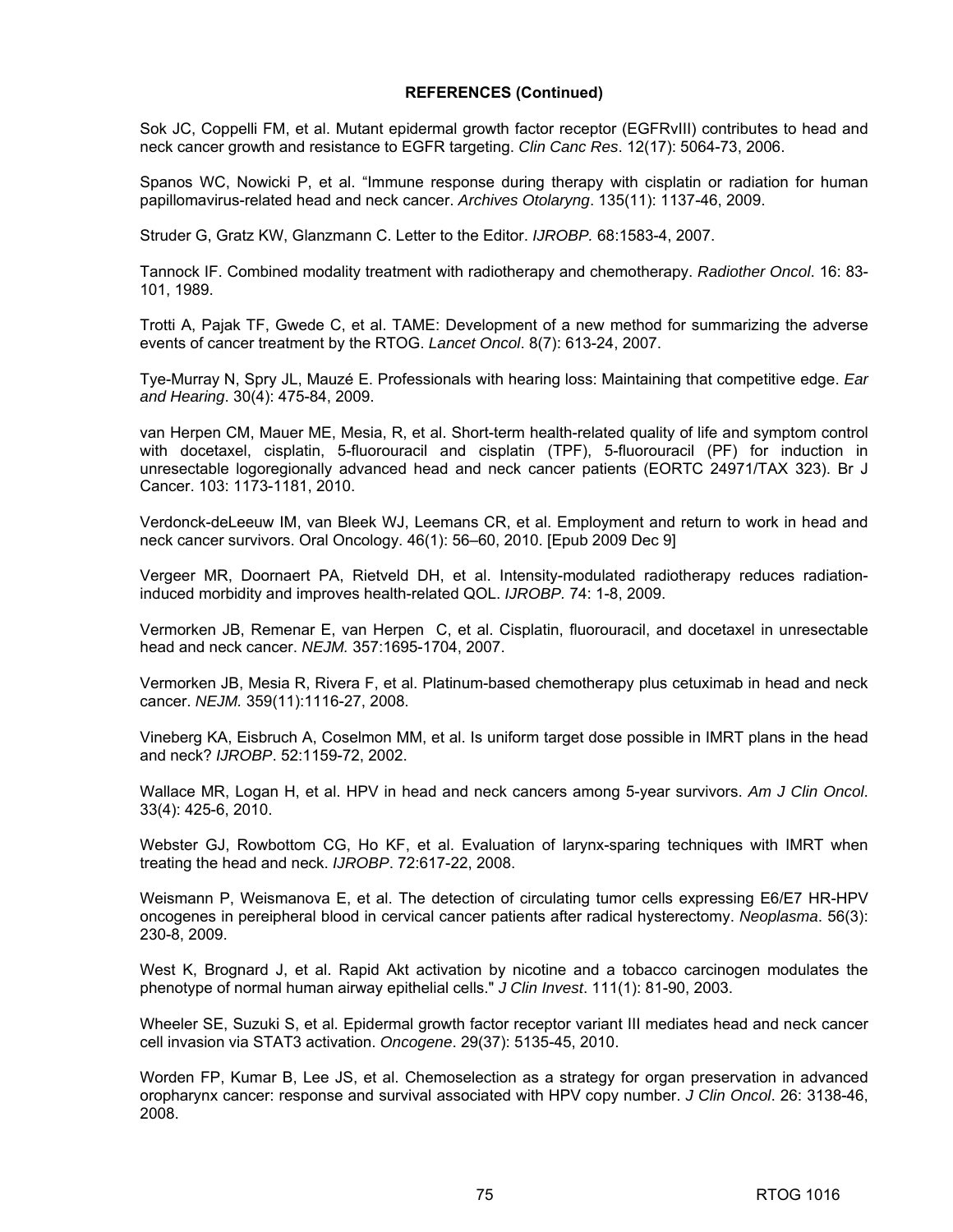Yellen SB, Cella DF, Webster K et al. Measuring fatigue and other anemia-related symptoms with the Functional Assessment of Cancer Therapy (FACT) measurement system. *J Pain Symptom Manage*. 13(2): 63-74, 1997.

Zhang ZF, Morgenstern H, Spitz MR, et al. Marijuana use and increased risk of squamous cell carcinoma of the head and neck. *Canc Epidem Biomarkers Prev.* 8(12): 1071-8, 1999.

Zuur CL, Simis YJ, Lansdaal PE, et al. Risk factors of ototoxicity after cisplatin-based chemo-irradiation in patients with locally advanced head-and-neck cancer: A multivariate analysis. *IJROBP.* 68(5);1320-1325, 2007.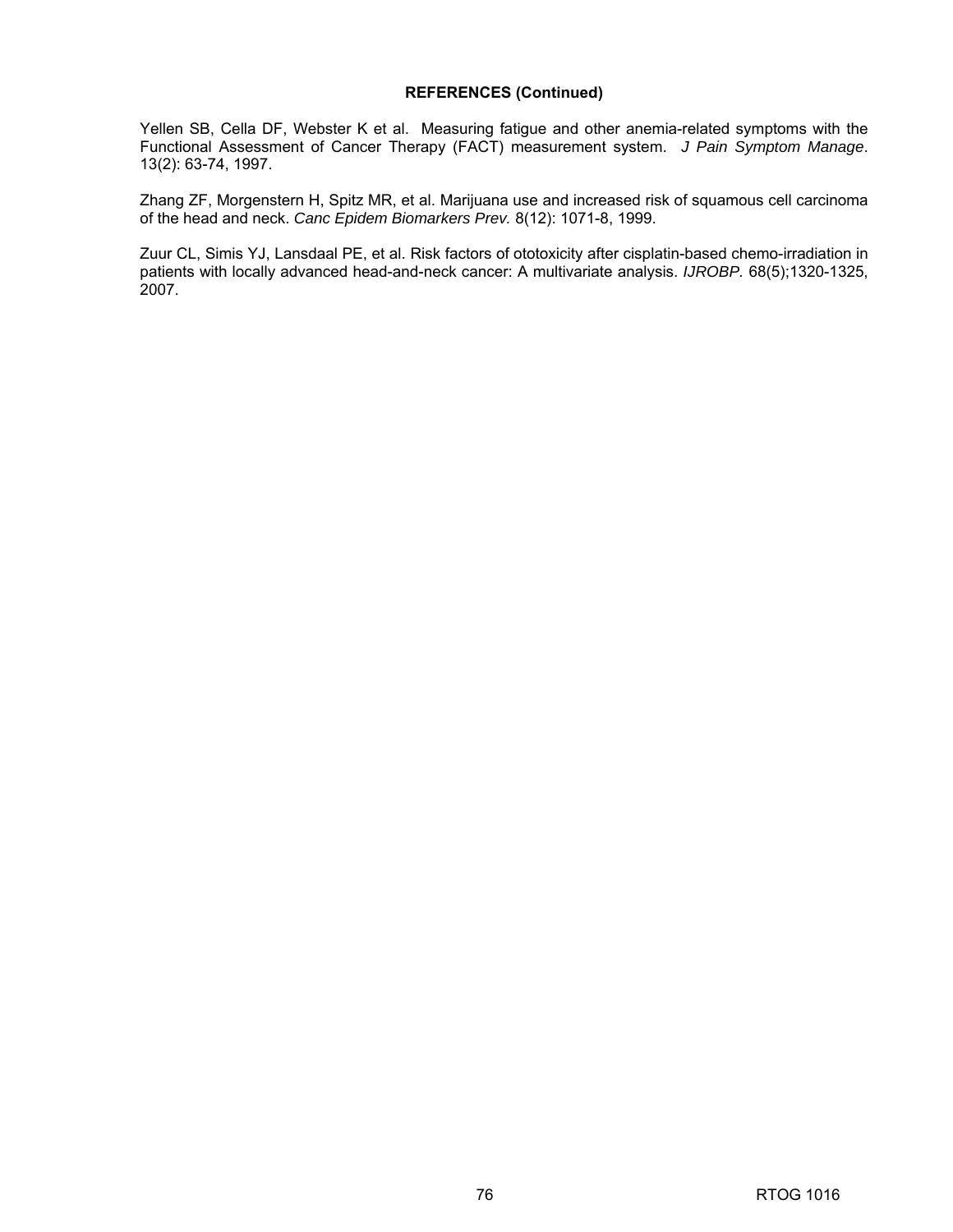# **APPENDIX I**

# **RTOG 1016**

# **Phase III Trial of Radiotherapy Plus Cetuximab versus Chemoradiotherapy in HPV-Associated Oropharynx Cancer**

# **Informed Consent Template for Cancer Treatment Trials (English Language)**

This is a clinical trial, a type of research study. Your study doctor will explain the clinical trial to you. Clinical trials include only people who choose to take part. Please take your time to make your decision about taking part. You may discuss your decision with your friends and family. You can also discuss it with your health care team. If you have any questions, you can ask your study doctor for more explanation.

You are being asked to take part in this study because you have head and neck cancer that may be positive for the Human Papillomavirus (HPV).

# **Why is this study being done?**

The purpose of this study is to compare the effects, good and/or bad, of two standard treatments for head and neck cancer: radiation therapy and cisplatin or radiation therapy and cetuximab. The two treatments may be comparable in treating your cancer, but radiation and cetuximab may result in less severe side effects.

Cisplatin is a classic chemotherapy drug. Cetuximab is a drug that blocks the epidermal growth factor receptor, a protein that affects cancer growth and many other functions. Radiation and cetuximab may result in less severe side effects. However, it is unknown whether it is equally effective as radiation and cisplatin for your type of cancer.

This study is being done in patients whose head and neck cancer was caused by Human Papillomavirus Virus (HPV). Some studies have found that patients with HPV positive oropharynx cancer have a better response to treatment and live longer. Thus, this study aims to see if treatment with radiation plus cetuximab has less side effects and is as effective as radiation plus cisplatin.

# **How many people will take part in the study?**

About 706 people will take part in this study.

# **What will happen if I take part in this research study?**

If you participate in this study, you will receive intensity modulated radiation therapy (IMRT). IMRT is a form of radiation in which radiation beams are designed to avoid important normal parts of your body, such as your salivary glands.

Your doctor also may decide to use a technique called image guided radiation therapy (IGRT). The purpose of IGRT is to give radiation treatment more accurately to your tumor while decreasing the radiation to normal tissues. Small adjustments in your radiation treatment are made each treatment day based on x-ray images taken right before each day's treatment to ensure that your radiation treatment is given as accurately as possible.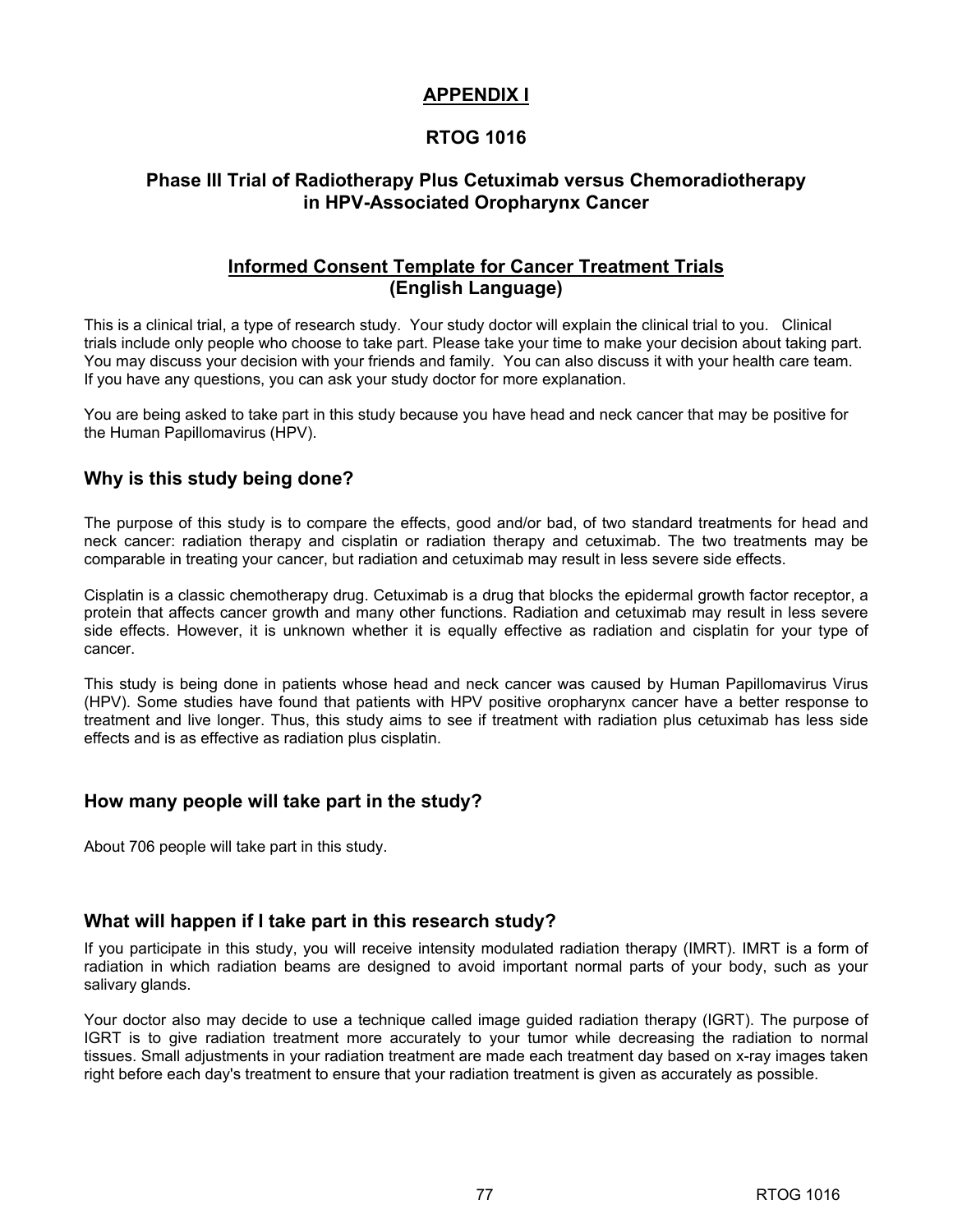### **For all patients:**

Your tumor tissue will be tested for p16, a test that shows that the tumor is caused by the Human Papillomavirus (HPV). This tissue test is required for this study. If the test is negative, you will not be able to participate in this study.

If your cancer was diagnosed by a fine needle aspiration biopsy of a lymph node in your neck, it may not be possible to test this sample for p16. If that is the case, a biopsy of your tumor may be necessary for p16 testing. The method used and the risks of a tumor biopsy will depend upon the size and location of your tumor. Please discuss the risks and benefits of tumor biopsy with your doctor.

### **For all patients:**

Some studies have suggested that a history of tobacco smoking may affect survival of patients with HPV-positive cancer. Because of this, you will be asked to answer confidential survey questions about your tobacco smoking history on a computer. The brief survey of smoking history is required for this study. The data will be used to make sure that there are equal numbers of smokers and non-smokers in both groups of the study. The data will not be available to your doctor and will not be part of your medical record. Depending on your smoking history, it will take from 1 to 5 minutes to complete. You also can choose to complete the entire head and neck risk factor survey (described later in this consent form).

Eligible participants will be "randomized" into one of the study groups described below. Randomization means that you are put into a group by chance. A computer program will place you in one of the study groups. Neither you nor your study doctor can choose the group you will be in. You will have an equal chance of being placed in either group.

**If you are in Group 1**, you will receive radiation therapy once a day for 4 days of the week and twice a day on the fifth day, for about 6 weeks. When given twice a day on the fifth day, there will be at least 6 hours between radiation treatments. Each treatment may take up to 15-30 minutes depending on the technique used. You will also receive a chemotherapy drug, cisplatin, through the vein, on days 1 and 22 (before or after radiation), for a total of 2 treatments. The chemotherapy will take about 4-6 hours, including administration of medications to prevent nausea and to replace body fluids.

**If you are in Group 2**, you will receive radiation therapy once a day for 4 days of the week and twice a day on the fifth day, for about 6 weeks. When given twice a day on the fifth day, there will be at least 6 hours between radiation treatments. Each treatment may take up to 15-30 minutes depending on the technique used. You will also receive cetuximab, (an initial dose 1 week prior to radiation, once a week during radiation, and 1 dose after radiation for a total of 8 doses).

### **For Group 2 Patients**

Before your first dose of cetuximab, you will be given some medicine through your vein to prevent an allergic reaction to cetuximab. Then you will be given the first dose of cetuximab through your vein for approximately two hours. You will not receive radiation therapy on the day you receive the first dose of cetuximab.

Your blood pressure and overall physical condition will be closely monitored while you receive cetuximab and for at least one hour afterwards. If you have a severe allergic reaction (may include hives, low blood pressure, wheezing, swelling of the throat, and difficulty breathing) to the first dose of cetuximab or any later doses, the study doctor will treat you for the reaction, and you may not receive further cetuximab on this study. You and the study doctor can discuss other treatments that you can receive off study.

If you tolerate the first dose of cetuximab well, the following week you will begin receiving cetuximab once a week before radiation therapy for 6 weeks and after you finish radiation therapy, you will receive cetuximab once — a total of 8 doses of cetuximab.

# **Before you begin the study:**

You will need to have the following exams, tests or procedures to find out if you can be in the study. These exams, tests or procedures are part of regular cancer care and may be done even if you do not join the study. If you have had some of them recently, they may not need to be repeated. This will be up to your study doctor.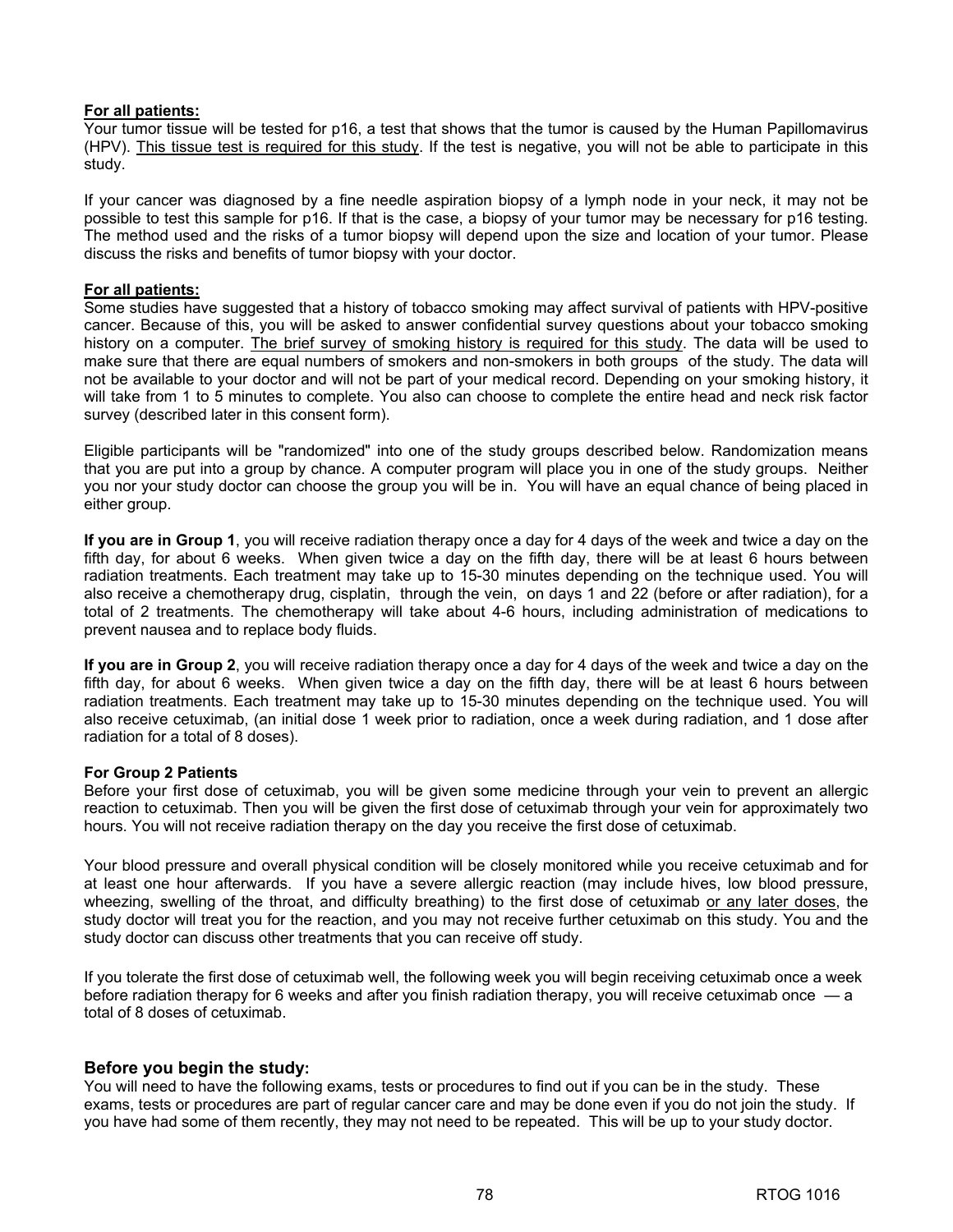- Physical examination by several doctors
- Examination of the back of your throat and voice box (larynx) with a mirror and/or a flexible lighted tube inserted through your mouth by an ear, nose and throat specialist or by a head and neck surgeon; this examination may be done in an office or may need to be done in the hospital under general anesthesia. The specialist or surgeon will talk with you about this procedure.
- **(6/9/11)** You will have the following:
	- a. A CT (Computed Tomography) scan of your neck (with contrast) and a chest CT scan (with or without contrast) **or**
	- b. An MRI (Magnetic Resonance Imaging) of your neck and a chest CT scan (with or without contrast) **or**
	- c. A CT scan of your neck (with contrast) and a PET/CT (Positron Emission Tomography) scan of your neck and chest
		- A CT scan is a study using x-rays to look at one part of your body. It may be done with or without contrast.
		- Contrast means that dye is injected into your vein to increase the differences between normal and abnormal tissue.
		- An MRI is imaging using a strong magnetic field to look at one part of your body.
		- A PET scan is a computerized image that looks at the activity of tumor cells in your entire body and that requires injection of a special marker into your vein, such as sugar (glucose) combined with a low-dose radioactive substance (a tracer). A camera records the tracer's signal as it travels through your body.
- Evaluation of your ability to carry out daily activities
- Blood tests (about 3 teaspoons of blood will be taken from your vein)
- For women able to have children, a pregnancy test
- A dental evaluation
- An evaluation of your ability to chew and swallow
- A hearing test
- You will be asked about your diet, eating, and speech.

If your study doctor recommends:

- An EKG, a test of your heart function
- An evaluation of your diet to see if a feeding tube is needed

# **During the study:**

If the exams, tests and procedures show that you can be in the study, and you choose to take part, then you will need the following tests and procedures. They are part of regular cancer care.

Weekly during treatment:

- A physical examination
- Evaluation of your ability to carry out daily activities
- Blood tests (about 3 teaspoons of blood will be taken from your vein)
- Evaluation of any side effects from treatment you may be having

During treatment, if your study doctor recommends:

- A whole body PET/CT
- A CT scan, MRI, or PET/CT of your neck
- A biopsy to check for recurrence of the cancer
- Evaluation of any side effects from treatment more often than weekly, if needed

# **You will need these tests and procedures in follow-up visits:**

These tests and procedures are being done to see how you and your cancer was affected by the treatment you received. These tests and procedures are part of regular cancer care.

### At the end of treatment:

• A dental evaluation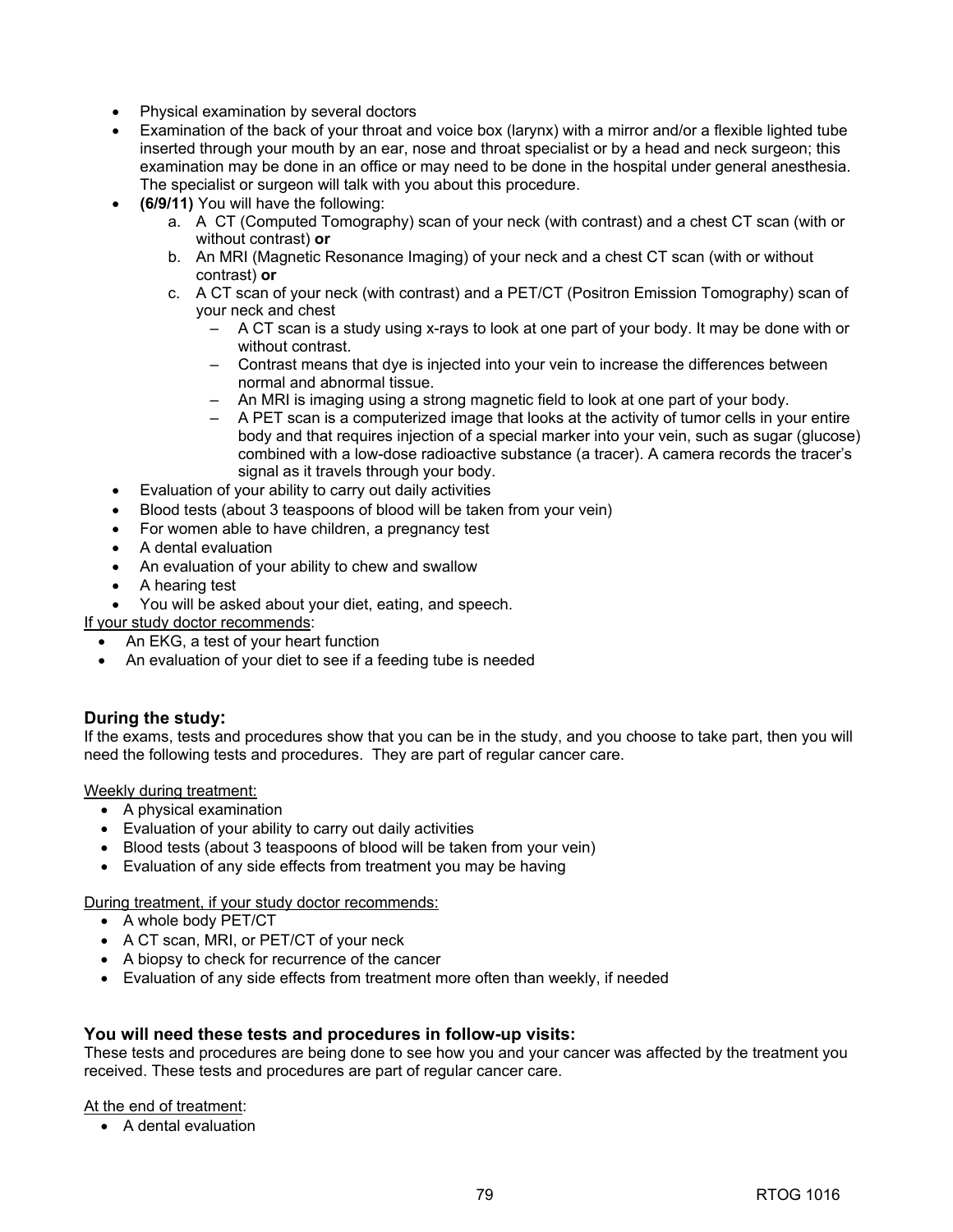• An evaluation of your diet to see if a feeding tube is needed

At 1 month after you finish treatment:

- A physical examination
- Examination of the back of your throat and voice box (larynx) with a mirror and/or a flexible lighted tube inserted through your mouth
- Evaluation of your ability to carry out daily activities
- A dental evaluation
- An evaluation of your diet to see if a feeding tube is needed
- Blood tests (about 1 teaspoon of blood will be taken from your vein)
- Evaluation of any side effects from treatment you may be having

Every 3 months after you finish treatment for 2 years, every 6 months for 3 years, then once a year:

- A physical examination
- Examination of the back of your throat and voice box (larynx) with a mirror and/or a flexible lighted tube inserted through your mouth
- Evaluation of your ability to carry out daily activities
- A dental evaluation
- An evaluation of your diet to see if a feeding tube is needed
- Evaluation of any side effects from treatment you may be having

### After you finish treatment, Once a year for 5 years: A chest CT scan or chest PET/CT scan

If your study doctor recommends:

- A biopsy to check for recurrence of the cancer
- Blood tests (about 1 teaspoon of blood will be taken from your vein)
- Evaluation of any side effects from treatment you may be having
- A CT scan, MRI, or PET/CT of your neck with contrast
- A whole body PET/CT with contrast
- After 5 years, a chest CT scan or chest PET/CT scan once a year

# **Study Plan**

Another way to find out what will happen to you during the study is to read the chart below. Start reading at the top and read down the list, following the lines and arrows.

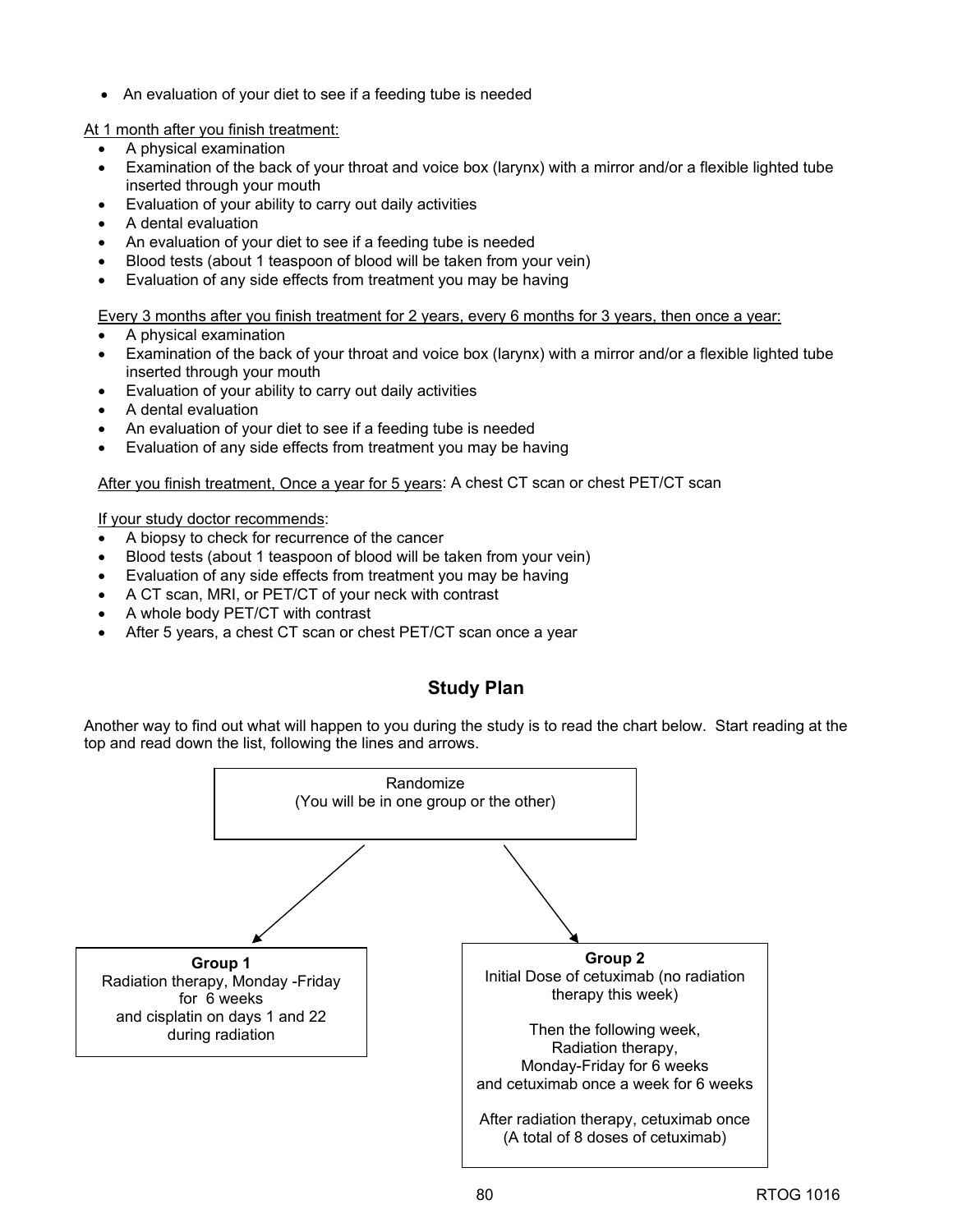# **How long will I be in the study?**

Group 1 patients will receive radiation therapy for about 6 weeks and cisplatin on days 1 and 22 during radiation.

Group 2 patients will receive a dose of cetuximab a week before radiation therapy, and if they tolerate cetuximab well, will receive cetuximab once a week during the 6 weeks of radiation therapy and once after radiation therapy, for a total of 8 weeks of treatment.

All patients will be asked to visit the office for follow up at 1 and 3 months from the end of treatment, then every 3 months through year 2, every 6 months for 3 years, then once a year for their lifetimes.

# **Can I stop being in the study?**

Yes. You can decide to stop at any time. Tell the study doctor if you are thinking about stopping or decide to stop. He or she will tell you how to stop safely.

It is important to tell the study doctor if you are thinking about stopping so any risks from the radiation and/or cisplatin or cetuximab can be evaluated by him/her. Another reason to tell your study doctor that you are thinking about stopping is to discuss what follow-up care and testing could be most helpful for you.

The study doctor may stop you from taking part in this study at any time if he/she believes it is in your best interest; if you do not follow the study rules; or if the study is stopped.

# **What side effects or risks can I expect from being in the study?**

You may have side effects while on the study. Everyone taking part in the study will be watched carefully for any side effects. However, researchers don't know all the side effects that may happen. Side effects may be mild or very serious. Your health care team may give you medicines to help lessen side effects. Many side effects go away soon after you stop radiation therapy or stop taking cisplatin or cetuximab. In some cases, side effects can be serious, long lasting, or may never go away. There also is a risk of death.

You should talk to your study doctor about any side effects that you have while taking part in the study.

### **Risks Associated with Radiation to the Head and Neck**

### **Very Likely**

- Sores in the mouth and/or throat which can be painful and make it very difficult to chew and or swallow foods
- Mouth dryness or changes in taste and/or smell that may be permanent
- Thick saliva
- Hoarseness
- Tanning or redness and/or irritation of the skin in the head and neck area being treated with radiation
- Ear pain and/or pressure
- **Fatigue**
- Weight loss
- Permanent hair loss in the area treated with radiation (face, chin, neck)
- Loss of teeth, or cavities in the teeth, if strict dental care is not followed and/or hypersensitivity of teeth

### **Less Likely, But Serious**

• Decrease in function of the thyroid gland that may require you to take thyroid replacement medicine to prevent you from feeling tired or sleepy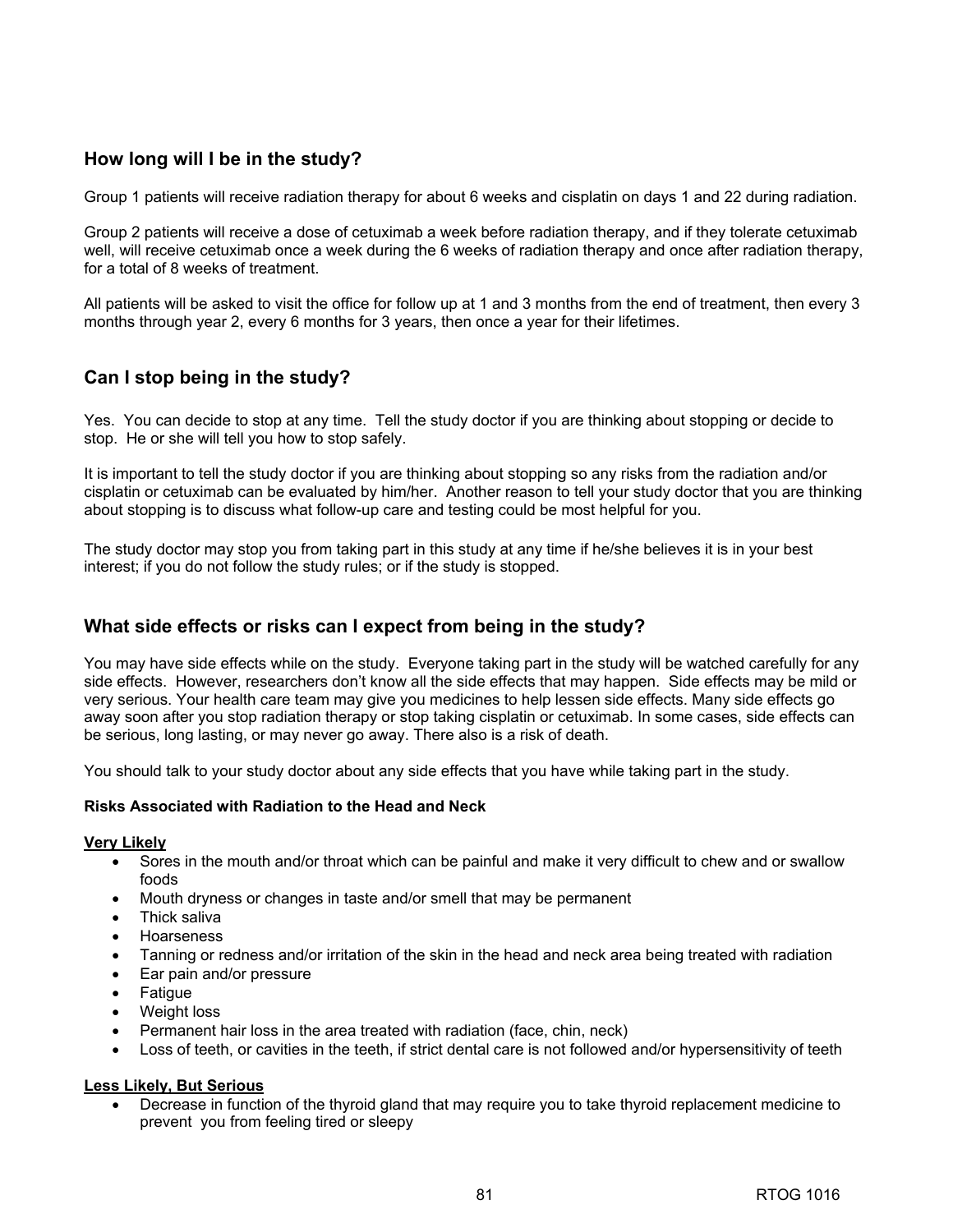- Serious damage to the spinal cord, nerves in the neck, jawbone, voice box, skin, or other parts of the head and neck that may require a major operation to correct and, rarely, can even be life threatening
- Temporary pain or scarring around nerves in the shoulder that could cause numbness and/or weakness
- Breathing problems
- Difficulty with swallowing and eating for which you might need a long term or permanent feeding tube; possibility of inhaling food and/or liquids into the lungs – which could also result in pneumonia. This side effect is more likely for patients receiving radiation and cisplatin (Group 1).
- Serious ear infections and/or hearing loss
- Damage to the spinal cord leading to permanent weakness and/or symptoms like a "stroke"
- Loss of hearing

Use of IGRT may lead to improved accuracy of radiation treatment compared to regular radiation therapy and eventually, that will be more useful against cancer. At this time, however, there is no proof that using this technique is more useful against cancer than regular radiation treatment without this technique. The dose from these x-ray images is much smaller than the dose used to treat your cancer. However, this dose will cover a somewhat larger region and can spill over to healthy tissues and organs that are not affected by your disease. There is a small risk that the dose from these x-ray images can be harmful, and every effort will be made to minimize this dose to healthy tissues. In this effort, it is important that we have your full cooperation in maintaining your position during treatment. In order to help you stay in position, your doctor will use a special device, sometimes called an immobilization mask. The mask is plastic mesh formed to the head and shoulder area to help stabilize your position during treatment

### **Risks and side effects related to cisplatin (for Group 1 patients)**

### **Very Likely**

- Decrease in white blood cells, which can lead to an increased risk for infection
- Decrease in red blood cells (anemia), which could lead to weakness, fatigue, or shortness of breath
- Loss of appetite and taste and/or a metallic taste in your mouth
- Nausea and vomiting
- **Tiredness**
- Generalized loss of strength
- Hearing loss or ringing in the ears
- Loss of muscle or nerve function that can cause weakness or numbness in your hands and feet
- Weight loss
- Temporary decrease in kidney function, which could lead to changing the dose of your chemotherapy
- Low potassium in the blood which could result in muscle weakness, cramping, muscle limpness, and/or irregular heartbeat

### **Less Likely**

- Allergic reactions
- Muscle cramps or spasm
- Facial swelling
- Restlessness
- Loss of hair
- Low blood pressure

### **Rare but Serious**

- **Seizures**
- Kidney damage, which may be permanent
- A severe drop in the blood potassium levels that may affect heart function

# **Risks Associated with Cetuximab (For Group 2 patients)**

### **Very Likely**

• Dry skin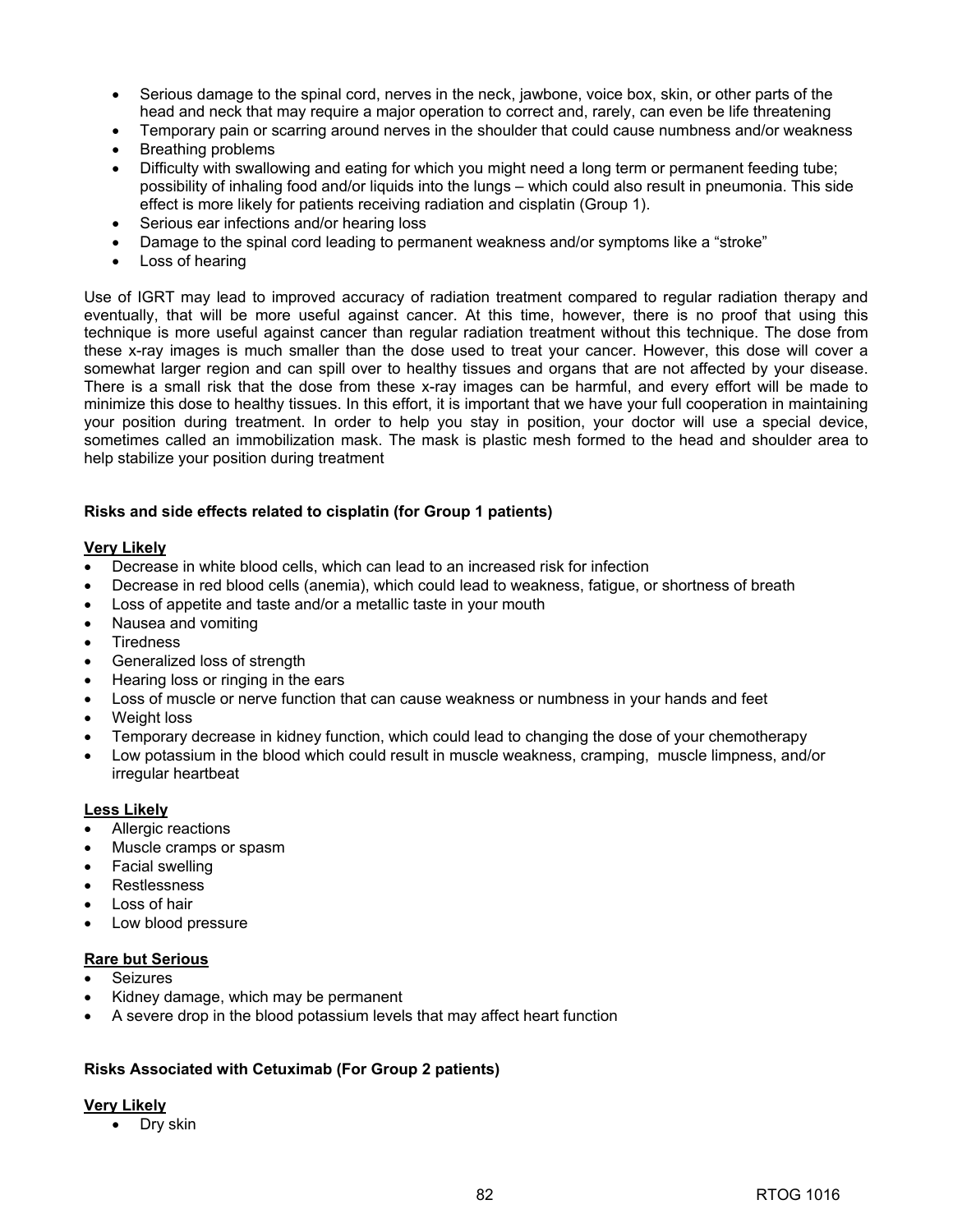- Acne
- Skin rash with the presence of flat discolored areas (macules) and raised bumps (papules)

# **Likely**

- Diarrhea
- Nausea or the urge to vomit
- Fatigue or tiredness
- **Fever**
- Headache or head pain

### **Less Likely**

- Lack of enough red blood cells (anemia)
- Swelling and redness (inflammation) of the skin of outer ear and canal
- Noise in the ears, such as ringing, buzzing, roaring, clicking
- Swelling and redness (inflammation) of the outermost layer of the eye and the inner surface of the eyelids (conjunctiva); commonly called "pink eye".
- Dry eye
- Swelling and redness (inflammation) of the middle layer of the eye (uvea)
- Excessive tearing in the eyes
- Belly pain
- Swelling and redness (inflammation) of the lip
- Constipation
- Drv mouth
- Heartburn
- Irritation or sores in the lining of the mouth
- Vomiting
- Chills
- Swelling of the arms and/or legs
- Flu-type symptoms (including body aches, fever, chills, tiredness, loss of appetite, cough)
- Reaction that can occur during or following infusion of the drug. The reaction may include fever, chills, rash, low blood pressure, and difficulty breathing.
- Chest pain not heart-related
- Allergic reaction by your body to the drug product that can occur immediately or may be delayed. The reaction may include hives, low blood pressure, wheezing, swelling of the throat, and difficulty breathing. Your condition will be closely monitored during doses of cetuximab and for at least one hour afterwards. If you have a severe reaction, your doctor will treat you for the reaction, and you will not receive further treatment on this study. If you have a delayed severe reaction after receiving cetuximab, you must immediately tell your doctor.
- Infection
- Decreased number of a type of white blood cell (neutrophil/granulocyte)
- Weight loss
- Decrease in the total number of white blood cells (leukocytes)
- Loss of appetite
- Dehydration (when your body does not have as much water and fluid as it should)
- Decreased blood level of calcium
- Decreased blood level of magnesium
- Joint pain
- Back pain
- Muscle pain
- **Fainting**
- Stuffy or runny nose, sneezing
- Sudden constriction of the small airways of the lung that can cause wheezing and shortness of breath
- Cough
- Shortness of breath
- Hoarseness
- Hair loss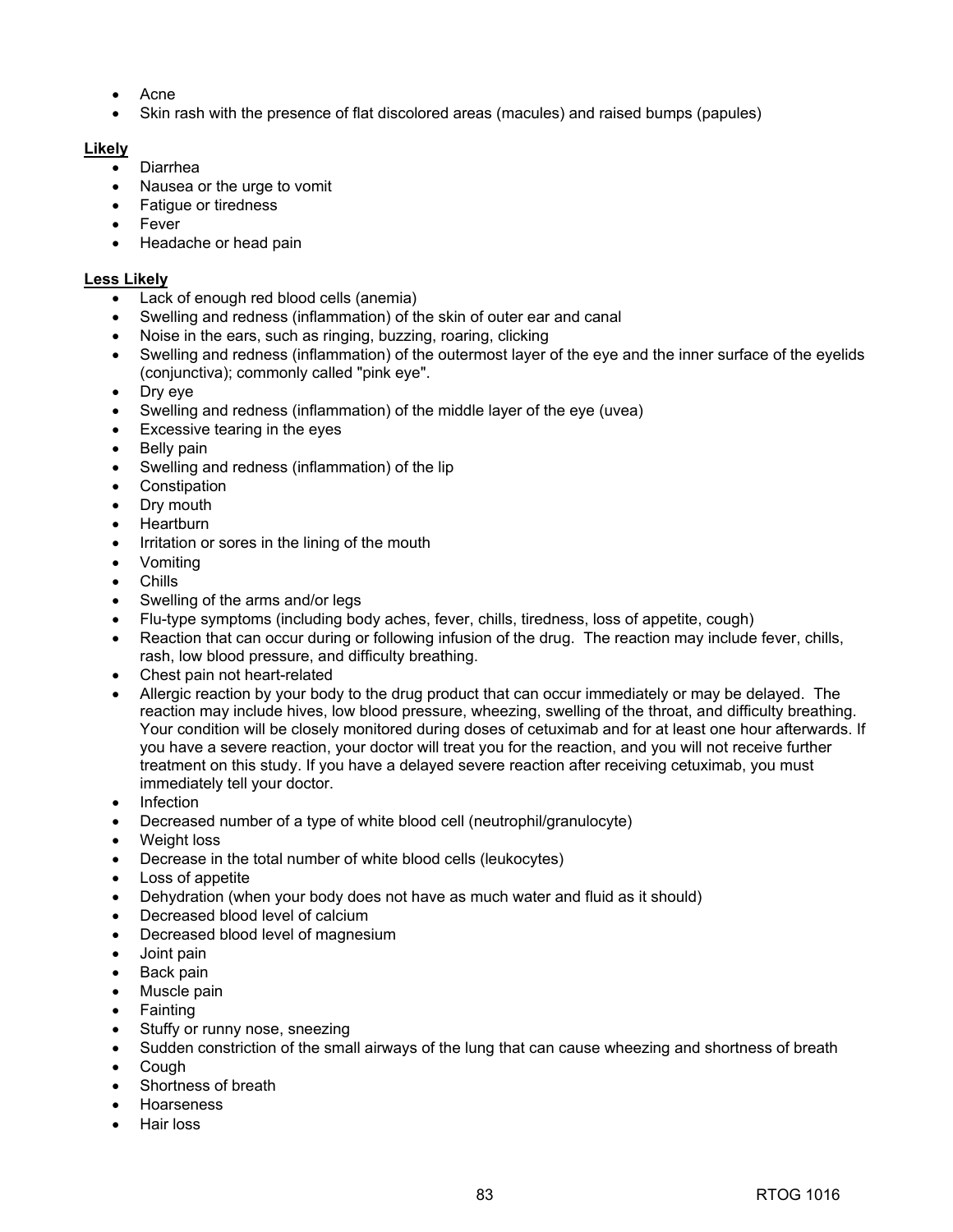- Loss of some or all of the finger or toenails
- Increased skin sensitivity to sunlight
- Itching
- Area of bleeding within the skin causing a reddish purple discoloration
- Sores or destruction of skin
- **Hives**
- Low blood pressure
- Formation of a blood clot that plugs the blood vessel; blood clots may break loose and travel to another place, such as the lung

### **Rare but Serious**

- Serious, life-threatening allergic reaction requiring immediate medical treatment by your doctor. The reaction may include extremely low blood pressure, swelling of the throat, difficulty breathing, and loss of consciousness. Your condition will be closely monitored during doses of cetuximab and for at least one hour afterwards. If you have a severe reaction, your doctor will treat you for the reaction, and you will not receive further treatment on this study. If you have a delayed severe reaction after receiving cetuximab, you must immediately tell your doctor.
- Inflammation of the lining of the brain and spinal cord
- Inflammation of the lungs that may cause difficulty breathing and can be life-threatening
- Fluid build-up in the lungs that is not due to a heart problem and that can be life-threatening
- Swelling and redness of the skin on the palms of the hands and soles of the feet

Diphenhydramine (or other antihistamine) pre-medication used prior to cetuximab may impair your ability to drive home, and you may need to seek alternative transportation home. It may also impair your ability to safely use power equipment for several hours.

### **Risks Associated with Cetuximab and Radiation Therapy**

The combination of cetuximab with radiation therapy could increase the likelihood and/or severity of the side effects of radiation therapy. The combination also could increase the risk of heart damage, including heart attack, abnormal heart rhythms, and/or heart failure, which could lead to death.

### **Reproductive risks**

You should not become pregnant or father a baby while on this study because the radiation treatment and/or cisplatin or cetuximab in this study can affect an unborn baby. Women who are able to have children will have a pregnancy test before beginning treatment. Women should not breastfeed a baby while on this study. It is important you understand that you need to use birth control while on this study. Check with your study doctor about what kind of birth control methods to use and how long to use them. Some methods might not be approved for use in this study. The treatment in the study may make you unable to have children in the future.Women of childbearing age can ask their doctor for information about pre-treatment or post-treatment reproductive or fertility options prior to agreeing to participate in the study.

### **For more information about risks and side effects, ask your study doctor.**

# **Are there benefits to taking part in the study?**

Taking part in this study may or may not make your health better. While doctors hope radiation therapy with cetuximab will be as effective in keeping your head and neck cancer from growing as radiation therapy and cisplatin with less severe side effects, there is no proof of this yet. The effects of a combination of radiation and cetuximab may be no different or worse than radiation and cisplatin. We do know that the information from this study will help doctors learn more about these therapies as a treatment for head and neck cancer that is HPV positive. This information could help future cancer patients.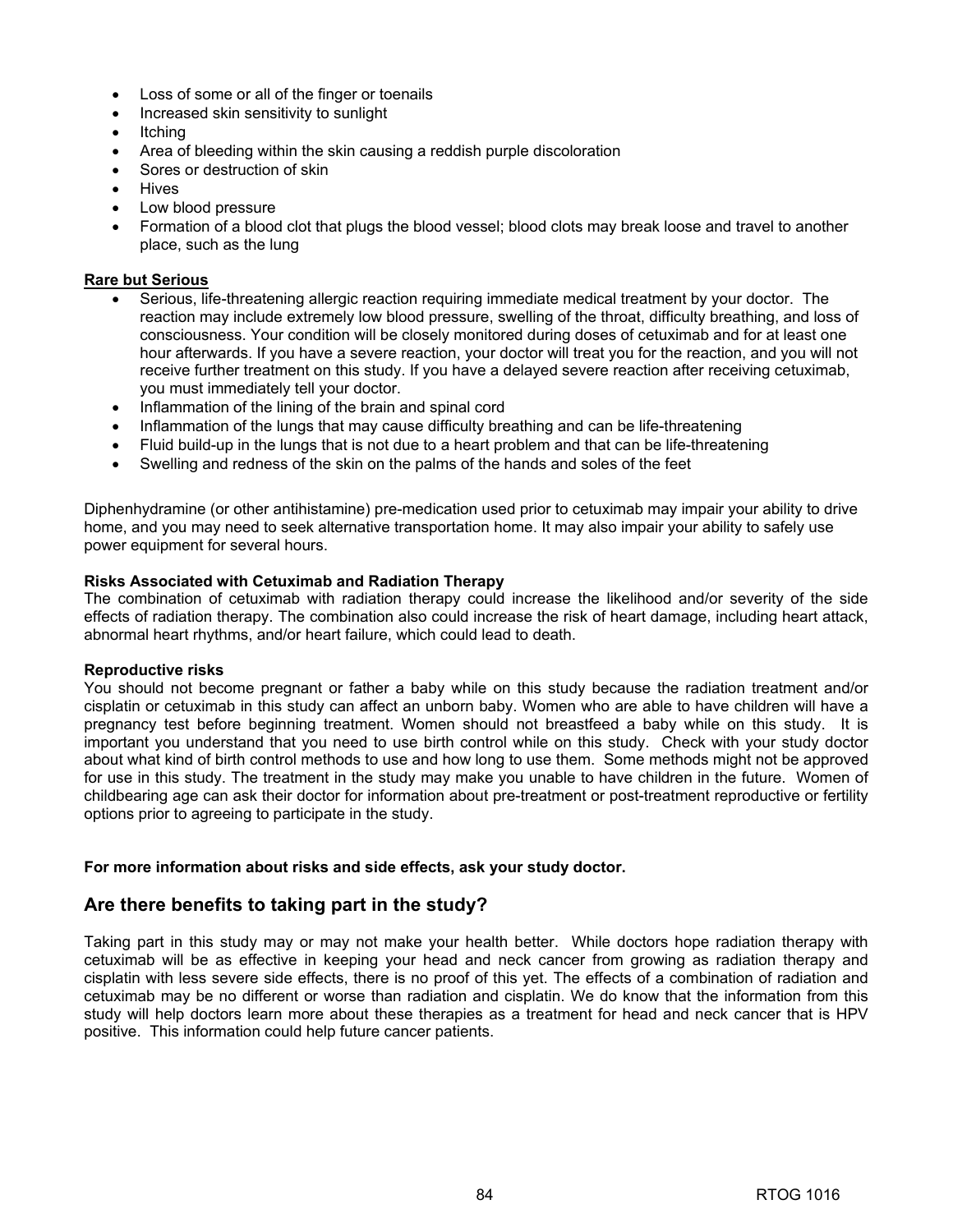# **What other choices do I have if I do not take part in this study?**

# **Your other choices may include:**

- Getting treatment or care for your cancer without being in a study
- Taking part in another study
- Getting no treatment

# **Talk to your study doctor about your choices before you decide if you will take part in this study.**

# **Will my medical information be kept private?**

Data are housed at RTOG Headquarters in a password-protected database. We will do our best to make sure that the personal information in your medical record will be kept private. However, we cannot guarantee total privacy. Your personal information may be given out if required by law. If information from this study is published or presented at scientific meetings, your name and other personal information will not be used.

Organizations that may look at and/or copy your medical records for research, quality assurance, and data analysis include:

- Radiation Therapy Oncology Group
- The National Cancer Institute (NCI) and other government agencies, like the Food and Drug Administration (FDA), involved in keeping research safe for people
- The Cancer Trials Support Unit (CTSU), a service sponsored by the National Cancer Institute (NCI) to provide greater access to cancer trials
- Qualified representatives of the pharmaceutical collaborator

# **What are the costs of taking part in this study?**

You and/or your health plan/ insurance company will need to pay for some or all of the costs of treating your cancer in this study. Some health plans will not pay these costs for people taking part in studies. Check with your health plan or insurance company to find out what they will pay for. Taking part in this study may or may not cost your insurance company more than the cost of getting regular cancer treatment.

You will not be paid for taking part in this study.

For more information on clinical trials and insurance coverage, you can visit the National Cancer Institute's Web site at [http://cancer.gov/clinicaltrials/understanding/insurance-coverage.](http://cancer.gov/clinicaltrials/understanding/insurance-coverage) You can print a copy of the "Clinical Trials and Insurance Coverage" information from this Web site.

Another way to get the information is to call 1-800-4-CANCER (1-800-422-6237) and ask them to send you a free copy.

# **What happens if I am injured because I took part in this study?**

It is important that you tell your study doctor, \_\_\_\_\_\_\_\_\_\_\_\_\_\_\_\_\_\_\_\_\_\_\_*[investigator's name(s)],* if you feel that you have been injured because of taking part in this study. You can tell the study doctor in person or call him/her at \_\_\_\_\_\_\_\_\_\_\_\_\_\_\_\_\_\_ *[telephone number].*

You will get medical treatment if you are injured as a result of taking part in this study. You and/or your health plan will be charged for this treatment. The study will not pay for medical treatment.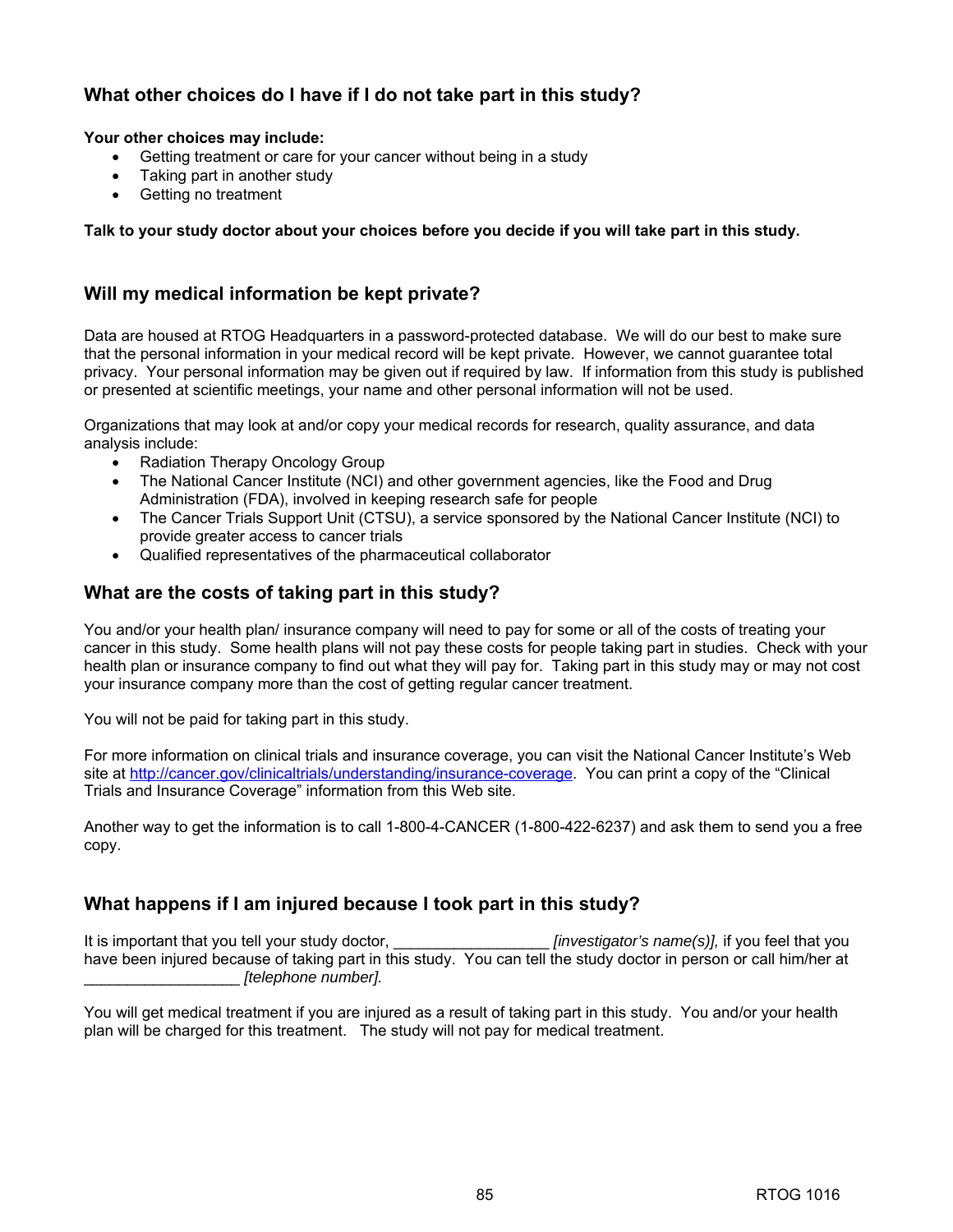# **What are my rights if I take part in this study?**

Taking part in this study is your choice. You may choose either to take part or not to take part in the study. If you decide to take part in this study, you may leave the study at any time. No matter what decision you make, there will be no penalty to you and you will not lose any of your regular benefits. Leaving the study will not affect your medical care. You can still get your medical care from our institution.

We will tell you about new information or changes in the study that may affect your health or your willingness to continue in the study.

A Data Monitoring Committee (DMC) will be regularly meeting to monitor safety and other data related to this study. The Committee members may receive confidential patient information, but they will not receive your name or other information that would allow them to identify you by name.

In the case of injury resulting from this study, you do not lose any of your legal rights to seek payment by signing this form.

# **Who can answer my questions about the study?**

You can talk to your study doctor about any questions or concerns you have about this study. Contact your study doctor \_\_\_\_\_\_\_\_\_\_\_\_\_\_\_\_\_\_ *[name(s)]* at \_\_\_\_\_\_\_\_\_\_\_\_\_\_\_\_\_\_ *[telephone number].*

For questions about your rights while taking part in this study, call the **Figure** 1 and *Figure of Figure of Figure for an and all the Figure of Figure of Figure of Figure 3 and Figure 3 and Figure 3 and center]* Institutional Review Board (a group of people who review the research to protect your rights) at \_\_\_\_\_\_\_\_\_\_\_\_\_\_\_\_\_\_ *(telephone number). [Note to Local Investigator: Contact information for patient representatives or other individuals in a local institution who are not on the IRB or research team but take calls regarding clinical trial questions can be listed here.]* 

\*You may also call the Operations Office of the NCI Central Institutional Review Board (CIRB) at 888-657-3711 (from the continental US only). *[\*Only applies to sites using the CIRB.]* 

Please note: This section of the informed consent form is about additional research that is being done with people who are taking part in the main study. You may take part in this additional research if you want to. You can still be a part of the main study even if you say 'no' to taking part in this additional research.

You can say "yes" or "no" to each of the following studies. Below, please mark your choice for each study.

# **Quality of Life Study**

We want to know your view of how your life has been affected by cancer and its treatment. This "Quality of life" study looks at how you are feeling physically and emotionally during your cancer treatment. It also looks at how you are able to carry out your day-to-day activities.

This information will help doctors better understand how patients feel during treatments and what effects the medicines are having. In the future, this information may help patients and doctors as they decide which medicines to use to treat cancer.

You will be asked to complete 6 questionnaires at 6 time points: before treatment, at the end of treatment, and at 3, 6, 12, and 24 months after you finish treatment. It takes about 15-20 minutes to fill out these questionnaires.

If any questions make you feel uncomfortable, you may skip those questions and not give an answer.

If you decide to take part in this study, the only thing you will be asked to do is fill out the 6 questionnaires. You may change your mind about completing the questionnaires at any time.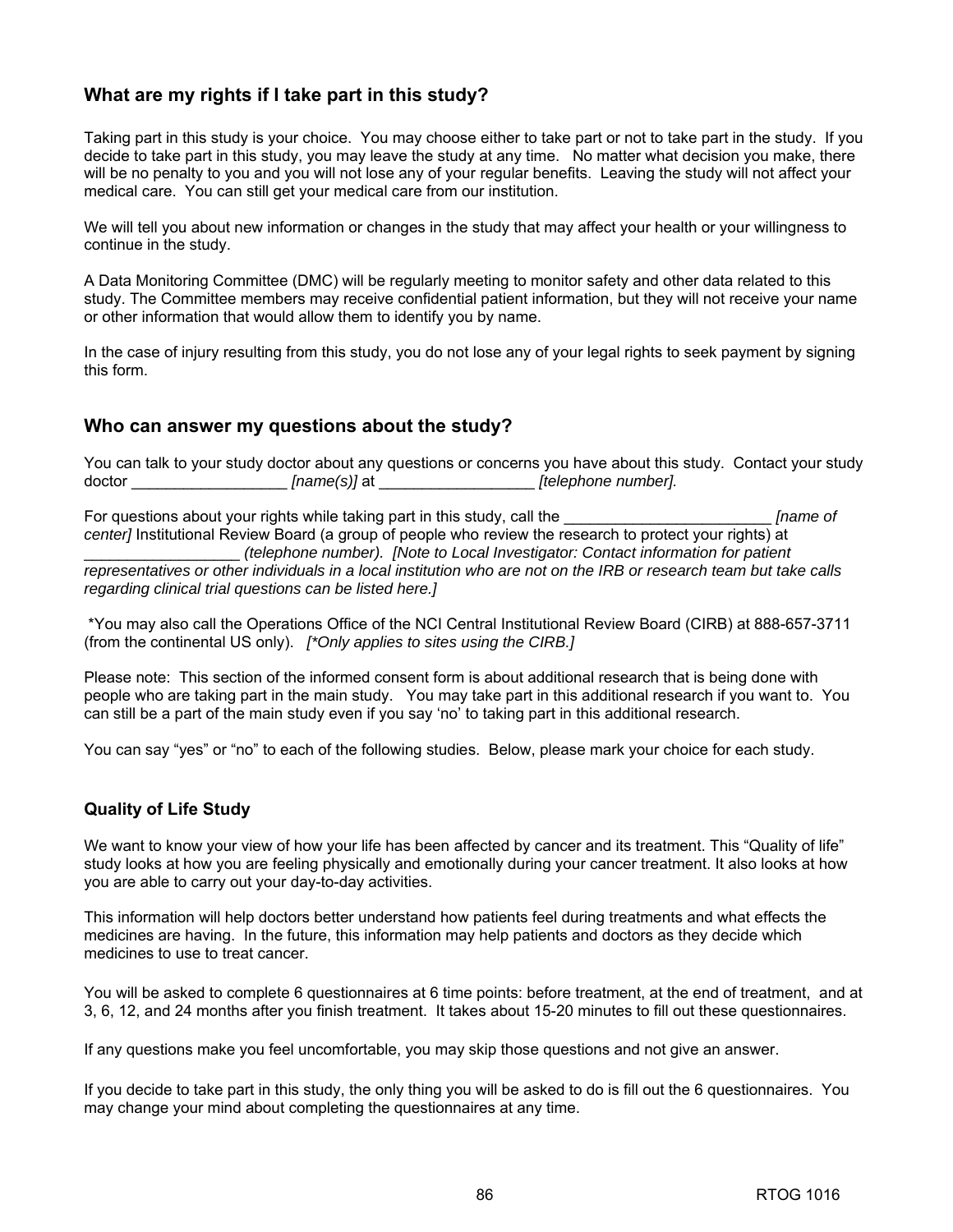Just like in the main study, we will do our best to make sure that your personal information will be kept private.

### **Please circle your answer.**

**I choose to take part in the Quality of Life Study. I agree to fill out the Quality of Life Questionnaires.** 

**YES** NO

# **Computer Survey about Risk Factors for Head and Neck Cancer**

Researchers have very recently learned that Human Papillomavirus (HPV) can cause head and neck cancer. Some studies have suggested that other behaviors that increase risk of head and neck cancer might affect how patients with HPV-positive oropharynx cancers respond to treatment. An example is tobacco smoking. Other risk factors for head and neck cancer include alcohol drinking, marijuana smoking, family history of cancer, sexual behavior, diet, and dental health. Researchers also want to better understand factors that might increase a person's risk for getting HPV-positive oropharynx cancer. To do this, researchers will compare the behavior of people with HPV-positive oropharynx cancer with people of the same age and gender who do not have cancer.

You are required to answer confidential survey questions about your tobacco smoking history for this study. We are asking for your consent to administer the complete confidential survey on a computer that will ask you about your history of alcohol drinking, marijuana smoking, family history of cancer, sexual behavior, diet, and dental health. You would take the survey once before starting treatment. It will take you approximately 20 minutes to complete.

The survey is given on a small touch screen computer. You may be familiar with this type of computer. Similar computers are used in bank machines, airport check in lines, and at gas stations.

Your answers to the survey will not be available to your doctor or medical staff, will not be part of your medical record, and will not be linked to anything that might identify you (for instance, your name, date of birth, etc). The information will be available only to the researchers. The information will help doctors understand what factors affect response to treatment.

We have numerous systems in place so that your personal information will be kept private. We understand that the survey asks about very private information. To help us protect your privacy, we have obtained a Certificate of Confidentiality from the National Institute of Health. It allows the researchers who have access to research records to refuse to disclose information on research participants in civil, criminal, administrative, legislative or other proceeding, whether at the federal, state or local level. A certificate of confidentiality is granted for studies that collect information that, if released, could affect a participants financial standing, employability, insurability or reputation. By protecting researchers and institutions from being compelled to disclose information that would identify research subjects, Certificates of Confidentiality help achieve the research objectives and promote participation in studies by assuring confidentiality and privacy to participants.

### **Please circle your answer.**

**I choose to take part in the Risk Factor Survey. I agree to fill out the survey on the computer.** 

**YES** NO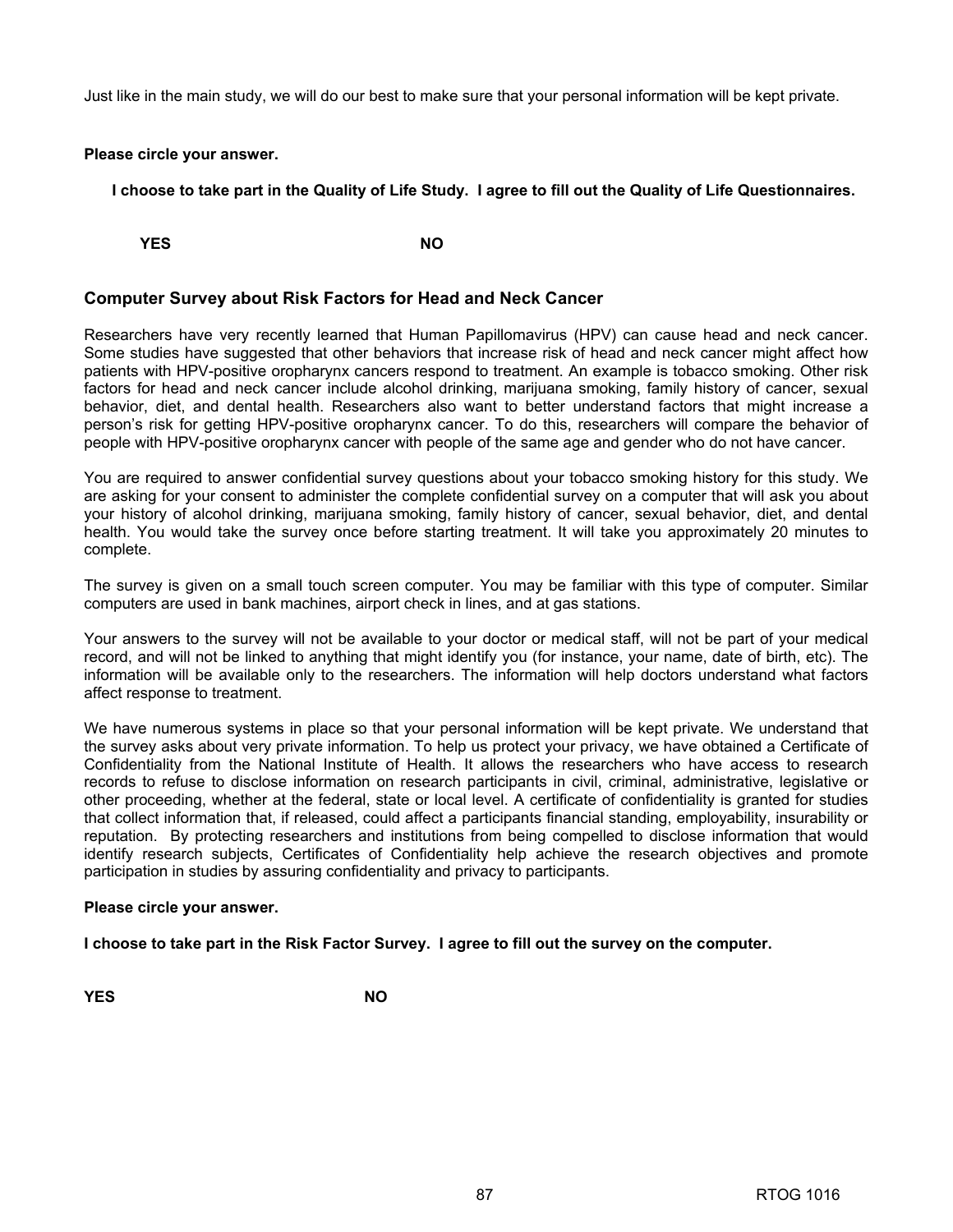# **Consent Form for Use of Tissue and Blood for Research**

### **About Using Tissue and Blood for Research**

Your doctor performed a biopsy to make a diagnosis of oropharynx cancer. That tissue will be used to determine the p16 status of your tumor.

We would like to keep some of the tissue that is left over for future research. In addition to the tumor tissue, we would like to collect 3-4 teaspoons of your blood at 3 time points: blood for research will be collected before you begin treatment and at 3 and 6 months from the end of treatment. Blood for research is collected at the same time your blood is collected for other tests required in the main part of this study.

If you agree, this tissue and blood will be kept and may be used in research to learn more about cancer and other diseases. Please read the information sheet called "How is Tissue Used for Research" to learn more about tissue research. This information sheet is available to all at the following web site: [http://www.rtog.org/tissue%20for%20research\\_patient.pdf](http://www.rtog.org/tissue%20for%20research_patient.pdf)

Your tissue and blood may be helpful for research whether you do or do not have cancer. The research that may be done with your tissue and blood is not designed specifically to help you. It might help people who have cancer and other diseases in the future.

Reports about research done with your tissue and blood will not be given to you or your doctor. These reports will not be put in your health record. The research will not have an effect on your care.

### **Things to Think About**

The choice to let us keep the left over tissue and your blood for future research is up to you. No matter what you decide to do, it will not affect your care or your participation in the main part of the study.

If you decide now that your tissue and blood can be kept for research, you can change your mind at any time. Just contact us and let us know that you do not want us to use your tissue. Then any tissue or blood that remains will no longer be used for research and will be returned to the institution that submitted it.

In the future, people who do research may need to know more about your health. While the institution/doctor may give them reports about your health, it will not give them your name, address, phone number, or any other information that will let the researchers know who you are.

Sometimes tissue and blood is used for genetic research (about diseases that are passed on in families). Even if your tissue and blood is used for this kind of research, the results will not be put in your health records.

Your tissue and blood will be used only for research and will not be sold. The research done with your tissue and blood may help to develop new treatments for cancer and other diseases in the future.

### **Benefits**

The benefits of research using tissue and blood include learning more about what causes cancer and other diseases, how to prevent them, and how to treat them.

### **Risks**

The greatest risk to you is the release of information from your health records. We will do our best to make sure that your personal information will be kept private. The chance that this information will be given to someone else is very small.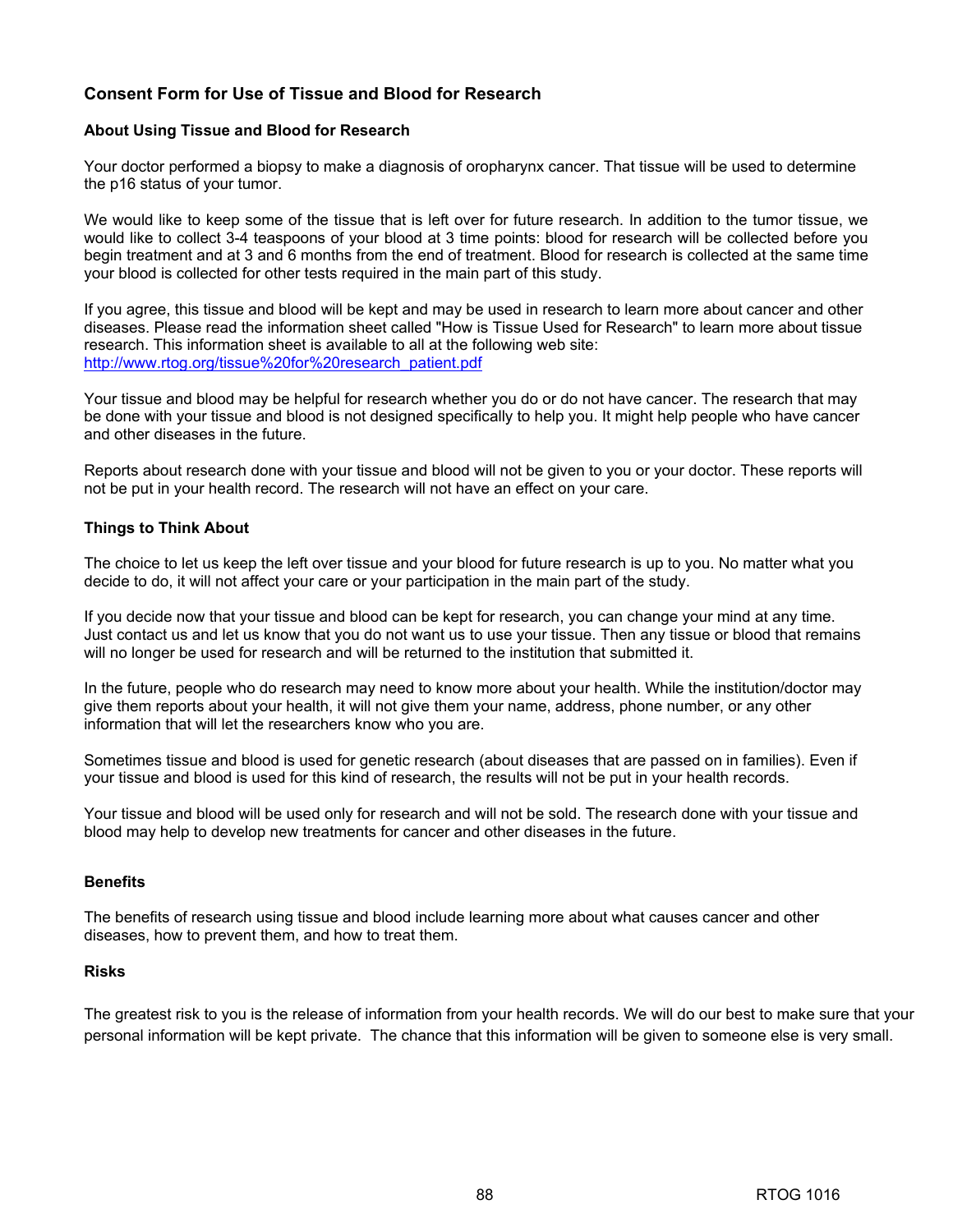# **Making Your Choice**

Please read each sentence below and think about your choice. After reading each sentence, circle "Yes" or "No". If you have any questions, please talk to your doctor or nurse, or call our research review board at  $[IRB's phone number]$ .

No matter what you decide to do, it will not affect your care.

- 1. My specimens may be kept for use in research to learn about, prevent, or treat cancer, as follows:
	- Tissue  $\Box$  Yes  $\Box$  No
	- Blood  $\Box$  Yes  $\Box$  No
- 2. My specimens may be kept for use in research to learn about, prevent or treat other health problems (for example: diabetes, Alzheimer's disease, or heart disease), as follows:
	- Tissue  $\Box$  Yes  $\Box$  No
	- Blood  $\Box$  Yes  $\Box$  No
- 3. Someone may contact me in the future to ask me to take part in more research.  $\Box$ Yes  $\Box$  No

# **Where can I get more information?**

**You may call the National Cancer Institute's Cancer Information Service at:** 

**1-800-4-CANCER (1-800-422-6237)** or **TTY: 1-800-332-8615**

**You may also visit the NCI Web site at [http://cancer.gov/](http://cancer.gov)**

- **For NCI's clinical trials information, go to: [http://cancer.gov/clinicaltrials/](http://cancer.gov/clinicaltrials)**
- **For NCI's general information about cancer, go to [http://www.cancer.gov/cancertopics/](http://www.cancer.gov/cancertopics)**

**You will get a copy of this form. If you want more information about this study, ask your study doctor.**

# **Signature**

**I have been given a copy of all \_\_\_\_\_** *[insert total of number of pages]* **pages of this form. I have read it or it has been read to me. I understand the information and have had my questions answered. I agree to take part in this study.** 

**Participant \_\_\_\_\_\_\_\_\_\_\_\_\_\_\_\_\_\_\_\_\_\_\_\_\_\_\_\_\_\_\_\_** 

| <b>Date</b> |  |  |  |  |  |  |  |
|-------------|--|--|--|--|--|--|--|
|             |  |  |  |  |  |  |  |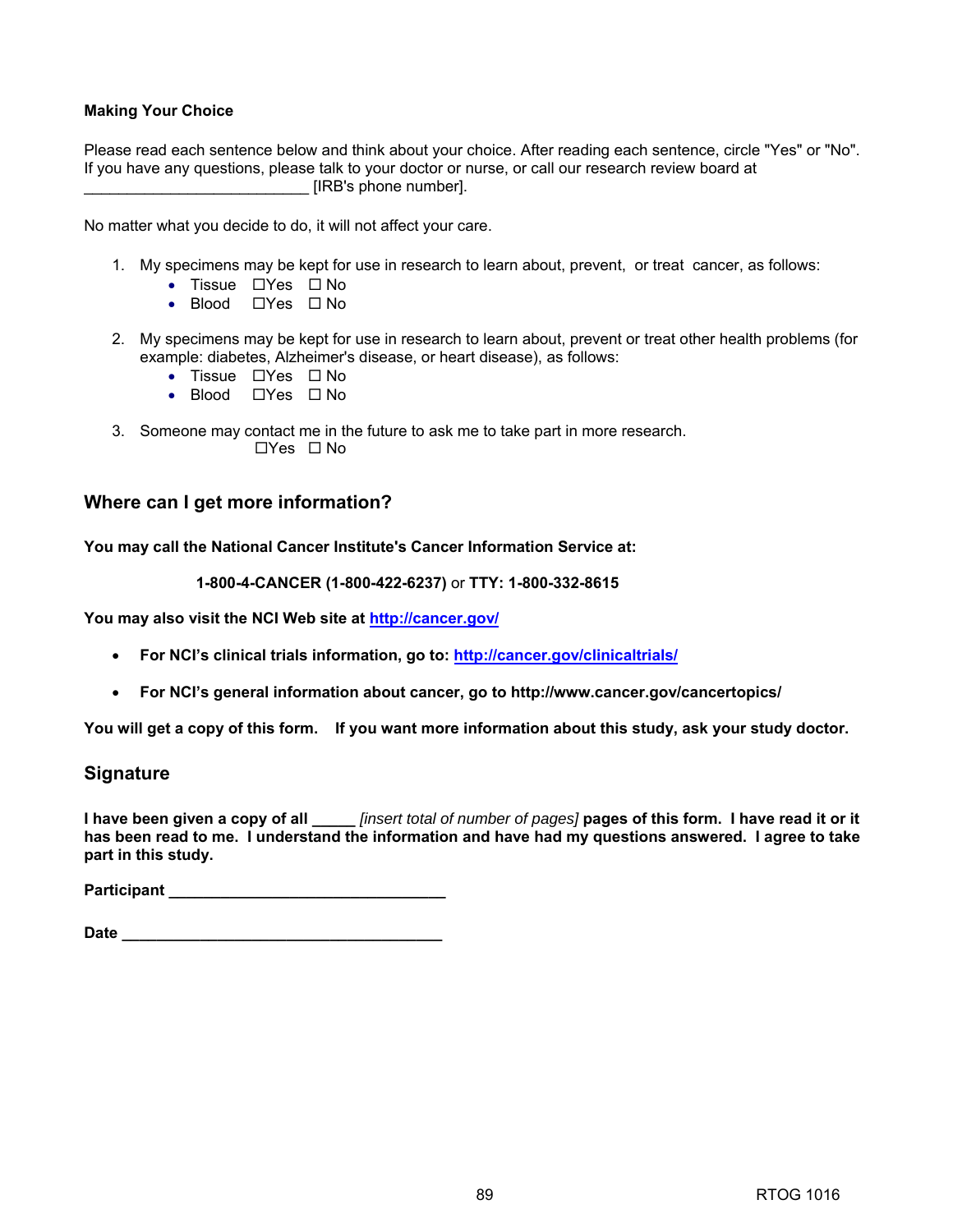| (6/9/11) APPENDIX II: STUDY PARAMETERS (*See Sections 11.2-11.4 for details and exceptions)                                                           |                                                 |                                      |                                |                                        |                                |                                                     |                                         |  |
|-------------------------------------------------------------------------------------------------------------------------------------------------------|-------------------------------------------------|--------------------------------------|--------------------------------|----------------------------------------|--------------------------------|-----------------------------------------------------|-----------------------------------------|--|
| <b>Assessments</b>                                                                                                                                    |                                                 | <b>Pre-Treatment</b>                 | <b>During Treatment</b>        |                                        | <b>Follow up</b>               |                                                     |                                         |  |
|                                                                                                                                                       | Within 8 wks                                    | Within 2 wks prior                   | Weekly during                  | As clinically                          | At 1 mo.                       | q3 mos. from end of RT for 2                        | As clinically                           |  |
|                                                                                                                                                       | prior to                                        | to registration                      | radiation                      | indicated                              | post-XRT                       | yrs; q6 mos. for 3 yrs; then                        | indicated                               |  |
|                                                                                                                                                       | registration                                    |                                      |                                |                                        |                                | annually                                            |                                         |  |
| Eligibility-related tissue collection                                                                                                                 |                                                 | Prior to Step 2 registration         |                                |                                        |                                |                                                     |                                         |  |
| Smoking history survey (CASI)                                                                                                                         |                                                 | Prior to Step 2 registration         |                                |                                        |                                |                                                     |                                         |  |
| History                                                                                                                                               | $\mathsf{X}$                                    |                                      | *brief history & a<br>physical |                                        | *brief history &<br>a physical | *brief history & a physical                         |                                         |  |
| Rad Onc exam                                                                                                                                          | X                                               |                                      |                                |                                        |                                |                                                     |                                         |  |
| Med Onc exam                                                                                                                                          | $\overline{\mathsf{x}}$                         |                                      |                                |                                        |                                |                                                     |                                         |  |
| ENT or H&N surgeon exam                                                                                                                               | X                                               |                                      |                                |                                        | $\mathsf{X}$                   | $\star \mathsf{X}$                                  |                                         |  |
| Chest imaging                                                                                                                                         | $\overline{\mathsf{x}}$                         |                                      |                                |                                        |                                | *Χ                                                  |                                         |  |
| Performance status                                                                                                                                    |                                                 | $\boldsymbol{\mathsf{X}}$            | $\pmb{\times}$                 |                                        | X                              | $\boldsymbol{\mathsf{X}}$                           |                                         |  |
| CBC w/ diff & ANC                                                                                                                                     |                                                 | X                                    | $\boldsymbol{\mathsf{X}}$      |                                        | $\boldsymbol{\mathsf{X}}$      |                                                     |                                         |  |
| Total bilirubin; AST or ALT                                                                                                                           |                                                 | $\pmb{\times}$                       |                                |                                        | X                              |                                                     | $\mathsf{X}$                            |  |
| Creatinine or Creatinine Clearance                                                                                                                    |                                                 | $\overline{\mathsf{x}}$              | $\overline{X}$                 |                                        |                                |                                                     |                                         |  |
| Serum pregnancy test (if<br>applicable)                                                                                                               |                                                 | $\overline{X}$                       |                                |                                        |                                |                                                     |                                         |  |
| Na, K, Cl, HCO3, glucose, Ca, Mg,<br>albumin                                                                                                          |                                                 | Within 2 wks prior to treatment      | $\overline{\mathsf{x}}$        |                                        | $\overline{X}$                 |                                                     |                                         |  |
| Dental assessment                                                                                                                                     |                                                 | Within 8 wks prior to treatment      |                                |                                        | End of tx and<br>at 1 mo.      | $\overline{\mathsf{x}}$                             |                                         |  |
| Swallowing eval (Section 4.1.5)                                                                                                                       |                                                 | Within 4 wks prior to treatment      |                                |                                        |                                |                                                     |                                         |  |
| Audiogram                                                                                                                                             |                                                 | Within 12 wks prior to treatment     |                                |                                        |                                |                                                     |                                         |  |
| <b>EKG</b>                                                                                                                                            | Recommended: Within 8 wks prior to<br>treatment |                                      |                                |                                        |                                |                                                     |                                         |  |
| Whole body PET/CT                                                                                                                                     | Recommended: Within 8 wks prior to<br>treatment |                                      |                                | $\overline{X}$                         |                                | $\overline{X^*}$                                    | $\mathsf{X}$                            |  |
| *Nutrition/feeding tube eval                                                                                                                          | Recommended: Within 2 wks prior to<br>treatment |                                      |                                |                                        | End of tx and<br>at 1 mo.      | $\overline{\mathsf{x}}$                             |                                         |  |
| CT or MRI or PET/CT of neck, with<br>contrast                                                                                                         | $\overline{X}$                                  |                                      |                                | $\overline{X}$                         |                                | $\overline{\mathsf{x}}$                             | After 5 yrs, as<br>clinically indicated |  |
| Biopsy                                                                                                                                                |                                                 |                                      |                                | If suspicion of<br>tumor<br>recurrence |                                |                                                     | If suspicion of<br>tumor recurrence     |  |
| Adverse event eval                                                                                                                                    |                                                 | Eval of condition prior to treatment | $\mathsf{X}$                   | X                                      | $\pmb{\times}$                 | X                                                   | $\mathsf{X}$                            |  |
| QOL/Functional Assessments - if the patient consents: QLQ-C30; QLQ-<br>H&N35 EQ-5D; PRO-CTCAE-H&N Work Status, HHIA-S: Prior to start of<br>treatment |                                                 |                                      |                                |                                        | End of tx                      | At 3, 6, 12, and 24 months<br>from end of treatment |                                         |  |
| Risk Factor Survey (CASI) - if the patient consents: Prior to start of treatment                                                                      |                                                 |                                      |                                |                                        |                                |                                                     |                                         |  |
| Specimen collection for banking- if the patient consents: Prior to start of tx                                                                        |                                                 |                                      |                                |                                        |                                | At 3 and 6 mos. from end of<br>tx                   |                                         |  |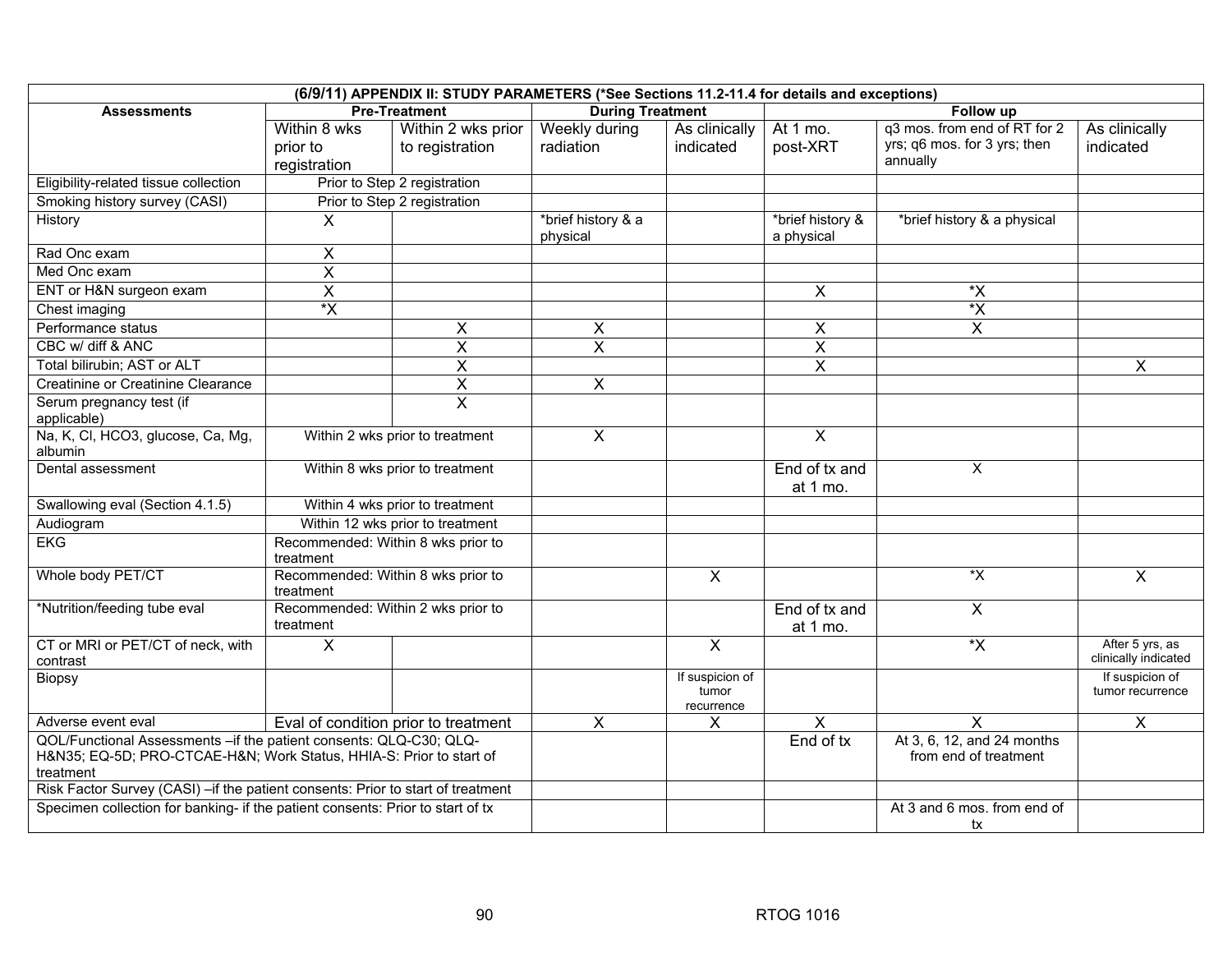### **APPENDIX III**

# **ZUBROD PERFORMANCE SCALE**

- **0 Fully active, able to carry on all predisease activities without restriction**
- **1 Restricted in physically strenuous activity but ambulatory and able to carry work of a light or sedentary nature. For example, light housework, office work**
- **2 Ambulatory and capable of all self-care but unable to carry out any work activities. Up and about more than 50% of waking hours**
- **3 Capable of only limited self-care, confined to bed or chair 50% or more of waking hours**
- **4 Completely disabled. Cannot carry on self-care. Totally confined to bed**
- **5 Death**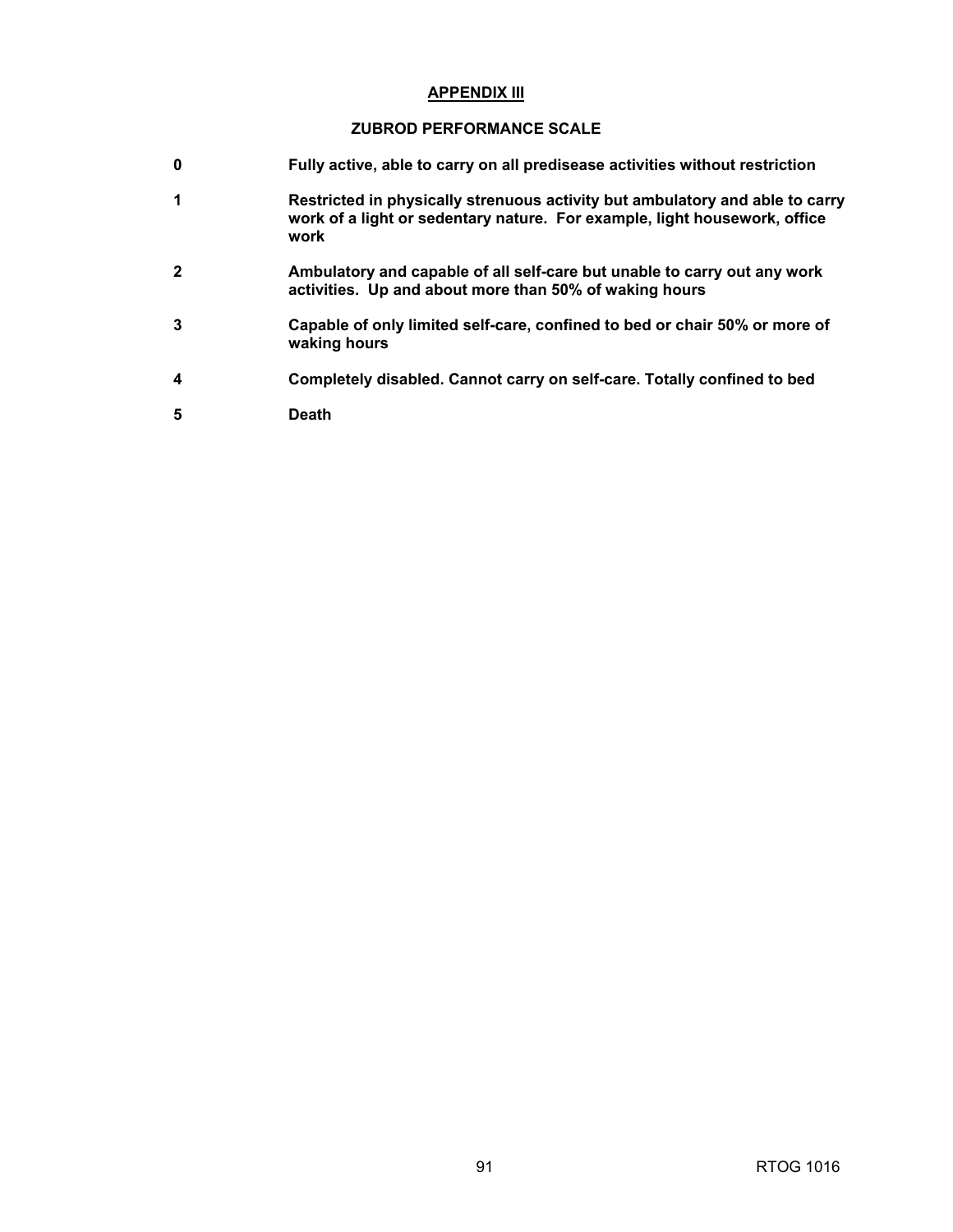# **APPENDIX IV**

Edge, SB, ed. *AJCC Cancer Staging Manual.* 7<sup>th</sup> ed. New York, NY: Springer; 2010.

# **HEAD & NECK**

### **STAGING-PRIMARY TUMOR (T)**

- TX Primary tumor cannot be assessed
- T0 No evidence of primary tumor
- Tis Carcinoma *in situ*

# **LIP and ORAL CAVITY**

- TX Primary tumor cannot be assessed
- T0 No evidence of primary tumor
- Tis Carcinoma *in situ*
- T1 Tumor 2 cm or less in greatest dimension
- T2 Tumor more than 2 cm but not more than 4 cm in greatest dimension
- T3 Tumor more than 4 cm in greatest dimension
- T4a Moderately advanced local disease\*

(lip) Tumor invades through cortical bone, inferior alveolar nerve, floor of mouth, or skin of face (i.e., chin or nose)

(oral cavity) Tumor invades adjacent structures only (e.g., through cortical bone [mandible or maxilla] into deep [extrinsic] muscle of tongue [genioglossus, hyoglossus, palatoglossus, and styloglossus], maxillary sinus, skin of face)

### T4b Very advanced disease

Tumor invades masticator space, pterygoid plates or skull base and/or encases internal carotid artery

\*Note: Superficial erosion alone of bone/tooth socket by gingival primary is not sufficient to classify a tumor as T4.

# **NASAL CAVITY and PARANASAL SINUSES**

### **Maxillary Sinus**

| T1                                    | Tumor limited to maxillary sinus mucosa with no erosion or destruction of bone                                                                                                               |  |  |  |
|---------------------------------------|----------------------------------------------------------------------------------------------------------------------------------------------------------------------------------------------|--|--|--|
| T <sub>2</sub>                        | Tumor causing bone erosion or destruction including extension into the hard palate and/or<br>middle nasal meatus, except extension to posterior wall of maxillary sinus and pterygoid plates |  |  |  |
| T <sub>3</sub>                        | Tumor invades any of the following: bone of the posterior wall of maxillary sinus,<br>subcutaneous tissues, floor or medial wall of orbit, pterygoid fossa, ethmoid sinuses                  |  |  |  |
| T4a                                   | Moderately advanced local disease                                                                                                                                                            |  |  |  |
| T4b                                   | Tumor invades anterior orbital contents, skin of cheek, pterygoid plates, infratemporal fossa,<br>cribriform plate, sphenoid or frontal sinuses<br>Very advanced local disease               |  |  |  |
|                                       | Tumor invades any of the following: orbital apex, dura, brain, middle cranial fossa, cranial<br>nerves other than maxillary division of trigeminal nerve $(V_2)$ , nasopharynx or clivus     |  |  |  |
| <b>Nasal Cavity and Ethmoid Sinus</b> |                                                                                                                                                                                              |  |  |  |

- T1 Tumor restricted to any one subsite, with or without bony invasion
- T2 Tumor invading two subsites in a single region or extending to involve an adjacent region within the nasoethmoidal complex, with or without bony invasion
- T3 Tumor extends to invade the medial wall or floor of the orbit, maxillary sinus, palate, or cribriform plate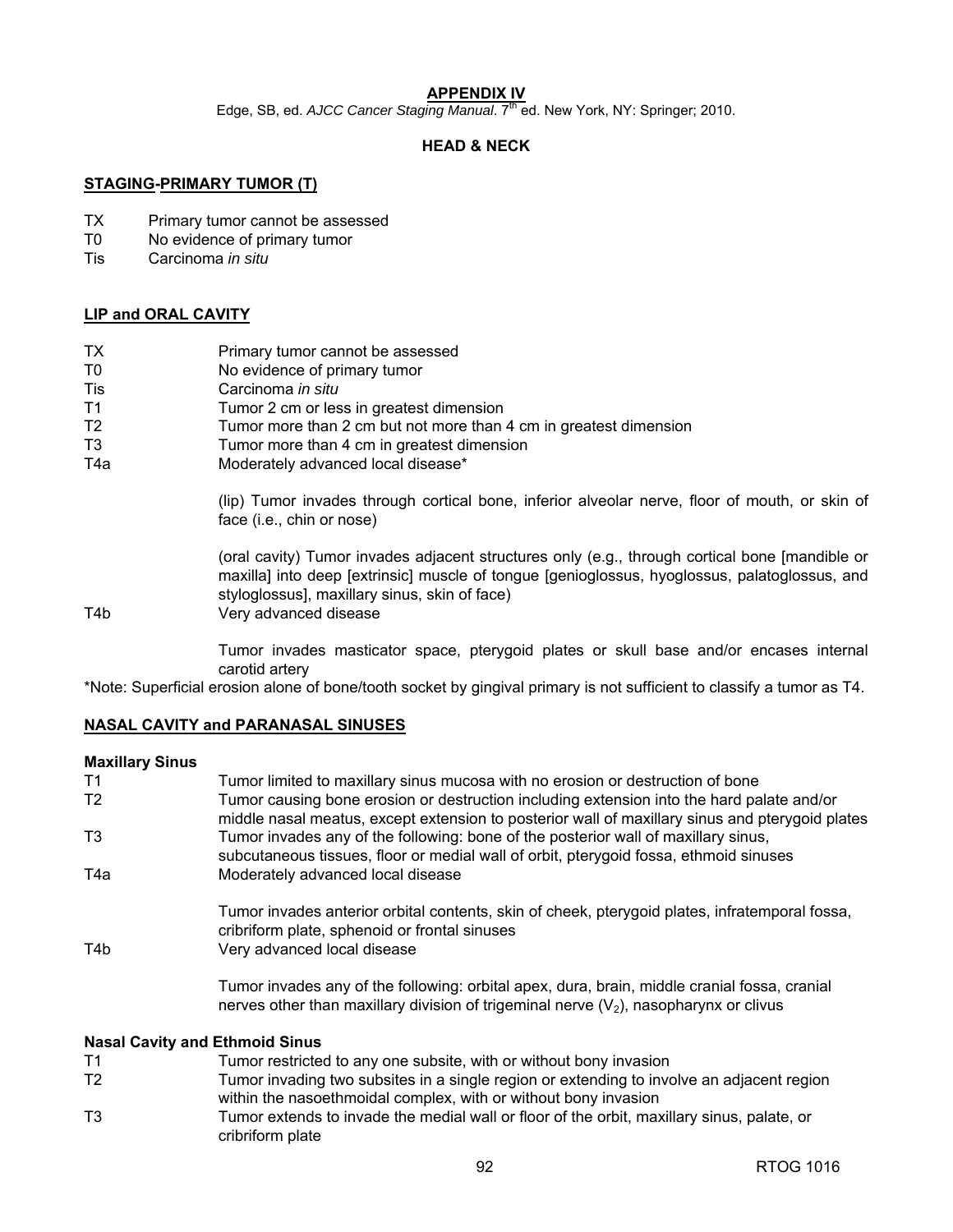| T4a | Moderately advanced local disease                                                                                                                                                                                  |
|-----|--------------------------------------------------------------------------------------------------------------------------------------------------------------------------------------------------------------------|
| T4b | Tumor invades any of the following: anterior orbital contents, skin of nose or cheek, minimal<br>extension to anterior cranial fossa, pterygoid plates, sphenoid or frontal sinuses<br>Very advanced local disease |
|     | Tumor invades any of the following: orbital apex, dura, brain, middle cranial fossa, cranial<br>nerves other than $V_2$ , nasopharynx, or clivus                                                                   |

# **PHARYNX**

### **Nasopharynx**

| T <sub>1</sub> | Tumor confined to the nasopharynx, or tumor extends to oropharynx and/or nasal cavity with                                                                   |
|----------------|--------------------------------------------------------------------------------------------------------------------------------------------------------------|
|                | out parapharyngeal extension*                                                                                                                                |
| T <sub>2</sub> | Tumor with parapharyngeal extension*                                                                                                                         |
| T <sub>3</sub> | Tumor involves bony structures of skull base and/or paranasal sinuses                                                                                        |
| T4             | Tumor with intracranial extension and/or involvement of cranial nerves, hypopharynx, orbit, or<br>with extension to the infratemporal fossa/masticator space |
|                |                                                                                                                                                              |

\*Note: Parapharyngeal extension denotes posterolateral infiltration of tumor.

| Oropharynx     |                                                                                                                           |
|----------------|---------------------------------------------------------------------------------------------------------------------------|
| T1             | Tumor 2 cm or less in greatest dimension                                                                                  |
| T <sub>2</sub> | Tumor more than 2 cm but not more than 4 cm in greatest dimension                                                         |
| T <sub>3</sub> | Tumor more than 4 cm in greatest dimension or extension to lingual surface of epiglottis                                  |
| T4a            | Moderately advanced local disease                                                                                         |
|                | Tumor invades the larynx, extrinsic muscle of tongue, medial pterygoid, hard palate, or<br>mandible*                      |
| T4b            | Very advanced local disease                                                                                               |
|                | Tumor invades lateral pterygoid muscle, pterygoid plates, lateral nasopharynx, or skull base or<br>encases carotid artery |

\*Note: Mucosal extension to lingual surface of epiglottis from primary tumors of the base of the tongue and vallecula does not constitute invasion of larynx.

### **Hypopharynx**

| T1             | Tumor limited to one subsite of hypopharynx and/or 2 cm or less in greatest dimension                                                                                            |
|----------------|----------------------------------------------------------------------------------------------------------------------------------------------------------------------------------|
| T <sub>2</sub> | Tumor invades more than one subsite of hypopharynx or an adjacent site, or measures more<br>than 2 cm but not more than 4 cm in greatest diameter without fixation of hemilarynx |
| T3             | Tumor measures more than 4 cm in greatest dimension or with fixation of hemilarynx or<br>extension to esophagus                                                                  |
| T4a            | Moderately advanced local disease                                                                                                                                                |
| T4b            | Tumor invades thyroid/cricoid cartilage, hyoid bone, thyroid gland, esophagus or central<br>compartment soft tissue.*<br>Very advanced local disease                             |
|                |                                                                                                                                                                                  |

Tumor invades prevertebral fascia, encases carotid artery, or involves mediastinal structures

**\***Note: Central compartment soft tissue includes prelaryngeal strap muscles and subcutaneous fat.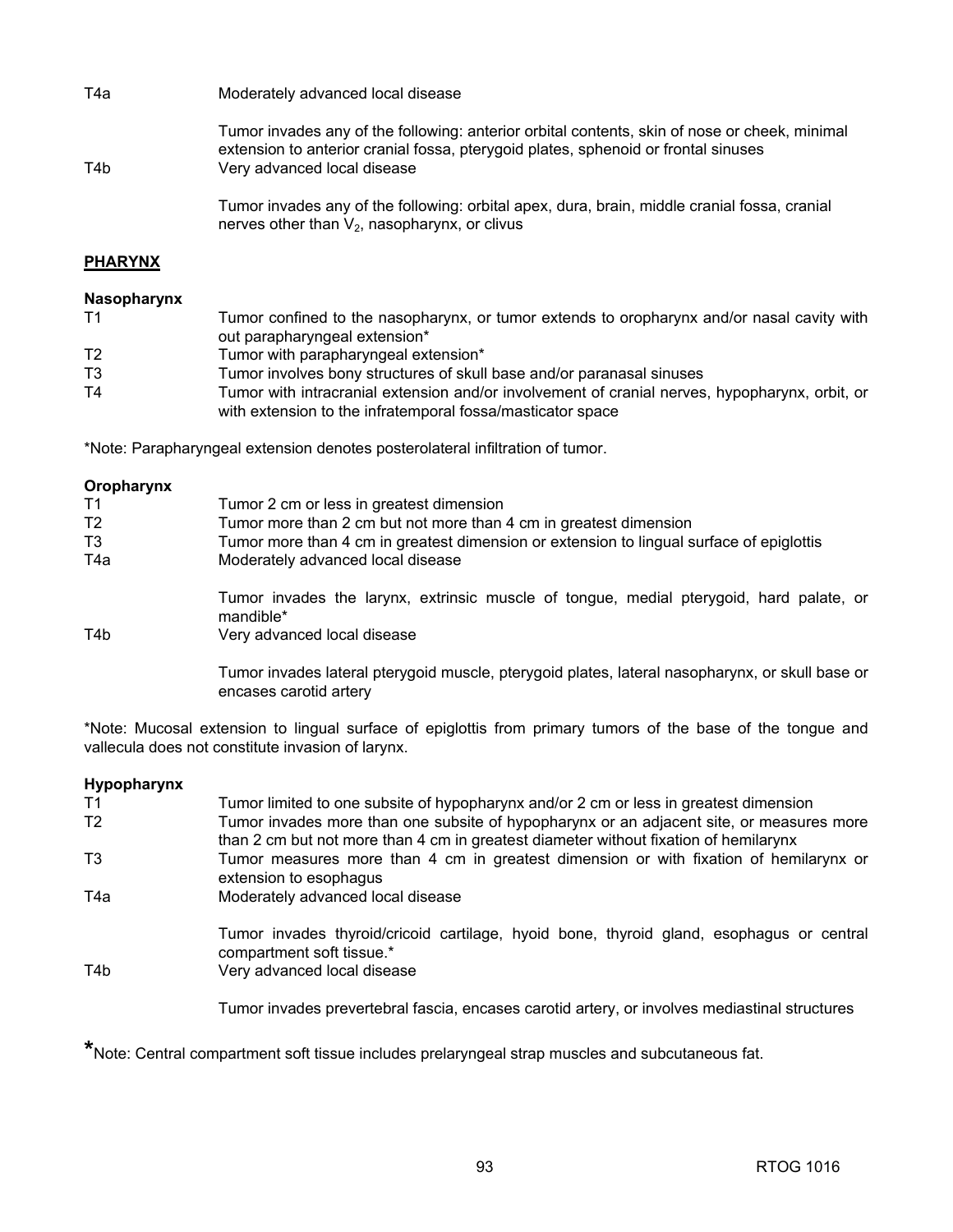# **LARYNX**

| <b>Supraglottis</b> |                                                                                                                                                                                                                                                                         |
|---------------------|-------------------------------------------------------------------------------------------------------------------------------------------------------------------------------------------------------------------------------------------------------------------------|
| T1                  | Tumor limited to one subsite of supraglottis with normal vocal cord mobility                                                                                                                                                                                            |
| T <sub>2</sub>      | Tumor invades mucosa of more than one adjacent subsite of supraglottis or glottis or region<br>outside the supraglottis (e.g., mucosa of base of tongue, vallecula, medial wall of pyriform<br>sinus) without fixation of the larynx                                    |
| T3                  | Tumor limited to larynx with vocal cord fixation and/or invades any of the following: postcricoid<br>area, pre-epiglottic tissues, paraglottic space, and/or inner cortex of thyroid cartilage                                                                          |
| T4a                 | Moderately advanced local disease                                                                                                                                                                                                                                       |
|                     | Tumor invades through the thyroid cartilage and/or invades tissues beyond the larynx (e.g.,<br>trachea, soft tissues of the neck including deep extrinsic muscle of the tongue, strap muscles,<br>thyroid, or esophagus)                                                |
| T4b                 | Very advanced local disease                                                                                                                                                                                                                                             |
|                     | Tumor invades prevertebral space, encases carotid artery, or invades mediastinal structures                                                                                                                                                                             |
| <b>Glottis</b>      |                                                                                                                                                                                                                                                                         |
| T1                  | Tumor limited to the vocal cord(s) [may involve anterior or posterior commissure] with normal<br>mobility                                                                                                                                                               |
| T <sub>1</sub> a    | Tumor limited to one vocal cord                                                                                                                                                                                                                                         |
| T <sub>1</sub> b    | Tumor involves both vocal cords                                                                                                                                                                                                                                         |
| T <sub>2</sub>      | Tumor extends to supraglottis and/or subglottis, and/or with impaired vocal cord mobility                                                                                                                                                                               |
| T3                  | Tumor limited to the larynx with vocal cord fixation, and/or invasion of paraglottic space,<br>and/or inner cortex of the thyroid cartilage                                                                                                                             |
| T4a                 | Moderately advanced local disease                                                                                                                                                                                                                                       |
| T4b                 | Tumor invades through the outer cortex of the thyroid cartilage and/or invades tissues beyond<br>the larynx (e.g., trachea, soft tissues of neck including deep extrinsic muscle of the tongue,<br>strap muscles, thyroid, or esophagus)<br>Very advanced local disease |
|                     | Tumor invades prevertebral space, encases carotid artery, or invades mediastinal structures.                                                                                                                                                                            |

# **Subglottis**

| T <sub>1</sub> | Tumor limited to the subglottis                                                                                                                                                                                      |  |  |
|----------------|----------------------------------------------------------------------------------------------------------------------------------------------------------------------------------------------------------------------|--|--|
| T <sub>2</sub> | Tumor extends to vocal cord(s) with normal or impaired mobility                                                                                                                                                      |  |  |
| T <sub>3</sub> | Tumor limited to larynx with vocal cord fixation                                                                                                                                                                     |  |  |
| T4a            | Moderately advanced local disease                                                                                                                                                                                    |  |  |
|                | Tumor invades cricoid or thyroid cartilage and/or invades tissues beyond the larynx (e.g.,<br>trachea, soft tissues of neck including deep extrinsic muscles of the tongue, strap muscles,<br>thyroid, or esophagus) |  |  |

T4b Very advanced local disease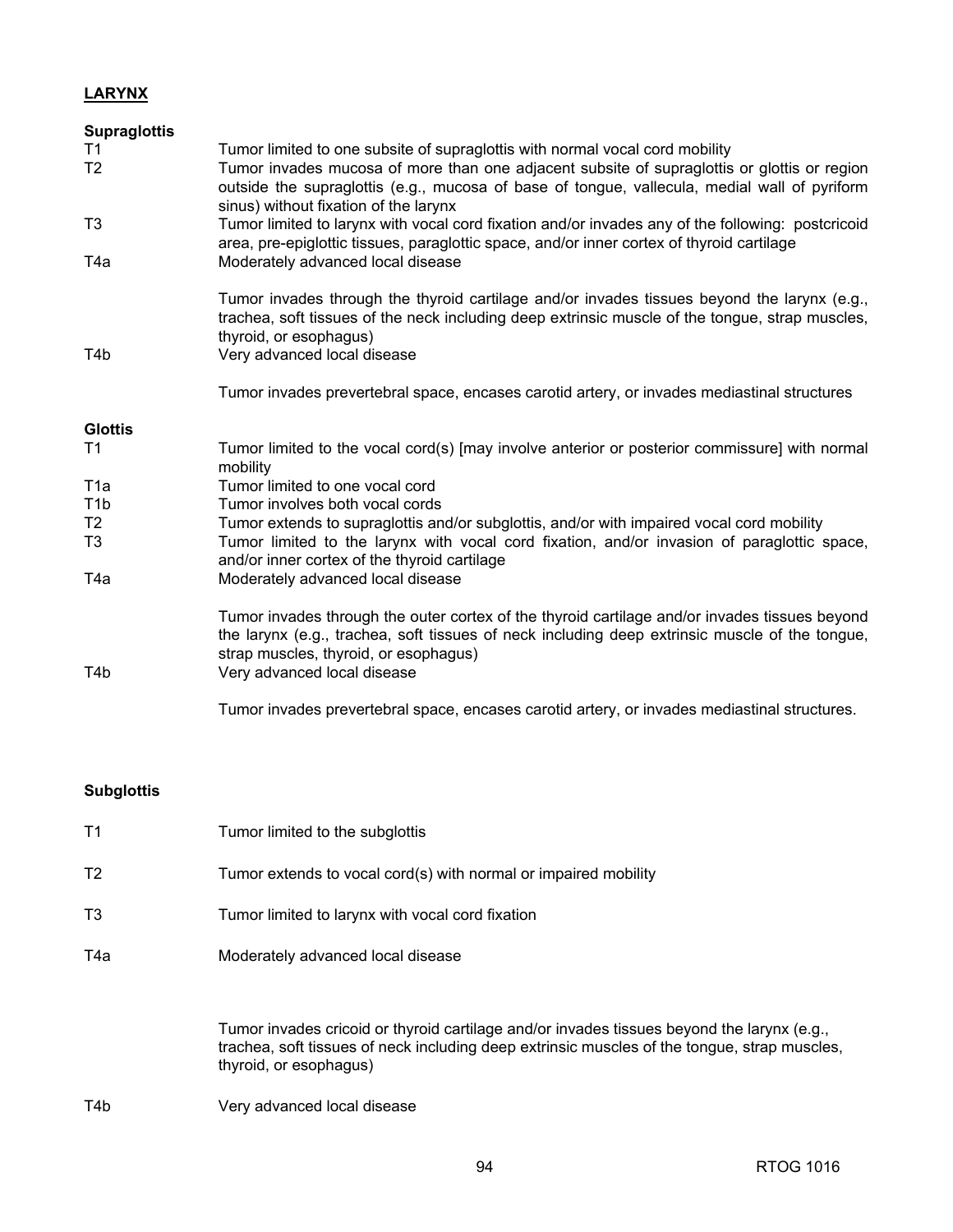Tumor invades prevertebral space, encases carotid artery, or invades mediastinal structures.

### **REGIONAL LYMPH NODES (N) Excluding Nasopharynx**

- NX Regional lymph nodes cannot be assessed
- N0 No regional lymph node metastasis
- N1 Metastasis in a single ipsilateral node, 3 cm or less in greatest dimension
- N2 Metastasis in a single ipsilateral node, more than 3 cm, but not more than 6 cm in greatest dimension, or in multiple ipsilateral lymph nodes, none greater than 6 cm in greatest dimension, or bilateral or contralateral nodes, none more than 6 cm in greatest dimension
- N2a Metastasis in a single ipsilateral node more than 3 cm, but not more than 6 cm in greatest dimension
- N2b Metastasis in multiple ipsilateral nodes, none more than 6 cm in greatest dimension
- N2c Metastasis in bilateral or contralateral lymph nodes, none more than 6 cm in greatest dimension
- N3 Metastases in a lymph node, more than 6 cm in greatest dimension

### **REGIONAL LYMPH NODES (N) Nasopharynx**

- NX Regional lymph nodes cannot be assessed
- N0 No regional lymph node metastasis
- N1 Unilateral metastasis in lymph node(s), 3 cm or less in greatest dimension
- N2 Metastasis in a single ipsilateral lymph node, more than 3 cm but not more than 6 cm in greatest dimension, or in multiple ipsilateral lymph nodes, none more than 6 cm in greatest dimension
- N2a Metastasis in a single ipsilateral lymph node, more than 3 cm but not more than 6 cm in greatest dimension
- N2b Metastasis in multiple ipsilateral lymph nodes, none more than 6 cm in greatest dimension
- N<sub>2</sub>c Metastasis in bilateral or contralateral lymph nodes, none more than 6 cm in greatest dimension
- N3 Metastasis in a lymph node, more than 6 cm in greatest dimension

# **DISTANT METASTASIS (M)**

- M0 No distant metastasis
- M1 Distant metastasis

# **STAGE GROUPING, Excluding Nasopharynx STAGE GROUPING Nasopharynx**

|           |                  |           | 517652111971180011117 |  |  |
|-----------|------------------|-----------|-----------------------|--|--|
| Stage 0   | Tis, N0, M0      | Stage 0   | T <i>is</i> , N0, M0  |  |  |
| Stage I   | T1, N0, M0       | Stage I   | T1, N0, M0            |  |  |
| Stage II  | T2, N0, M0       | Stage II  | T2, N0, M0            |  |  |
| Stage III | T3, N0, M0       | Stage III | T1-T3, N1, M0         |  |  |
|           | T1-3, N1, M0     |           | T3, N0, M0            |  |  |
| Stage IVA | T4a, N0-1, M0    | Stage IVA | T4a, N0-2, M0         |  |  |
|           | Any T, N2, M0    |           | T1-3, N2, MO          |  |  |
| Stage IVB | T4b, Any N, MO   | Stage IVB | Any T, N3, M0         |  |  |
|           | Any T, N3, M0    |           | T4b, Any N, M0        |  |  |
| Stage IVC | Any T, Any N, M1 | Stage IVC | Any T, Any N, M1      |  |  |
|           |                  |           |                       |  |  |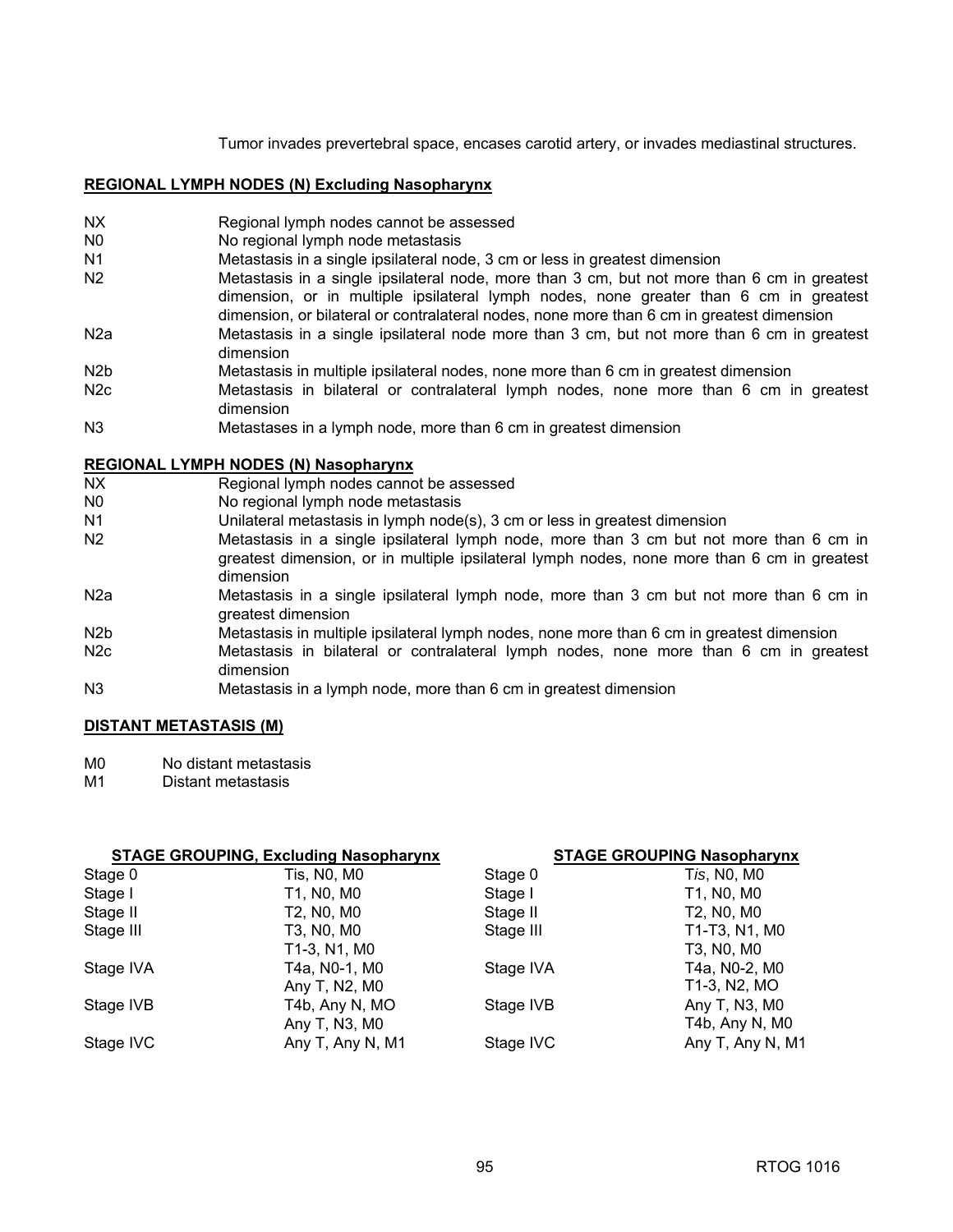### **APPENDIX V**

### **MANAGEMENT OF DENTAL PROBLEMS IN IRRADIATED PATIENTS**

#### Dental Care for Irradiated Patients

Goals for a dental care program include:

- 1. To reduce incidence of bone necrosis.
- 2. To reduce incidence of irradiation caries.
- 3. To allow proper fitting of dentures following treatment.

#### Pre-irradiation Care and Procedures

The patients may be grouped into four groups in accordance with the problems they present prior to irradiation.

#### *Group 1*

Includes edentulous patients. They may require surgical removal of any symptomatic cysts, infected retained root tips, or alveolar hyperplasia. These patients require hygiene instruction and precautionary instruction about trauma with premature use of a prosthesis.

### *Group 2*

Includes those with poor dental hygiene, including those patients whose teeth are beyond repair by ordinary dental procedure, those with generalized oral sepsis, those with generalized periodontal disease, and those with chronic periapical abscesses or granulomas.

Procedures performed on this group include removal of all remaining teeth prior to irradiation with primary closure and surgical preparation of the alveolar ridges to laterally support a prosthesis. There should be antibiotic coverage during the healing stage and adequate time prior to the start of radiation therapy. These patients need complete hygiene instruction and precautionary instruction about premature use of a prosthesis.

#### *Group 3*

Includes those in whom dental condition is fair, including those patients whose teeth are restored, ordinary dental procedures, periodontal pockets are less than 3 mm deep, carious lesions are not in proximity to the pulp, and no more than 20 restorable carious lesions are present. X-ray examinations show at least 1/2 of the bone still present around root surfaces. These patients require removal of any teeth that are non-salvageable in accordance with the above and restorations of the remaining teeth as required. The patients are instructed for dental prophylaxis and the patients utilize custom-made fluoride carriers.

### *Group 4*

Includes those in whom dental hygiene is good. This includes patients who do not have severe malocclusion in whom few carious lesions are present. Carious lesions are not in close proximity to the pulp and are correctable by conventional methods. These patients require periodontal evaluation and dental prophylaxis training, restorations as needed, no extractions prior to radiation therapy, and fitting for custom carriers.

### Extraction of Teeth

If extraction of teeth is necessary prior to radiation therapy, the bone must be contoured so that closure at the extraction site is possible. All loose spicules and sharp projections must be removed. The approximation of the gingival tissue must be such that the closure is neither too loose nor too tight. At least 10 days are required for adequate healing prior to initiation of therapy.

### Causative Factors

The major causative factors appear to be the reduction of the amount of saliva and secondarily, reduced pH in the mouth. This occurs following high dose radiation to the major salivary glands using parallel opposed fields. The decay process usually occurs in the first year following radiation therapy. It tends to occur more quickly in teeth which have a large amount of root cementum exposed to those teeth with large amounts of plaque formation present. Doses of radiation in excess of 20 Gy to salivary tissue place the teeth at risk.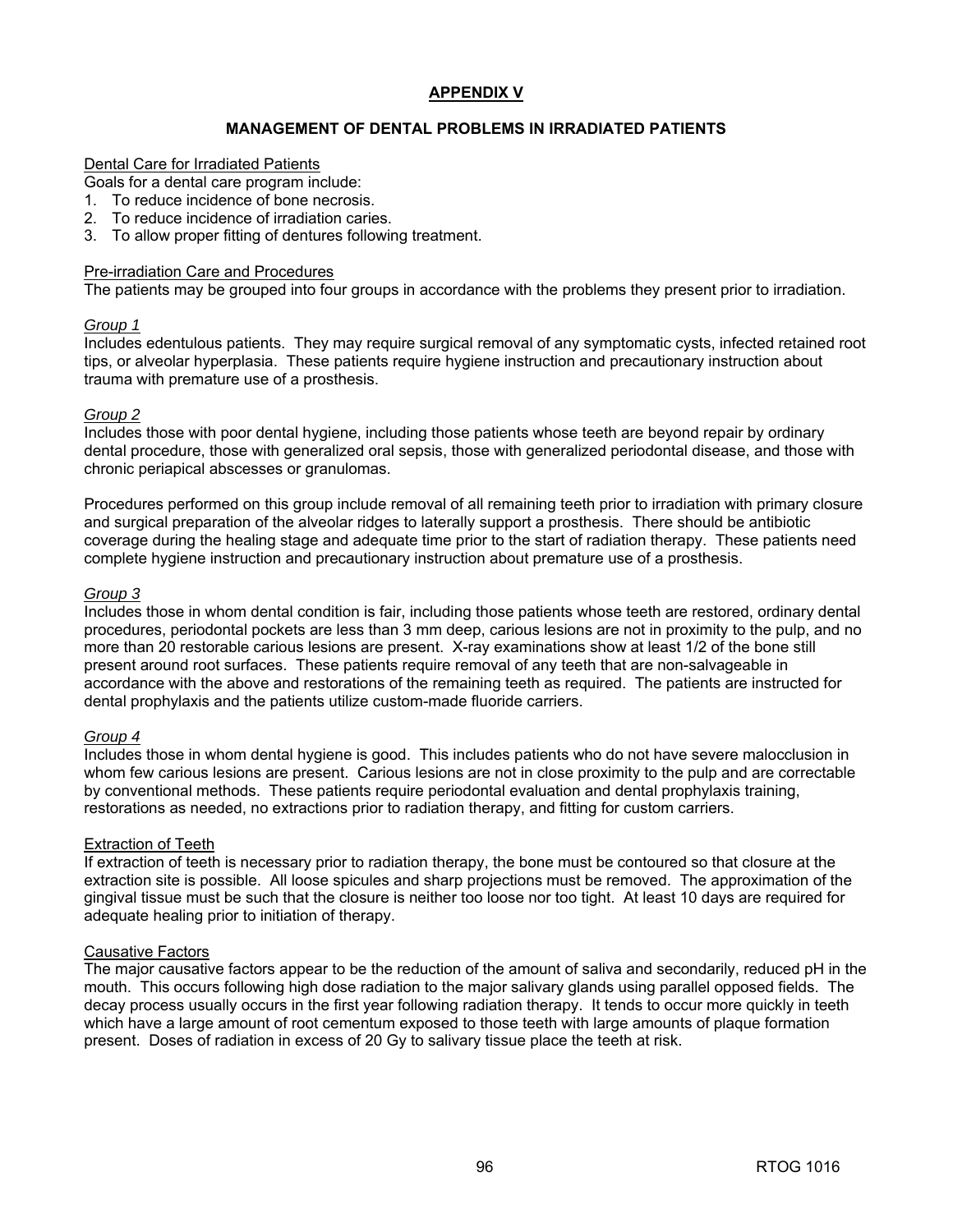# **APPENDIX V (Continued)**

# Preventive Program

The rationale behind the use of fluoride treatments is to make the tooth surfaces less susceptible to the decay process. This is accomplished by a combination of increasing fluoride concentration on the tooth surface and by the effect of fluoride on the plaque and flora that are present in the oral cavity. Adequate results are obtained by: 1) cleansing the teeth thoroughly, followed by a good home care dental prophylaxis program, 2) construction of fluoride carriers, custom-made mouth guards, which provide local application of fluoride solution to the gingiva and tooth surfaces. Fluoride carriers are made individually with the use of casts. Material used for making a mouth guard is "Sta-Guard" plastic used in conjunction with vacutrole unit produced by Jelrus Technical Products, Corp., both of which are available through local dental supply. This material is molded to the cast impression and allowed to harden. A fluoride solution prepared at the M.D. Anderson Hospital is now available from the Emerson Laboratories, Inc., Dallas, Texas 75221. It has been used to coat the plastic carrier for use in the mouth. The patients are instructed to cleanse their teeth prior to placement of the carrier. It is then worn in place for 5 minutes each day. The patients are instructed to rinse their mouths thoroughly following the use of the carrier. This will be continued for an indefinite period of time. Close follow-up is necessary.

# Results

In the 5-1/2 year program at the M.D. Anderson Hospital beginning in 1966, a study of 304 patients shows that the incidence of necrosis of the jaw was reduced to approximately 21% compared to 37% prior to initiation of the study. Groups 3 and 4 patients randomized with and without fluoride treatment showed reduction in radiation carries from 67% to 34% among Group 3 patients, and from 65% to 22% among Group 4 patients.

### Failure to Control Decay

Management of failure to control radiation decay includes silver fillings with continued use of fluoride treatments. If the decay process is sufficiently advanced that a filling will no longer stay in place, these teeth are merely smoothed so that there will be no sharp, irritating edges. The mere existence of such a decayed tooth is not necessarily reason for extraction, for it must be remembered that extraction could lead to complications such as bone necrosis.

Pulp exposure resulting from the decay process can usually be handled by use of antibiotics and/or root-canal therapy.

# Hypersensitivity of Teeth

Occasionally, a patient will exhibit extreme sensitivity of the teeth secondary to diminished amounts of saliva. This has been shown to be reduced in incidence with the fluoride treatments. Should this problem become manifest, increasing the fluoride treatment to 10 to 15 minutes 3 times a day is recommended.

### Infections

Infections occurring in patients under or after radiation therapy are best managed conservatively with good oral hygiene, irrigation and flushing procedures, and systemic antibiotics.

### Bone Necrosis

The patients receiving radiation therapy to a high dose to the head and neck region have increased susceptibility to bone necrosis for several reasons including: impairment of normal metabolism, increased susceptibility to infection and severely limited repair process. Bone necrosis occurs most often after dental or oral surgery in patients who have been previously radiated. Conservative management should be tried first, though in more aggressive lesions a more radical approach may ultimately be necessary.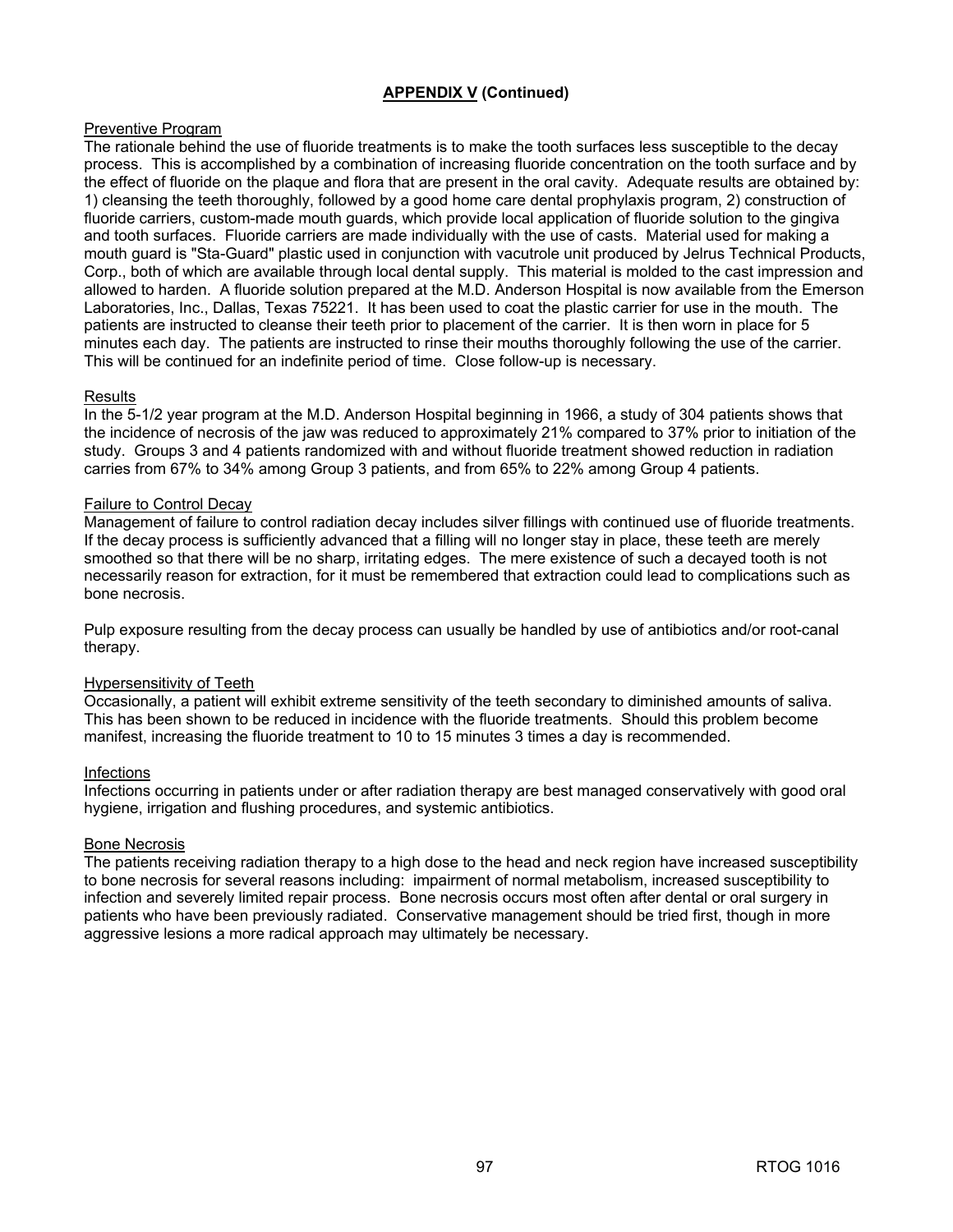### **APPENDIX VI**

### **INSTRUCTIONS FOR RTOG 1016 BIOSPECIMEN COLLECTION**

### **Shipping Instructions:**

**US Postal Service Mailing Address: For FFPE or Non-frozen Specimens Only RTOG Biospecimen Resource University of California San Francisco Campus Box 1800 1657 Scott Street, Room 223 San Francisco, CA 94143-1800** 

**Courier Address (FedEx, UPS, etc.): For Frozen or Trackable Specimens RTOG Biospecimen Resource University of California San Francisco 1657 Scott Street, Room 223, San Francisco, CA 94115**

- □ Include all RTOG paperwork in pocket of biohazard bag.
- □ Check that the STF has the consent boxes checked off.
- Check that all samples are labeled with RTOG study and case number, and include date of collection as well as collection time point.

### **FFPE Specimens:**

- o Slides should be shipped in a plastic slide holder/ slide box. Place a small wad of padding in top of container If you can hear the slides shaking they are likely to be break during shipping.
- o FFPE Blocks can be wrapped with paper towel, or placed in a cardboard box with padding. Do not wrap blocks with bubble wrap. Place padding in top of container so that if you shake the container the blocks are not shaking. If you hear them shaking they are likely to be breaking during shipping.
- o Slides, Blocks or Plugs can be shipped ambient or with a cold pack either by USPS to the USPS address (94143) or by Courier to the Street Address (94115). Do NOT ship on Dry Ice.

### **Frozen Specimens**:

- o Multiple cases may be shipped in the same cooler, but make sure each one is in a separate bag and clearly identified.
- o Place specimens and absorbent shipping material in Styrofoam cooler filled with dry ice (at least 7 lbs). There should be plenty of dry ice under and above the specimens. If the volume of specimens is greater than the volume of dry ice then ship in a larger Styrofoam box, or two separate boxes. Any Styrofoam box can be used, as long as it is big enough.
- o Specimens received thawed due to insufficient dry ice or shipping delays will be discarded and the site will be notified.
- o Send frozen specimens via overnight courier to the address above. Specimens should only be shipped Monday through Wednesday (Monday-Tuesday for Canada) to prevent thawing due to delivery delays. Saturday or holiday deliveries cannot be accepted. Samples can be stored frozen at -80C until ready to ship.
- **For questions regarding collection/shipping, please contact the RTOG Biospecimen Resource by e-mail at: [RTOG@ucsf.edu;](mailto:RTOG@ucsf.edu) or (415)-476-7864; or fax (415)-476-5271**

**Continued on next page**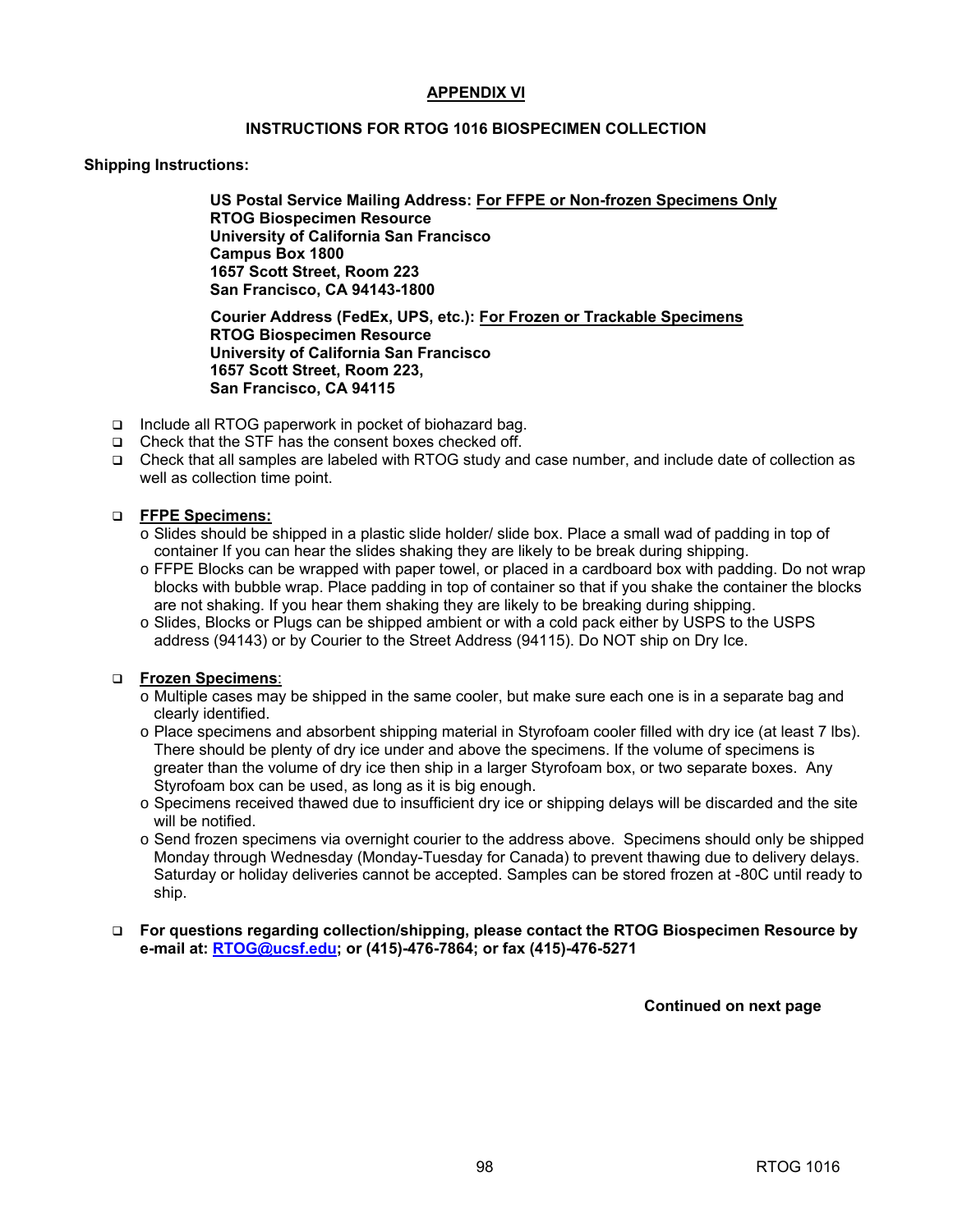#### **RTOG FFPE SPECIMEN PLUG KIT INSTRUCTIONS**

#### **This Kit allows sub-sampling of an FFPE block for submission to the RTOG Biospecimen Resource. The plug kit contains a shipping tube and a punch tool.**



#### **Step 1**

If the block is stored cold, allow it to equilibrate for 30 minutes at room temperature. Place the punch tool on the paraffin block over the selected tumor area. (Ask a pathologist to select area with tumor.) Push the punch into the paraffin block. Twist the punch tool once around to separate the plug from the block. Then pull the punch tool out of the block. The punch should be filled with tissue sample.



#### **Step 2**

Label the punch tool with the proper specimen ID. DON'T remove specimen from the punch.

Use a separate punch tool for every specimen. Call or e-mail us if you have any questions or need additional specimen plug kits.



#### **Step 3**

Once punch tool is labeled, place in shipping tube and mail to address below. Please do not mix specimens in the same tube.

We will remove core specimen from the punch, embed in a paraffin block, and label with specimen ID.

**\*NOTE:** If your facility is uncomfortable obtaining the plug but wants to retain the tissue block, please send the entire block to the RTOG Biospecimen Resource and we will sample a plug from the block and return the remaining block to your facility. Please indicate on the submission form the request to perform the plug procedure and return of the block.

**Ship** s**pecimen plug kit, specimen in punch tool, and all paperwork to the address below. For Questions regarding collection/shipping or to order an FFPE Specimen Plug Kit, please contact the RTOG Biospecimen Resource by e-mail: [RTOG@ucsf.edu or](mailto:RTOG@ucsf.edu) call 415-476-RTOG(7864)/Fax 415-476-5271.** 

> **U.S. Postal Service Mailing Address: For Non-frozen Specimens Only RTOG Biospecimen Resource University of California San Francisco Campus Box 1800 1657 Scott Street, Room 223 San Francisco, CA 94143-1800**

**Courier Address (FedEx, UPS, etc.): For Frozen Specimens or Trackable shipments RTOG Biospecimen Resource University of California San Francisco 1657 Scott Street, Room 223 San Francisco, CA 94115**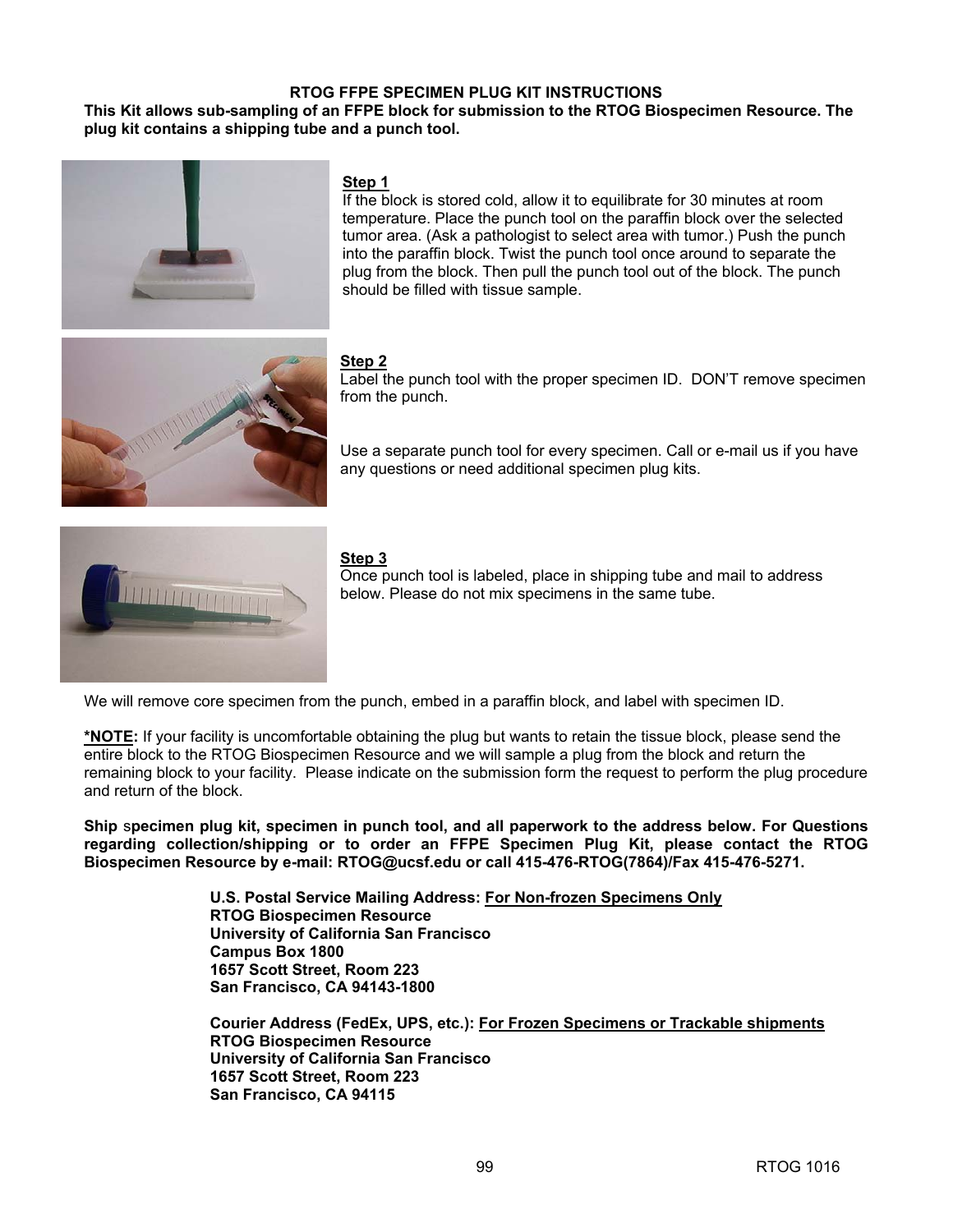## **RTOG BLOOD COLLECTION KIT INSTRUCTIONS**

## **This Kit is for collection, processing, storage, and shipping of serum, plasma, or whole blood.**

## **Kit contents:**

- One Red Top tube for serum (A)
- One Purple Top EDTA tube for plasma (B)
- One Purple Top EDTA tube for Whole Blood (C)
- Twenty five (25) 1 ml cryovials
- Absorbent shipping material (3)
- Biohazard bags (3)
- Styrofoam container (inner)
- Cardboard shipping (outer) box
- Kit Instructions
- Specimen Transmittal Form
- UN1845 DRY Ice Sticker
- UN3373 Biological Substance Category B **Stickers**

# **Preparation and Processing of Serum, Plasma and Whole Blood:**

#### **A) Serum: Red Top Tube**

 Label as many 1ml cryovials (5 to 10) as necessary for the serum collected. Label them with the RTOG study and case number, collection date, time, and time point, and clearly mark cryovials "serum".

#### Process:

- 1. Allow one red top tube to clot for 30 minutes at room temperature.
- 2. Spin in a standard clinical centrifuge at ~2500 RPM for 10 minutes at 4°C (preferred). If sites are unable to process samples at  $4^{\circ}$ C then spinning at room temperature is acceptable if done within 2 hours of draw but must be noted on the STF.
- 3. Aliquot 0.5 ml serum into as many cryovials as are necessary for the serum collected (5 to 10) labeled with RTOG study and case numbers, collection date/time, protocol time-point collected (e.g. pretreatment, 3 or 6 month follow up post-treatment), and clearly mark specimen as "serum".
- 4. Place cryovials into biohazard bag and immediately freeze at -70 to -90° C, and store frozen until ready to ship. See below for storage conditions.
- 5. Store serum at -70 to -90° C until ready to ship on dry ice. See below for storage conditions.

## **PLEASE MAKE SURE THAT EVERY SPECIMEN IS LABELED, and include collection time point on STF.**

## **B) Plasma: Purple Top EDTA tube #1**

 $\Box$  Label as many 1ml cryovials (5 to 10) as necessary for the plasma collected. Label them with the RTOG study and case number, collection date, time, and time point, and clearly mark cryovials "plasma".

#### Process:

- 1. After collection, invert tube(s) multiple times to ensure adequate mixing of EDTA.
- 2. Centrifuge specimen(s) within one hour of collection in a standard clinical centrifuge at ~2500 RPM for 10 minutes at  $4^{\circ}$ C (preferred). If sites are unable to process samples at  $4^{\circ}$ C then spinning at room temperature is acceptable if done within 2 hours of draw but must be noted on the STF.
- 3. If the interval between specimen collection and processing is anticipated to be more than one hour, keep specimen on ice until centrifuging is performed.
- 4. Carefully pipette and aliquot 0.5 ml plasma into as many cryovials as are necessary for the plasma collected ( 5to 10) labeled with RTOG study and case numbers, collection date/time, time point collected and clearly mark specimen as "plasma". Avoid pipetting up the buffy coat layer.
- 5. Place cryovials into biohazard bag and immediately freeze at -70 to -90°C
- 6. Store frozen plasma at -70 to -90° C until ready to ship on dry ice.
- 7. See below for storage conditions.

#### **PLEASE MAKE SURE THAT EVERY SPECIMEN IS LABELED, and include collection time point on STF.**

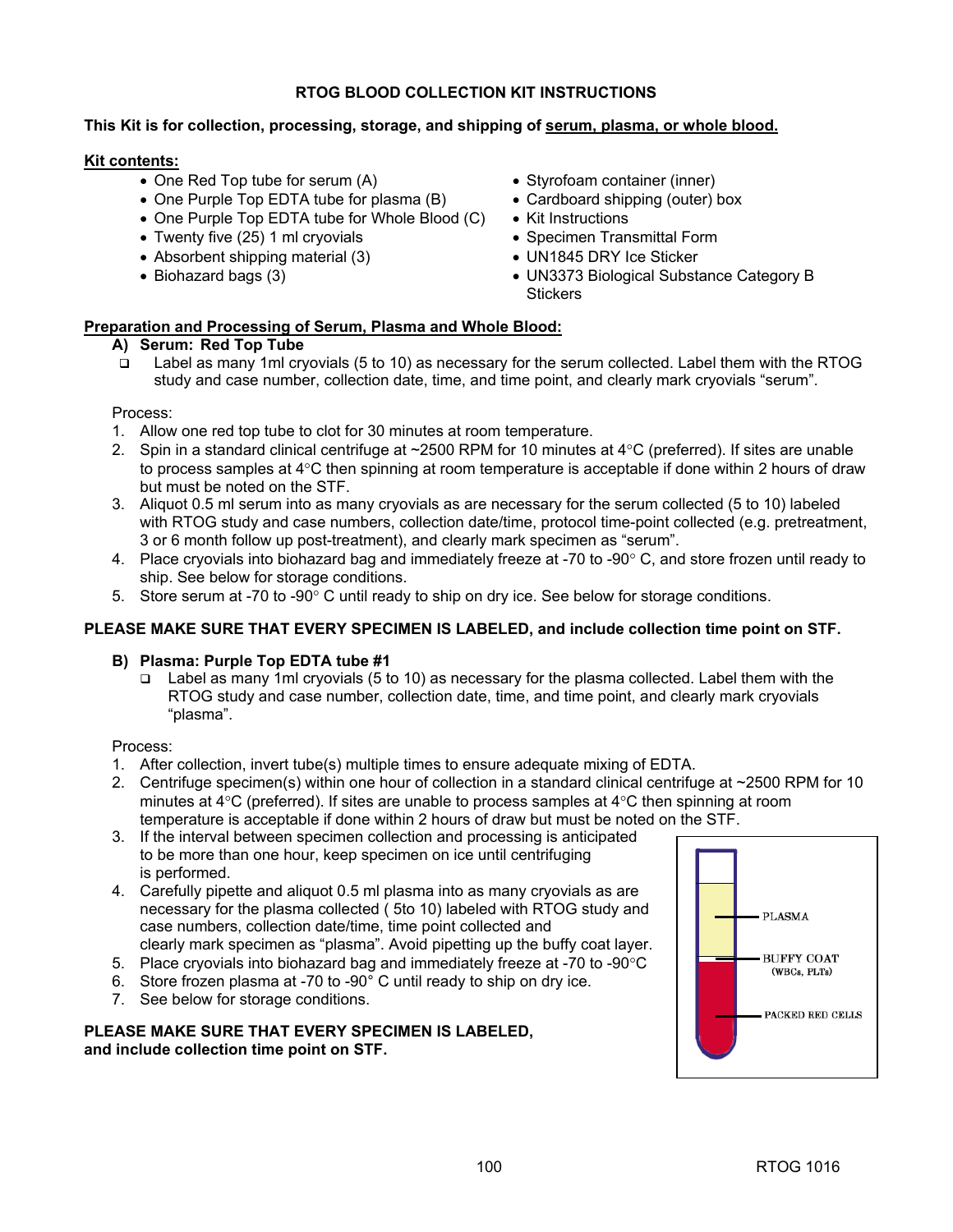#### **RTOG Blood Kit Instructions (Continued)**

#### C) Whole Blood For DNA: Purple Top EDTA tube #2

 $\Box$  Label as many 1ml cryovials (3 to 5) as necessary for the whole blood collected. Label them with the RTOG study and case number, collection date, time, and time point, and clearly mark cryovial(s) "blood".

#### Process:

- 1. After collection, invert tube(s) multiple times to ensure adequate mixing of EDTA. Blood can also be mixed for 5 minutes on a mixer at room temperature.
- 2. Carefully pipette and aliquot 1.0 ml blood into as many cryovials as are necessary for the blood collected (3 to 5) labeled with RTOG study and case numbers, collection date/time, time point collected and clearly mark specimen as "blood".
- 3. Place cryovials into biohazard bag and freeze immediately at  $-70$  to  $-80^\circ$  Celsius.
- 4. Store blood samples frozen -70 to -90° C until ready to ship on dry ice.
- 5. See below for storage conditions.

#### **PLEASE MAKE SURE THAT EVERY SPECIMEN IS LABELED, and include collection time point on STF.**

#### **Storage and Shipping:**

#### **Freezing and Storage:**

- $\Box$  Freeze Blood samples in a -80C Freezer or on Dry Ice or snap freeze in liquid nitrogen.
- $\Box$  Store at -80°C (-70°C to -90°C) until ready to ship.
	- If a -80°C Freezer is not available,
	- Samples can be stored short term in a -20° C Freezer (non-frost free preferred) for up to one week (please ship out Monday-Wednesday only- Canada Mon-Tues).

#### **OR**:

 Samples can be stored in plenty of Dry Ice for up to one week, replenishing daily (please ship out on Monday-Wednesday only- Canada Mon-Tues).

**OR**:

- Samples can be stored in liq. nitrogen vapor phase (ship out Monday-Wednesday only- Canada Mon-Tues).
- Please indicate on Specimen Transmittal Form the storage conditions used and time stored.

#### **Shipping/Mailing:**

- Ship specimens on Dry Ice overnight **Monday-Wednesday (Monday-Tuesday from Canada)** to prevent thawing due to delivery delays. Saturday and holiday deliveries cannot be accepted.
- □ Specimens received thawed due to insufficient dry ice or shipping delays will be discarded and the site will be notified.
- Include all RTOG paperwork in a sealed plastic and tape to the outside top of the Styrofoam box.
- $\Box$  Wrap frozen specimens of same type (i.e., all serum together, plasma together and whole bloods together) in absorbent shipping material and place each specimen type in a separate biohazard bag. Place specimen bags into the Styrofoam cooler and fill with plenty of dry ice (7-10 lbs/3.5kg minimum). Add padding to avoid the dry ice breaking the tubes.
- Place Styrofoam coolers into outer cardboard box, and attach shipping label and UN3373 and UN1895 stickers to outer cardboard box.
- *Multiple cases may be shipped in the same cooler, but make sure each one is in a separate bag and that there is enough room for plenty of dry ice.*
- For questions regarding collection, shipping or to order a Blood Collection Kit, please e-mail [RTOG@ucsf.edu or](mailto:RTOG@ucsf.edu) call (415) 476-7864 or fax (415) 476-5271

#### **Shipping Address:**

 **Courier Address (FedEx, UPS, etc.): For all Frozen Specimens RTOG Biospecimen Resource at UCSF 1657 Scott Street, Room 223 San Francisco, CA 94115 For questions, call: 415-476-RTOG (7864) or e-mail: [RTOG@ucsf.edu](mailto:RTOG@ucsf.edu)**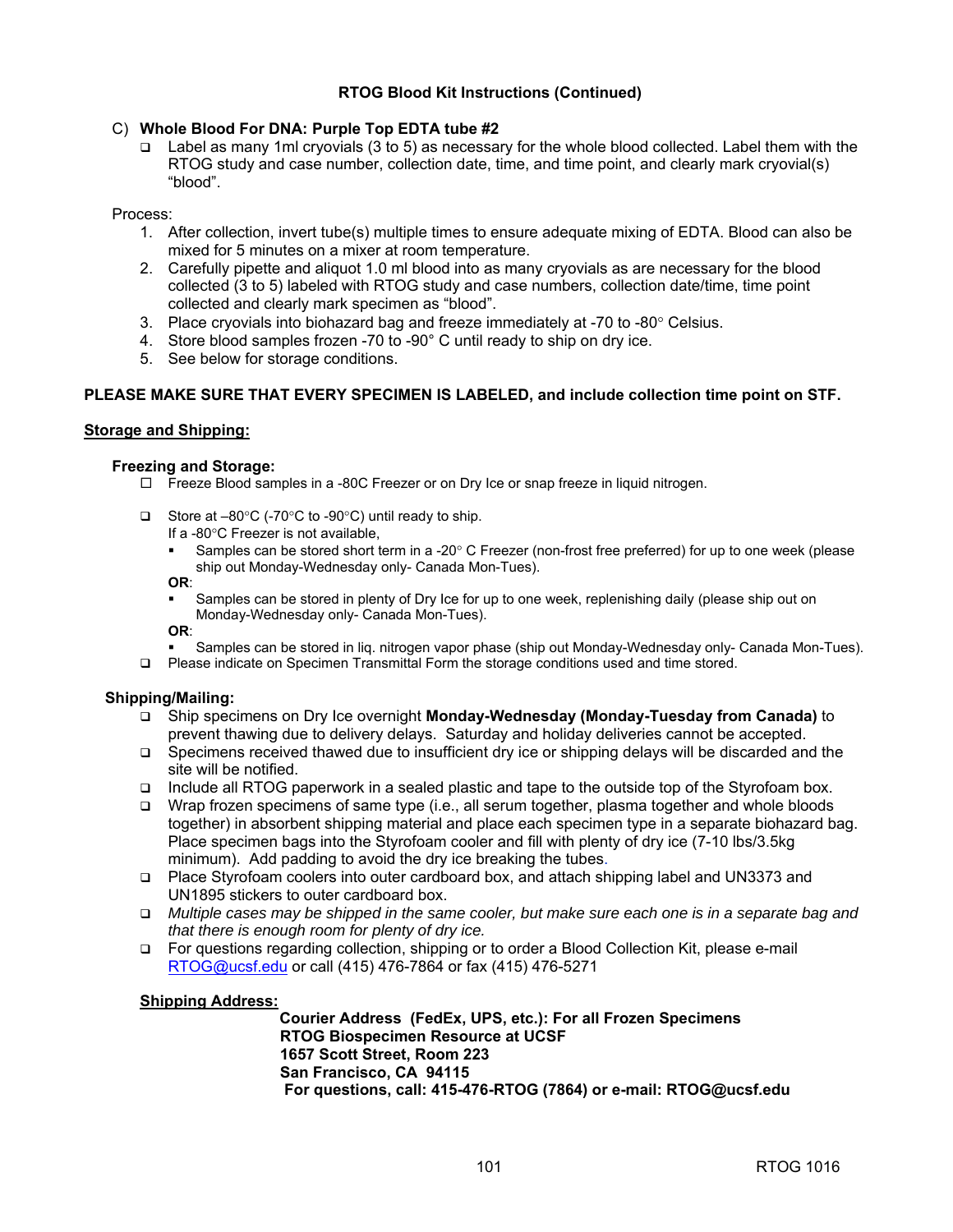## **APPENDIX VII**

# **CANCER TRIALS SUPPORT UNIT (CTSU) ADDRESS AND CONTACT INFORMATION**

| To submit site registration<br>documents:                                                                                                       | For patient enrollments:                                                                                                                                                                                                                                                                                                                                                                                                                                             | Submit study data directly to<br>the Lead Cooperative Group<br>unless otherwise specified in<br>the protocol:                                                                                         |
|-------------------------------------------------------------------------------------------------------------------------------------------------|----------------------------------------------------------------------------------------------------------------------------------------------------------------------------------------------------------------------------------------------------------------------------------------------------------------------------------------------------------------------------------------------------------------------------------------------------------------------|-------------------------------------------------------------------------------------------------------------------------------------------------------------------------------------------------------|
| <b>CTSU Regulatory Office</b><br>1818 Market Street, Suite 1100<br>Philadelphia, PA 19103<br>Phone - 1-866-651-CTSU<br>$Fax - 215 - 569 - 0206$ | <b>CTSU Patient Registration</b><br>Voice Mail - 1-888-462-3009<br>$Fax - 1 - 888 - 691 - 8039$<br>Hours: 9:00 AM - 5:30 PM Eastern<br>Time, Monday - Friday (excluding<br>holidays)<br>[Registrations received after 5:00 PM ET<br>will be handled the next business day.<br>For CTSU patient enrollments that must<br>be completed within approximately one<br>hour, or other extenuating<br>circumstances, call 301-704-2376<br>between $9:00$ am and $5:30$ pm.] | <b>RTOG Headquarters</b><br>1818 Market Street, Suite 1600<br>Philadelphia, PA 19103<br>Do not submit study data or forms<br>to CTSU Data Operations. Do not<br>copy the CTSU on data<br>submissions. |

#### **For patient eligibility:**

Contact the RTOG Research Associate for Protocol, Data Management section at 215-574-3214.

## **For treatment related questions:**

Correspond by e-mail (preferred) or by phone with the study chair designated on the protocol cover page.

#### **For questions unrelated to patient eligibility, treatment, or data submission** contact the CTSU Help Desk by phone or e-mail:

CTSU General Information Line – 1-888-823-5923, or [ctsucontact@westat.com.](mailto:ctsucontact@westat.com) All calls and correspondence will be triaged to the appropriate CTSU representative.

#### **For detailed information on the regulatory and monitoring procedures for CTSU sites** please review the CTSU Regulatory and Monitoring Procedures policy located on the CTSU members' website <https://www.ctsu.org>

# **The CTSU Web site is located at:<https://www.ctsu.org>**

# **CANCER TRIALS SUPPORT UNIT (CTSU) PARTICIPATION PROCEDURES**

## **REGISTRATION/RANDOMIZATION**

Prior to the recruitment of a patient for this study, investigators must be registered members of the CTSU. Each investigator must have an NCI investigator number and must maintain an "active" investigator registration status through the annual submission of a complete investigator registration packet (FDA Form 1572 with original signature, current CV, Supplemental Investigator Data Form with signature, and Financial Disclosure Form with original signature) to the Pharmaceutical Management Branch, CTEP, DCTD, NCI. These forms are available on the CTSU Web site (enter credentials at [https://www.ctsu.org;](https://www.ctsu.org) then click on the Register tab) or by calling the PMB at 301-496-5725 Monday through Friday between 8:30 a.m. and 4:30 p.m. Eastern time.

#### **Continued on next page**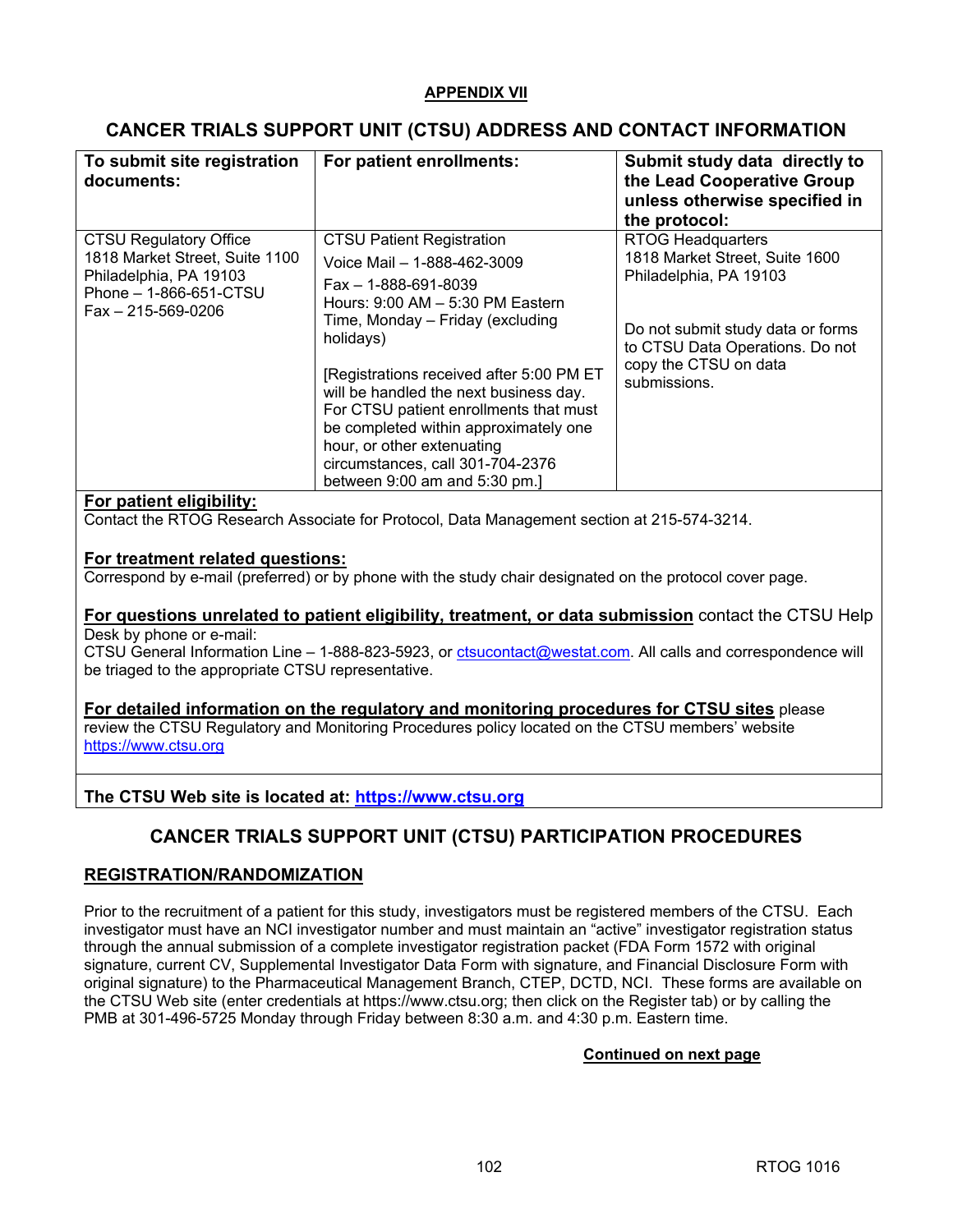## **APPENDIX VII (Continued)**

Each CTSU investigator or group of investigators at a clinical site must obtain IRB approval for this protocol and submit IRB approval and supporting documentation to the CTSU Regulatory Office before they can enroll patients. Study centers can check the status of their registration packets by querying the Regulatory Support System (RSS) site registration status page of the CTSU members' area at<https://www.ctsu.org>

All forms and documents associated with this study can be downloaded from the RTOG 1016 Web page on the CTSU members' area of the website [\(https://www.ctsu.org](https://www.ctsu.org)). Patients can be registered only after pre-treatment evaluation is complete, all eligibility criteria have been met, and the study site is listed as 'approved' in the CTSU RSS.

### **Requirements for RTOG 1016 site registration**:

- CTSU IRB Certification
- CTSU IRB/Regulatory Approval Transmittal Sheet
- IRB-approved consent form
- CTSU RT Facilities Inventory Form

#### **Pre-study requirements for patient enrollment on RTOG 1016**

- Patient must meet all inclusion criteria, and no exclusion criteria should apply
- Patient has signed and dated all applicable consents and authorization forms
- All baseline laboratory tests and prestudy evaluations performed within the time period specified in the protocol.
- IMRT is mandatory for this study. Sites must be credentialed for IMRT prior to enrolling patients. IGRT is mandatory when using PTV margins < 5mm. If an institution uses IGRT, then credentialing for both IMRT and IGRT is required.

## **CTSU Procedures for Patient Enrollment**

- 1. Contact the CTSU Patient Registration Office by calling 1-888-462-3009 between 9:00 a.m. and 5:30 p.m. Eastern Time, Mon-Fri. Leave a voicemail to alert the CTSU Patient Registrar that an enrollment is forthcoming. For immediate registration needs, e.g. within one hour, call the registrar cell phone at 1-301- 704-2376.
- 2. Complete the following forms:
	- Step 1
		- CTSU Patient Enrollment Transmittal Form
		- **Eligibility Checklist**

#### Step 2

- CTSU Patient Enrollment Transmittal Form
- Eligibility Checklist
- 3. Fax these forms to the CTSU Patient Registrar at 1-888-691-8039 between the hours of 9:00 a.m. and 5:30 p.m., Mon-Fri, Eastern Time (excluding holidays); however, please be aware that registrations received after 5:00 p.m. will be processed the next day.. The CTSU registrar will check the investigator and site information to ensure that all regulatory requirements have been met. The registrar will also check that forms are complete and will follow-up with the site to resolve any discrepancies.
- 4. Once investigator eligibility is confirmed and enrollment documents are reviewed for compliance, the CTSU registrar will contact the RTOG **within the confines of** RTOG 's **registration hours** to obtain assignment of a treatment arm and assignment of a unique patient ID (to be used on all future forms and correspondence). The CTSU registrar will confirm registration by fax.

Protocol treatment must begin within 2 weeks of Step 2 Registration.

#### **Continued on next page**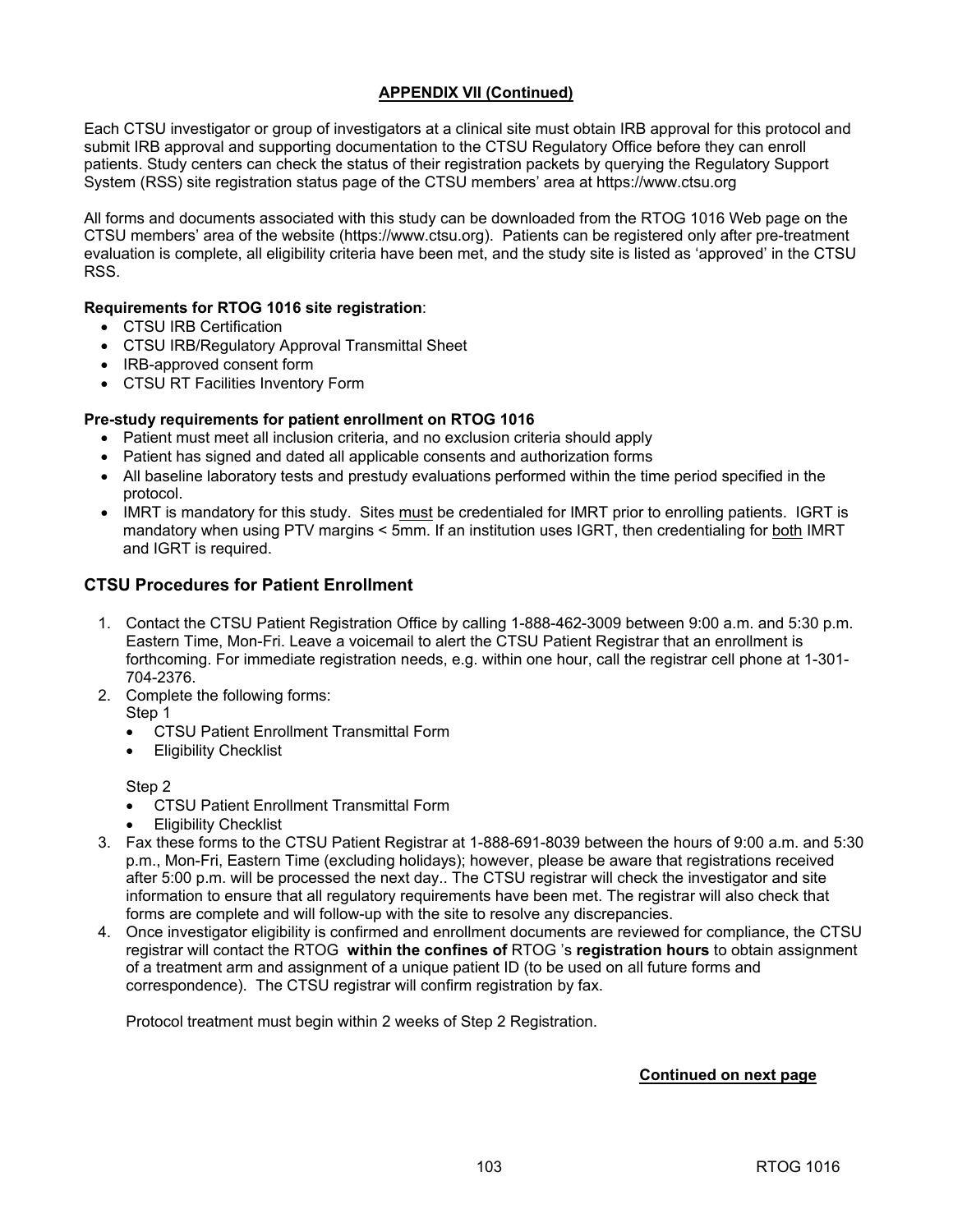## **APPENDIX VII (Continued)**

# **DATA SUBMISSION AND RECONCILIATION**

- 1. All case report forms (CRFs) associated with this study must be downloaded from the RTOG 1016 Web page located on the CTSU members' area of the website (<https://www.ctsu.org>). Sites must use the current form versions and adhere to the instructions and submission schedule outlined in the protocol.
- 2. Submit all completed CRFs (with the exception of patient enrollment forms), clinical reports, and transmittals directly to the RTOG unless an alternate location is specified in the protocol. Do not send study data to the CTSU.
- 3. The RTOG data center will send query notices and delinquency reports directly to the site for reconciliation. Please send query responses and delinquent data to the RTOG data center and do not copy the CTSU Data Operations. Each site should have a designated CTSU Administrator and Data Administrator and **must keep their CTEP IAM account contact information current**. This will ensure timely communication between the clinical site and the RTOG data center.

# **SPECIAL MATERIALS OR SUBSTUDIES**

Sites must be offered the opportunity to participate in the correlative components of this study. This includes specimen banking and QOL studies.

- 1. Specimen collection for mandatory central P16 analysis (Protocol section 10.2)
	- Collect, prepare, and submit specimens as outlined in the protocol
	- All specimen submissions must be accompanied by a RTOG Specimen Transmittal Form.
	- Do not send specimens, supporting clinical reports, or transmittals to the CTSU
- 2. Specimen collection for translational research (Protocol section 10.3)
	- Kits for FFPE Specimens and blood collection may be ordered from the RTOG Biospecimen Resource. See Appendix VI for details.
	- Collect, prepare, and submit specimens as outlined in the protocol
	- All specimen submissions must be accompanied by a RTOG Specimen Transmittal Form
	- Do not send specimens, supporting clinical reports, or transmittals to the CTSU
- 3. Quality of Life Substudies (Protocol section 11.7)

# **SERIOUS Adverse Event (AE) Reporting (SECTION 7.8)**

- 1. CTSU sites must comply with the expectations of their local Institutional Review Board (IRB) regarding documentation and submission of adverse events. Local IRBs must be informed of all reportable serious adverse reactions.
- 2. CTSU sites will assess and report adverse events according to the guidelines and timelines specified in the protocol. You may navigate to the CTEP Adverse Event Expedited Report System (AdEERS) from either the Adverse Events tab of the CTSU members' side of the website ([https://www.ctsu.org\)](https://www.ctsu.org) or by drilling down to the Adverse Event Reporting Forms link under the documents folder of the RTOG 1016 Web page.
- 3. Do not send adverse event reports to the CTSU.
- 4. Secondary AML/MDS/ALL reporting: Reporting of cases of secondary AML/MDS/ALL is to be performed using AdEERS.

## **DRUG PROCUREMENT (Section 7.0)**

Commercial agents: Cetuximab; Cisplatin

- 1. Information on drug formulation, procurement, storage and accountability, administration, and potential toxicities are outlined in section 7.0 of the protocol.
- 2. You may navigate to the drug forms by selecting Pharmacy Forms from the document center tree on the RTOG 1016 Web page.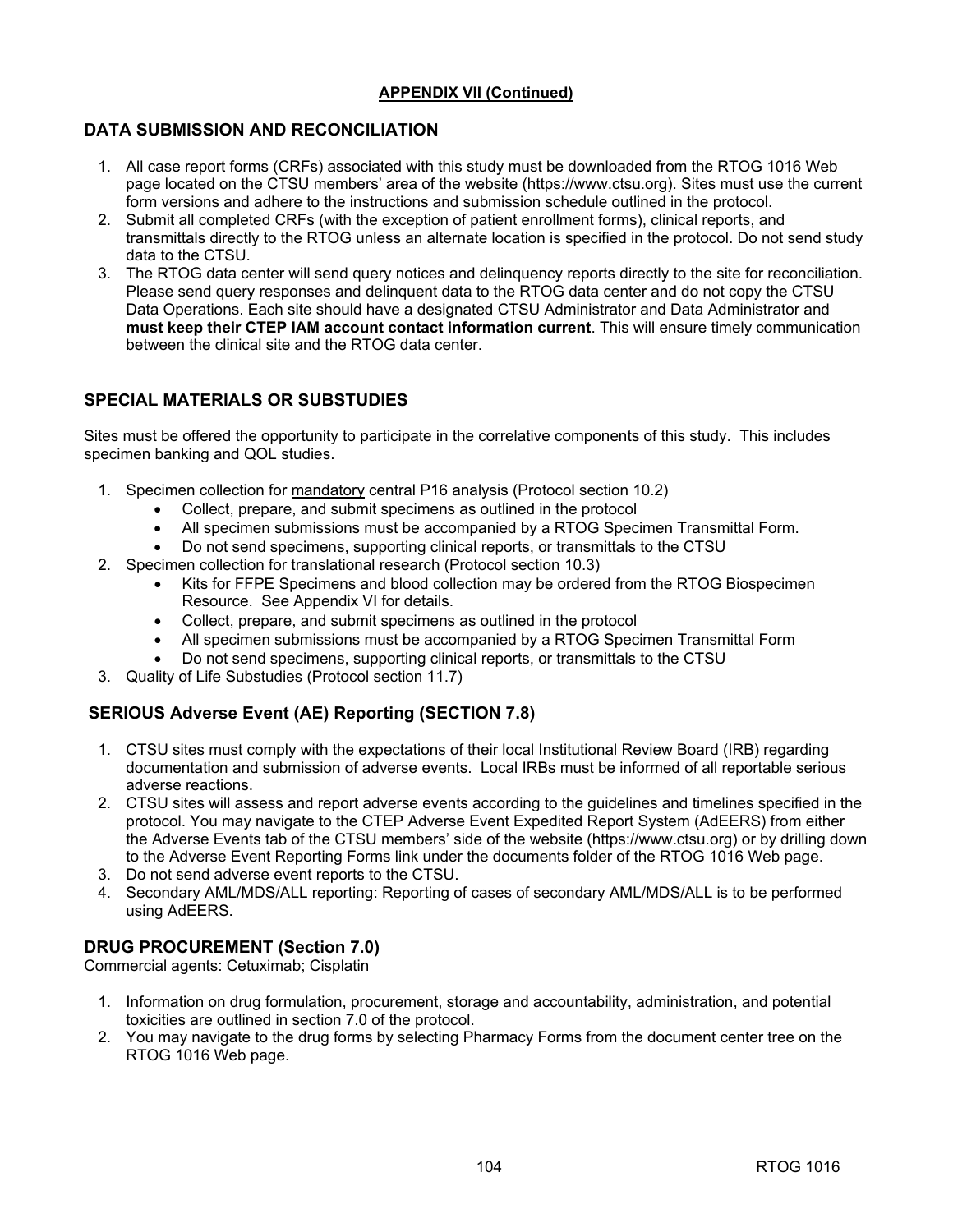#### **APPENDIX VIII (6/9/11)**

## **DENTAL TOOTH COUNT DIAGRAM**

Use the diagram below as a guide to count the number of native teeth in place, not including full or partial dentures or bridges.

The exact location of teeth does not need to be recorded, only the total number of native teeth in place (attached to bone in mandible or maxilla) on the day of evaluation.

This exam should be completed by a physician or designee, such as a physician's assistant, nurse or nurse practitioner, or a dentist/hygienist.

Date of evaluation: Date of evaluation: Total number of native teeth in place (0-32):